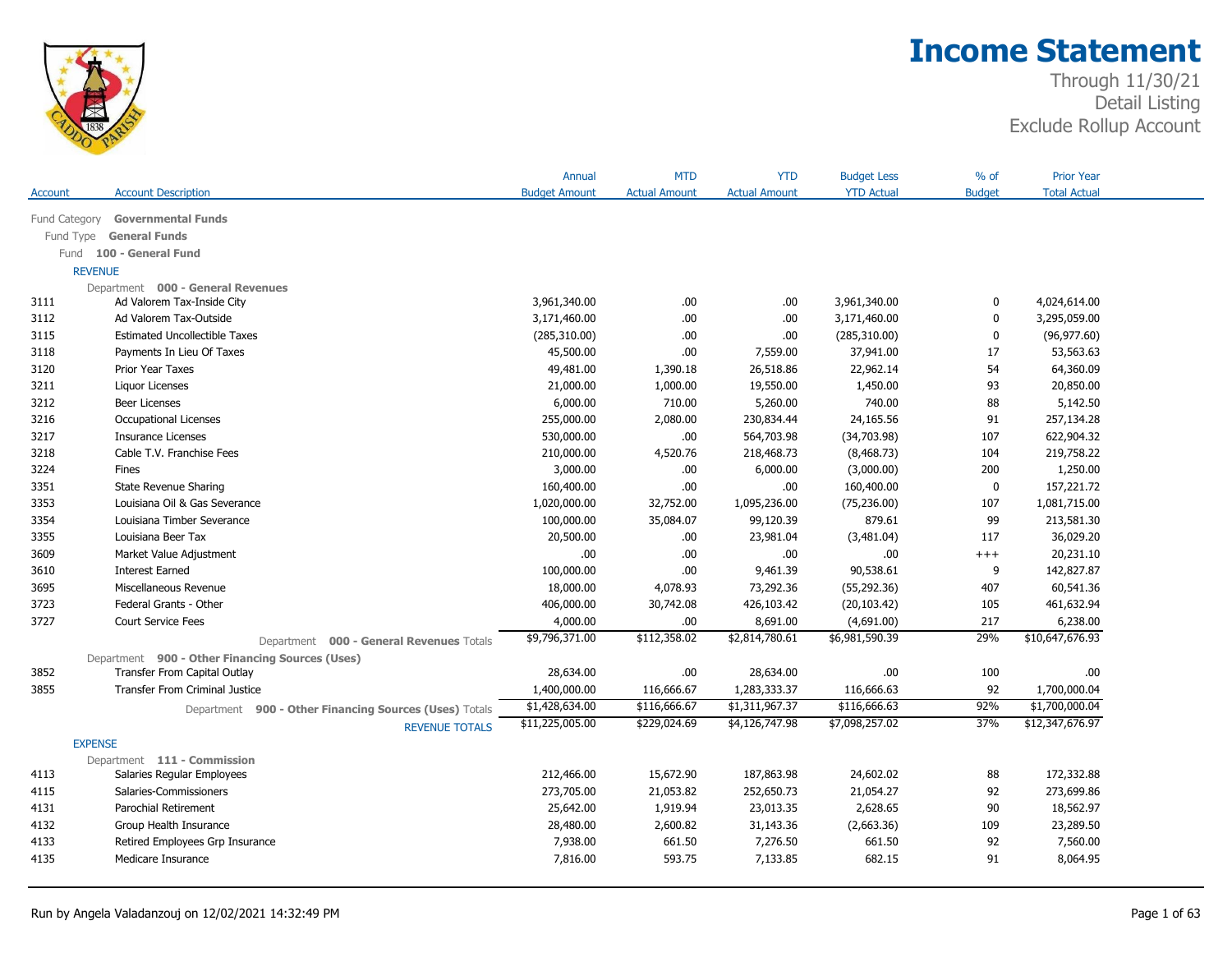

|               |                                       | Annual               | <b>MTD</b>           | <b>YTD</b>           | <b>Budget Less</b> | % of          | <b>Prior Year</b>   |  |
|---------------|---------------------------------------|----------------------|----------------------|----------------------|--------------------|---------------|---------------------|--|
| Account       | <b>Account Description</b>            | <b>Budget Amount</b> | <b>Actual Amount</b> | <b>Actual Amount</b> | <b>YTD Actual</b>  | <b>Budget</b> | <b>Total Actual</b> |  |
| Fund Category | <b>Governmental Funds</b>             |                      |                      |                      |                    |               |                     |  |
| Fund Type     | <b>General Funds</b>                  |                      |                      |                      |                    |               |                     |  |
| Fund          | 100 - General Fund                    |                      |                      |                      |                    |               |                     |  |
|               | <b>EXPENSE</b>                        |                      |                      |                      |                    |               |                     |  |
|               | Department 111 - Commission           |                      |                      |                      |                    |               |                     |  |
| 4210          | Books and Subscriptions               | 950.00               | .00                  | 501.45               | 448.55             | 53            | 573.73              |  |
| 4211          | Dues-Governmental Organizations       | 25,000.00            | 5,099.00             | 17,499.00            | 7,501.00           | 70            | 21,524.00           |  |
| 4220          | <b>Official Publications</b>          | 35,000.00            | .00.                 | 23,167.14            | 11,832.86          | 66            | 38,168.54           |  |
| 4230          | Education, Travel and Training        | 37,150.00            | 4,525.00             | 25,695.16            | 11,454.84          | 69            | 13,363.28           |  |
| 4241          | <b>Office Supplies</b>                | 8,000.00             | 32.82                | 4,702.23             | 3,297.77           | 59            | 5,677.26            |  |
| 4242          | Postage                               | 1,200.00             | .00                  | 307.25               | 892.75             | 26            | 665.87              |  |
| 4243          | Copy Supplies                         | 3,000.00             | 255.67               | 1,979.27             | 1,020.73           | 66            | 3,469.29            |  |
| 4280          | Telephone                             | 11,000.00            | (50.00)              | 5,294.84             | 5,705.16           | 48            | 10,784.85           |  |
| 4311          | Recruitment and Screenings            | 150.00               | .00.                 | .00                  | 150.00             | $\mathbf 0$   | 29.00               |  |
| 4321          | Legal and Auditing                    | 1,600.00             | 158.28               | 2,026.48             | (426.48)           | 127           | 1,528.07            |  |
| 4324          | <b>Information Systems Allocation</b> | 11,087.00            | 923.92               | 10,163.12            | 923.88             | 92            | 10,644.00           |  |
| 4327          | <b>Professional Services</b>          | 47,850.00            | .00.                 | 39,809.74            | 8,040.26           | 83            | 6,194.50            |  |
| 4353          | Parking Fees                          | 1,200.00             | 133.00               | 448.00               | 752.00             | 37            | 357.00              |  |
| 4511          | Casualty Insurance                    | 886.00               | 73.81                | 811.91               | 74.09              | 92            | 885.72              |  |
| 4512          | Workers Comp Insurance                | 4,500.00             | 374.99               | 4,124.89             | 375.11             | 92            | 4,544.88            |  |
| 4546          | Reimb-MPC                             | (25,000.00)          | .00.                 | (19,685.50)          | (5,314.50)         | 79            | (12,595.00)         |  |
| 4742          | Office Equipment                      | 4,000.00             | .00                  | 1,634.41             | 2,365.59           | 41            | 1,343.00            |  |
|               | Department 111 - Commission Totals    | \$723,620.00         | \$54,029.22          | \$627,561.16         | \$96,058.84        | 87%           | \$610,668.15        |  |
|               | Department 120 - Criminal Justice     |                      |                      |                      |                    |               |                     |  |
|               | Division 21 - District Court          |                      |                      |                      |                    |               |                     |  |
| 4113          | Salaries Regular Employees            | 1,185,737.00         | 101,948.72           | 1,289,190.64         | (103, 453.64)      | 109           | 1,332,528.04        |  |
| 4114          | Salaries-Special                      | 2,500.00             | .00.                 | .00.                 | 2,500.00           | $\mathbf 0$   | .00                 |  |
| 4119          | Salaries Reimbursed By Others         | (100,000.00)         | .00                  | (94, 688.21)         | (5,311.79)         | 95            | (124, 996.45)       |  |
| 4131          | Parochial Retirement                  | 62,500.00            | 5,688.12             | 64,888.97            | (2,388.97)         | 104           | 64,936.50           |  |
| 4132          | Group Health Insurance                | 218,180.00           | 18,358.76            | 202,199.84           | 15,980.16          | 93            | 196,366.53          |  |
| 4133          | Retired Employees Grp Insurance       | 49,071.00            | 4,089.25             | 44,981.75            | 4,089.25           | 92            | 46,734.00           |  |
| 4135          | Medicare Insurance                    | 16,600.00            | 1,368.85             | 17,516.04            | (916.04)           | 106           | 19,992.43           |  |
| 4136          | Caddo Parish Employee Retirement      | 90,500.00            | 6,337.94             | 114,753.73           | (24, 253.73)       | 127           | 87,922.01           |  |
| 4138          | Unemployment Claims                   | 4,500.00             | .00.                 | (1,418.64)           | 5,918.64           | (32)          | 3,877.63            |  |
| 4210          | Books and Subscriptions               | 36,000.00            | .00.                 | 34,731.59            | 1,268.41           | 96            | 39,225.92           |  |
| 4230          | Education, Travel and Training        | $.00$                | .00                  | 20.00                | (20.00)            | $^{+++}$      | .00                 |  |
| 4241          | <b>Office Supplies</b>                | 20,000.00            | 716.92               | 11,469.24            | 8,530.76           | 57            | 18,908.99           |  |
| 4242          | Postage                               | 3,500.00             | 594.46               | 1,397.63             | 2,102.37           | 40            | 2,139.08            |  |
| 4243          | Copy Supplies                         | 16,500.00            | 1,154.25             | 14,115.84            | 2,384.16           | 86            | 16,101.75           |  |
| 4245          | Courtroom Supplies                    | 3,000.00             | .00                  | 1,111.58             | 1,888.42           | 37            | 1,350.58            |  |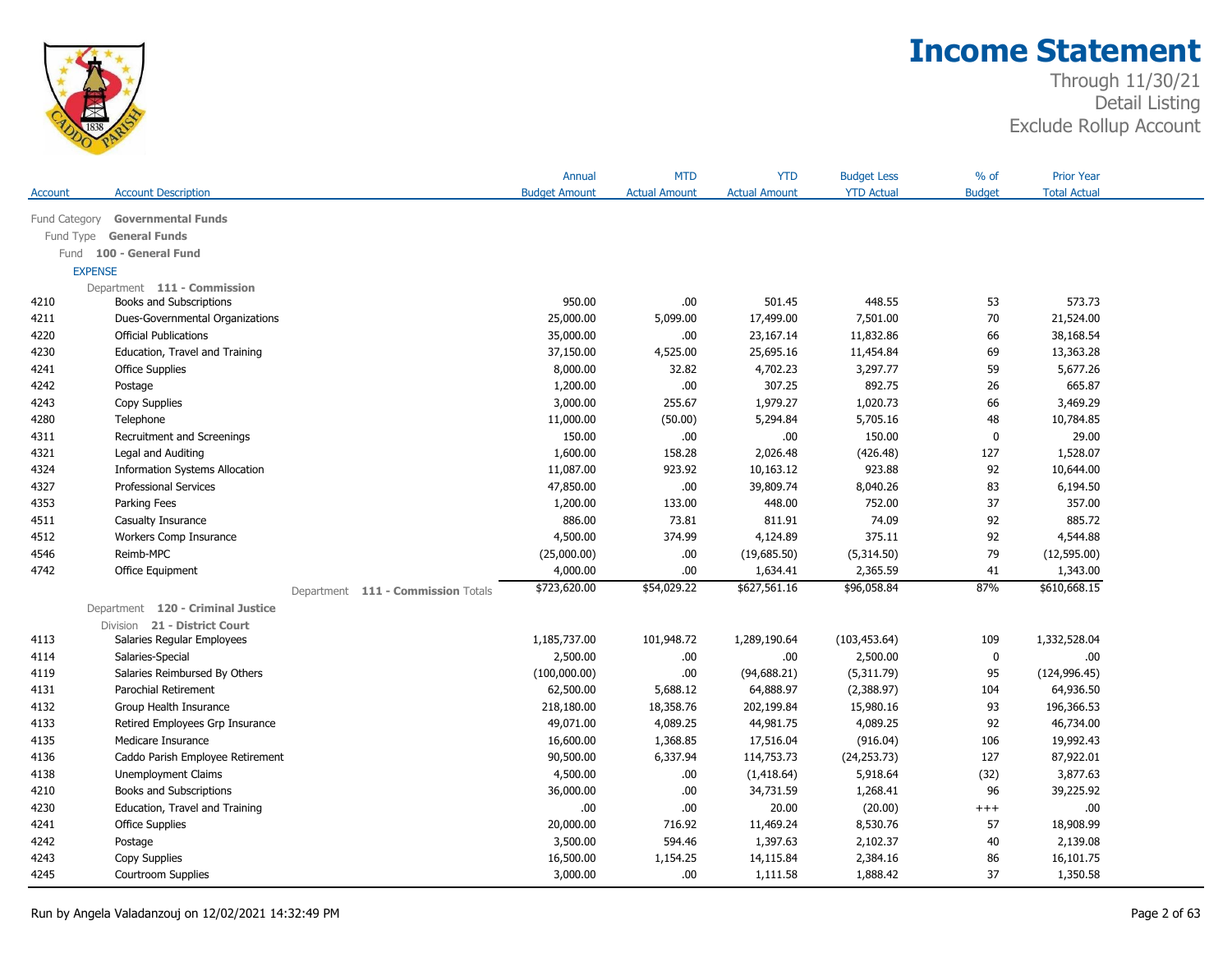

|               |                                        |                                               | Annual               | <b>MTD</b>           | <b>YTD</b>           | <b>Budget Less</b> | $%$ of         | <b>Prior Year</b>   |  |
|---------------|----------------------------------------|-----------------------------------------------|----------------------|----------------------|----------------------|--------------------|----------------|---------------------|--|
| Account       | <b>Account Description</b>             |                                               | <b>Budget Amount</b> | <b>Actual Amount</b> | <b>Actual Amount</b> | <b>YTD Actual</b>  | <b>Budget</b>  | <b>Total Actual</b> |  |
| Fund Category | <b>Governmental Funds</b>              |                                               |                      |                      |                      |                    |                |                     |  |
| Fund Type     | <b>General Funds</b>                   |                                               |                      |                      |                      |                    |                |                     |  |
|               | Fund 100 - General Fund                |                                               |                      |                      |                      |                    |                |                     |  |
|               | <b>EXPENSE</b>                         |                                               |                      |                      |                      |                    |                |                     |  |
|               | Department 120 - Criminal Justice      |                                               |                      |                      |                      |                    |                |                     |  |
|               | Division 21 - District Court           |                                               |                      |                      |                      |                    |                |                     |  |
| 4280          | Telephone                              |                                               | 11,500.00            | .00                  | 236.56               | 11,263.44          | $\overline{2}$ | 780.67              |  |
| 4353          | Parking Fees                           |                                               | 15,000.00            | 564.00               | 14,780.00            | 220.00             | 99             | 14,216.00           |  |
| 4395          | Grant Programs - Other                 |                                               | 320,000.00           | 15,362.03            | 273,285.65           | 46,714.35          | 85             | 281,789.85          |  |
| 4511          | Casualty Insurance                     |                                               | 394.00               | 32.83                | 361.13               | 32.87              | 92             | 393.96              |  |
| 4512          | Workers Comp Insurance                 |                                               | 34,740.00            | 2,895.00             | 31,845.00            | 2,895.00           | 92             | 34,965.00           |  |
| 4547          | Reimb-Hearing Officer                  |                                               | (275,000.00)         | .00                  | .00                  | (275,000.00)       | $\mathbf 0$    | (275,000.00)        |  |
| 4598          | <b>Criminal Court Allocation</b>       |                                               | 200,000.00           | .00                  | .00                  | 200,000.00         | 0              | .00.                |  |
| 4742          | Office Equipment                       |                                               | 31,000.00            | 3,358.09             | 35,519.13            | (4,519.13)         | 115            | 15,256.55           |  |
| 4754          | <b>Internet Access and Maintenance</b> |                                               | 4,500.00             | 104.95               | 4,549.62             | (49.62)            | 101            | 4,634.80            |  |
|               |                                        | 21 - District Court Totals<br><b>Division</b> | \$1,950,722.00       | \$162,574.17         | \$2,060,847.09       | $($ \$110,125.09)  | 106%           | \$1,782,123.84      |  |
|               | Division 23 - District Attorney        |                                               |                      |                      |                      |                    |                |                     |  |
| 4133          | Retired Employees Grp Insurance        |                                               | 29,037.00            | 2,419.75             | 26,617.25            | 2,419.75           | 92             | 27,654.00           |  |
| 4395          | Grant Programs - Other                 |                                               | 175,000.00           | .00                  | 138,986.32           | 36,013.68          | 79             | 181,033.52          |  |
| 4581          | Annual Appropriation                   |                                               | 5,760,000.00         | .00                  | 4,800,000.00         | 960,000.00         | 83             | 5,700,156.00        |  |
|               |                                        | 23 - District Attorney Totals<br>Division     | \$5,964,037.00       | \$2,419.75           | \$4,965,603.57       | \$998,433.43       | 83%            | \$5,908,843.52      |  |
|               | Division 25 - Coroner                  |                                               |                      |                      |                      |                    |                |                     |  |
| 4204          | Autopsies                              |                                               | 73,000.00            | .00.                 | 45,131.00            | 27,869.00          | 62             | 71,483.00           |  |
| 4581          | Annual Appropriation                   |                                               | 170,000.00           | 7,083.33             | 148,749.93           | 21,250.07          | 87             | 169,999.92          |  |
|               |                                        | 25 - Coroner Totals<br><b>Division</b>        | \$243,000.00         | \$7,083.33           | \$193,880.93         | \$49,119.07        | 80%            | \$241,482.92        |  |
|               | Division 28 - JP & Constables          |                                               |                      |                      |                      |                    |                |                     |  |
| 4113          | Salaries Regular Employees             |                                               | 55,000.00            | 3,946.30             | 48,309.98            | 6,690.02           | 88             | 54,109.07           |  |
| 4119          | Salaries Reimbursed By Others          |                                               | (25,000.00)          | (1,900.00)           | (19,070.00)          | (5,930.00)         | 76             | (25,603.86)         |  |
| 4135          | Medicare Insurance                     |                                               | 5,000.00             | 394.50               | 4,700.49             | 299.51             | 94             | 4,915.46            |  |
| 4137          | Supplemental Benefits                  |                                               | 24,000.00            | 1,753.70             | 21,094.95            | 2,905.05           | 88             | 23,220.05           |  |
| 4221          | <b>Printed Office Forms</b>            |                                               | 2,000.00             | .00                  | .00                  | 2,000.00           | $\mathbf 0$    | 1,282.04            |  |
| 4230          | Education, Travel and Training         |                                               | 11,000.00            | .00.                 | 1,403.57             | 9,596.43           | 13             | 3,519.25            |  |
|               |                                        | 28 - JP & Constables Totals<br>Division       | \$72,000.00          | \$4,194.50           | \$56,438.99          | \$15,561.01        | 78%            | \$61,442.01         |  |
|               |                                        | Department 120 - Criminal Justice Totals      | \$8,229,759.00       | \$176,271.75         | \$7,276,770.58       | \$952,988.42       | 88%            | \$7,993,892.29      |  |
|               | Department 131 - Administration        |                                               |                      |                      |                      |                    |                |                     |  |
| 4113          | Salaries Regular Employees             |                                               | 1,085,633.00         | 80,920.94            | 1,058,535.06         | 27,097.94          | 98             | 1,039,010.71        |  |
| 4114          | Salaries-Special                       |                                               | 4,000.00             | .00                  | .00                  | 4,000.00           | 0              | 442.17              |  |
| 4122          | Salaries-Part Time                     |                                               | 200,000.00           | .00                  | 132,430.00           | 67,570.00          | 66             | .00                 |  |
| 4131          | <b>Parochial Retirement</b>            |                                               | 51,571.00            | 4,507.71             | 54,007.30            | (2,436.30)         | 105            | 50,183.10           |  |
|               |                                        |                                               |                      |                      |                      |                    |                |                     |  |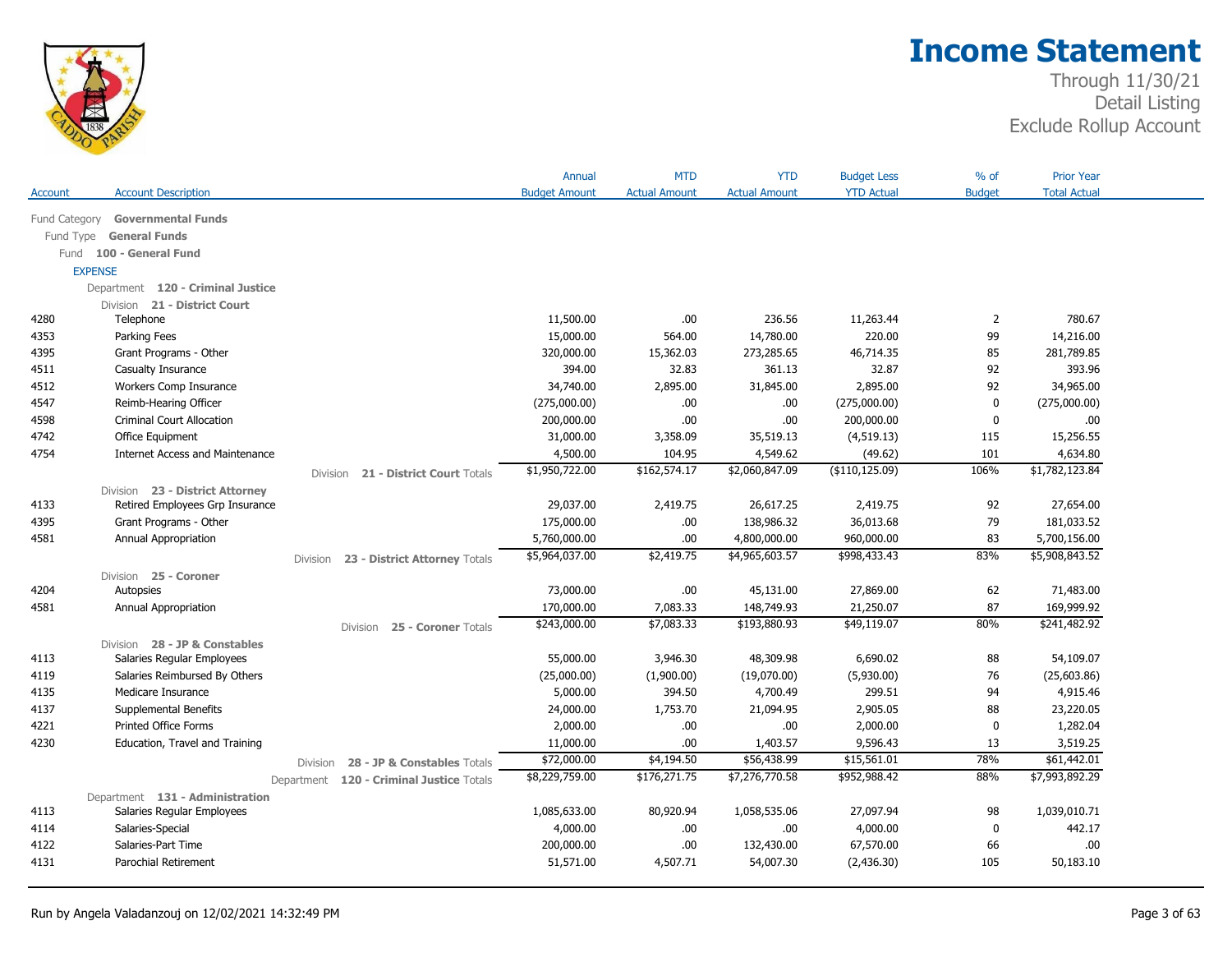

|                |                                        | Annual               | <b>MTD</b>           | <b>YTD</b>           | <b>Budget Less</b> | % of          | <b>Prior Year</b>   |  |
|----------------|----------------------------------------|----------------------|----------------------|----------------------|--------------------|---------------|---------------------|--|
| Account        | <b>Account Description</b>             | <b>Budget Amount</b> | <b>Actual Amount</b> | <b>Actual Amount</b> | <b>YTD Actual</b>  | <b>Budget</b> | <b>Total Actual</b> |  |
| Fund Category  | <b>Governmental Funds</b>              |                      |                      |                      |                    |               |                     |  |
| Fund Type      | <b>General Funds</b>                   |                      |                      |                      |                    |               |                     |  |
| Fund           | 100 - General Fund                     |                      |                      |                      |                    |               |                     |  |
| <b>EXPENSE</b> |                                        |                      |                      |                      |                    |               |                     |  |
|                | Department 131 - Administration        |                      |                      |                      |                    |               |                     |  |
| 4132           | Group Health Insurance                 | 60,009.00            | 4,724.74             | 57,363.28            | 2,645.72           | 96            | 62,683.87           |  |
| 4133           | Retired Employees Grp Insurance        | 27,493.00            | 2,405.67             | 26,462.37            | 1,030.63           | 96            | 27,492.96           |  |
| 4135           | Medicare Insurance                     | 15,509.00            | 1,138.19             | 14,928.81            | 580.19             | 96            | 14,960.95           |  |
| 4136           | Caddo Parish Employee Retirement       | 80,521.00            | 5,405.08             | 92,101.52            | (11,580.52)        | 114           | 79,374.47           |  |
| 4138           | Unemployment Claims                    | 1,000.00             | .00.                 | .00.                 | 1,000.00           | 0             | .00.                |  |
| 4210           | Books and Subscriptions                | 26,000.00            | 2,339.86             | 26,556.27            | (556.27)           | 102           | 24,600.42           |  |
| 4211           | Dues-Governmental Organizations        | 7,500.00             | .00                  | 6,338.88             | 1,161.12           | 85            | 7,462.66            |  |
| 4221           | Printed Office Forms                   | 1,100.00             | .00                  | 1,485.27             | (385.27)           | 135           | 3,793.63            |  |
| 4230           | Education, Travel and Training         | 48,000.00            | 4,550.00             | 13,641.34            | 34,358.66          | 28            | 11,331.88           |  |
| 4241           | <b>Office Supplies</b>                 | 10,000.00            | 408.17               | 7,587.02             | 2,412.98           | 76            | 10,630.70           |  |
| 4242           | Postage                                | 1,000.00             | 25.27                | 364.58               | 635.42             | 36            | 720.81              |  |
| 4243           | Copy Supplies                          | 6,000.00             | .00.                 | 3,867.42             | 2,132.58           | 64            | 4,660.49            |  |
| 4250           | <b>Equipment Repairs</b>               | 1,000.00             | .00                  | 181.77               | 818.23             | 18            | 11.50               |  |
| 4251           | Gas, Oil, Grease                       | 1,200.00             | .00                  | 753.28               | 446.72             | 63            | 528.14              |  |
| 4280           | Telephone                              | 9,800.00             | 1,800.00             | 7,936.24             | 1,863.76           | 81            | 9,302.41            |  |
| 4311           | Recruitment and Screenings             | 300.00               | .00.                 | .00.                 | 300.00             | 0             | 29.00               |  |
| 4321           | Legal and Auditing                     | 18,000.00            | 449.09               | 17,248.48            | 751.52             | 96            | 37,754.92           |  |
| 4324           | <b>Information Systems Allocation</b>  | 25,869.00            | 2,155.75             | 23,713.25            | 2,155.75           | 92            | 24,836.00           |  |
| 4327           | <b>Professional Services</b>           | 55,000.00            | 12,375.00            | 69,115.02            | (14, 115.02)       | 126           | 66,225.43           |  |
| 4344           | Public Information                     | 60,000.00            | 300.00               | 3,554.00             | 56,446.00          | 6             | 26,674.67           |  |
| 4353           | Parking Fees                           | 5,500.00             | 646.00               | 4,132.62             | 1,367.38           | 75            | 2,646.00            |  |
| 4360           | Reimb from Other Funds                 | (654, 314.00)        | (54, 526.17)         | (599, 787.87)        | (54, 526.13)       | 92            | (676, 314.00)       |  |
| 4390           | General Ins-Legal Service              | (52,000.00)          | (4,333.33)           | (47,666.63)          | (4, 333.37)        | 92            | (50, 499.96)        |  |
| 4511           | Casualty Insurance                     | 1,377.00             | 114.75               | 1,262.25             | 114.75             | 92            | 1,377.00            |  |
| 4512           | Workers Comp Insurance                 | 18,000.00            | 1,500.00             | 16,500.00            | 1,500.00           | 92            | 18,135.00           |  |
| 4742           | Office Equipment                       | 6,000.00             | (51.01)              | 6,465.53             | (465.53)           | 108           | .00                 |  |
|                | Department 131 - Administration Totals | \$1,121,068.00       | \$66,855.71          | \$999,077.06         | \$121,990.94       | 89%           | \$798,054.93        |  |
|                | Department 132 - Human Resources       |                      |                      |                      |                    |               |                     |  |
| 4113           | Salaries Regular Employees             | 280,909.00           | 23,139.42            | 278,024.05           | 2,884.95           | 99            | 292,865.93          |  |
| 4131           | Parochial Retirement                   | 33,903.00            | 2,761.40             | 32,792.51            | 1,110.49           | 97            | 33,868.41           |  |
| 4132           | Group Health Insurance                 | 47,025.00            | 3,507.98             | 41,945.52            | 5,079.48           | 89            | 47,401.81           |  |
| 4133           | Retired Employees Grp Insurance        | 10,103.00            | 841.92               | 9,261.12             | 841.88             | 92            | 9,621.96            |  |
| 4135           | Medicare Insurance                     | 4,013.00             | 308.82               | 3,725.59             | 287.41             | 93            | 3,967.03            |  |
| 4138           | <b>Unemployment Claims</b>             | 500.00               | .00.                 | (123.51)             | 623.51             | (25)          | .00.                |  |
| 4210           | Books and Subscriptions                | 1,500.00             | 621.27               | 621.27               | 878.73             | 41            | 679.95              |  |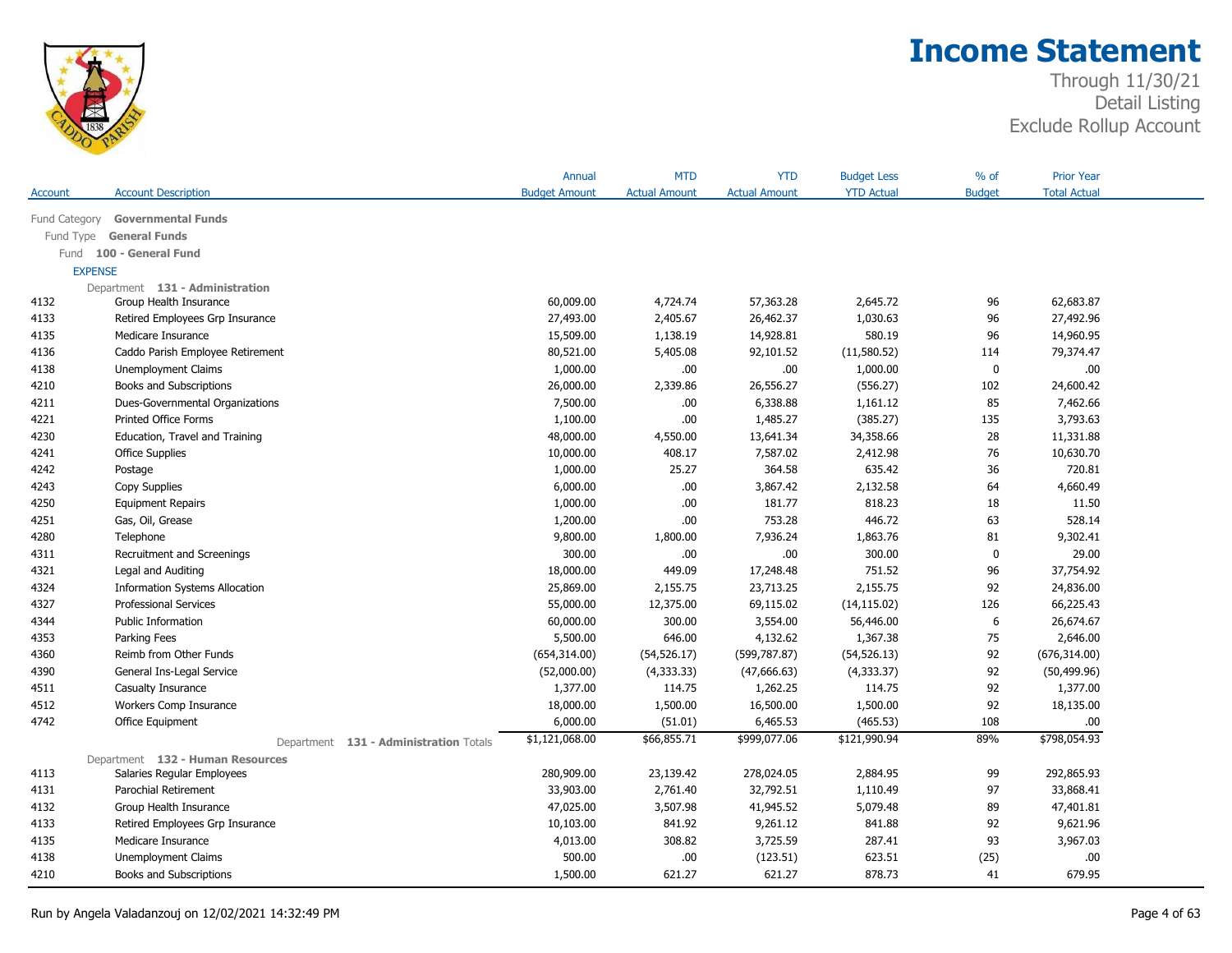

|                |                                         | Annual               | <b>MTD</b>           | <b>YTD</b>           | <b>Budget Less</b> | % of          | <b>Prior Year</b>   |  |
|----------------|-----------------------------------------|----------------------|----------------------|----------------------|--------------------|---------------|---------------------|--|
| Account        | <b>Account Description</b>              | <b>Budget Amount</b> | <b>Actual Amount</b> | <b>Actual Amount</b> | <b>YTD Actual</b>  | <b>Budget</b> | <b>Total Actual</b> |  |
| Fund Category  | <b>Governmental Funds</b>               |                      |                      |                      |                    |               |                     |  |
| Fund Type      | <b>General Funds</b>                    |                      |                      |                      |                    |               |                     |  |
| Fund           | 100 - General Fund                      |                      |                      |                      |                    |               |                     |  |
| <b>EXPENSE</b> |                                         |                      |                      |                      |                    |               |                     |  |
|                | Department 132 - Human Resources        |                      |                      |                      |                    |               |                     |  |
| 4211           | Dues-Governmental Organizations         | 2,125.00             | .00.                 | 519.00               | 1,606.00           | 24            | 1,244.00            |  |
| 4221           | Printed Office Forms                    | 500.00               | .00.                 | 477.82               | 22.18              | 96            | .00.                |  |
| 4230           | Education, Travel and Training          | 16,950.00            | 99.45                | 146.04               | 16,803.96          | 1             | 2,875.07            |  |
| 4241           | <b>Office Supplies</b>                  | 3,800.00             | 370.82               | 3,333.92             | 466.08             | 88            | 4,262.41            |  |
| 4242           | Postage                                 | 1,500.00             | 11.61                | 796.73               | 703.27             | 53            | 1,095.24            |  |
| 4243           | Copy Supplies                           | 4,500.00             | 186.88               | 2,295.90             | 2,204.10           | 51            | 4,273.16            |  |
| 4244           | <b>Training Resources</b>               | 3,515.00             | .00                  | 6,609.60             | (3,094.60)         | 188           | 3,515.00            |  |
| 4247           | <b>Record Retention</b>                 | 30,000.00            | 60.00                | 15,690.00            | 14,310.00          | 52            | 21,440.00           |  |
| 4256           | Annual Pin Ceremony                     | 7,000.00             | .00.                 | 3,597.56             | 3,402.44           | 51            | 2,687.85            |  |
| 4280           | Telephone                               | 3,000.00             | .00.                 | 2,374.30             | 625.70             | 79            | 2,970.80            |  |
| 4311           | Recruitment and Screenings              | 200.00               | .00.                 | 66.10                | 133.90             | 33            | .00.                |  |
| 4313           | Maintenance Contract                    | 7,300.00             | .00.                 | 240.00               | 7,060.00           | 3             | 7,412.00            |  |
| 4321           | Legal and Auditing                      | 1,536.00             | 148.15               | 1,241.63             | 294.37             | 81            | 1,432.85            |  |
| 4324           | <b>Information Systems Allocation</b>   | 29,564.00            | 2,463.67             | 27,100.37            | 2,463.63           | 92            | 28,384.00           |  |
| 4327           | <b>Professional Services</b>            | 7,290.00             | .00.                 | 1,491.99             | 5,798.01           | 20            | 8,120.78            |  |
| 4353           | Parking Fees                            | 1,500.00             | 98.00                | 532.00               | 968.00             | 35            | 943.43              |  |
| 4360           | Reimb from Other Funds                  | (304, 541.00)        | (25, 378.42)         | (279, 162.62)        | (25, 378.38)       | 92            | (295, 224.00)       |  |
| 4511           | Casualty Insurance                      | 394.00               | 32.83                | 361.13               | 32.87              | 92            | 393.96              |  |
| 4512           | Workers Comp Insurance                  | 7,110.00             | 592.50               | 6,517.50             | 592.50             | 92            | 7,155.00            |  |
| 4742           | Office Equipment                        | 3,600.00             | .00.                 | 408.14               | 3,191.86           | 11            | 899.18              |  |
|                | Department 132 - Human Resources Totals | \$204,796.00         | \$9,866.30           | \$160,883.66         | \$43,912.34        | 79%           | \$192,285.82        |  |
|                | Department 133 - Finance                |                      |                      |                      |                    |               |                     |  |
| 4113           | Salaries Regular Employees              | 693,288.00           | 51,227.16            | 607,182.00           | 86,106.00          | 88            | 629,441.60          |  |
| 4114           | Salaries-Special                        | .00.                 | 972.00               | 7,207.55             | (7,207.55)         | $^{+++}$      | .00.                |  |
| 4119           | Salaries Reimbursed By Others           | (35,000.00)          | .00.                 | (27, 724.04)         | (7, 275.96)        | 79            | (54, 559.77)        |  |
| 4122           | Salaries-Part Time                      | .00                  | .00.                 | .00.                 | .00.               | $^{+++}$      | 863.85              |  |
| 4131           | Parochial Retirement                    | 83,673.00            | 6,275.32             | 74,371.01            | 9,301.99           | 89            | 78,015.03           |  |
| 4132           | Group Health Insurance                  | 101,059.00           | 7,592.76             | 100,139.28           | 919.72             | 99            | 105,514.36          |  |
| 4133           | Retired Employees Grp Insurance         | 28,876.00            | 2,406.33             | 26,469.63            | 2,406.37           | 92            | 27,501.00           |  |
| 4135           | Medicare Insurance                      | 9,904.00             | 696.68               | 8,153.45             | 1,750.55           | 82            | 8,626.02            |  |
| 4210           | Books and Subscriptions                 | 2,000.00             | .00.                 | .00                  | 2,000.00           | $\mathbf 0$   | .00.                |  |
| 4211           | Dues-Governmental Organizations         | 6,000.00             | .00.                 | 2,777.00             | 3,223.00           | 46            | 3,087.50            |  |
| 4221           | <b>Printed Office Forms</b>             | 3,000.00             | 44.91                | 3,482.21             | (482.21)           | 116           | 1,738.06            |  |
| 4223           | Annual Report                           | 7,000.00             | .00.                 | 2,321.24             | 4,678.76           | 33            | 3,707.86            |  |
| 4230           | Education, Travel and Training          | 30,000.00            | .00.                 | 7,851.47             | 22,148.53          | 26            | 1,878.39            |  |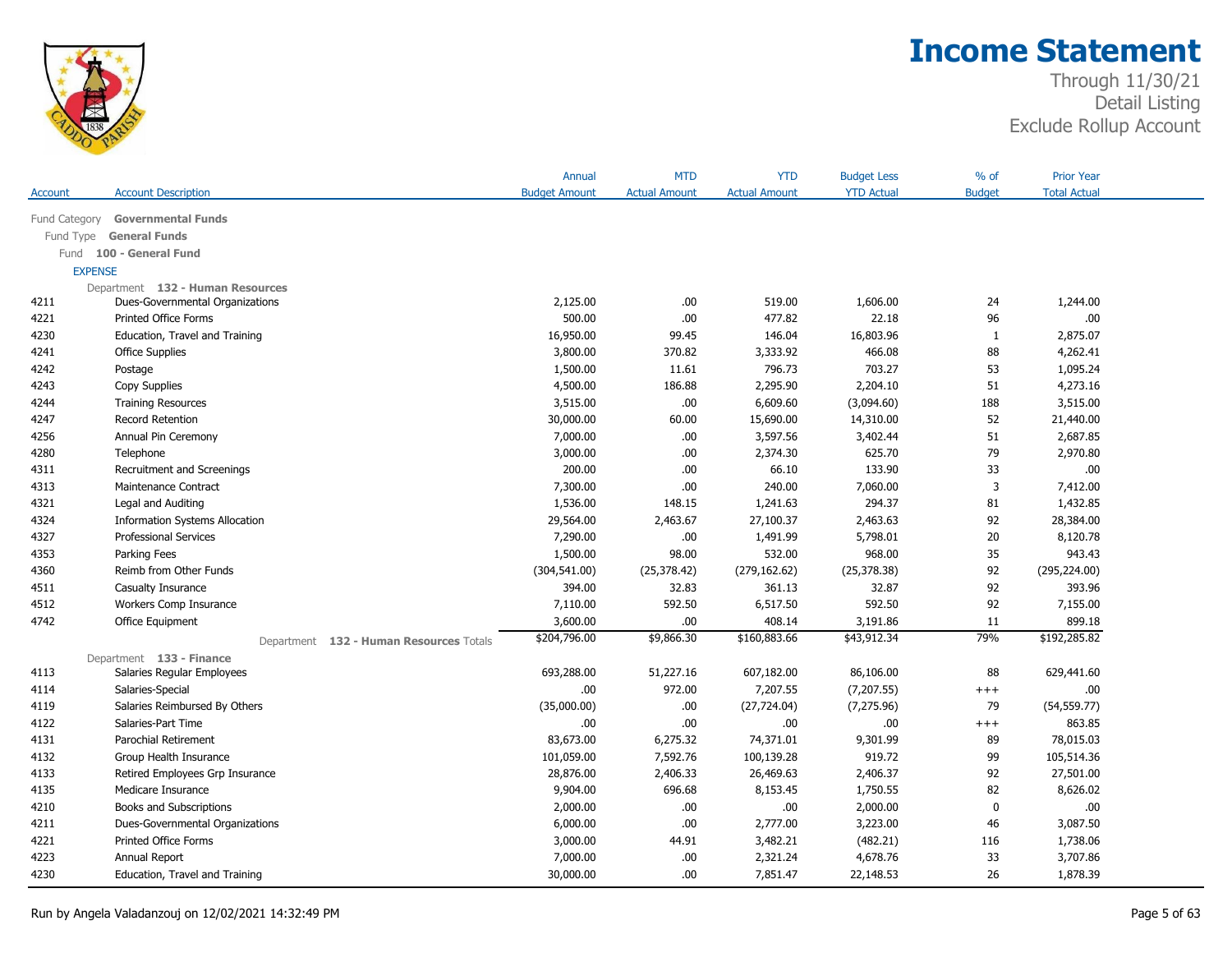

|                |                                       |                                 | Annual               | <b>MTD</b>           | <b>YTD</b>           | <b>Budget Less</b> | % of          | <b>Prior Year</b>   |  |
|----------------|---------------------------------------|---------------------------------|----------------------|----------------------|----------------------|--------------------|---------------|---------------------|--|
| Account        | <b>Account Description</b>            |                                 | <b>Budget Amount</b> | <b>Actual Amount</b> | <b>Actual Amount</b> | <b>YTD Actual</b>  | <b>Budget</b> | <b>Total Actual</b> |  |
| Fund Category  | <b>Governmental Funds</b>             |                                 |                      |                      |                      |                    |               |                     |  |
| Fund Type      | <b>General Funds</b>                  |                                 |                      |                      |                      |                    |               |                     |  |
| Fund           | 100 - General Fund                    |                                 |                      |                      |                      |                    |               |                     |  |
| <b>EXPENSE</b> |                                       |                                 |                      |                      |                      |                    |               |                     |  |
|                | Department 133 - Finance              |                                 |                      |                      |                      |                    |               |                     |  |
| 4241           | <b>Office Supplies</b>                |                                 | 10,000.00            | 430.66               | 10,306.68            | (306.68)           | 103           | 12,864.52           |  |
| 4242           | Postage                               |                                 | 11,000.00            | 1,061.68             | 9,096.50             | 1,903.50           | 83            | 8,610.77            |  |
| 4243           | Copy Supplies                         |                                 | 5,500.00             | .00.                 | 2,787.81             | 2,712.19           | 51            | 3,437.80            |  |
| 4247           | <b>Record Retention</b>               |                                 | .00                  | .00.                 | 65.00                | (65.00)            | $^{+++}$      | .00                 |  |
| 4280           | Telephone                             |                                 | 6,000.00             | .00                  | 3,598.97             | 2,401.03           | 60            | 5,897.41            |  |
| 4311           | Recruitment and Screenings            |                                 | 200.00               | .00                  | 343.79               | (143.79)           | 172           | 409.94              |  |
| 4313           | Maintenance Contract                  |                                 | 1,000.00             | .00                  | .00                  | 1,000.00           | $\mathbf 0$   | .00                 |  |
| 4321           | Legal and Auditing                    |                                 | 1,545.00             | 149.02               | 198.90               | 1,346.10           | 13            | 1,438.53            |  |
| 4324           | <b>Information Systems Allocation</b> |                                 | 29,564.00            | 2,463.67             | 27,100.37            | 2,463.63           | 92            | 28,384.00           |  |
| 4327           | <b>Professional Services</b>          |                                 | 20,000.00            | 1,162.50             | 6,900.00             | 13,100.00          | 35            | 11,193.71           |  |
| 4353           | Parking Fees                          |                                 | 2,000.00             | .00                  | 1,349.24             | 650.76             | 67            | 1,047.67            |  |
| 4360           | Reimb from Other Funds                |                                 | (595, 616.00)        | (49,634.66)          | (558, 381.34)        | (37, 234.66)       | 94            | (500, 343.00)       |  |
| 4372           | <b>Cost Allocation Services</b>       |                                 | 15,500.00            | .00.                 | .00                  | 15,500.00          | 0             | 11,100.00           |  |
| 4511           | Casualty Insurance                    |                                 | 1,475.00             | 122.92               | 1,352.12             | 122.88             | 92            | 1,473.96            |  |
| 4512           | Workers Comp Insurance                |                                 | 17,235.00            | 1,436.25             | 15,798.75            | 1,436.25           | 92            | 17,337.96           |  |
| 4543           | <b>Accounting Fees</b>                |                                 | (5,250.00)           | .00                  | .00.                 | (5,250.00)         | $\mathbf 0$   | (5,500.00)          |  |
| 4742           | Office Equipment                      |                                 | 6,000.00             | .00                  | .00                  | 6,000.00           | $\mathbf 0$   | 2,176.54            |  |
|                |                                       | Department 133 - Finance Totals | \$455,953.00         | \$26,407.20          | \$332,747.59         | \$123,205.41       | 73%           | \$405,343.71        |  |
|                | Department 136 - Information Systems  |                                 |                      |                      |                      |                    |               |                     |  |
| 4113           | Salaries Regular Employees            |                                 | 237,865.00           | 17,516.81            | 222,259.06           | 15,605.94          | 93            | 237,070.57          |  |
| 4131           | Parochial Retirement                  |                                 | 28,795.00            | 2,145.80             | 26,327.79            | 2,467.21           | 91            | 28,447.98           |  |
| 4132           | Group Health Insurance                |                                 | 23,466.00            | 1,675.54             | 21,757.90            | 1,708.10           | 93            | 21,790.77           |  |
| 4133           | Retired Employees Grp Insurance       |                                 | 3,609.00             | 300.75               | 3,308.25             | 300.75             | 92            | 3,437.04            |  |
| 4135           | Medicare Insurance                    |                                 | 3,398.00             | 245.45               | 3,109.41             | 288.59             | 92            | 3,225.96            |  |
| 4210           | Books and Subscriptions               |                                 | 200.00               | .00                  | .00.                 | 200.00             | $\mathbf 0$   | .00                 |  |
| 4211           | Dues-Governmental Organizations       |                                 | 200.00               | .00                  | .00                  | 200.00             | $\mathbf 0$   | .00                 |  |
| 4230           | Education, Travel and Training        |                                 | 7,000.00             | .00                  | .00                  | 7,000.00           | $\mathbf 0$   | 50.00               |  |
| 4241           | <b>Office Supplies</b>                |                                 | 1,200.00             | .00                  | 453.97               | 746.03             | 38            | 2,886.59            |  |
| 4250           | <b>Equipment Repairs</b>              |                                 | 900.00               | .00                  | .00.                 | 900.00             | $\mathbf 0$   | 52.05               |  |
| 4251           | Gas, Oil, Grease                      |                                 | 800.00               | .00                  | 165.78               | 634.22             | 21            | 91.51               |  |
| 4280           | Telephone                             |                                 | 8,000.00             | .00.                 | 2,826.14             | 5,173.86           | 35            | 6,900.59            |  |
| 4313           | Maintenance Contract                  |                                 | 240,000.00           | 5,086.25             | 260,784.30           | (20, 784.30)       | 109           | 223,028.12          |  |
| 4321           | Legal and Auditing                    |                                 | 1,069.00             | 103.11               | 864.13               | 204.87             | 81            | 995.27              |  |
| 4327           | <b>Professional Services</b>          |                                 | 2,000.00             | .00                  | .00                  | 2,000.00           | $\mathbf 0$   | .00                 |  |
| 4360           | Reimb from Other Funds                |                                 | (369, 555.00)        | (30,796.24)          | (338, 758.64)        | (30,796.36)        | 92            | (354,800.00)        |  |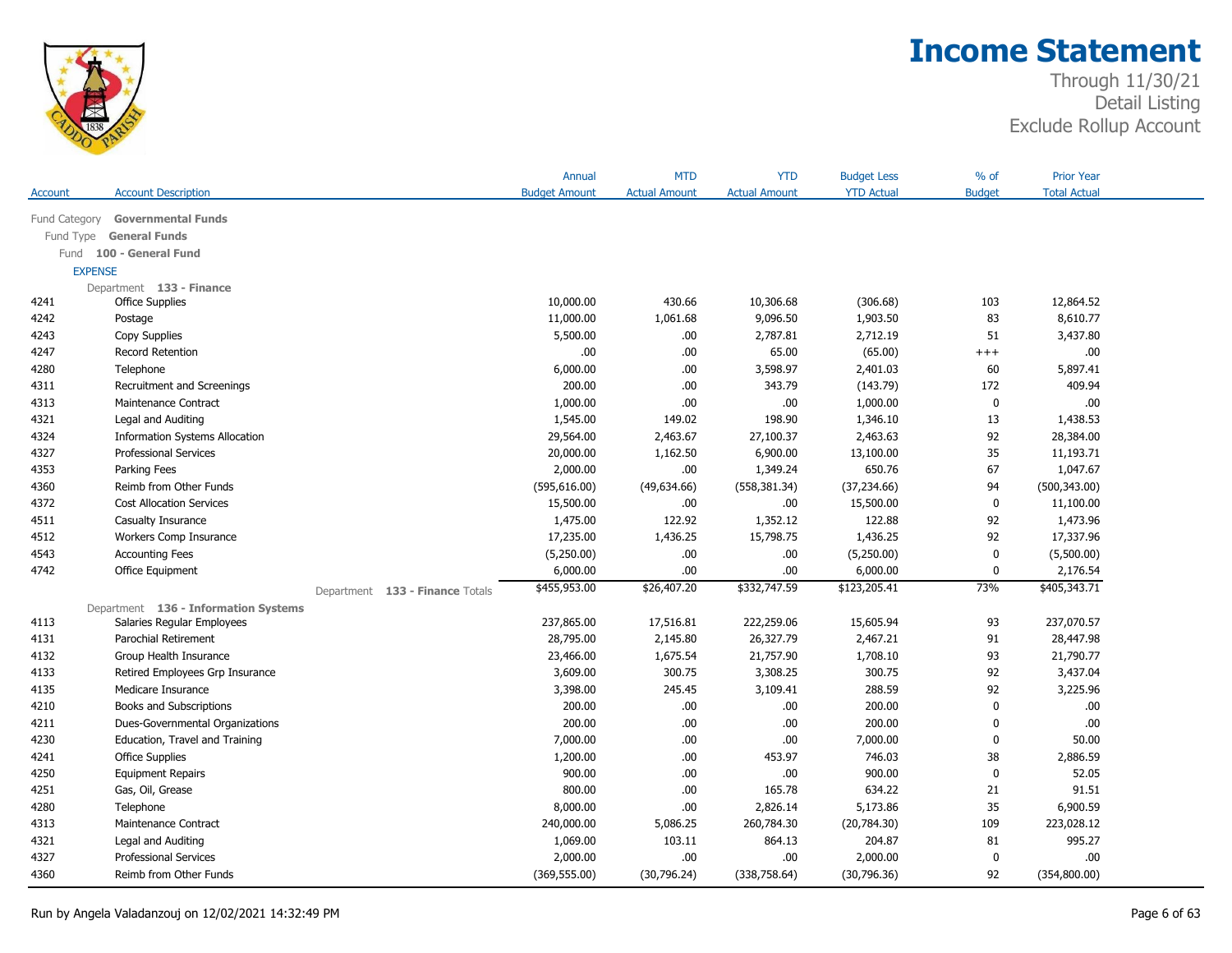

|         |                                                      | Annual               | <b>MTD</b>           | <b>YTD</b>           | <b>Budget Less</b> | $%$ of         | <b>Prior Year</b>   |  |
|---------|------------------------------------------------------|----------------------|----------------------|----------------------|--------------------|----------------|---------------------|--|
| Account | <b>Account Description</b>                           | <b>Budget Amount</b> | <b>Actual Amount</b> | <b>Actual Amount</b> | <b>YTD Actual</b>  | <b>Budget</b>  | <b>Total Actual</b> |  |
|         | Fund Category<br><b>Governmental Funds</b>           |                      |                      |                      |                    |                |                     |  |
|         | <b>General Funds</b><br>Fund Type                    |                      |                      |                      |                    |                |                     |  |
|         | Fund 100 - General Fund                              |                      |                      |                      |                    |                |                     |  |
|         | <b>EXPENSE</b>                                       |                      |                      |                      |                    |                |                     |  |
|         | Department 136 - Information Systems                 |                      |                      |                      |                    |                |                     |  |
| 4511    | Casualty Insurance                                   | 1,377.00             | 114.75               | 1,262.25             | 114.75             | 92             | 1,377.00            |  |
| 4512    | Workers Comp Insurance                               | 4,770.00             | 397.50               | 4,372.50             | 397.50             | 92             | 4,815.00            |  |
| 4742    | Office Equipment                                     | 1,000.00             | .00                  | 289.30               | 710.70             | 29             | 234.45              |  |
| 4745    | Computer Equipment Purchases                         | 3,000.00             | .00.                 | 65.90                | 2,934.10           | $\overline{2}$ | 24.31               |  |
| 4746    | Computer Software Purchase                           | .00                  | .00.                 | .00                  | .00                | $^{+++}$       | 75.89               |  |
| 4754    | <b>Internet Access and Maintenance</b>               | 16,000.00            | .00.                 | 13,177.36            | 2,822.64           | 82             | 16,775.61           |  |
|         | Department 136 - Information Systems Totals          | \$215,094.00         | $($ \$3,210.28)      | \$222,265.40         | ( \$7,171.40)      | 103%           | \$196,478.71        |  |
|         | Department 150 - Allocation to other Entities        |                      |                      |                      |                    |                |                     |  |
| 4951    | Metropolitan Planning                                | 280,000.00           | .00                  | 210,000.00           | 70,000.00          | 75             | 297,279.09          |  |
| 4952    | Civil Defense-Emerg Preparedness                     | 37,000.00            | .00                  | .00                  | 37,000.00          | 0              | 20,340.00           |  |
| 4955    | Parish Service Office                                | 40,000.00            | .00.                 | 22,785.00            | 17,215.00          | 57             | 35,805.00           |  |
| 4959    | <b>NGO Appropriations</b>                            | 56,000.00            | .00.                 | .00                  | 56,000.00          | 0              | 214,456.69          |  |
|         | Department 150 - Allocation to other Entities Totals | \$413,000.00         | \$0.00               | \$232,785.00         | \$180,215.00       | 56%            | \$567,880.78        |  |
|         | Department 161 - Facility & Maintenance              |                      |                      |                      |                    |                |                     |  |
|         | Division 63 - Coroner Building                       |                      |                      |                      |                    |                |                     |  |
| 4260    | Building Repairs & Maintenance                       | 12,000.00            | 206.70               | 15,701.38            | (3,701.38)         | 131            | 5,723.57            |  |
| 4272    | Electricity                                          | 19,000.00            | .00.                 | 12,853.97            | 6,146.03           | 68             | 13,376.14           |  |
| 4273    | Water                                                | 3,000.00             | .00.                 | 1,230.50             | 1,769.50           | 41             | 2,339.30            |  |
| 4280    | Telephone                                            | 4,000.00             | .00                  | 2,388.58             | 1,611.42           | 60             | 3,125.07            |  |
| 4312    | Pest Control                                         | 725.00               | .00.                 | 590.00               | 135.00             | 81             | 749.00              |  |
| 4317    | Janitorial Service                                   | 20,000.00            | 1,350.00             | 13,500.00            | 6,500.00           | 68             | 17,550.00           |  |
| 4388    | <b>Building Management</b>                           | 3,157.00             | 263.08               | 2,893.88             | 263.12             | 92             | 3,261.00            |  |
|         | Division 63 - Coroner Building Totals                | \$61,882.00          | \$1,819.78           | \$49,158.31          | \$12,723.69        | 79%            | \$46,124.08         |  |
|         | Division 64 - LSU Extension Bldg                     |                      |                      |                      |                    |                |                     |  |
| 4260    | Building Repairs & Maintenance                       | 6,000.00             | 46.26                | 4,771.48             | 1,228.52           | 80             | 3,678.07            |  |
| 4272    | Electricity                                          | 7,000.00             | .00.                 | 4,574.20             | 2,425.80           | 65             | 4,825.03            |  |
| 4273    | Water                                                | 1,800.00             | .00.                 | 71.47                | 1,728.53           | $\overline{4}$ | 406.70              |  |
| 4280    | Telephone                                            | 1,000.00             | .00.                 | 679.96               | 320.04             | 68             | 960.93              |  |
| 4291    | Lawn and Tree Maintenance                            | 2,100.00             | 200.00               | 1,800.00             | 300.00             | 86             | 2,000.00            |  |
| 4312    | Pest Control                                         | 600.00               | .00.                 | 550.00               | 50.00              | 92             | 578.00              |  |
| 4316    | Security                                             | 660.00               | .00.                 | 184.80               | 475.20             | 28             | 182.40              |  |
| 4317    | Janitorial Service                                   | 9,000.00             | 750.00               | 7,500.00             | 1,500.00           | 83             | 8,212.00            |  |
| 4318    | Waste Disposal Fees                                  | 1,050.00             | 93.50                | 1,028.50             | 21.50              | 98             | 907.95              |  |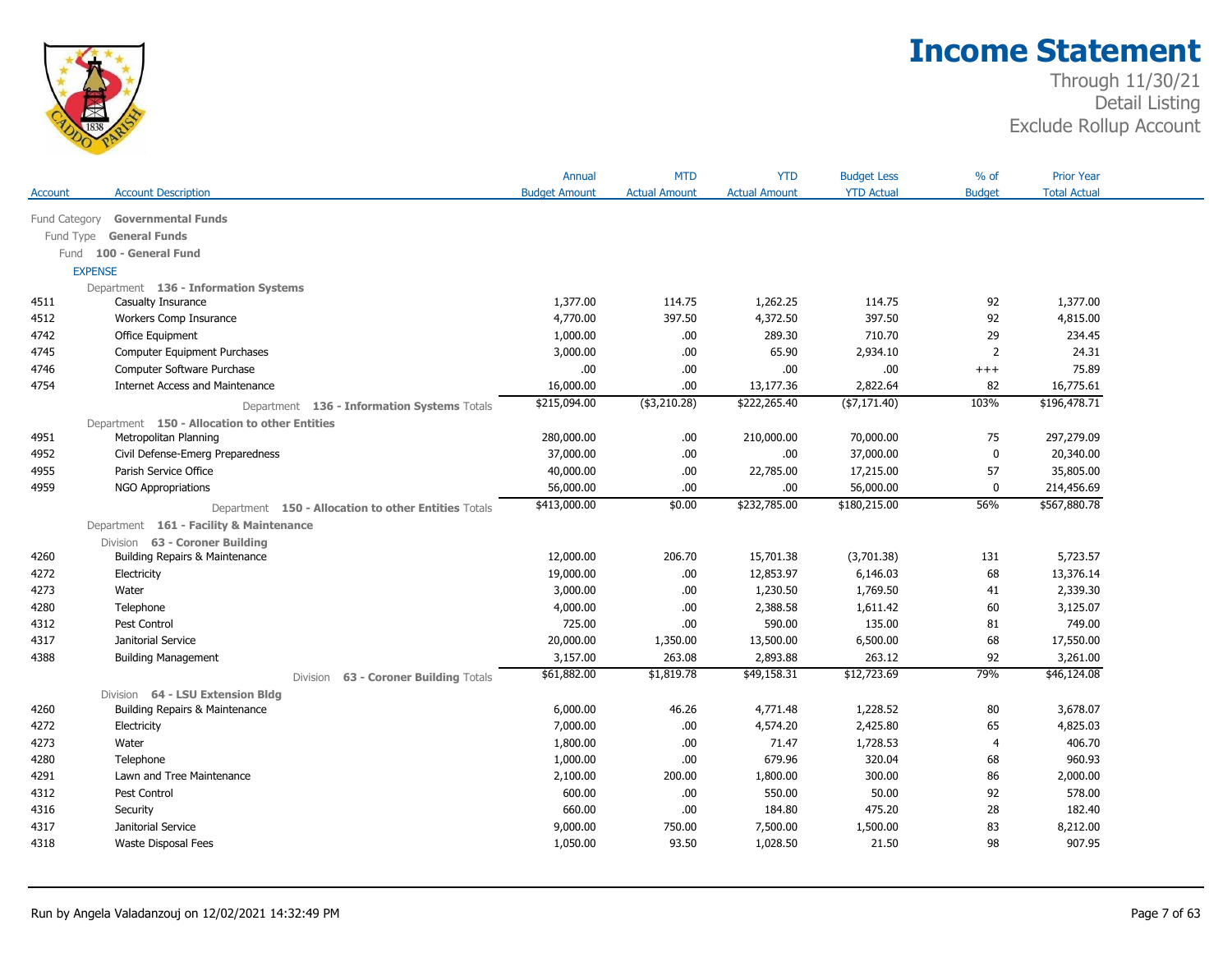

|               |                                                    | Annual                  | <b>MTD</b>           | <b>YTD</b>              | <b>Budget Less</b>   | $%$ of        | <b>Prior Year</b>   |  |
|---------------|----------------------------------------------------|-------------------------|----------------------|-------------------------|----------------------|---------------|---------------------|--|
| Account       | <b>Account Description</b>                         | <b>Budget Amount</b>    | <b>Actual Amount</b> | <b>Actual Amount</b>    | <b>YTD Actual</b>    | <b>Budget</b> | <b>Total Actual</b> |  |
| Fund Category | <b>Governmental Funds</b>                          |                         |                      |                         |                      |               |                     |  |
| Fund Type     | <b>General Funds</b>                               |                         |                      |                         |                      |               |                     |  |
| Fund          | 100 - General Fund                                 |                         |                      |                         |                      |               |                     |  |
|               | <b>EXPENSE</b>                                     |                         |                      |                         |                      |               |                     |  |
|               | Department 161 - Facility & Maintenance            |                         |                      |                         |                      |               |                     |  |
|               | Division 64 - LSU Extension Bldg                   |                         |                      |                         |                      |               |                     |  |
| 4388          | <b>Building Management</b>                         | 3,157.00                | 263.08               | 2,893.88                | 263.12               | 92            | 3,261.00            |  |
| 4511          | Casualty Insurance                                 | 2,460.00                | 205.00               | 2,255.00                | 205.00               | 92            | 2,460.00            |  |
|               | 64 - LSU Extension Bldg Totals<br>Division         | \$34,827.00             | \$1,557.84           | \$26,309.29             | \$8,517.71           | 76%           | \$27,472.08         |  |
|               | Division 65 - Archives                             |                         |                      |                         |                      |               |                     |  |
| 4327          | <b>Professional Services</b>                       | 85,000.00               | .00                  | 69,574.80               | 15,425.20            | 82            | 80,290.80           |  |
|               | 65 - Archives Totals                               | \$85,000.00             | \$0.00               | \$69,574.80             | \$15,425.20          | 82%           | \$80,290.80         |  |
|               | Division<br>Division 69 - David Raines Comm Center |                         |                      |                         |                      |               |                     |  |
| 4114          | Salaries-Special                                   | 6,500.00                | .00.                 | 3,266.69                | 3,233.31             | 50            | 4,666.70            |  |
| 4260          | Building Repairs & Maintenance                     | 28,000.00               | 949.40               | 7,623.92                | 20,376.08            | 27            | 19,658.90           |  |
| 4271          | Natural Gas                                        | 2,000.00                | .00                  | 427.63                  | 1,572.37             | 21            | 605.91              |  |
| 4272          | Electricity                                        | 49,000.00               | .00.                 | 35,199.21               | 13,800.79            | 72            | 40,363.89           |  |
| 4273          | Water                                              | 16,000.00               | .00                  | 3,296.22                | 12,703.78            | 21            | 13,258.91           |  |
| 4291          | Lawn and Tree Maintenance                          | 4,000.00                | 600.00               | 2,100.00                | 1,900.00             | 53            | 2,750.00            |  |
| 4312          | Pest Control                                       | 1,500.00                | 84.00                | 924.00                  | 576.00               | 62            | 868.00              |  |
| 4316          | Security                                           | 1,200.00                | .00                  | 924.00                  | 276.00               | 77            | 912.00              |  |
| 4317          | Janitorial Service                                 | 23,000.00               | 1,450.00             | 15,000.00               | 8,000.00             | 65            | 13,435.00           |  |
| 4318          | Waste Disposal Fees                                | 4,000.00                | 623.71               | 5,778.87                | (1,778.87)           | 144           | 4,633.33            |  |
| 4388          | <b>Building Management</b>                         | 9,020.00                | 751.67               | 8,268.37                | 751.63               | 92            | 9,315.96            |  |
| 4511          | Casualty Insurance                                 | 1,377.00                | 114.75               | 1,262.25                | 114.75               | 92            | 1,377.00            |  |
| 4544          | Utilities Charged To Other                         | (32,000.00)             | .00.                 | (9, 497.82)             | (22, 502.18)         | 30            | (42, 453.27)        |  |
| 4558          | Reimb-Health Tax Fund                              |                         |                      | (30,607.50)             |                      | 92            | (33,390.00)         |  |
|               |                                                    | (33,390.00)             | (2,782.50)           |                         | (2,782.50)<br>481.76 | 76            | 1,574.78            |  |
| 4754          | <b>Internet Access and Maintenance</b>             | 2,000.00<br>\$82,207.00 | .00<br>\$1,791.03    | 1,518.24<br>\$45,484.08 | \$36,722.92          | 55%           | \$37,577.11         |  |
|               | 69 - David Raines Comm Center Totals<br>Division   | \$263,916.00            | \$5,168.65           | \$190,526.48            | \$73,389.52          | 72%           | \$191,464.07        |  |
|               | Department 161 - Facility & Maintenance Totals     |                         |                      |                         |                      |               |                     |  |
|               | Department 170 - Elections                         |                         |                      |                         |                      |               |                     |  |
|               | Division 71 - Registrar of Voters                  |                         |                      |                         |                      |               |                     |  |
| 4113          | Salaries Regular Employees                         | 279,806.00              | 16,675.21            | 129,100.72              | 150,705.28           | 46            | 163,536.30          |  |
| 4114          | Salaries-Special                                   | .00                     | .00                  | 992.25                  | (992.25)             | $^{+++}$      | .00                 |  |
| 4122          | Salaries-Part Time                                 | 100,000.00              | 12,304.00            | 131,868.68              | (31,868.68)          | 132           | 131,377.13          |  |
| 4132          | Group Health Insurance                             | 48,257.00               | 623.28               | 7,504.80                | 40,752.20            | 16            | 30,860.68           |  |
| 4133          | Retired Employees Grp Insurance                    | 11,647.00               | 782.50               | 8,607.50                | 3,039.50             | 74            | 8,943.00            |  |
| 4135          | Medicare Insurance                                 | 10,615.00               | 1,518.59             | 13,073.73               | (2,458.73)           | 123           | 13,955.45           |  |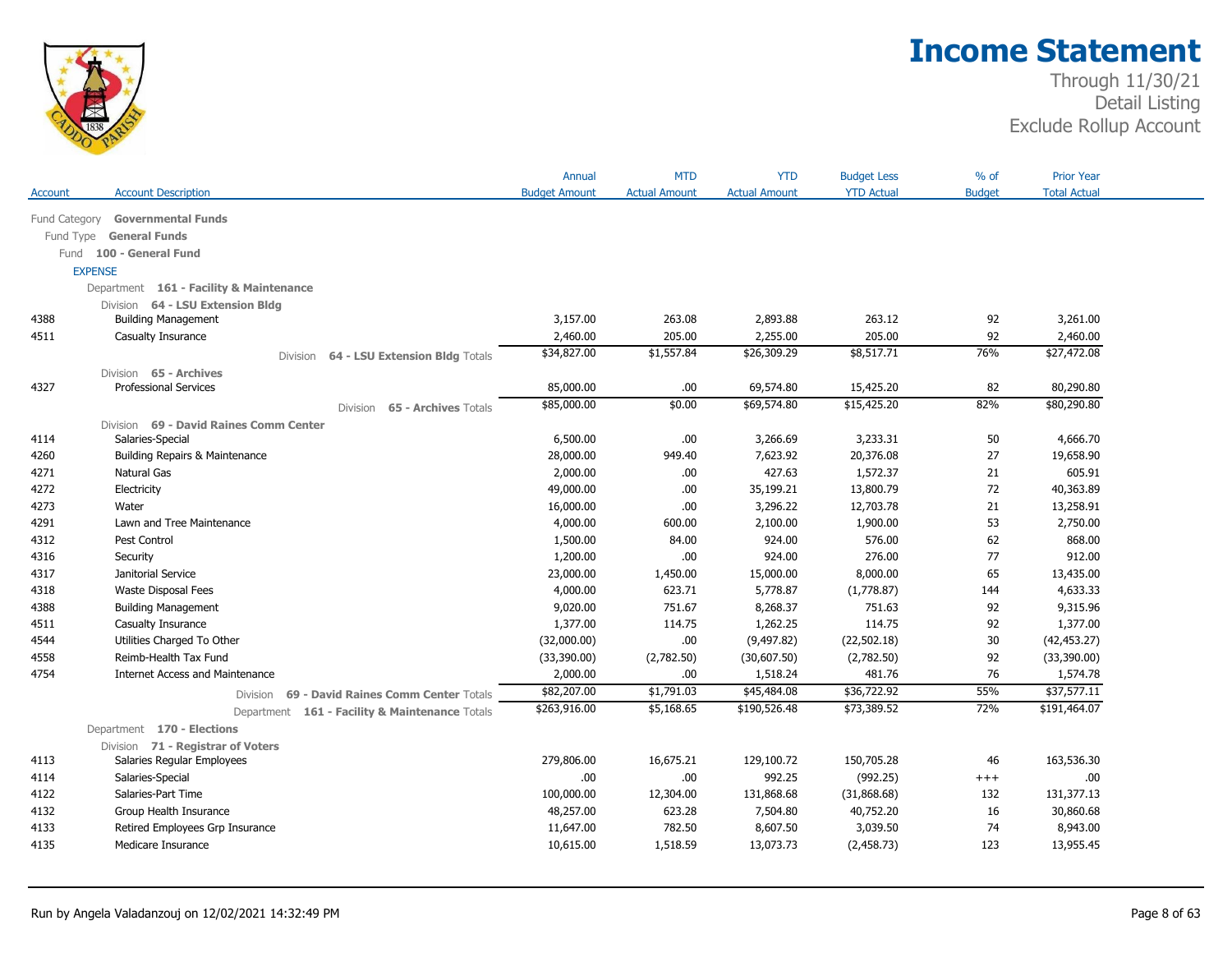

|               |                                                                         | Annual                                                   | <b>MTD</b>           | <b>YTD</b>           | <b>Budget Less</b> | $%$ of         | <b>Prior Year</b>   |  |
|---------------|-------------------------------------------------------------------------|----------------------------------------------------------|----------------------|----------------------|--------------------|----------------|---------------------|--|
| Account       | <b>Account Description</b>                                              | <b>Budget Amount</b>                                     | <b>Actual Amount</b> | <b>Actual Amount</b> | <b>YTD Actual</b>  | <b>Budget</b>  | <b>Total Actual</b> |  |
| Fund Category | <b>Governmental Funds</b>                                               |                                                          |                      |                      |                    |                |                     |  |
| Fund Type     | <b>General Funds</b>                                                    |                                                          |                      |                      |                    |                |                     |  |
| Fund          | 100 - General Fund                                                      |                                                          |                      |                      |                    |                |                     |  |
|               | <b>EXPENSE</b>                                                          |                                                          |                      |                      |                    |                |                     |  |
|               | Department 170 - Elections                                              |                                                          |                      |                      |                    |                |                     |  |
|               | Division 71 - Registrar of Voters                                       |                                                          |                      |                      |                    |                |                     |  |
| 4138          | <b>Unemployment Claims</b>                                              | 3,000.00                                                 | .00                  | .00.                 | 3,000.00           | $\bf{0}$       | .00.                |  |
| 4139          | <b>ROV Retirement</b>                                                   | 49,621.00                                                | 1,529.41             | 18,689.55            | 30,931.45          | 38             | 45,943.41           |  |
| 4210          | Books and Subscriptions                                                 | 2,300.00                                                 | 90.72                | 909.11               | 1,390.89           | 40             | 3,839.34            |  |
| 4211          | Dues-Governmental Organizations                                         | 3,900.00                                                 | .00                  | 875.00               | 3,025.00           | 22             | .00                 |  |
| 4220          | <b>Official Publications</b>                                            | 28,000.00                                                | 54.00                | 151.94               | 27,848.06          | $\mathbf{1}$   | 3,277.58            |  |
| 4221          | <b>Printed Office Forms</b>                                             | 5,000.00                                                 | .00                  | 4,332.99             | 667.01             | 87             | 4,711.23            |  |
| 4230          | Education, Travel and Training                                          | 22,000.00                                                | .00                  | 1,935.91             | 20,064.09          | 9              | 1,665.61            |  |
| 4241          | <b>Office Supplies</b>                                                  | 21,000.00                                                | 224.32               | 11,113.07            | 9,886.93           | 53             | 28,636.19           |  |
| 4242          | Postage                                                                 | 45,000.00                                                | (10, 397.63)         | 39,166.07            | 5,833.93           | 87             | 54,516.31           |  |
| 4243          | Copy Supplies                                                           | 7,000.00                                                 | 395.00               | 3,950.00             | 3,050.00           | 56             | 6,275.72            |  |
| 4247          | Record Retention                                                        | 5,000.00                                                 | .00.                 | 1,443.90             | 3,556.10           | 29             | .00                 |  |
| 4260          | Building Repairs & Maintenance                                          | 1,800.00                                                 | .00                  | .00                  | 1,800.00           | $\bf{0}$       | 2,898.27            |  |
| 4280          | Telephone                                                               | 2,500.00                                                 | 3.00                 | 998.23               | 1,501.77           | 40             | 1,281.32            |  |
| 4313          | Maintenance Contract                                                    | 5,000.00                                                 | .00                  | .00                  | 5,000.00           | $\mathbf 0$    | 1,980.00            |  |
| 4327          | <b>Professional Services</b>                                            | 14,500.00                                                | 99.00                | 620.00               | 13,880.00          | $\overline{4}$ | 3,358.00            |  |
| 4353          | Parking Fees                                                            | 17,000.00                                                | 440.00               | 10,988.00            | 6,012.00           | 65             | 15,616.00           |  |
| 4357          | Mobile Voter Registration                                               | 1,000.00                                                 | .00                  | .00                  | 1,000.00           | 0              | .00                 |  |
| 4511          | Casualty Insurance                                                      | 1,181.00                                                 | 98.42                | 1,082.62             | 98.38              | 92             | 1,181.04            |  |
| 4512          | Workers Comp Insurance                                                  | 4,770.00                                                 | 397.50               | 4,372.50             | 397.50             | 92             | 4,815.00            |  |
| 4742          | Office Equipment                                                        | 8,000.00                                                 | .00                  | .00.                 | 8,000.00           | $\mathbf 0$    | 2,103.94            |  |
| 4754          | <b>Internet Access and Maintenance</b>                                  | 1,200.00                                                 | .00.                 | .00                  | 1,200.00           | 0              | 198.00              |  |
|               |                                                                         | \$699,097.00<br>Division 71 - Registrar of Voters Totals | \$24,837.32          | \$391,776.57         | \$307,320.43       | 56%            | \$530,969.52        |  |
|               | Division 72 - Election Cost                                             |                                                          |                      |                      |                    |                |                     |  |
| 4172          | <b>Election Expense</b>                                                 | 185,000.00                                               | .00                  | (14,334.30)          | 199,334.30         | (8)            | 86,534.69           |  |
| 4173          | <b>Voting Precinct Improvement</b>                                      | 2,000.00                                                 | .00                  | .00                  | 2,000.00           | $\mathbf 0$    | .00                 |  |
|               |                                                                         | \$187,000.00<br>Division 72 - Election Cost Totals       | \$0.00               | (\$14,334.30)        | \$201,334.30       | (8%)           | \$86,534.69         |  |
|               |                                                                         | \$886,097.00<br>Department 170 - Elections Totals        | \$24,837.32          | \$377,442.27         | \$508,654.73       | 43%            | \$617,504.21        |  |
|               |                                                                         |                                                          |                      |                      |                    |                |                     |  |
| 4113          | Department 180 - Statutory Appropriations<br>Salaries Regular Employees | 600,000.00                                               | .00                  | (1,500.00)           | 601,500.00         | $\mathbf 0$    | .00                 |  |
| 4135          | Medicare Insurance                                                      |                                                          | .00<br>.00           | (21.75)              | 21.75              | $^{+++}$       | .00                 |  |
| 4201          | Ambulance Service                                                       | 9,000.00                                                 | .00                  | 8,625.00             | 375.00             | 96             | 9,675.00            |  |
| 4202          | Pauper Funeral                                                          | 75,000.00                                                | .00                  | 75,000.00            | $.00$              | 100            | 75,000.00           |  |
| 4310          | <b>Codification of Ordinances</b>                                       | 8,000.00                                                 | .00.                 | 1,310.74             | 6,689.26           | 16             | 3,235.79            |  |
|               |                                                                         |                                                          |                      |                      |                    |                |                     |  |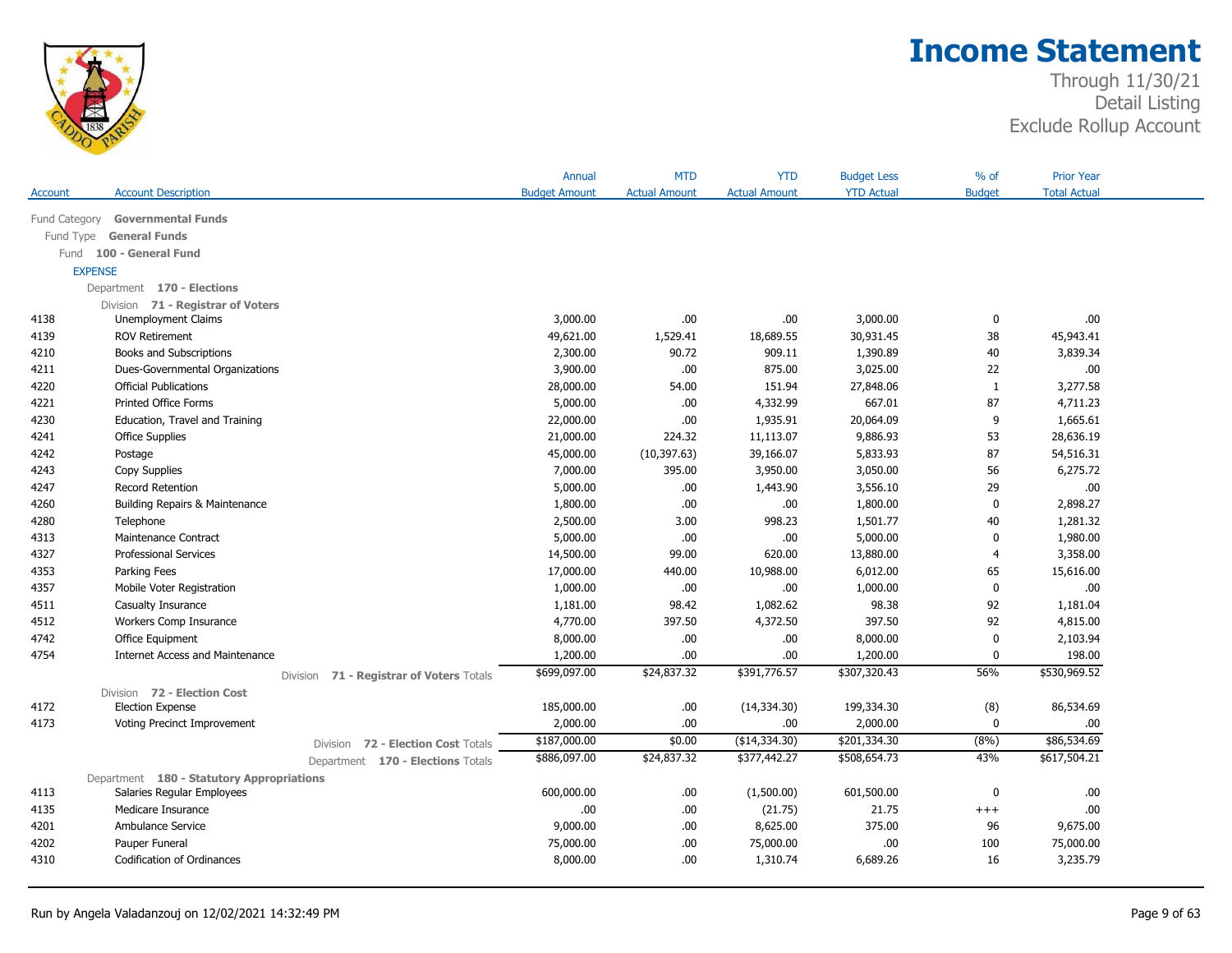

| <b>YTD Actual</b><br><b>Budget</b><br><b>Total Actual</b><br><b>Account Description</b><br><b>Budget Amount</b><br><b>Actual Amount</b><br><b>Actual Amount</b><br>Account<br><b>Governmental Funds</b><br>Fund Category<br><b>General Funds</b><br>Fund Type<br>Fund 100 - General Fund<br><b>EXPENSE</b><br>Department 180 - Statutory Appropriations<br><b>Governmental Relations</b><br>140,000.00<br>19,022.80<br>51,534.37<br>4352<br>34,342.96<br>105,657.04<br>25<br><b>Retirement Contributions</b><br>.00.<br>214,506.00<br>4591<br>211,120.00<br>.00.<br>211,120.00<br>0<br>4,779.62<br>Sheriff's Tax Collection<br>10,000.00<br>.00<br>1,169.09<br>8,830.91<br>12<br>4592<br>142,500.00<br>4810<br><b>Principal Payments</b><br>154,500.00<br>.00.<br>167,000.00<br>(12,500.00)<br>108<br>.00<br>46,477.00<br>67<br>115,212.00<br>4820<br><b>Interest Payments</b><br>68,863.00<br>22,386.00<br>200.00<br>788<br>2,127.00<br>4830<br>.00<br>1,575.00<br>(1,375.00)<br>Paying Agent Fees<br>\$618,569.78<br>\$1,276,683.00<br>\$333,978.04<br>\$942,704.96<br>26%<br>\$19,022.80<br>Department 180 - Statutory Appropriations Totals<br>Department 611 - LSU Extension Service<br>Salaries Regular Employees<br>63,000.00<br>4113<br>63,000.00<br>.00.<br>47,250.00<br>15,750.00<br>75<br>Education, Travel and Training<br>500.00<br>500.00<br>4230<br>.00<br>.00.<br>0<br>.00.<br>300.00<br>230.05<br>.00.<br>4241<br><b>Office Supplies</b><br>.00<br>69.95<br>23<br>168.15<br>4243<br>Copy Supplies<br>2,400.00<br>313.69<br>2,231.85<br>93<br>2,378.88<br><b>Equipment Repairs</b><br>3,500.00<br>.00<br>3,801.57<br>(301.57)<br>109<br>198.01<br>4250<br>Gas, Oil, Grease<br>2,600.00<br>1,032.65<br>1,567.35<br>40<br>333.83<br>4251<br>.00<br>4742<br>Office Equipment<br>500.00<br>.00<br>489.98<br>10.02<br>98<br>.00.<br>2,200.00<br>49<br>4754<br><b>Internet Access and Maintenance</b><br>.00.<br>1,080.42<br>1,119.58<br>1,911.24<br>75%<br>\$75,000.00<br>\$313.69<br>\$55,956.42<br>\$19,043.58<br>\$67,821.96<br>Department 611 - LSU Extension Service Totals<br>Department 900 - Other Financing Sources (Uses)<br>Transfer To Capital Outlay<br>591,500.00<br>35,416.67<br>389,583.37<br>201,916.63<br>66<br>600,000.00<br>4688<br>\$600,000.00<br>\$591,500.00<br>\$389,583.37<br>\$201,916.63<br>66%<br>\$35,416.67<br>Department 900 - Other Financing Sources (Uses) Totals<br>\$14,456,486.00<br>\$414,979.03<br>\$11,199,577.03<br>\$3,256,908.97<br>77%<br>\$12,859,964.41<br><b>EXPENSE TOTALS</b><br>100 - General Fund Totals<br>Fund<br>11,225,005.00<br>7,098,257.02<br>37%<br>12,347,676.97<br>229,024.69<br>4,126,747.98<br><b>REVENUE TOTALS</b><br>77%<br>14,456,486.00<br>414,979.03<br>11,199,577.03<br>3,256,908.97<br>12,859,964.41<br><b>EXPENSE TOTALS</b><br>219%<br>$($ \$512,287.44)<br>Fund 100 - General Fund Net Gain (Loss)<br>( \$3,231,481.00)<br>( \$185, 954.34)<br>(\$7,072,829.05)<br>( \$3,841,348.05)<br>Fund Type General Funds Totals<br>11,225,005.00<br>229,024.69<br>4,126,747.98<br>7,098,257.02<br>37%<br>12,347,676.97<br><b>REVENUE TOTALS</b><br>77%<br>14,456,486.00<br>414,979.03<br>11,199,577.03<br>3,256,908.97<br>12,859,964.41<br><b>EXPENSE TOTALS</b><br>$($ \$3,231,481.00)<br>( \$7,072,829.05)<br>$($ \$3,841,348.05)<br>219%<br>$($ \$512,287.44)<br>Fund Type General Funds Net Gain (Loss)<br>( \$185, 954.34) |  | Annual | <b>MTD</b> | <b>YTD</b> | <b>Budget Less</b> | $%$ of | <b>Prior Year</b> |  |
|--------------------------------------------------------------------------------------------------------------------------------------------------------------------------------------------------------------------------------------------------------------------------------------------------------------------------------------------------------------------------------------------------------------------------------------------------------------------------------------------------------------------------------------------------------------------------------------------------------------------------------------------------------------------------------------------------------------------------------------------------------------------------------------------------------------------------------------------------------------------------------------------------------------------------------------------------------------------------------------------------------------------------------------------------------------------------------------------------------------------------------------------------------------------------------------------------------------------------------------------------------------------------------------------------------------------------------------------------------------------------------------------------------------------------------------------------------------------------------------------------------------------------------------------------------------------------------------------------------------------------------------------------------------------------------------------------------------------------------------------------------------------------------------------------------------------------------------------------------------------------------------------------------------------------------------------------------------------------------------------------------------------------------------------------------------------------------------------------------------------------------------------------------------------------------------------------------------------------------------------------------------------------------------------------------------------------------------------------------------------------------------------------------------------------------------------------------------------------------------------------------------------------------------------------------------------------------------------------------------------------------------------------------------------------------------------------------------------------------------------------------------------------------------------------------------------------------------------------------------------------------------------------------------------------------------------------------------------------------------------------------------------------------------------------------------------------------------------------------------------------------------------------------------------------------------------------------------------------------------------------------------------------------------------------------------------------------------------------------------------------------------------------------------|--|--------|------------|------------|--------------------|--------|-------------------|--|
|                                                                                                                                                                                                                                                                                                                                                                                                                                                                                                                                                                                                                                                                                                                                                                                                                                                                                                                                                                                                                                                                                                                                                                                                                                                                                                                                                                                                                                                                                                                                                                                                                                                                                                                                                                                                                                                                                                                                                                                                                                                                                                                                                                                                                                                                                                                                                                                                                                                                                                                                                                                                                                                                                                                                                                                                                                                                                                                                                                                                                                                                                                                                                                                                                                                                                                                                                                                                              |  |        |            |            |                    |        |                   |  |
|                                                                                                                                                                                                                                                                                                                                                                                                                                                                                                                                                                                                                                                                                                                                                                                                                                                                                                                                                                                                                                                                                                                                                                                                                                                                                                                                                                                                                                                                                                                                                                                                                                                                                                                                                                                                                                                                                                                                                                                                                                                                                                                                                                                                                                                                                                                                                                                                                                                                                                                                                                                                                                                                                                                                                                                                                                                                                                                                                                                                                                                                                                                                                                                                                                                                                                                                                                                                              |  |        |            |            |                    |        |                   |  |
|                                                                                                                                                                                                                                                                                                                                                                                                                                                                                                                                                                                                                                                                                                                                                                                                                                                                                                                                                                                                                                                                                                                                                                                                                                                                                                                                                                                                                                                                                                                                                                                                                                                                                                                                                                                                                                                                                                                                                                                                                                                                                                                                                                                                                                                                                                                                                                                                                                                                                                                                                                                                                                                                                                                                                                                                                                                                                                                                                                                                                                                                                                                                                                                                                                                                                                                                                                                                              |  |        |            |            |                    |        |                   |  |
|                                                                                                                                                                                                                                                                                                                                                                                                                                                                                                                                                                                                                                                                                                                                                                                                                                                                                                                                                                                                                                                                                                                                                                                                                                                                                                                                                                                                                                                                                                                                                                                                                                                                                                                                                                                                                                                                                                                                                                                                                                                                                                                                                                                                                                                                                                                                                                                                                                                                                                                                                                                                                                                                                                                                                                                                                                                                                                                                                                                                                                                                                                                                                                                                                                                                                                                                                                                                              |  |        |            |            |                    |        |                   |  |
|                                                                                                                                                                                                                                                                                                                                                                                                                                                                                                                                                                                                                                                                                                                                                                                                                                                                                                                                                                                                                                                                                                                                                                                                                                                                                                                                                                                                                                                                                                                                                                                                                                                                                                                                                                                                                                                                                                                                                                                                                                                                                                                                                                                                                                                                                                                                                                                                                                                                                                                                                                                                                                                                                                                                                                                                                                                                                                                                                                                                                                                                                                                                                                                                                                                                                                                                                                                                              |  |        |            |            |                    |        |                   |  |
|                                                                                                                                                                                                                                                                                                                                                                                                                                                                                                                                                                                                                                                                                                                                                                                                                                                                                                                                                                                                                                                                                                                                                                                                                                                                                                                                                                                                                                                                                                                                                                                                                                                                                                                                                                                                                                                                                                                                                                                                                                                                                                                                                                                                                                                                                                                                                                                                                                                                                                                                                                                                                                                                                                                                                                                                                                                                                                                                                                                                                                                                                                                                                                                                                                                                                                                                                                                                              |  |        |            |            |                    |        |                   |  |
|                                                                                                                                                                                                                                                                                                                                                                                                                                                                                                                                                                                                                                                                                                                                                                                                                                                                                                                                                                                                                                                                                                                                                                                                                                                                                                                                                                                                                                                                                                                                                                                                                                                                                                                                                                                                                                                                                                                                                                                                                                                                                                                                                                                                                                                                                                                                                                                                                                                                                                                                                                                                                                                                                                                                                                                                                                                                                                                                                                                                                                                                                                                                                                                                                                                                                                                                                                                                              |  |        |            |            |                    |        |                   |  |
|                                                                                                                                                                                                                                                                                                                                                                                                                                                                                                                                                                                                                                                                                                                                                                                                                                                                                                                                                                                                                                                                                                                                                                                                                                                                                                                                                                                                                                                                                                                                                                                                                                                                                                                                                                                                                                                                                                                                                                                                                                                                                                                                                                                                                                                                                                                                                                                                                                                                                                                                                                                                                                                                                                                                                                                                                                                                                                                                                                                                                                                                                                                                                                                                                                                                                                                                                                                                              |  |        |            |            |                    |        |                   |  |
|                                                                                                                                                                                                                                                                                                                                                                                                                                                                                                                                                                                                                                                                                                                                                                                                                                                                                                                                                                                                                                                                                                                                                                                                                                                                                                                                                                                                                                                                                                                                                                                                                                                                                                                                                                                                                                                                                                                                                                                                                                                                                                                                                                                                                                                                                                                                                                                                                                                                                                                                                                                                                                                                                                                                                                                                                                                                                                                                                                                                                                                                                                                                                                                                                                                                                                                                                                                                              |  |        |            |            |                    |        |                   |  |
|                                                                                                                                                                                                                                                                                                                                                                                                                                                                                                                                                                                                                                                                                                                                                                                                                                                                                                                                                                                                                                                                                                                                                                                                                                                                                                                                                                                                                                                                                                                                                                                                                                                                                                                                                                                                                                                                                                                                                                                                                                                                                                                                                                                                                                                                                                                                                                                                                                                                                                                                                                                                                                                                                                                                                                                                                                                                                                                                                                                                                                                                                                                                                                                                                                                                                                                                                                                                              |  |        |            |            |                    |        |                   |  |
|                                                                                                                                                                                                                                                                                                                                                                                                                                                                                                                                                                                                                                                                                                                                                                                                                                                                                                                                                                                                                                                                                                                                                                                                                                                                                                                                                                                                                                                                                                                                                                                                                                                                                                                                                                                                                                                                                                                                                                                                                                                                                                                                                                                                                                                                                                                                                                                                                                                                                                                                                                                                                                                                                                                                                                                                                                                                                                                                                                                                                                                                                                                                                                                                                                                                                                                                                                                                              |  |        |            |            |                    |        |                   |  |
|                                                                                                                                                                                                                                                                                                                                                                                                                                                                                                                                                                                                                                                                                                                                                                                                                                                                                                                                                                                                                                                                                                                                                                                                                                                                                                                                                                                                                                                                                                                                                                                                                                                                                                                                                                                                                                                                                                                                                                                                                                                                                                                                                                                                                                                                                                                                                                                                                                                                                                                                                                                                                                                                                                                                                                                                                                                                                                                                                                                                                                                                                                                                                                                                                                                                                                                                                                                                              |  |        |            |            |                    |        |                   |  |
|                                                                                                                                                                                                                                                                                                                                                                                                                                                                                                                                                                                                                                                                                                                                                                                                                                                                                                                                                                                                                                                                                                                                                                                                                                                                                                                                                                                                                                                                                                                                                                                                                                                                                                                                                                                                                                                                                                                                                                                                                                                                                                                                                                                                                                                                                                                                                                                                                                                                                                                                                                                                                                                                                                                                                                                                                                                                                                                                                                                                                                                                                                                                                                                                                                                                                                                                                                                                              |  |        |            |            |                    |        |                   |  |
|                                                                                                                                                                                                                                                                                                                                                                                                                                                                                                                                                                                                                                                                                                                                                                                                                                                                                                                                                                                                                                                                                                                                                                                                                                                                                                                                                                                                                                                                                                                                                                                                                                                                                                                                                                                                                                                                                                                                                                                                                                                                                                                                                                                                                                                                                                                                                                                                                                                                                                                                                                                                                                                                                                                                                                                                                                                                                                                                                                                                                                                                                                                                                                                                                                                                                                                                                                                                              |  |        |            |            |                    |        |                   |  |
|                                                                                                                                                                                                                                                                                                                                                                                                                                                                                                                                                                                                                                                                                                                                                                                                                                                                                                                                                                                                                                                                                                                                                                                                                                                                                                                                                                                                                                                                                                                                                                                                                                                                                                                                                                                                                                                                                                                                                                                                                                                                                                                                                                                                                                                                                                                                                                                                                                                                                                                                                                                                                                                                                                                                                                                                                                                                                                                                                                                                                                                                                                                                                                                                                                                                                                                                                                                                              |  |        |            |            |                    |        |                   |  |
|                                                                                                                                                                                                                                                                                                                                                                                                                                                                                                                                                                                                                                                                                                                                                                                                                                                                                                                                                                                                                                                                                                                                                                                                                                                                                                                                                                                                                                                                                                                                                                                                                                                                                                                                                                                                                                                                                                                                                                                                                                                                                                                                                                                                                                                                                                                                                                                                                                                                                                                                                                                                                                                                                                                                                                                                                                                                                                                                                                                                                                                                                                                                                                                                                                                                                                                                                                                                              |  |        |            |            |                    |        |                   |  |
|                                                                                                                                                                                                                                                                                                                                                                                                                                                                                                                                                                                                                                                                                                                                                                                                                                                                                                                                                                                                                                                                                                                                                                                                                                                                                                                                                                                                                                                                                                                                                                                                                                                                                                                                                                                                                                                                                                                                                                                                                                                                                                                                                                                                                                                                                                                                                                                                                                                                                                                                                                                                                                                                                                                                                                                                                                                                                                                                                                                                                                                                                                                                                                                                                                                                                                                                                                                                              |  |        |            |            |                    |        |                   |  |
|                                                                                                                                                                                                                                                                                                                                                                                                                                                                                                                                                                                                                                                                                                                                                                                                                                                                                                                                                                                                                                                                                                                                                                                                                                                                                                                                                                                                                                                                                                                                                                                                                                                                                                                                                                                                                                                                                                                                                                                                                                                                                                                                                                                                                                                                                                                                                                                                                                                                                                                                                                                                                                                                                                                                                                                                                                                                                                                                                                                                                                                                                                                                                                                                                                                                                                                                                                                                              |  |        |            |            |                    |        |                   |  |
|                                                                                                                                                                                                                                                                                                                                                                                                                                                                                                                                                                                                                                                                                                                                                                                                                                                                                                                                                                                                                                                                                                                                                                                                                                                                                                                                                                                                                                                                                                                                                                                                                                                                                                                                                                                                                                                                                                                                                                                                                                                                                                                                                                                                                                                                                                                                                                                                                                                                                                                                                                                                                                                                                                                                                                                                                                                                                                                                                                                                                                                                                                                                                                                                                                                                                                                                                                                                              |  |        |            |            |                    |        |                   |  |
|                                                                                                                                                                                                                                                                                                                                                                                                                                                                                                                                                                                                                                                                                                                                                                                                                                                                                                                                                                                                                                                                                                                                                                                                                                                                                                                                                                                                                                                                                                                                                                                                                                                                                                                                                                                                                                                                                                                                                                                                                                                                                                                                                                                                                                                                                                                                                                                                                                                                                                                                                                                                                                                                                                                                                                                                                                                                                                                                                                                                                                                                                                                                                                                                                                                                                                                                                                                                              |  |        |            |            |                    |        |                   |  |
|                                                                                                                                                                                                                                                                                                                                                                                                                                                                                                                                                                                                                                                                                                                                                                                                                                                                                                                                                                                                                                                                                                                                                                                                                                                                                                                                                                                                                                                                                                                                                                                                                                                                                                                                                                                                                                                                                                                                                                                                                                                                                                                                                                                                                                                                                                                                                                                                                                                                                                                                                                                                                                                                                                                                                                                                                                                                                                                                                                                                                                                                                                                                                                                                                                                                                                                                                                                                              |  |        |            |            |                    |        |                   |  |
|                                                                                                                                                                                                                                                                                                                                                                                                                                                                                                                                                                                                                                                                                                                                                                                                                                                                                                                                                                                                                                                                                                                                                                                                                                                                                                                                                                                                                                                                                                                                                                                                                                                                                                                                                                                                                                                                                                                                                                                                                                                                                                                                                                                                                                                                                                                                                                                                                                                                                                                                                                                                                                                                                                                                                                                                                                                                                                                                                                                                                                                                                                                                                                                                                                                                                                                                                                                                              |  |        |            |            |                    |        |                   |  |
|                                                                                                                                                                                                                                                                                                                                                                                                                                                                                                                                                                                                                                                                                                                                                                                                                                                                                                                                                                                                                                                                                                                                                                                                                                                                                                                                                                                                                                                                                                                                                                                                                                                                                                                                                                                                                                                                                                                                                                                                                                                                                                                                                                                                                                                                                                                                                                                                                                                                                                                                                                                                                                                                                                                                                                                                                                                                                                                                                                                                                                                                                                                                                                                                                                                                                                                                                                                                              |  |        |            |            |                    |        |                   |  |
|                                                                                                                                                                                                                                                                                                                                                                                                                                                                                                                                                                                                                                                                                                                                                                                                                                                                                                                                                                                                                                                                                                                                                                                                                                                                                                                                                                                                                                                                                                                                                                                                                                                                                                                                                                                                                                                                                                                                                                                                                                                                                                                                                                                                                                                                                                                                                                                                                                                                                                                                                                                                                                                                                                                                                                                                                                                                                                                                                                                                                                                                                                                                                                                                                                                                                                                                                                                                              |  |        |            |            |                    |        |                   |  |
|                                                                                                                                                                                                                                                                                                                                                                                                                                                                                                                                                                                                                                                                                                                                                                                                                                                                                                                                                                                                                                                                                                                                                                                                                                                                                                                                                                                                                                                                                                                                                                                                                                                                                                                                                                                                                                                                                                                                                                                                                                                                                                                                                                                                                                                                                                                                                                                                                                                                                                                                                                                                                                                                                                                                                                                                                                                                                                                                                                                                                                                                                                                                                                                                                                                                                                                                                                                                              |  |        |            |            |                    |        |                   |  |
|                                                                                                                                                                                                                                                                                                                                                                                                                                                                                                                                                                                                                                                                                                                                                                                                                                                                                                                                                                                                                                                                                                                                                                                                                                                                                                                                                                                                                                                                                                                                                                                                                                                                                                                                                                                                                                                                                                                                                                                                                                                                                                                                                                                                                                                                                                                                                                                                                                                                                                                                                                                                                                                                                                                                                                                                                                                                                                                                                                                                                                                                                                                                                                                                                                                                                                                                                                                                              |  |        |            |            |                    |        |                   |  |
|                                                                                                                                                                                                                                                                                                                                                                                                                                                                                                                                                                                                                                                                                                                                                                                                                                                                                                                                                                                                                                                                                                                                                                                                                                                                                                                                                                                                                                                                                                                                                                                                                                                                                                                                                                                                                                                                                                                                                                                                                                                                                                                                                                                                                                                                                                                                                                                                                                                                                                                                                                                                                                                                                                                                                                                                                                                                                                                                                                                                                                                                                                                                                                                                                                                                                                                                                                                                              |  |        |            |            |                    |        |                   |  |
|                                                                                                                                                                                                                                                                                                                                                                                                                                                                                                                                                                                                                                                                                                                                                                                                                                                                                                                                                                                                                                                                                                                                                                                                                                                                                                                                                                                                                                                                                                                                                                                                                                                                                                                                                                                                                                                                                                                                                                                                                                                                                                                                                                                                                                                                                                                                                                                                                                                                                                                                                                                                                                                                                                                                                                                                                                                                                                                                                                                                                                                                                                                                                                                                                                                                                                                                                                                                              |  |        |            |            |                    |        |                   |  |
|                                                                                                                                                                                                                                                                                                                                                                                                                                                                                                                                                                                                                                                                                                                                                                                                                                                                                                                                                                                                                                                                                                                                                                                                                                                                                                                                                                                                                                                                                                                                                                                                                                                                                                                                                                                                                                                                                                                                                                                                                                                                                                                                                                                                                                                                                                                                                                                                                                                                                                                                                                                                                                                                                                                                                                                                                                                                                                                                                                                                                                                                                                                                                                                                                                                                                                                                                                                                              |  |        |            |            |                    |        |                   |  |
|                                                                                                                                                                                                                                                                                                                                                                                                                                                                                                                                                                                                                                                                                                                                                                                                                                                                                                                                                                                                                                                                                                                                                                                                                                                                                                                                                                                                                                                                                                                                                                                                                                                                                                                                                                                                                                                                                                                                                                                                                                                                                                                                                                                                                                                                                                                                                                                                                                                                                                                                                                                                                                                                                                                                                                                                                                                                                                                                                                                                                                                                                                                                                                                                                                                                                                                                                                                                              |  |        |            |            |                    |        |                   |  |
|                                                                                                                                                                                                                                                                                                                                                                                                                                                                                                                                                                                                                                                                                                                                                                                                                                                                                                                                                                                                                                                                                                                                                                                                                                                                                                                                                                                                                                                                                                                                                                                                                                                                                                                                                                                                                                                                                                                                                                                                                                                                                                                                                                                                                                                                                                                                                                                                                                                                                                                                                                                                                                                                                                                                                                                                                                                                                                                                                                                                                                                                                                                                                                                                                                                                                                                                                                                                              |  |        |            |            |                    |        |                   |  |
|                                                                                                                                                                                                                                                                                                                                                                                                                                                                                                                                                                                                                                                                                                                                                                                                                                                                                                                                                                                                                                                                                                                                                                                                                                                                                                                                                                                                                                                                                                                                                                                                                                                                                                                                                                                                                                                                                                                                                                                                                                                                                                                                                                                                                                                                                                                                                                                                                                                                                                                                                                                                                                                                                                                                                                                                                                                                                                                                                                                                                                                                                                                                                                                                                                                                                                                                                                                                              |  |        |            |            |                    |        |                   |  |
|                                                                                                                                                                                                                                                                                                                                                                                                                                                                                                                                                                                                                                                                                                                                                                                                                                                                                                                                                                                                                                                                                                                                                                                                                                                                                                                                                                                                                                                                                                                                                                                                                                                                                                                                                                                                                                                                                                                                                                                                                                                                                                                                                                                                                                                                                                                                                                                                                                                                                                                                                                                                                                                                                                                                                                                                                                                                                                                                                                                                                                                                                                                                                                                                                                                                                                                                                                                                              |  |        |            |            |                    |        |                   |  |
|                                                                                                                                                                                                                                                                                                                                                                                                                                                                                                                                                                                                                                                                                                                                                                                                                                                                                                                                                                                                                                                                                                                                                                                                                                                                                                                                                                                                                                                                                                                                                                                                                                                                                                                                                                                                                                                                                                                                                                                                                                                                                                                                                                                                                                                                                                                                                                                                                                                                                                                                                                                                                                                                                                                                                                                                                                                                                                                                                                                                                                                                                                                                                                                                                                                                                                                                                                                                              |  |        |            |            |                    |        |                   |  |
|                                                                                                                                                                                                                                                                                                                                                                                                                                                                                                                                                                                                                                                                                                                                                                                                                                                                                                                                                                                                                                                                                                                                                                                                                                                                                                                                                                                                                                                                                                                                                                                                                                                                                                                                                                                                                                                                                                                                                                                                                                                                                                                                                                                                                                                                                                                                                                                                                                                                                                                                                                                                                                                                                                                                                                                                                                                                                                                                                                                                                                                                                                                                                                                                                                                                                                                                                                                                              |  |        |            |            |                    |        |                   |  |
|                                                                                                                                                                                                                                                                                                                                                                                                                                                                                                                                                                                                                                                                                                                                                                                                                                                                                                                                                                                                                                                                                                                                                                                                                                                                                                                                                                                                                                                                                                                                                                                                                                                                                                                                                                                                                                                                                                                                                                                                                                                                                                                                                                                                                                                                                                                                                                                                                                                                                                                                                                                                                                                                                                                                                                                                                                                                                                                                                                                                                                                                                                                                                                                                                                                                                                                                                                                                              |  |        |            |            |                    |        |                   |  |
|                                                                                                                                                                                                                                                                                                                                                                                                                                                                                                                                                                                                                                                                                                                                                                                                                                                                                                                                                                                                                                                                                                                                                                                                                                                                                                                                                                                                                                                                                                                                                                                                                                                                                                                                                                                                                                                                                                                                                                                                                                                                                                                                                                                                                                                                                                                                                                                                                                                                                                                                                                                                                                                                                                                                                                                                                                                                                                                                                                                                                                                                                                                                                                                                                                                                                                                                                                                                              |  |        |            |            |                    |        |                   |  |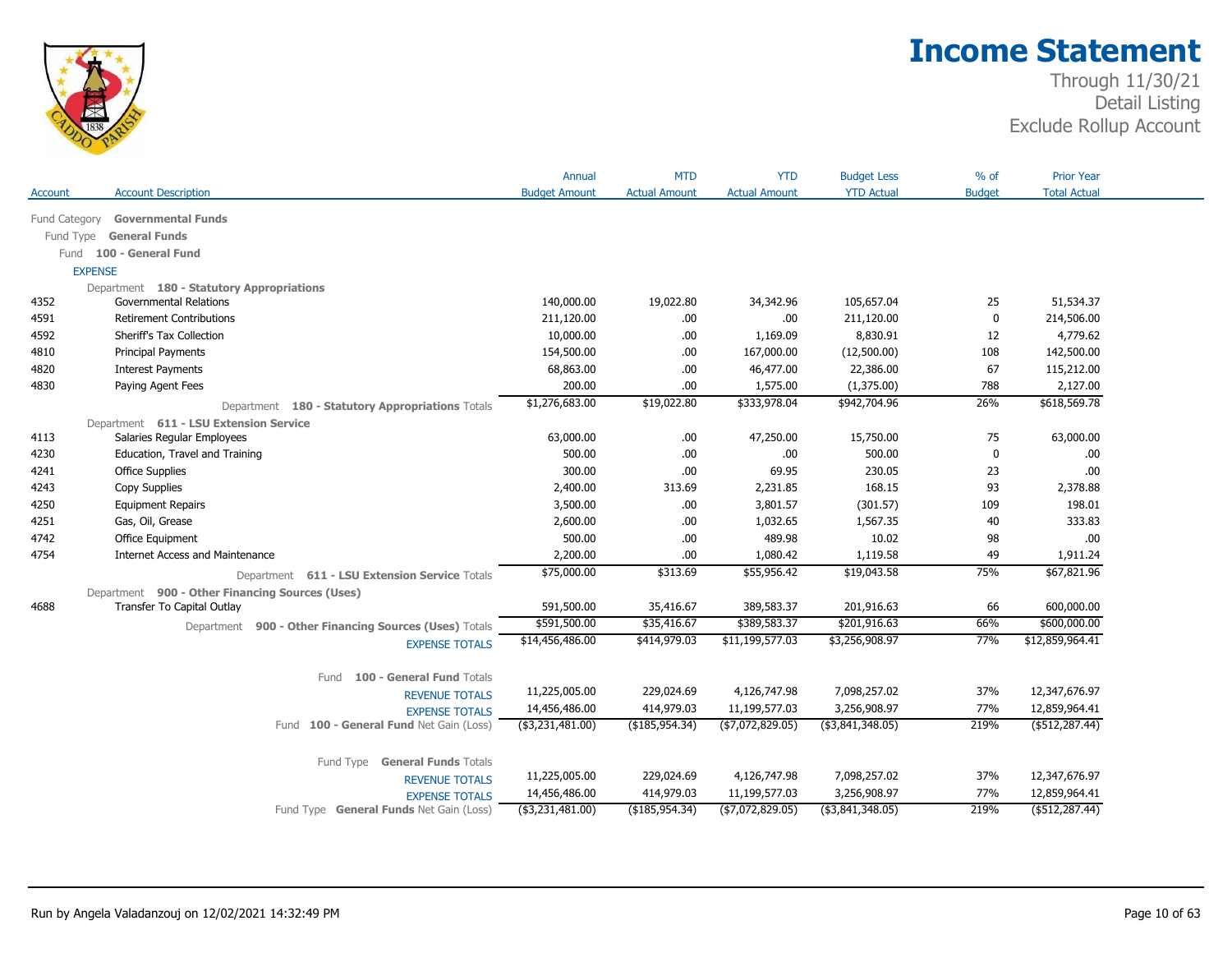

|                |                                                        | Annual               | <b>MTD</b>           | <b>YTD</b>           | <b>Budget Less</b> | $%$ of        | <b>Prior Year</b>   |  |
|----------------|--------------------------------------------------------|----------------------|----------------------|----------------------|--------------------|---------------|---------------------|--|
| Account        | <b>Account Description</b>                             | <b>Budget Amount</b> | <b>Actual Amount</b> | <b>Actual Amount</b> | <b>YTD Actual</b>  | <b>Budget</b> | <b>Total Actual</b> |  |
| Fund Category  | <b>Governmental Funds</b>                              |                      |                      |                      |                    |               |                     |  |
| Fund Type      | <b>Special Revenue Funds</b>                           |                      |                      |                      |                    |               |                     |  |
| Fund           | 200 - Public Works Fund                                |                      |                      |                      |                    |               |                     |  |
| <b>REVENUE</b> |                                                        |                      |                      |                      |                    |               |                     |  |
|                | Department 000 - General Revenues                      |                      |                      |                      |                    |               |                     |  |
| 3113           | Ad Valorem Tax-Parish                                  | 6,577,280.00         | .00                  | .00                  | 6,577,280.00       | $\mathbf 0$   | 6,794,680.00        |  |
| 3114           | Gas & Oil Sales                                        | 110,000.00           | 10,629.93            | 73,026.31            | 36,973.69          | 66            | 54,801.02           |  |
| 3115           | <b>Estimated Uncollectible Taxes</b>                   | (230, 210.00)        | .00.                 | .00                  | (230, 210.00)      | $\mathbf 0$   | (98, 486.39)        |  |
| 3117           | Sign Billings                                          | 2,300.00             | 492.65               | 1,928.06             | 371.94             | 84            | 1,293.03            |  |
| 3119           | <b>Equipment Repair Billings</b>                       | 100,000.00           | 2,913.29             | 123,411.56           | (23, 411.56)       | 123           | 104,158.19          |  |
| 3120           | <b>Prior Year Taxes</b>                                | 71,024.00            | 2,294.18             | 44,532.75            | 26,491.25          | 63            | 58,713.09           |  |
| 3175           | <b>Sales Tax Collections</b>                           | 6,950,000.00         | 184,233.68           | 7,908,302.26         | (958, 302.26)      | 114           | 7,846,475.39        |  |
| 3180           | <b>Culvert Fees</b>                                    | 10,000.00            | .00.                 | 12,030.00            | (2,030.00)         | 120           | 6,820.00            |  |
| 3181           | <b>Subdivision Fees</b>                                | 14,000.00            | 8,973.00             | 39,186.66            | (25, 186.66)       | 280           | 24,252.47           |  |
| 3190           | Special Assessment Revenue                             | 5,000.00             | .00.                 | .00                  | 5,000.00           | $\mathbf 0$   | 4,351.74            |  |
| 3219           | Oil and Gas Permits                                    | 375,000.00           | .00.                 | 396,379.10           | (21, 379.10)       | 106           | 341,639.00          |  |
| 3220           | <b>Building Permits</b>                                | 9,000.00             | .00.                 | 3,100.00             | 5,900.00           | 34            | 9,192.00            |  |
| 3224           | Fines                                                  | 20,000.00            | .00.                 | 8,604.00             | 11,396.00          | 43            | 6,396.50            |  |
| 3351           | <b>State Revenue Sharing</b>                           | 157,000.00           | .00.                 | .00                  | 157,000.00         | $\mathbf 0$   | 145,181.82          |  |
| 3356           | Parish Transportation Fund                             | 1,300,000.00         | 105,765.08           | 1,107,325.51         | 192,674.49         | 85            | 1,369,058.00        |  |
| 3357           | Road Royalty                                           | 150,000.00           | 221,325.15           | 594,406.46           | (444, 406.46)      | 396           | 126,717.33          |  |
| 3462           | <b>FEMA Grant</b>                                      | .00                  | .00.                 | 23,163.70            | (23, 163.70)       | $^{+++}$      | .00.                |  |
| 3609           | Market Value Adjustment                                | .00                  | .00                  | .00.                 | .00.               | $^{+++}$      | 32,953.81           |  |
| 3610           | <b>Interest Earned</b>                                 | 140,000.00           | 2.32                 | 14,316.48            | 125,683.52         | 10            | 193,872.80          |  |
| 3692           | <b>Adjudicated Property Fees</b>                       | 85,000.00            | 60,200.00            | 251,647.49           | (166, 647.49)      | 296           | 15,893.58           |  |
| 3695           | Miscellaneous Revenue                                  | 45,000.00            | 1,089.60             | 79,665.56            | (34, 665.56)       | 177           | 207,922.64          |  |
| 3725           | Grant Revenue - Other                                  | .00                  | .00                  | 3,997.72             | (3,997.72)         | $^{+++}$      | .00.                |  |
|                | Department 000 - General Revenues Totals               | \$15,890,394.00      | \$597,918.88         | \$10,685,023.62      | \$5,205,370.38     | 67%           | \$17,245,886.02     |  |
|                | Department 900 - Other Financing Sources (Uses)        |                      |                      |                      |                    |               |                     |  |
| 3852           | Transfer From Capital Outlay                           | 1,379,771.00         | .00.                 | 1,379,771.00         | .00                | 100           | .00.                |  |
|                | Department 900 - Other Financing Sources (Uses) Totals | \$1,379,771.00       | \$0.00               | \$1,379,771.00       | \$0.00             | 100%          | \$0.00              |  |
|                | <b>REVENUE TOTALS</b>                                  | \$17,270,165.00      | \$597,918.88         | \$12,064,794.62      | \$5,205,370.38     | 70%           | \$17,245,886.02     |  |
| <b>EXPENSE</b> |                                                        |                      |                      |                      |                    |               |                     |  |
|                | Department 411 - Road Administration                   |                      |                      |                      |                    |               |                     |  |
| 4113           | Salaries Regular Employees                             | 770,304.00           | 55,306.67            | 662,543.32           | 107,760.68         | 86            | 837,537.13          |  |
| 4122           | Salaries-Part Time                                     | 30,000.00            | .00.                 | 31,453.88            | (1,453.88)         | 105           | 10,607.44           |  |
| 4131           | Parochial Retirement                                   | 92,968.00            | 6,775.06             | 81,161.64            | 11,806.36          | 87            | 75,518.01           |  |
| 4132           | Group Health Insurance                                 | 95,793.00            | 4,301.74             | 54,445.16            | 41,347.84          | 57            | 70,503.36           |  |
| 4133           | Retired Employees Grp Insurance                        | 32,228.00            | 2,685.67             | 29,542.37            | 2,685.63           | 92            | 30,693.00           |  |
|                |                                                        |                      |                      |                      |                    |               |                     |  |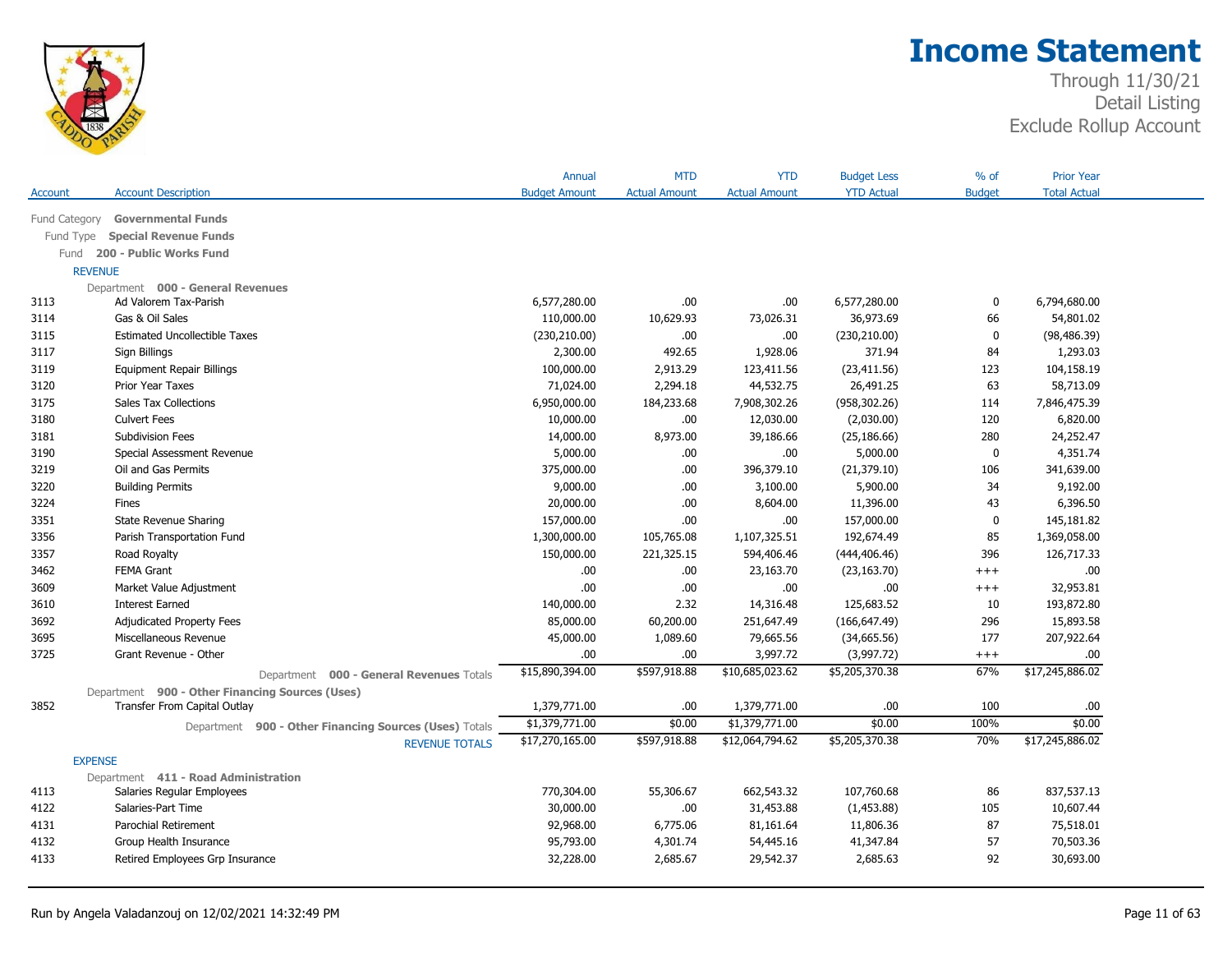

|               |                                                | Annual               | <b>MTD</b>           | <b>YTD</b>           | <b>Budget Less</b> | $%$ of         | <b>Prior Year</b>   |  |
|---------------|------------------------------------------------|----------------------|----------------------|----------------------|--------------------|----------------|---------------------|--|
| Account       | <b>Account Description</b>                     | <b>Budget Amount</b> | <b>Actual Amount</b> | <b>Actual Amount</b> | <b>YTD Actual</b>  | <b>Budget</b>  | <b>Total Actual</b> |  |
| Fund Category | <b>Governmental Funds</b>                      |                      |                      |                      |                    |                |                     |  |
| Fund Type     | <b>Special Revenue Funds</b>                   |                      |                      |                      |                    |                |                     |  |
| Fund          | 200 - Public Works Fund                        |                      |                      |                      |                    |                |                     |  |
|               | <b>EXPENSE</b>                                 |                      |                      |                      |                    |                |                     |  |
|               | Department 411 - Road Administration           |                      |                      |                      |                    |                |                     |  |
| 4135          | Medicare Insurance                             | 13,299.00            | 780.00               | 9,781.26             | 3,517.74           | 74             | 11,927.26           |  |
| 4136          | Caddo Parish Employee Retirement               | .00.                 | .00.                 | .00                  | .00                | $^{+++}$       | 52,479.14           |  |
| 4138          | Unemployment Claims                            | 1,500.00             | .00                  | .00                  | 1,500.00           | 0              | .00                 |  |
| 4210          | Books and Subscriptions                        | 1,500.00             | .00.                 | 212.46               | 1,287.54           | 14             | 678.46              |  |
| 4211          | Dues-Governmental Organizations                | 5,000.00             | 150.00               | 1,771.90             | 3,228.10           | 35             | 2,415.00            |  |
| 4221          | <b>Printed Office Forms</b>                    | 1,500.00             | .00                  | 1,159.35             | 340.65             | 77             | 590.08              |  |
| 4230          | Education, Travel and Training                 | 19,000.00            | 682.02               | 3,247.98             | 15,752.02          | 17             | 2,914.10            |  |
| 4241          | <b>Office Supplies</b>                         | 15,000.00            | 107.50               | 6,685.45             | 8,314.55           | 45             | 12,515.76           |  |
| 4243          | Copy Supplies                                  | 5,000.00             | .00                  | 169.30               | 4,830.70           | 3              | 464.04              |  |
| 4250          | <b>Equipment Repairs</b>                       | 8,000.00             | .00                  | 8,173.01             | (173.01)           | 102            | 2,900.94            |  |
| 4251          | Gas, Oil, Grease                               | 12,000.00            | .00.                 | 7,810.67             | 4,189.33           | 65             | 3,660.08            |  |
| 4280          | Telephone                                      | 12,000.00            | .00                  | 6,718.19             | 5,281.81           | 56             | 10,269.85           |  |
| 4311          | Recruitment and Screenings                     | 500.00               | .00                  | 319.50               | 180.50             | 64             | 150.10              |  |
| 4313          | Maintenance Contract                           | 15,000.00            | .00                  | 6,200.00             | 8,800.00           | 41             | 6,200.00            |  |
| 4321          | Legal and Auditing                             | 14,539.00            | 1,402.35             | 11,752.51            | 2,786.49           | 81             | 13,538.42           |  |
| 4324          | <b>Information Systems Allocation</b>          | 62,824.00            | 5,235.33             | 57,588.63            | 5,235.37           | 92             | 60,316.00           |  |
| 4327          | <b>Professional Services</b>                   | 190,000.00           | 3,300.00             | 95,733.61            | 94,266.39          | 50             | 182,663.35          |  |
| 4329          | Reimb From PW Funds                            | (218,750.00)         | (18, 593.67)         | (204, 530.37)        | (14, 219.63)       | 93             | (218,750.04)        |  |
| 4353          | Parking Fees                                   | 6,000.00             | 49.00                | 719.43               | 5,280.57           | 12             | 1,162.48            |  |
| 4361          | General Fund Administration                    | 236,823.00           | 19,735.25            | 217,087.75           | 19,735.25          | 92             | 223,750.92          |  |
| 4387          | Adjudicated Property Expenses                  | 18,000.00            | 630.00               | 8,660.00             | 9,340.00           | 48             | 11,586.04           |  |
| 4511          | Casualty Insurance                             | 131,836.00           | 10,986.33            | 120,849.63           | 10,986.37          | 92             | 131,835.96          |  |
| 4512          | Workers Comp Insurance                         | 21,015.00            | 1,751.25             | 19,263.75            | 1,751.25           | 92             | 21,150.00           |  |
| 4591          | <b>Retirement Contributions</b>                | 194,680.00           | .00                  | .00.                 | 194,680.00         | $\mathbf 0$    | 198,984.00          |  |
| 4592          | Sheriff's Tax Collection                       | 25,000.00            | .00                  | 1,726.68             | 23,273.32          | $\overline{7}$ | 3,419.00            |  |
| 4742          | Office Equipment                               | 9,000.00             | .00                  | 943.86               | 8,056.14           | 10             | 1,459.95            |  |
| 4745          | Computer Equipment Purchases                   | 12,000.00            | .00.                 | 3,824.04             | 8,175.96           | 32             | .00                 |  |
|               | 411 - Road Administration Totals<br>Department | \$1,833,559.00       | \$95,284.50          | \$1,245,014.96       | \$588,544.04       | 68%            | \$1,763,139.83      |  |
|               | Department 431 - Fleet Services                |                      |                      |                      |                    |                |                     |  |
| 4113          | Salaries Regular Employees                     | 491,851.00           | 69,575.54            | 452,552.87           | 39,298.13          | 92             | 434,487.44          |  |
| 4114          | Salaries-Special                               | 5,000.00             | .00                  | 3,304.80             | 1,695.20           | 66             | 5,546.25            |  |
| 4131          | <b>Parochial Retirement</b>                    | 50,361.00            | 3,405.48             | 43,748.82            | 6,612.18           | 87             | 47,816.26           |  |
| 4132          | Group Health Insurance                         | 92,211.00            | 4,421.06             | 60,512.72            | 31,698.28          | 66             | 75,734.04           |  |
| 4133          | Retired Employees Grp Insurance                | 18,041.00            | 1,503.42             | 16,537.62            | 1,503.38           | 92             | 17,181.96           |  |
| 4135          | Medicare Insurance                             | 7,026.00             | 940.29               | 6,164.68             | 861.32             | 88             | 5,920.34            |  |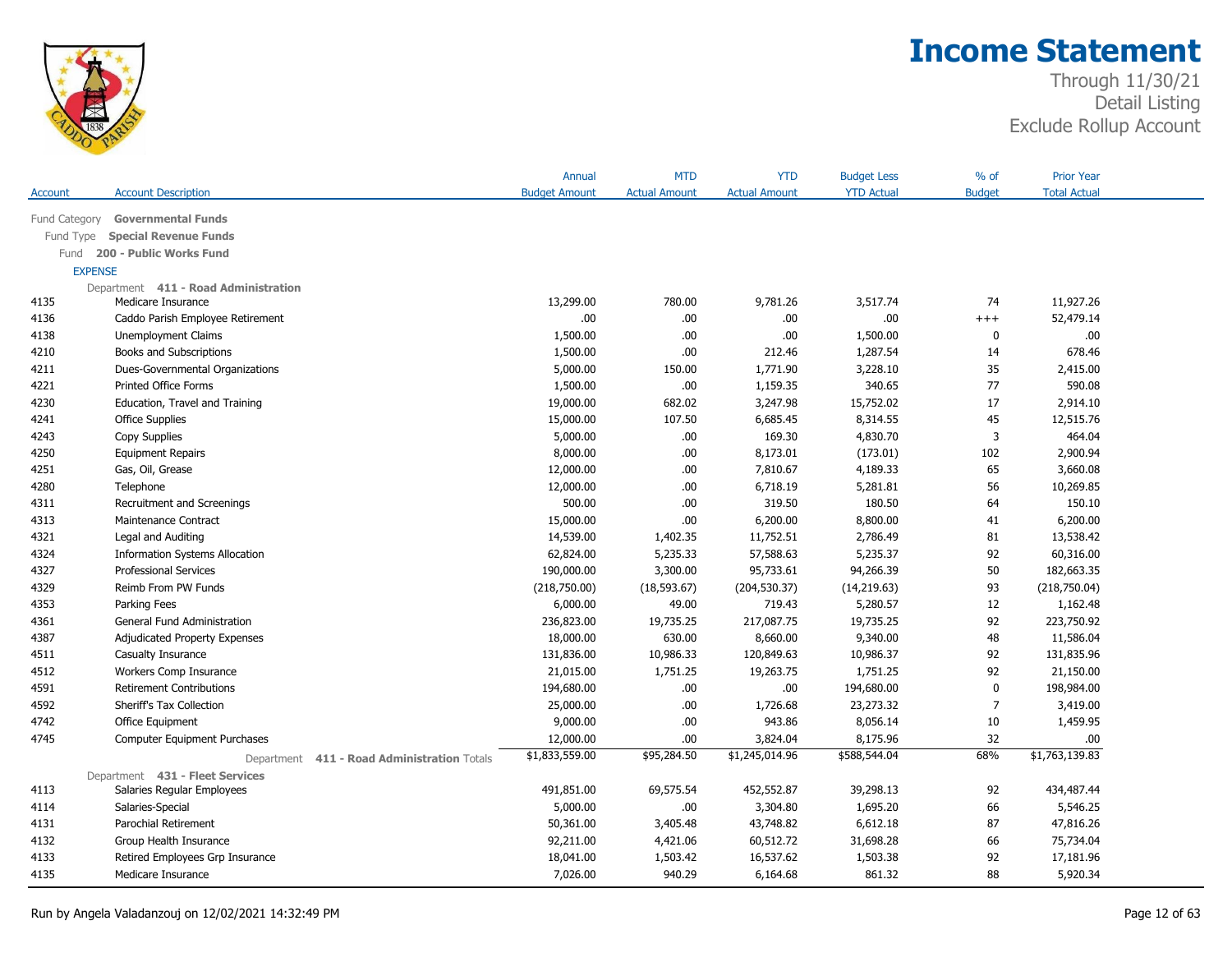

|                |                                           | Annual               | <b>MTD</b>           | <b>YTD</b>           | <b>Budget Less</b> | % of          | <b>Prior Year</b>   |  |
|----------------|-------------------------------------------|----------------------|----------------------|----------------------|--------------------|---------------|---------------------|--|
| Account        | <b>Account Description</b>                | <b>Budget Amount</b> | <b>Actual Amount</b> | <b>Actual Amount</b> | <b>YTD Actual</b>  | <b>Budget</b> | <b>Total Actual</b> |  |
| Fund Category  | <b>Governmental Funds</b>                 |                      |                      |                      |                    |               |                     |  |
| Fund Type      | <b>Special Revenue Funds</b>              |                      |                      |                      |                    |               |                     |  |
| Fund           | 200 - Public Works Fund                   |                      |                      |                      |                    |               |                     |  |
| <b>EXPENSE</b> |                                           |                      |                      |                      |                    |               |                     |  |
|                | Department 431 - Fleet Services           |                      |                      |                      |                    |               |                     |  |
| 4230           | Education, Travel and Training            | 3,000.00             | .00.                 | 264.00               | 2,736.00           | 9             | .00.                |  |
| 4241           | <b>Office Supplies</b>                    | 1,200.00             | .00.                 | 1,015.41             | 184.59             | 85            | 500.41              |  |
| 4243           | Copy Supplies                             | 1,200.00             | 155.01               | 566.61               | 633.39             | 47            | 488.11              |  |
| 4250           | <b>Equipment Repairs</b>                  | 500,000.00           | 35,395.33            | 345,394.47           | 154,605.53         | 69            | 373,824.40          |  |
| 4251           | Gas, Oil, Grease                          | 550,000.00           | .00.                 | 435,716.30           | 114,283.70         | 79            | 343,072.95          |  |
| 4260           | Building Repairs & Maintenance            | 34,000.00            | 650.00               | 15,037.96            | 18,962.04          | 44            | 16,425.38           |  |
| 4265           | Uniforms                                  | 3,000.00             | .00                  | 1,269.98             | 1,730.02           | 42            | 1,616.30            |  |
| 4270           | Services and Supplies Chg to Other        | (1, 175, 000.00)     | .00                  | (994, 478.80)        | (180, 521.20)      | 85            | (942, 945.94)       |  |
| 4271           | <b>Natural Gas</b>                        | 5,000.00             | .00.                 | 2,312.39             | 2,687.61           | 46            | 2,322.60            |  |
| 4272           | Electricity                               | 24,000.00            | .00.                 | 16,359.88            | 7,640.12           | 68            | 20,641.73           |  |
| 4273           | Water                                     | 4,000.00             | .00.                 | 3,160.21             | 839.79             | 79            | 2,173.75            |  |
| 4280           | Telephone                                 | 4,000.00             | 450.00               | 2,832.14             | 1,167.86           | 71            | 4,062.24            |  |
| 4290           | Safety Apparel                            | 500.00               | .00.                 | $.00$                | 500.00             | $\mathbf 0$   | .00                 |  |
| 4311           | Recruitment and Screenings                | 800.00               | 128.00               | 443.35               | 356.65             | 55            | 357.48              |  |
| 4321           | Legal and Auditing                        | 2,043.00             | 197.06               | 1,651.45             | 391.55             | 81            | 1,903.31            |  |
| 4324           | <b>Information Systems Allocation</b>     | 11,087.00            | 923.92               | 10,163.12            | 923.88             | 92            | 10,644.00           |  |
| 4325           | Computer System                           | 7,000.00             | 00.                  | .00                  | 7,000.00           | $\mathbf 0$   | .00.                |  |
| 4361           | <b>General Fund Administration</b>        | 62,045.00            | 5,170.42             | 56,874.62            | 5,170.38           | 92            | 57,879.00           |  |
| 4365           | <b>Fleet Service Allocation</b>           | (126,000.00)         | (11,000.00)          | (121,000.00)         | (5,000.00)         | 96            | (126,000.00)        |  |
| 4388           | <b>Building Management</b>                | 1,805.00             | 150.42               | 1,654.62             | 150.38             | 92            | 1,863.00            |  |
| 4421           | Sign Materials                            | 50,000.00            | 1,763.40             | 34,578.04            | 15,421.96          | 69            | 37,593.11           |  |
| 4422           | Small Tools                               | 5,000.00             | .00.                 | 1,194.73             | 3,805.27           | 24            | 1,887.27            |  |
| 4511           | Casualty Insurance                        | 11,315.00            | 942.92               | 10,372.12            | 942.88             | 92            | 11,315.04           |  |
| 4512           | Workers Comp Insurance                    | 11,745.00            | 978.75               | 10,766.25            | 978.75             | 92            | 11,837.04           |  |
|                | 431 - Fleet Services Totals<br>Department | \$656,230.00         | \$115,751.02         | \$418,970.36         | \$237,259.64       | 64%           | \$418,147.47        |  |
|                | Department 441 - Road Maintenance         |                      |                      |                      |                    |               |                     |  |
|                | Division 30 - Drainage                    |                      |                      |                      |                    |               |                     |  |
| 4248           | <b>Equipment Rental</b>                   | 10,000.00            | .00                  | .00                  | 10,000.00          | 0             | .00.                |  |
| 4276           | <b>Emergency Coordination</b>             | 9,720.00             | 810.00               | 8,910.00             | 810.00             | 92            | 9,720.00            |  |
| 4319           | Spraying of Right of Way                  | 600,000.00           | 44,935.42            | 494,289.62           | 105,710.38         | 82            | 539,225.04          |  |
| 4321           | Legal and Auditing                        | 9,295.00             | 922.49               | 7,731.01             | 1,563.99           | 83            | 8,905.46            |  |
| 4330           | <b>Public Works Administration</b>        | 55,781.00            | 4,648.42             | 51,132.62            | 4,648.38           | 92            | 54,687.96           |  |
| 4361           | <b>General Fund Administration</b>        | 37,498.00            | 3,124.83             | 34,373.13            | 3,124.87           | 92            | 35,228.04           |  |
| 4424           | Flood Preparedness                        | 17,000.00            | .00.                 | .00                  | 17,000.00          | $\mathbf 0$   | 264.00              |  |
| 4511           | Casualty Insurance                        | 78,708.00            | 6,559.00             | 72,149.00            | 6,559.00           | 92            | 78,708.00           |  |
|                |                                           |                      |                      |                      |                    |               |                     |  |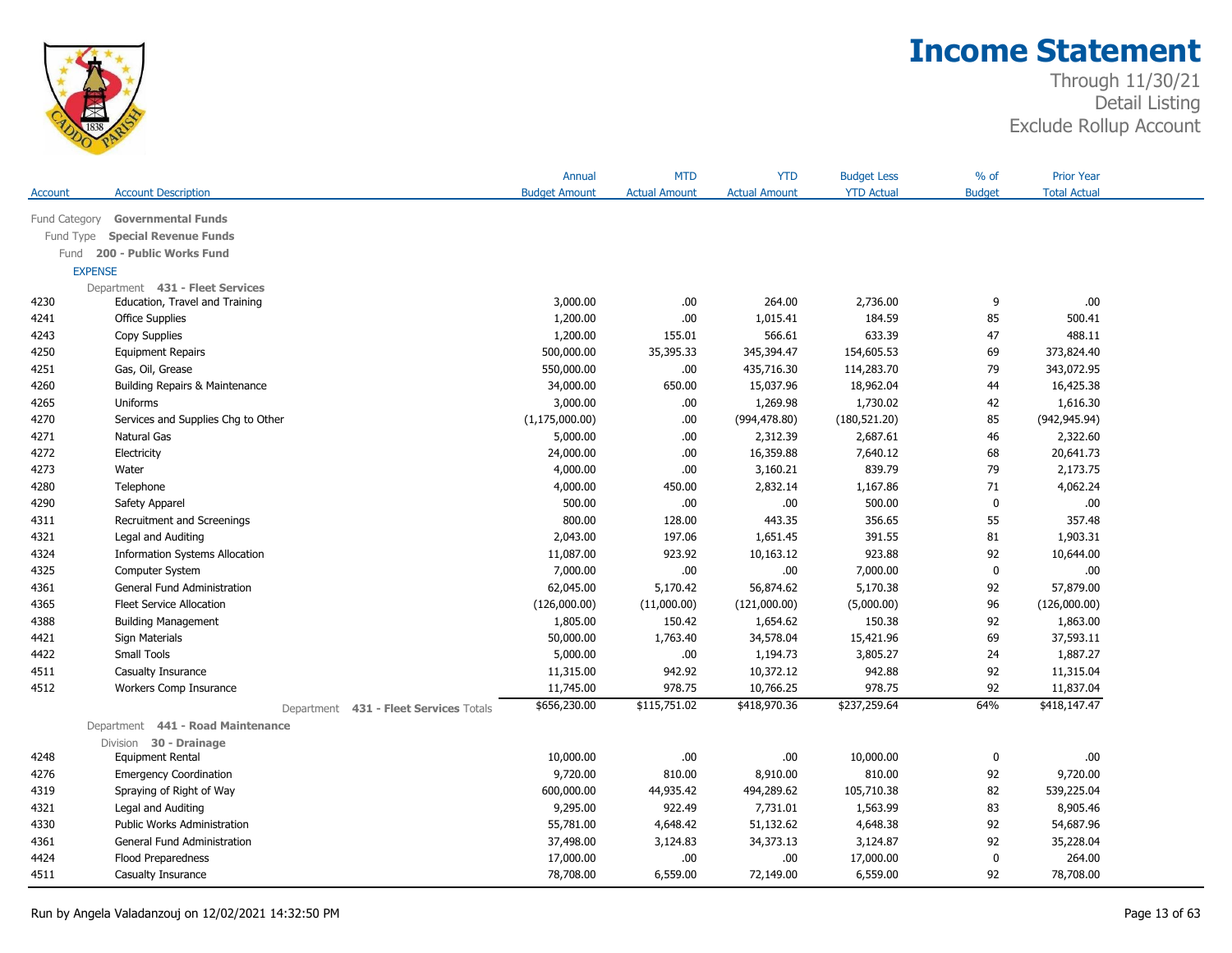

|                |                                                   | Annual               | <b>MTD</b>           | <b>YTD</b>           | <b>Budget Less</b> | $%$ of        | <b>Prior Year</b>   |  |
|----------------|---------------------------------------------------|----------------------|----------------------|----------------------|--------------------|---------------|---------------------|--|
| Account        | <b>Account Description</b>                        | <b>Budget Amount</b> | <b>Actual Amount</b> | <b>Actual Amount</b> | <b>YTD Actual</b>  | <b>Budget</b> | <b>Total Actual</b> |  |
| Fund Category  | <b>Governmental Funds</b>                         |                      |                      |                      |                    |               |                     |  |
| Fund Type      | <b>Special Revenue Funds</b>                      |                      |                      |                      |                    |               |                     |  |
| Fund           | 200 - Public Works Fund                           |                      |                      |                      |                    |               |                     |  |
| <b>EXPENSE</b> |                                                   |                      |                      |                      |                    |               |                     |  |
|                | Department 441 - Road Maintenance                 |                      |                      |                      |                    |               |                     |  |
|                | 30 - Drainage<br>Division                         |                      |                      |                      |                    |               |                     |  |
| 4592           | Sheriff's Tax Collection                          | 500.00               | .00.                 | 395.85               | 104.15             | 79            | 529.54              |  |
|                | 30 - Drainage Totals<br>Division                  | \$818,502.00         | \$61,000.16          | \$668,981.23         | \$149,520.77       | 82%           | \$727,268.04        |  |
|                | Division 31 - Road Capital Improvements           |                      |                      |                      |                    |               |                     |  |
| 4321           | Legal and Auditing                                | 9,564.00             | 896.54               | 7,513.56             | 2,050.44           | 79            | 8,654.92            |  |
| 4330           | <b>Public Works Administration</b>                | 78,093.00            | 6,507.75             | 71,585.25            | 6,507.75           | 92            | 76,562.04           |  |
| 4361           | General Fund Administration                       | 37,498.00            | 3,124.83             | 34,373.13            | 3,124.87           | 92            | 35,228.04           |  |
| 4375           | <b>Tax Collection Charges</b>                     | 75,000.00            | 10,337.82            | 87,596.84            | (12, 596.84)       | 117           | 83,373.65           |  |
| 4415           | <b>Bridge Materials and Supplies</b>              | 15,000.00            | .00.                 | 3,781.15             | 11,218.85          | 25            | 5,830.02            |  |
|                | 31 - Road Capital Improvements Totals<br>Division | \$215,155.00         | \$20,866.94          | \$204,849.93         | \$10,305.07        | 95%           | \$209,648.67        |  |
|                | Division 51 - North Camp                          |                      |                      |                      |                    |               |                     |  |
| 4113           | Salaries Regular Employees                        | 816,772.00           | 51,391.23            | 593,782.25           | 222,989.75         | 73            | 592,470.16          |  |
| 4131           | Parochial Retirement                              | 98,575.00            | 6,295.37             | 72,737.85            | 25,837.15          | 74            | 76,885.89           |  |
| 4132           | Group Health Insurance                            | 163,573.00           | 12,036.28            | 131,557.21           | 32,015.79          | 80            | 132,368.22          |  |
| 4133           | Retired Employees Grp Insurance                   | 55,924.00            | 4,660.33             | 51,263.63            | 4,660.37           | 92            | 53,261.04           |  |
| 4135           | Medicare Insurance                                | 11,668.00            | 685.14               | 7,955.76             | 3,712.24           | 68            | 8,513.86            |  |
| 4138           | Unemployment Claims                               | 1,500.00             | .00                  | .00                  | 1,500.00           | 0             | .00.                |  |
| 4230           | Education, Travel and Training                    | 3,000.00             | .00.                 | 88.50                | 2,911.50           | 3             | .00                 |  |
| 4241           | <b>Office Supplies</b>                            | 6,000.00             | .00.                 | 2,264.61             | 3,735.39           | 38            | 5,127.43            |  |
| 4243           | Copy Supplies                                     | 1,500.00             | 99.36                | 494.12               | 1,005.88           | 33            | 663.88              |  |
| 4248           | <b>Equipment Rental</b>                           | 5,000.00             | .00.                 | .00                  | 5,000.00           | $\mathbf 0$   | 1,890.00            |  |
| 4250           | <b>Equipment Repairs</b>                          | 210,000.00           | .00.                 | 120,120.68           | 89,879.32          | 57            | 167,819.05          |  |
| 4251           | Gas, Oil, Grease                                  | 90,000.00            | .00.                 | 63,208.66            | 26,791.34          | 70            | 46,018.00           |  |
| 4260           | Building Repairs & Maintenance                    | 10,800.00            | 91.45                | 3,081.08             | 7,718.92           | 29            | 13,035.75           |  |
| 4265           | Uniforms                                          | 9,000.00             | 149.95               | 4,586.06             | 4,413.94           | 51            | 4,902.37            |  |
| 4271           | Natural Gas                                       | 1,500.00             | .00.                 | 150.78               | 1,349.22           | 10            | 200.25              |  |
| 4272           | Electricity                                       | 25,000.00            | .00.                 | 14,407.28            | 10,592.72          | 58            | 18,251.04           |  |
| 4273           | Water                                             | 2,000.00             | .00.                 | 540.96               | 1,459.04           | 27            | 459.00              |  |
| 4275           | <b>Street Lights</b>                              | 5,500.00             | .00.                 | .00                  | 5,500.00           | 0             | .00.                |  |
| 4276           | <b>Emergency Coordination</b>                     | 5,940.00             | 495.00               | 5,445.00             | 495.00             | 92            | 5,940.00            |  |
| 4280           | Telephone                                         | 16,000.00            | .00                  | 10,273.19            | 5,726.81           | 64            | 13,874.22           |  |
| 4290           | Safety Apparel                                    | 3,000.00             | .00.                 | 1,391.87             | 1,608.13           | 46            | 1,519.35            |  |
| 4311           | Recruitment and Screenings                        | 3,000.00             | 117.00               | 1,105.50             | 1,894.50           | 37            | 1,101.30            |  |
|                |                                                   |                      |                      |                      |                    |               |                     |  |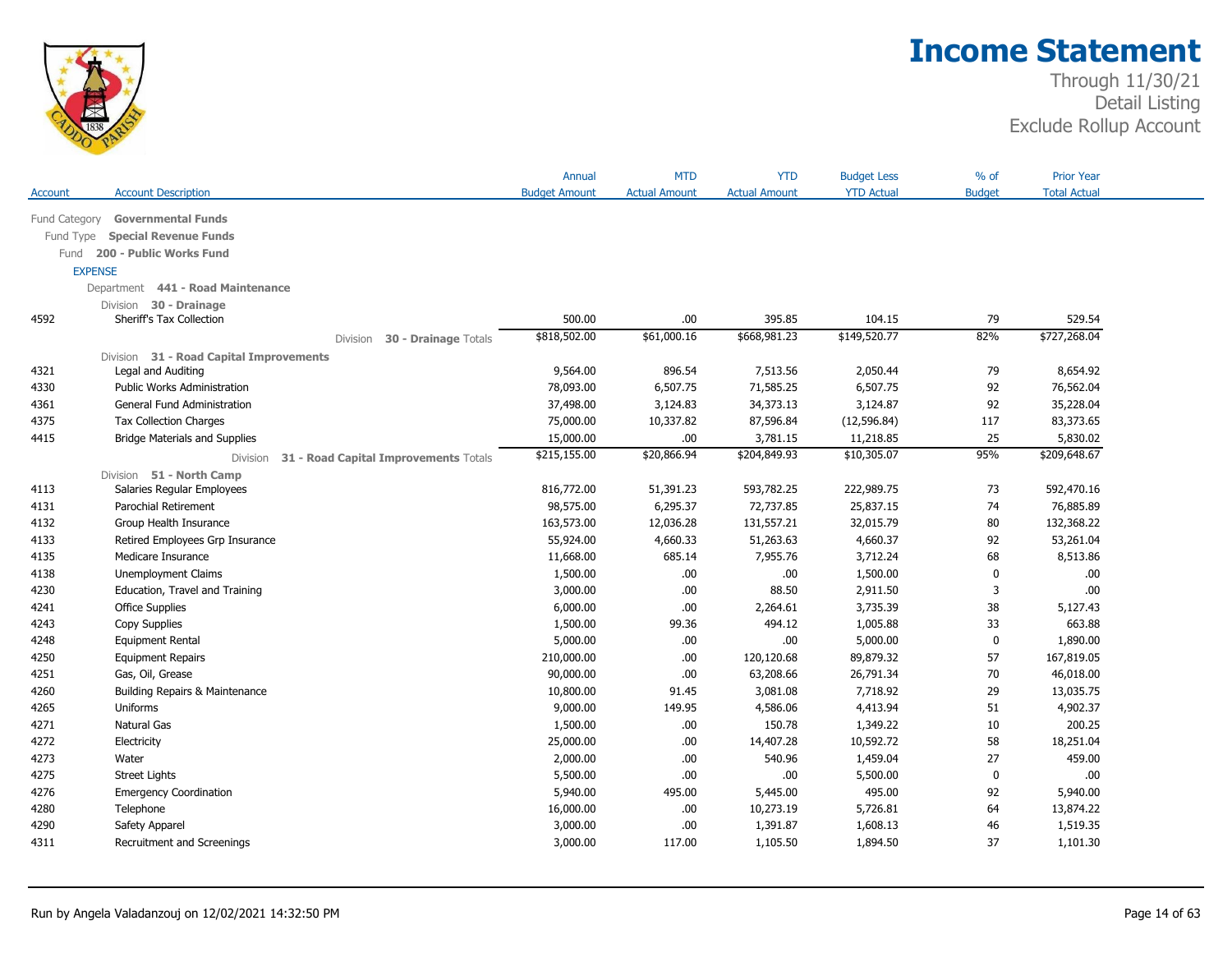

|                |                                        |                                 | Annual               | <b>MTD</b>           | <b>YTD</b>           | <b>Budget Less</b> | $%$ of         | <b>Prior Year</b>   |  |
|----------------|----------------------------------------|---------------------------------|----------------------|----------------------|----------------------|--------------------|----------------|---------------------|--|
| Account        | <b>Account Description</b>             |                                 | <b>Budget Amount</b> | <b>Actual Amount</b> | <b>Actual Amount</b> | <b>YTD Actual</b>  | <b>Budget</b>  | <b>Total Actual</b> |  |
| Fund Category  | <b>Governmental Funds</b>              |                                 |                      |                      |                      |                    |                |                     |  |
| Fund Type      | <b>Special Revenue Funds</b>           |                                 |                      |                      |                      |                    |                |                     |  |
| Fund           | 200 - Public Works Fund                |                                 |                      |                      |                      |                    |                |                     |  |
| <b>EXPENSE</b> |                                        |                                 |                      |                      |                      |                    |                |                     |  |
|                | Department 441 - Road Maintenance      |                                 |                      |                      |                      |                    |                |                     |  |
|                | Division 51 - North Camp               |                                 |                      |                      |                      |                    |                |                     |  |
| 4327           | <b>Professional Services</b>           |                                 | 130,000.00           | 6,916.75             | 45,859.02            | 84,140.98          | 35             | 60,009.60           |  |
| 4412           | Maintenance Gravel and Aggregate       |                                 | 70,000.00            | 9,878.40             | 57,292.17            | 12,707.83          | 82             | 64,513.93           |  |
| 4413           | Asphalt                                |                                 | 15,000.00            | .00.                 | 11,027.05            | 3,972.95           | 74             | 11,286.80           |  |
| 4414           | Hot Mix                                |                                 | 50,000.00            | 5,910.08             | 45,514.77            | 4,485.23           | 91             | 25,306.91           |  |
| 4415           | <b>Bridge Materials and Supplies</b>   |                                 | 5,000.00             | .00                  | .00                  | 5,000.00           | $\mathbf 0$    | .00.                |  |
| 4416           | Culverts                               |                                 | 22,000.00            | .00.                 | 19,744.55            | 2,255.45           | 90             | 16,713.25           |  |
| 4421           | Sign Materials                         |                                 | 90,000.00            | .00.                 | 62,217.86            | 27,782.14          | 69             | 65,553.37           |  |
| 4422           | <b>Small Tools</b>                     |                                 | 5,000.00             | .00.                 | 3,772.95             | 1,227.05           | 75             | (212.79)            |  |
| 4423           | Misc Materials and Supplies            |                                 | 15,000.00            | .00.                 | 9,312.59             | 5,687.41           | 62             | 3,504.17            |  |
| 4512           | Workers Comp Insurance                 |                                 | 30,465.00            | 2,538.75             | 27,926.25            | 2,538.75           | 92             | 30,657.00           |  |
| 4754           | <b>Internet Access and Maintenance</b> |                                 | 2,200.00             | .00.                 | 1,778.56             | 421.44             | 81             | 1,458.67            |  |
|                |                                        | Division 51 - North Camp Totals | \$1,979,917.00       | \$101,265.09         | \$1,368,900.76       | \$611,016.24       | 69%            | \$1,423,091.72      |  |
|                | Division 52 - South Camp               |                                 |                      |                      |                      |                    |                |                     |  |
| 4113           | Salaries Regular Employees             |                                 | 983,639.00           | 49,255.13            | 658,884.05           | 324,754.95         | 67             | 883,310.84          |  |
| 4131           | Parochial Retirement                   |                                 | 118,715.00           | 6,033.73             | 77,085.92            | 41,629.08          | 65             | 96,679.67           |  |
| 4132           | Group Health Insurance                 |                                 | 139,689.00           | 7,736.10             | 93,270.03            | 46,418.97          | 67             | 116,752.79          |  |
| 4133           | Retired Employees Grp Insurance        |                                 | 55,921.00            | 4,660.08             | 51,260.88            | 4,660.12           | 92             | 53,258.04           |  |
| 4135           | Medicare Insurance                     |                                 | 14,052.00            | 663.91               | 9,031.39             | 5,020.61           | 64             | 12,885.27           |  |
| 4138           | Unemployment Claims                    |                                 | 3,000.00             | .00.                 | .00                  | 3,000.00           | $\mathbf 0$    | .00                 |  |
| 4230           | Education, Travel and Training         |                                 | 4,000.00             | 96.00                | 267.56               | 3,732.44           | $\overline{7}$ | 266.66              |  |
| 4241           | <b>Office Supplies</b>                 |                                 | 5,000.00             | 36.70                | 2,461.72             | 2,538.28           | 49             | 5,514.91            |  |
| 4243           | Copy Supplies                          |                                 | 3,000.00             | .00                  | 980.20               | 2,019.80           | 33             | 596.16              |  |
| 4248           | Equipment Rental                       |                                 | 7,500.00             | .00.                 | .00                  | 7,500.00           | $\mathbf 0$    | .00                 |  |
| 4250           | <b>Equipment Repairs</b>               |                                 | 245,000.00           | .00.                 | 120,690.84           | 124,309.16         | 49             | 156,179.93          |  |
| 4251           | Gas, Oil, Grease                       |                                 | 110,000.00           | .00.                 | 51,573.39            | 58,426.61          | 47             | 48,341.09           |  |
| 4260           | Building Repairs & Maintenance         |                                 | 20,000.00            | 46.44                | 6,380.03             | 13,619.97          | 32             | 3,800.97            |  |
| 4265           | Uniforms                               |                                 | 10,000.00            | .00                  | 1,593.47             | 8,406.53           | 16             | 5,466.51            |  |
| 4271           | Natural Gas                            |                                 | 5,000.00             | .00.                 | 1,430.21             | 3,569.79           | 29             | 2,418.28            |  |
| 4272           | Electricity                            |                                 | 22,000.00            | .00.                 | 19,982.22            | 2,017.78           | 91             | 25,127.54           |  |
| 4273           | Water                                  |                                 | 5,000.00             | .00.                 | 2,068.79             | 2,931.21           | 41             | 2,208.04            |  |
| 4275           | <b>Street Lights</b>                   |                                 | 6,500.00             | .00.                 | .00                  | 6,500.00           | $\mathbf 0$    | .00                 |  |
| 4276           | <b>Emergency Coordination</b>          |                                 | 5,940.00             | 495.00               | 5,445.00             | 495.00             | 92             | 5,940.00            |  |
| 4280           | Telephone                              |                                 | 18,000.00            | .00                  | 11,847.20            | 6,152.80           | 66             | 14,881.90           |  |
| 4290           | Safety Apparel                         |                                 | 3,000.00             | .00.                 | 99.99                | 2,900.01           | 3              | 532.47              |  |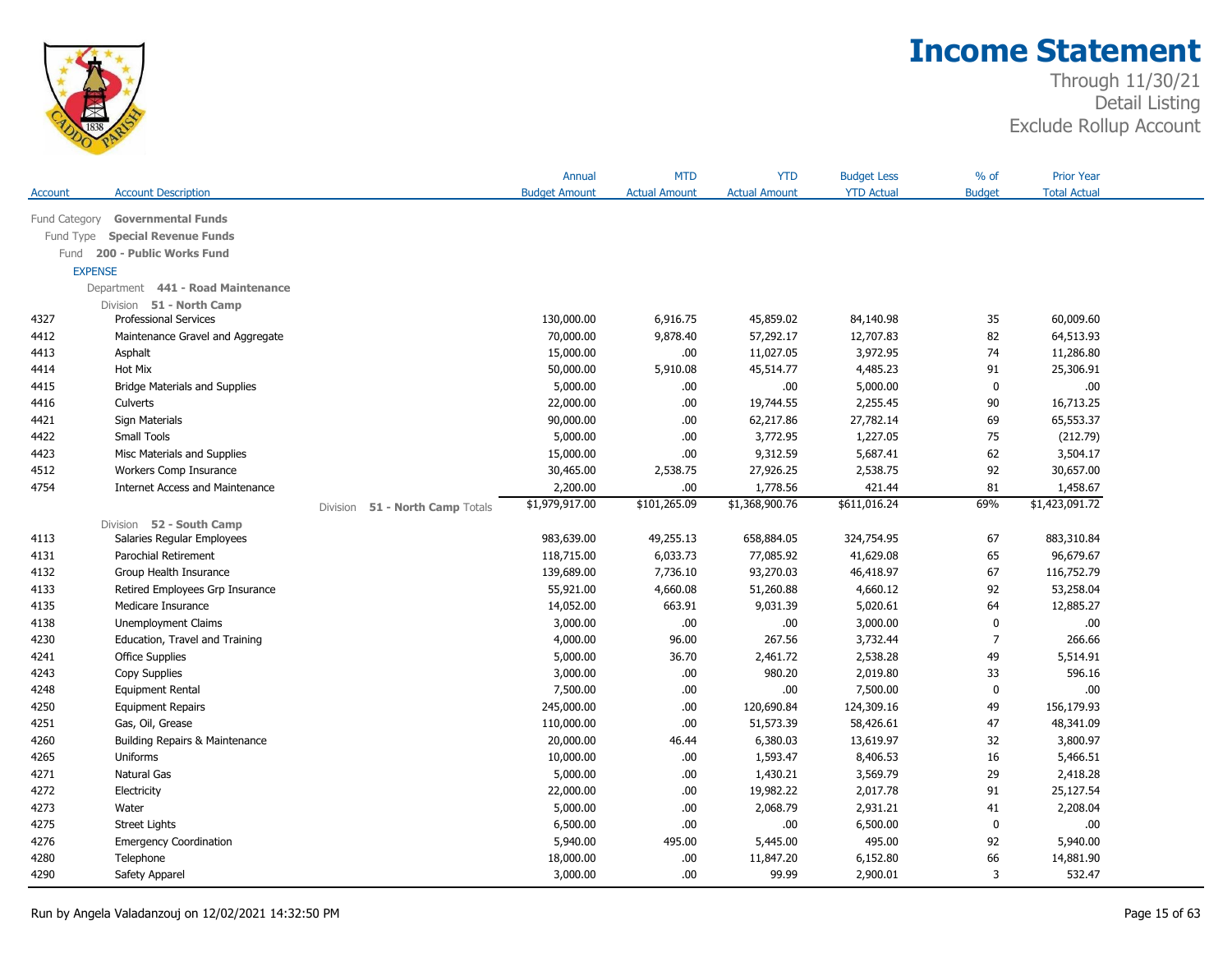

|               |                                                         | Annual               | <b>MTD</b>           | <b>YTD</b>           | <b>Budget Less</b> | % of           | <b>Prior Year</b>   |
|---------------|---------------------------------------------------------|----------------------|----------------------|----------------------|--------------------|----------------|---------------------|
| Account       | <b>Account Description</b>                              | <b>Budget Amount</b> | <b>Actual Amount</b> | <b>Actual Amount</b> | <b>YTD Actual</b>  | <b>Budget</b>  | <b>Total Actual</b> |
| Fund Category | <b>Governmental Funds</b>                               |                      |                      |                      |                    |                |                     |
| Fund Type     | <b>Special Revenue Funds</b>                            |                      |                      |                      |                    |                |                     |
|               | Fund 200 - Public Works Fund                            |                      |                      |                      |                    |                |                     |
|               | <b>EXPENSE</b>                                          |                      |                      |                      |                    |                |                     |
|               | Department 441 - Road Maintenance                       |                      |                      |                      |                    |                |                     |
|               | Division 52 - South Camp                                |                      |                      |                      |                    |                |                     |
| 4311          | Recruitment and Screenings                              | 3,000.00             | 76.00                | 3,027.75             | (27.75)            | 101            | 2,071.66            |
| 4313          | <b>Maintenance Contract</b>                             | 10,200.00            | .00.                 | .00                  | 10,200.00          | $\mathbf 0$    | .00.                |
| 4327          | <b>Professional Services</b>                            | 140,000.00           | 3,936.75             | 63,511.05            | 76,488.95          | 45             | 70,519.31           |
| 4412          | Maintenance Gravel and Aggregate                        | 40,000.00            | .00                  | 19,709.29            | 20,290.71          | 49             | 7,800.67            |
| 4413          | Asphalt                                                 | 5,000.00             | .00.                 | 1,622.88             | 3,377.12           | 32             | 1,752.60            |
| 4414          | <b>Hot Mix</b>                                          | 70,000.00            | 4,433.29             | 29,537.26            | 40,462.74          | 42             | 7,181.01            |
| 4415          | <b>Bridge Materials and Supplies</b>                    | 9,000.00             | .00.                 | .00                  | 9,000.00           | 0              | .00.                |
| 4416          | Culverts                                                | 15,000.00            | .00.                 | .00                  | 15,000.00          | 0              | 16,835.00           |
| 4421          | Sign Materials                                          | 95,000.00            | .00.                 | 60,893.43            | 34,106.57          | 64             | 63,958.98           |
| 4422          | Small Tools                                             | 6,000.00             | .00.                 | 393.30               | 5,606.70           | $\overline{7}$ | 1,975.60            |
| 4423          | Misc Materials and Supplies                             | 20,000.00            | 00.                  | 3,807.61             | 16,192.39          | 19             | 8,532.66            |
| 4512          | Workers Comp Insurance                                  | 31,995.00            | 2,666.25             | 29,328.75            | 2,666.25           | 92             | 32,186.04           |
|               | Division<br>52 - South Camp Totals                      | \$2,230,151.00       | \$80,135.38          | \$1,326,184.21       | \$903,966.79       | 59%            | \$1,646,974.60      |
|               | Division 53 - Commercial Vehicle Enforce Unit           |                      |                      |                      |                    |                |                     |
| 4113          | Salaries Regular Employees                              | 108,794.00           | 8,749.63             | 102,557.99           | 6,236.01           | 94             | 106,454.78          |
| 4131          | Parochial Retirement                                    | 13,130.00            | 1,071.83             | 12,563.41            | 566.59             | 96             | 12,933.85           |
| 4132          | Group Health Insurance                                  | 31,518.00            | 1,702.54             | 20,353.44            | 11,164.56          | 65             | 21,503.49           |
| 4135          | Medicare Insurance                                      | 1,554.00             | 118.48               | 1,387.59             | 166.41             | 89             | 1,426.66            |
| 4230          | Education, Travel and Training                          | 5,000.00             | .00.                 | .00                  | 5,000.00           | 0              | (25.00)             |
| 4241          | <b>Office Supplies</b>                                  | 5,000.00             | 844.50               | 2,913.70             | 2,086.30           | 58             | 4,505.12            |
| 4250          | <b>Equipment Repairs</b>                                | 6,000.00             | .00.                 | 158.22               | 5,841.78           | 3              | 1,760.00            |
| 4251          | Gas, Oil, Grease                                        | 8,000.00             | .00.                 | 2,809.92             | 5,190.08           | 35             | 1,702.57            |
| 4265          | Uniforms                                                | 2,000.00             | .00.                 | 364.94               | 1,635.06           | 18             | 1,260.11            |
| 4280          | Telephone                                               | 5,000.00             | .00.                 | 2,588.55             | 2,411.45           | 52             | 2,667.10            |
| 4311          | Recruitment and Screenings                              | 150.00               | .00.                 | .00                  | 150.00             | $\mathbf 0$    | .00.                |
| 4327          | <b>Professional Services</b>                            | 22,000.00            | 00.                  | 12,741.07            | 9,258.93           | 58             | 17,392.91           |
|               | 53 - Commercial Vehicle Enforce Unit Totals<br>Division | \$208,146.00         | \$12,486.98          | \$158,438.83         | \$49,707.17        | 76%            | \$171,581.59        |
|               | Department 441 - Road Maintenance Totals                | \$5,451,871.00       | \$275,754.55         | \$3,727,354.96       | \$1,724,516.04     | 68%            | \$4,178,564.62      |
|               | Department 900 - Other Financing Sources (Uses)         |                      |                      |                      |                    |                |                     |
| 4688          | Transfer To Capital Outlay                              | 8,210,000.00         | 684,166.67           | 7,525,833.37         | 684,166.63         | 92             | 10,985,004.00       |
|               | Department 900 - Other Financing Sources (Uses) Totals  | \$8,210,000.00       | \$684,166.67         | \$7,525,833.37       | \$684,166.63       | 92%            | \$10,985,004.00     |
|               | <b>EXPENSE TOTALS</b>                                   | \$16,151,660.00      | \$1,170,956.74       | \$12,917,173.65      | \$3,234,486.35     | 80%            | \$17,344,855.92     |
|               |                                                         |                      |                      |                      |                    |                |                     |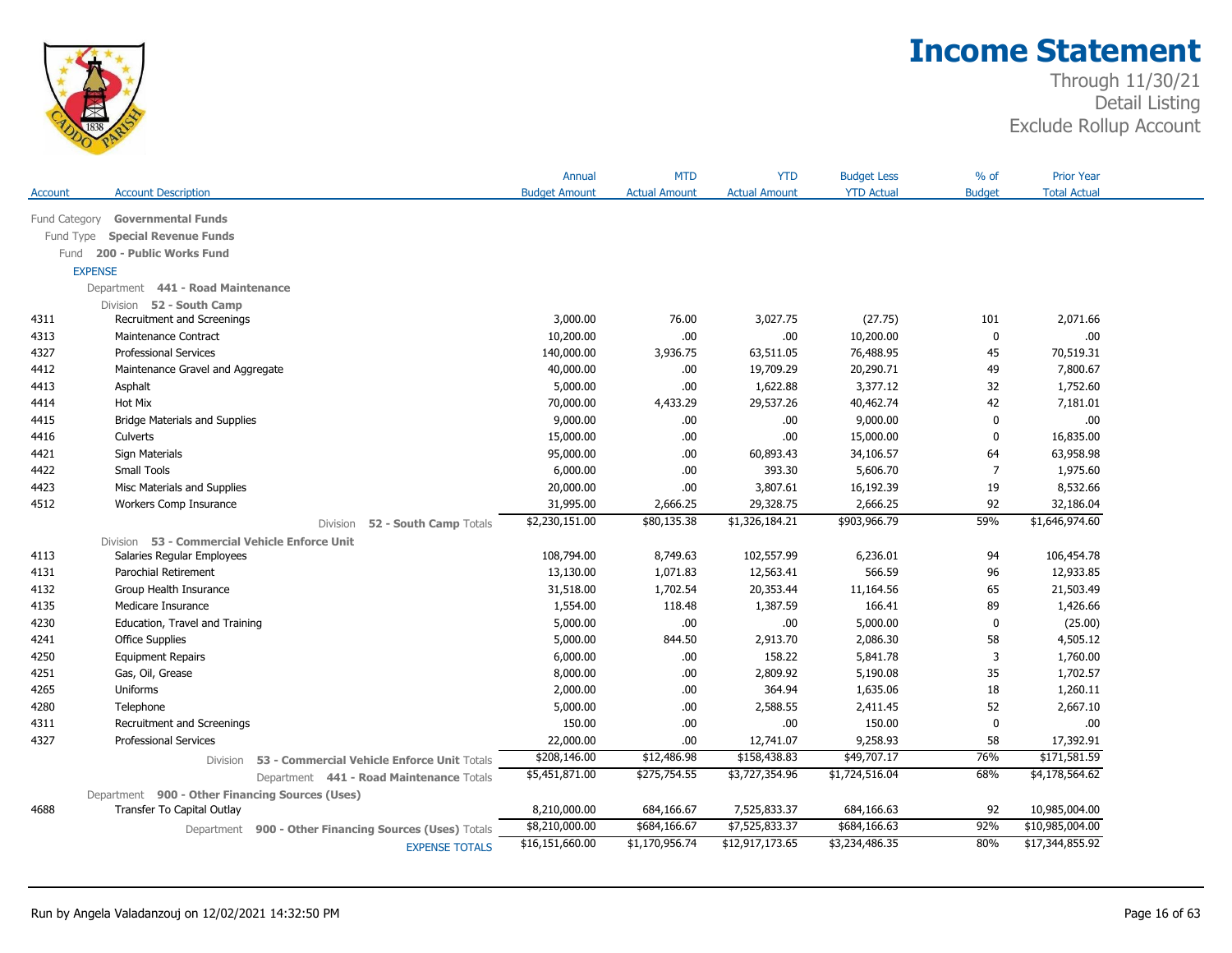

|                                                                     |                                                                                                                                                    | Annual                                           | <b>MTD</b>                                   | <b>YTD</b>                                       | <b>Budget Less</b>                               | $%$ of              | <b>Prior Year</b>                               |  |
|---------------------------------------------------------------------|----------------------------------------------------------------------------------------------------------------------------------------------------|--------------------------------------------------|----------------------------------------------|--------------------------------------------------|--------------------------------------------------|---------------------|-------------------------------------------------|--|
| <b>Account Description</b><br>Account                               |                                                                                                                                                    | <b>Budget Amount</b>                             | <b>Actual Amount</b>                         | <b>Actual Amount</b>                             | <b>YTD Actual</b>                                | <b>Budget</b>       | <b>Total Actual</b>                             |  |
| Fund Category Governmental Funds<br>Fund Type Special Revenue Funds |                                                                                                                                                    |                                                  |                                              |                                                  |                                                  |                     |                                                 |  |
|                                                                     | 200 - Public Works Fund Totals<br>Fund<br><b>REVENUE TOTALS</b><br><b>EXPENSE TOTALS</b><br><b>200 - Public Works Fund Net Gain (Loss)</b><br>Fund | 17,270,165.00<br>16,151,660.00<br>\$1,118,505.00 | 597,918.88<br>1,170,956.74<br>(\$573,037.86) | 12,064,794.62<br>12,917,173.65<br>(\$852,379.03) | 5,205,370.38<br>3,234,486.35<br>(\$1,970,884.03) | 70%<br>80%<br>(76%) | 17,245,886.02<br>17,344,855.92<br>(\$98,969.90) |  |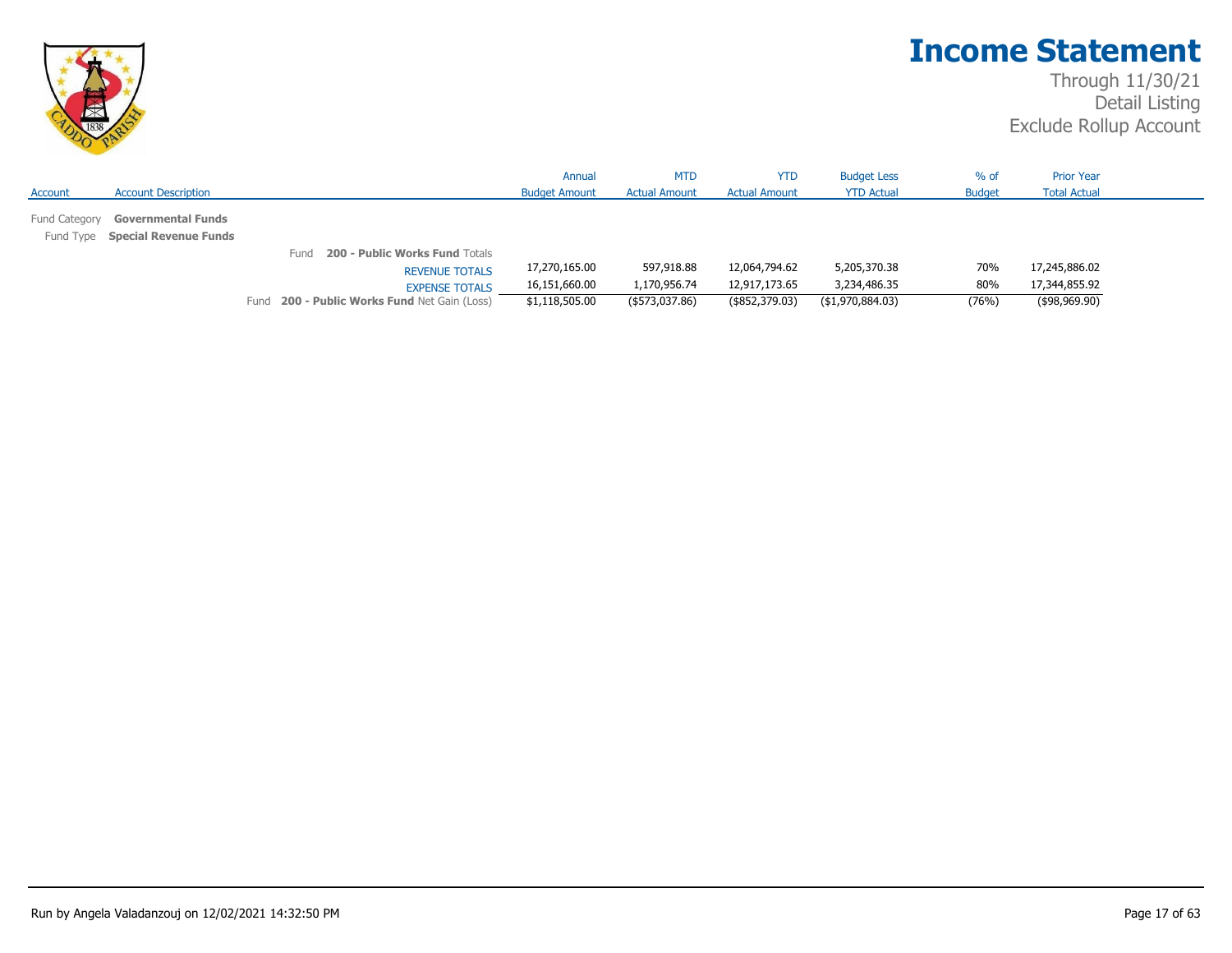

|               |                                                        | Annual               | <b>MTD</b>           | <b>YTD</b>           | <b>Budget Less</b> | $%$ of        | <b>Prior Year</b>   |  |
|---------------|--------------------------------------------------------|----------------------|----------------------|----------------------|--------------------|---------------|---------------------|--|
| Account       | <b>Account Description</b>                             | <b>Budget Amount</b> | <b>Actual Amount</b> | <b>Actual Amount</b> | <b>YTD Actual</b>  | <b>Budget</b> | <b>Total Actual</b> |  |
| Fund Category | <b>Governmental Funds</b>                              |                      |                      |                      |                    |               |                     |  |
| Fund Type     | <b>Special Revenue Funds</b>                           |                      |                      |                      |                    |               |                     |  |
|               | Fund 210 - Building Maintenance Fund                   |                      |                      |                      |                    |               |                     |  |
|               | <b>REVENUE</b>                                         |                      |                      |                      |                    |               |                     |  |
|               | Department 000 - General Revenues                      |                      |                      |                      |                    |               |                     |  |
| 3113          | Ad Valorem Tax-Parish                                  | 5,000,910.00         | .00.                 | .00                  | 5,000,910.00       | 0             | 5,110,160.00        |  |
| 3115          | <b>Estimated Uncollectible Taxes</b>                   | (200,040.00)         | .00.                 | .00                  | (200, 040.00)      | 0             | (71, 406.64)        |  |
| 3120          | Prior Year Taxes                                       | 28,563.00            | 1,060.71             | 19,853.06            | 8,709.94           | 70            | 27,233.15           |  |
| 3351          | State Revenue Sharing                                  | 115,000.00           | .00.                 | .00                  | 115,000.00         | $\mathbf{0}$  | 111,448.00          |  |
| 3609          | Market Value Adjustment                                | .00.                 | .00.                 | .00                  | .00                | $^{+++}$      | 9,460.63            |  |
| 3610          | <b>Interest Earned</b>                                 | 39,000.00            | .00.                 | 4,957.70             | 34,042.30          | 13            | 68,069.02           |  |
| 3623          | <b>Building Rental</b>                                 | 22,000.00            | 1,315.38             | 15,784.56            | 6,215.44           | 72            | 21,810.30           |  |
| 3695          | Miscellaneous Revenue                                  | 1,000.00             | .00.                 | 93.13                | 906.87             | 9             | 247.50              |  |
|               | Department 000 - General Revenues Totals               | \$5,006,433.00       | \$2,376.09           | \$40,688.45          | \$4,965,744.55     | $1\%$         | \$5,277,021.96      |  |
|               | Department 900 - Other Financing Sources (Uses)        |                      |                      |                      |                    |               |                     |  |
| 3852          | Transfer From Capital Outlay                           | 73,540.00            | .00.                 | 73,540.00            | .00.               | 100           | .00                 |  |
|               | Department 900 - Other Financing Sources (Uses) Totals | \$73,540.00          | \$0.00               | \$73,540.00          | \$0.00             | 100%          | \$0.00              |  |
|               | <b>REVENUE TOTALS</b>                                  | \$5,079,973.00       | \$2,376.09           | \$114,228.45         | \$4,965,744.55     | 2%            | \$5,277,021.96      |  |
|               | <b>EXPENSE</b>                                         |                      |                      |                      |                    |               |                     |  |
|               | Department 133 - Finance                               |                      |                      |                      |                    |               |                     |  |
| 4810          | <b>Principal Payments</b>                              | 51,620.00            | .00.                 | 51,620.00            | .00.               | 100           | .00.                |  |
| 4820          | <b>Interest Payments</b>                               | 60,380.00            | .00.                 | 60,380.00            | .00                | 100           | $.00$               |  |
| 4830          | Paying Agent Fees                                      | 200.00               | .00.                 | 50.00                | 150.00             | 25            | .00                 |  |
|               | Department 133 - Finance Totals                        | \$112,200.00         | \$0.00               | \$112,050.00         | \$150.00           | 100%          | \$0.00              |  |
|               | Department 161 - Facility & Maintenance                |                      |                      |                      |                    |               |                     |  |
|               | Division 17 - Forcht Wade                              |                      |                      |                      |                    |               |                     |  |
| 4260          | Building Repairs & Maintenance                         | 5,000.00             | .00.                 | 1,018.09             | 3,981.91           | 20            | 3,427.97            |  |
|               | Division 17 - Forcht Wade Totals                       | \$5,000.00           | \$0.00               | \$1,018.09           | \$3,981.91         | 20%           | \$3,427.97          |  |
|               | Division 20 - Criminal Administration                  |                      |                      |                      |                    |               |                     |  |
| 4596          | <b>Sheriff Substations</b>                             | 177,000.00           | 15,966.84            | 142,472.74           | 34,527.26          | 80            | .00                 |  |
|               | Division<br><b>20 - Criminal Administration Totals</b> | \$177,000.00         | \$15,966.84          | \$142,472.74         | \$34,527.26        | 80%           | \$0.00              |  |
|               | Division 61 - Courthouse                               |                      |                      |                      |                    |               |                     |  |
| 4113          | Salaries Regular Employees                             | 1,818,252.00         | 119,716.71           | 1,524,411.80         | 293,840.20         | 84            | 1,514,685.93        |  |
| 4122          | Salaries-Part Time                                     | 36,292.00            | 2,591.68             | 29,773.87            | 6,518.13           | 82            | 30,107.38           |  |
| 4131          | Parochial Retirement                                   | 195,908.00           | 14,278.13            | 172,389.96           | 23,518.04          | 88            | 188,019.60          |  |
| 4132          | Group Health Insurance                                 | 284,121.00           | 19,781.67            | 254,613.68           | 29,507.32          | 90            | 263,401.27          |  |
| 4133          | Retired Employees Grp Insurance                        | 75,046.00            | 6,253.83             | 68,792.13            | 6,253.87           | 92            | 71,472.00           |  |
| 4135          | Medicare Insurance                                     | 28,606.00            | 1,922.87             | 24,302.10            | 4,303.90           | 85            | 25,189.94           |  |
| 4138          | Unemployment Claims                                    | 3,000.00             | .00.                 | .00                  | 3,000.00           | $\mathbf{0}$  | .00                 |  |
|               |                                                        |                      |                      |                      |                    |               |                     |  |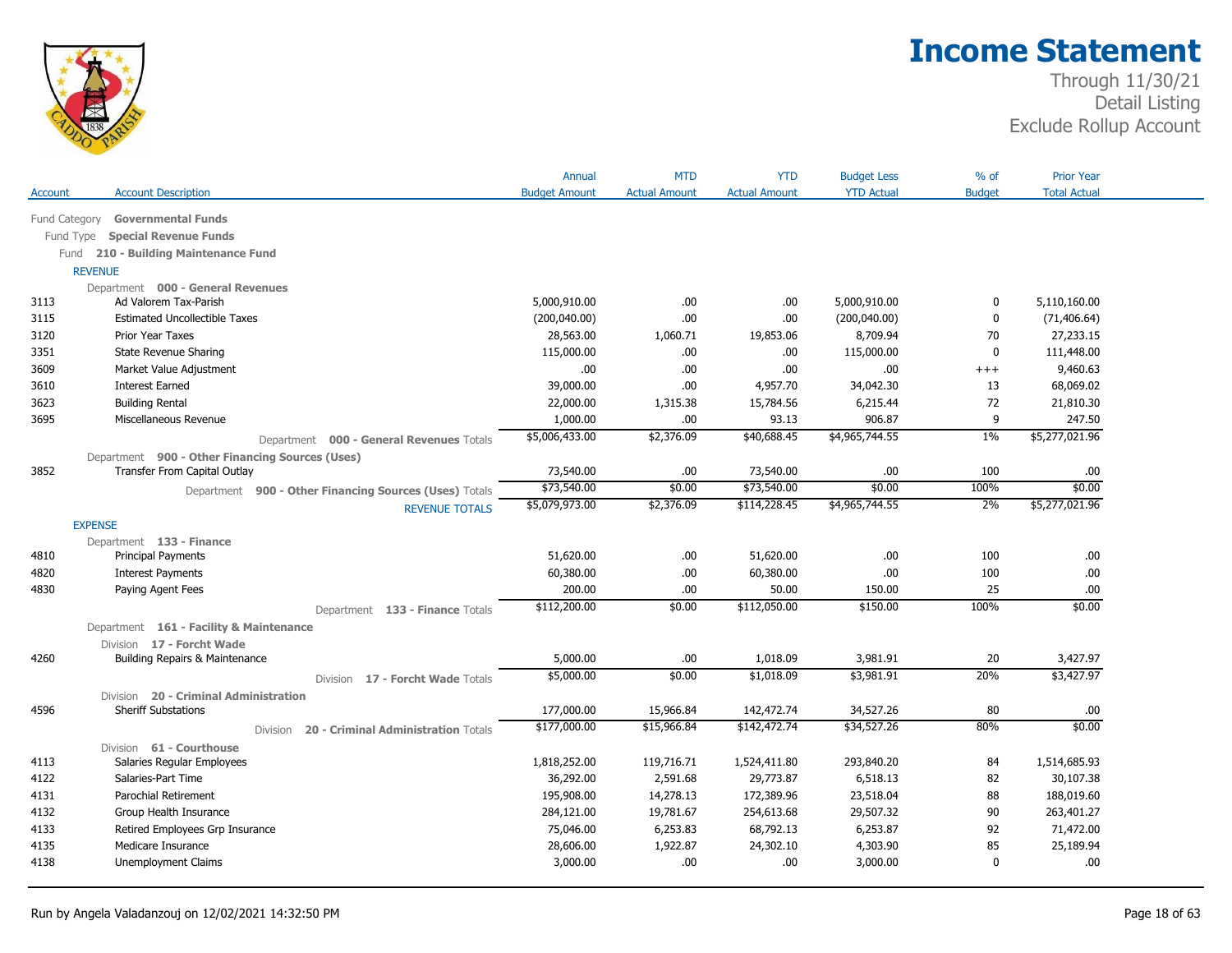

|                |                                         | Annual               | <b>MTD</b>           | <b>YTD</b>           | <b>Budget Less</b> | % of           | <b>Prior Year</b>   |  |
|----------------|-----------------------------------------|----------------------|----------------------|----------------------|--------------------|----------------|---------------------|--|
| Account        | <b>Account Description</b>              | <b>Budget Amount</b> | <b>Actual Amount</b> | <b>Actual Amount</b> | <b>YTD Actual</b>  | <b>Budget</b>  | <b>Total Actual</b> |  |
| Fund Category  | <b>Governmental Funds</b>               |                      |                      |                      |                    |                |                     |  |
| Fund Type      | <b>Special Revenue Funds</b>            |                      |                      |                      |                    |                |                     |  |
| Fund           | 210 - Building Maintenance Fund         |                      |                      |                      |                    |                |                     |  |
| <b>EXPENSE</b> |                                         |                      |                      |                      |                    |                |                     |  |
|                | Department 161 - Facility & Maintenance |                      |                      |                      |                    |                |                     |  |
|                | Division 61 - Courthouse                |                      |                      |                      |                    |                |                     |  |
| 4210           | Books and Subscriptions                 | 1,000.00             | .00.                 | 612.70               | 387.30             | 61             | 1,360.00            |  |
| 4221           | <b>Printed Office Forms</b>             | 1,000.00             | .00                  | 30.00                | 970.00             | $\overline{3}$ | 472.37              |  |
| 4230           | Education, Travel and Training          | 20,000.00            | .00                  | 2,232.28             | 17,767.72          | 11             | 1,265.17            |  |
| 4241           | <b>Office Supplies</b>                  | 4,500.00             | 582.30               | 3,909.16             | 590.84             | 87             | 1,581.75            |  |
| 4243           | Copy Supplies                           | 5,200.00             | .00                  | 3,954.46             | 1,245.54           | 76             | 4,542.98            |  |
| 4250           | <b>Equipment Repairs</b>                | 18,000.00            | .00.                 | 38,842.24            | (20, 842.24)       | 216            | 32,078.17           |  |
| 4251           | Gas, Oil, Grease                        | 35,000.00            | .00.                 | 25,000.51            | 9,999.49           | 71             | 16,081.51           |  |
| 4260           | Building Repairs & Maintenance          | 245,000.00           | 7,414.61             | 168,899.15           | 76,100.85          | 69             | 222,016.20          |  |
| 4261           | Building Rep & Maint Chrg - Other       | (14,000.00)          | .00.                 | (9,650.37)           | (4,349.63)         | 69             | (7,037.11)          |  |
| 4265           | Uniforms                                | 25,000.00            | .00                  | 3,038.03             | 21,961.97          | 12             | 13,408.81           |  |
| 4266           | Janitorial Supplies                     | 200,000.00           | 16,197.34            | 84,532.64            | 115,467.36         | 42             | 147,630.01          |  |
| 4270           | Services and Supplies Chg to Other      | (100,000.00)         | (750.34)             | (62, 297.54)         | (37,702.46)        | 62             | (98, 400.56)        |  |
| 4271           | Natural Gas                             | 150,000.00           | .00.                 | 103,761.31           | 46,238.69          | 69             | 119,961.22          |  |
| 4272           | Electricity                             | 475,000.00           | 19,957.71            | 380,016.42           | 94,983.58          | 80             | 450,846.11          |  |
| 4273           | Water                                   | 40,000.00            | 465.26               | 27,456.75            | 12,543.25          | 69             | 30,120.45           |  |
| 4276           | <b>Emergency Coordination</b>           | 2,700.00             | 225.00               | 2,475.00             | 225.00             | 92             | 2,700.00            |  |
| 4280           | Telephone                               | 22,500.00            | .00.                 | 17,177.91            | 5,322.09           | 76             | 22,632.03           |  |
| 4290           | Safety Apparel                          | 750.00               | .00                  | 433.00               | 317.00             | 58             | 132.00              |  |
| 4291           | Lawn and Tree Maintenance               | 25,000.00            | 2,665.72             | 18,405.72            | 6,594.28           | 74             | 11,550.00           |  |
| 4311           | Recruitment and Screenings              | 1,500.00             | 112.00               | 2,046.89             | (546.89)           | 136            | 1,996.88            |  |
| 4312           | Pest Control                            | 3,500.00             | 243.00               | 2,618.00             | 882.00             | 75             | 2,342.00            |  |
| 4313           | Maintenance Contract                    | 90,000.00            | 3,177.75             | 59,950.42            | 30,049.58          | 67             | 95,004.68           |  |
| 4316           | Security                                | 375,000.00           | 27,243.33            | 262,491.99           | 112,508.01         | 70             | 264,902.96          |  |
| 4318           | <b>Waste Disposal Fees</b>              | 2,000.00             | 195.75               | 1,894.65             | 105.35             | 95             | 1,452.10            |  |
| 4321           | Legal and Auditing                      | 10,955.00            | 1,056.66             | 8,855.40             | 2,099.60           | 81             | 10,201.15           |  |
| 4324           | <b>Information Systems Allocation</b>   | 36,955.00            | 3,079.58             | 33,875.38            | 3,079.62           | 92             | 35,480.00           |  |
| 4353           | Parking Fees                            | 26,000.00            | 2,800.00             | 19,344.00            | 6,656.00           | 74             | 26,884.00           |  |
| 4361           | General Fund Administration             | 170,675.00           | 14,222.92            | 156,452.12           | 14,222.88          | 92             | 161,711.04          |  |
| 4386           | Reimb for Security                      | .00                  | .00.                 | (8,752.55)           | 8,752.55           | $^{+++}$       | .00                 |  |
| 4388           | <b>Building Management</b>              | 118,394.00           | 9,866.17             | 108,527.87           | 9,866.13           | 92             | 122,277.96          |  |
| 4389           | Reimb-Repairs & Maintenance             | (465, 821.00)        | (37, 585.25)         | (413, 437.75)        | (52, 383.25)       | 89             | (465, 820.92)       |  |
| 4511           | Casualty Insurance                      | 223,334.00           | 18,611.17            | 204,722.87           | 18,611.13          | 92             | 223,334.04          |  |
| 4512           | Workers Comp Insurance                  | 41,760.00            | 3,480.00             | 38,280.00            | 3,480.00           | 92             | 42,030.00           |  |
| 4530           | <b>Interest Expense</b>                 | .00                  | .00                  | .00.                 | .00.               | $+++$          | 26,775.00           |  |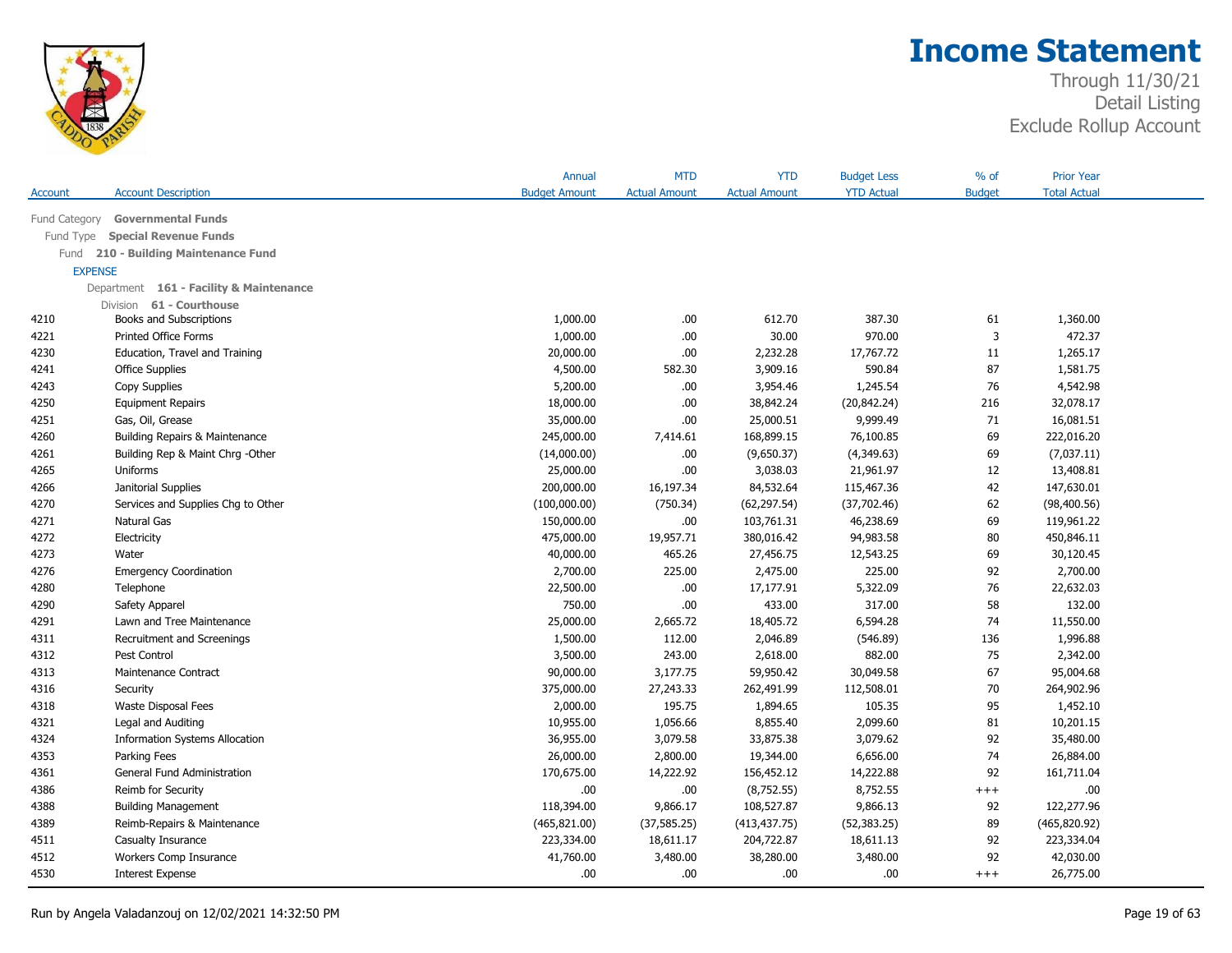

|               |                                                        | Annual               | <b>MTD</b>           | <b>YTD</b>           | <b>Budget Less</b> | % of          | <b>Prior Year</b>   |  |
|---------------|--------------------------------------------------------|----------------------|----------------------|----------------------|--------------------|---------------|---------------------|--|
| Account       | <b>Account Description</b>                             | <b>Budget Amount</b> | <b>Actual Amount</b> | <b>Actual Amount</b> | <b>YTD Actual</b>  | <b>Budget</b> | <b>Total Actual</b> |  |
| Fund Category | <b>Governmental Funds</b>                              |                      |                      |                      |                    |               |                     |  |
| Fund Type     | <b>Special Revenue Funds</b>                           |                      |                      |                      |                    |               |                     |  |
| Fund          | 210 - Building Maintenance Fund                        |                      |                      |                      |                    |               |                     |  |
|               | <b>EXPENSE</b>                                         |                      |                      |                      |                    |               |                     |  |
|               | Department 161 - Facility & Maintenance                |                      |                      |                      |                    |               |                     |  |
|               | Division 61 - Courthouse                               |                      |                      |                      |                    |               |                     |  |
| 4591          | <b>Retirement Contributions</b>                        | 148,020.00           | .00.                 | .00                  | 148,020.00         | $\bf{0}$      | 149,645.00          |  |
| 4592          | Sheriff's Tax Collection                               | 10,000.00            | .00.                 | 1,571.29             | 8,428.71           | 16            | 2,937.97            |  |
| 4743          | Other Equipment                                        | 8,000.00             | .00                  | 901.04               | 7,098.96           | 11            | 6,541.29            |  |
| 4754          | <b>Internet Access and Maintenance</b>                 | 2,500.00             | .00                  | 1,368.72             | 1,131.28           | 55            | 1,710.68            |  |
|               | 61 - Courthouse Totals<br>Division                     | \$4,400,647.00       | \$257,805.57         | \$3,363,823.25       | \$1,036,823.75     | 76%           | \$3,775,223.06      |  |
|               | Division 66 - Francis Bickham Bldg                     |                      |                      |                      |                    |               |                     |  |
| 4260          | Building Repairs & Maintenance                         | 42,200.00            | 336.06               | 27,395.69            | 14,804.31          | 65            | 44,412.11           |  |
| 4271          | Natural Gas                                            | 10,000.00            | .00.                 | 2,513.73             | 7,486.27           | 25            | 2,932.24            |  |
| 4272          | Electricity                                            | 50,000.00            | .00.                 | 36,752.84            | 13,247.16          | 74            | 42,661.00           |  |
| 4273          | Water                                                  | 5,000.00             | .00.                 | 7,318.35             | (2,318.35)         | 146           | 19,278.00           |  |
| 4276          | <b>Emergency Coordination</b>                          | 1,620.00             | 135.00               | 1,485.00             | 135.00             | 92            | 1,620.00            |  |
| 4312          | Pest Control                                           | 1,000.00             | 89.00                | 979.00               | 21.00              | 98            | 915.00              |  |
| 4313          | Maintenance Contract                                   | 3,800.00             | 663.00               | 5,399.28             | (1,599.28)         | 142           | 2,468.88            |  |
| 4388          | <b>Building Management</b>                             | 15,786.00            | 1,315.50             | 14,470.50            | 1,315.50           | 92            | 16,304.04           |  |
| 4754          | <b>Internet Access and Maintenance</b>                 | 2,800.00             | .00.                 | 1,769.27             | 1,030.73           | 63            | 2,602.10            |  |
|               | 66 - Francis Bickham Bldg Totals<br>Division           | \$132,206.00         | \$2,538.56           | \$98,083.66          | \$34,122.34        | 74%           | \$133,193,37        |  |
|               | Division 68 - Government Plaza                         |                      |                      |                      |                    |               |                     |  |
| 4260          | Building Repairs & Maintenance                         | 25,000.00            | 1,476.58             | 34,199.10            | (9, 199.10)        | 137           | 38,937.02           |  |
| 4272          | Electricity                                            | 85,000.00            | .00                  | 72,727.56            | 12,272.44          | 86            | 86,335.02           |  |
| 4273          | Water                                                  | 5,000.00             | .00.                 | 2,071.43             | 2,928.57           | 41            | 2,224.54            |  |
| 4316          | Security                                               | 57,000.00            | .00.                 | 25,844.99            | 31,155.01          | 45            | 53,080.90           |  |
| 4388          | <b>Building Management</b>                             | 27,061.00            | 2,255.08             | 24,805.88            | 2,255.12           | 92            | 27,948.96           |  |
|               | 68 - Government Plaza Totals<br><b>Division</b>        | \$199,061.00         | \$3,731.66           | \$159,648.96         | \$39,412.04        | 80%           | \$208,526.44        |  |
|               | Division 75 - Veterans Affairs Building                |                      |                      |                      |                    |               |                     |  |
| 4260          | Building Repairs & Maintenance                         | 3,500.00             | .00.                 | 957.46               | 2,542.54           | 27            | 3,005.94            |  |
| 4272          | Electricity                                            | 10,000.00            | .00.                 | .00                  | 10,000.00          | 0             | 7,806.71            |  |
| 4273          | Water                                                  | 3,000.00             | .00.                 | 1,582.00             | 1,418.00           | 53            | 3,251.46            |  |
| 4317          | Janitorial Service                                     | 8,000.00             | 562.00               | 9,554.00             | (1,554.00)         | 119           | 9,936.50            |  |
|               | Division 75 - Veterans Affairs Building Totals         | \$24,500.00          | \$562.00             | \$12,093.46          | \$12,406.54        | 49%           | \$24,000.61         |  |
|               | Department 161 - Facility & Maintenance Totals         | \$4,938,414.00       | \$280,604.63         | \$3,777,140.16       | \$1,161,273.84     | 76%           | \$4,144,371.45      |  |
|               | Department 900 - Other Financing Sources (Uses)        |                      |                      |                      |                    |               |                     |  |
| 4688          | Transfer To Capital Outlay                             | 280,000.00           | 23,333.33            | 256,666.63           | 23,333.37          | 92            | 705,996.00          |  |
|               | Department 900 - Other Financing Sources (Uses) Totals | \$280,000.00         | \$23,333.33          | \$256,666.63         | \$23,333.37        | 92%           | \$705,996.00        |  |
|               |                                                        |                      |                      |                      |                    |               |                     |  |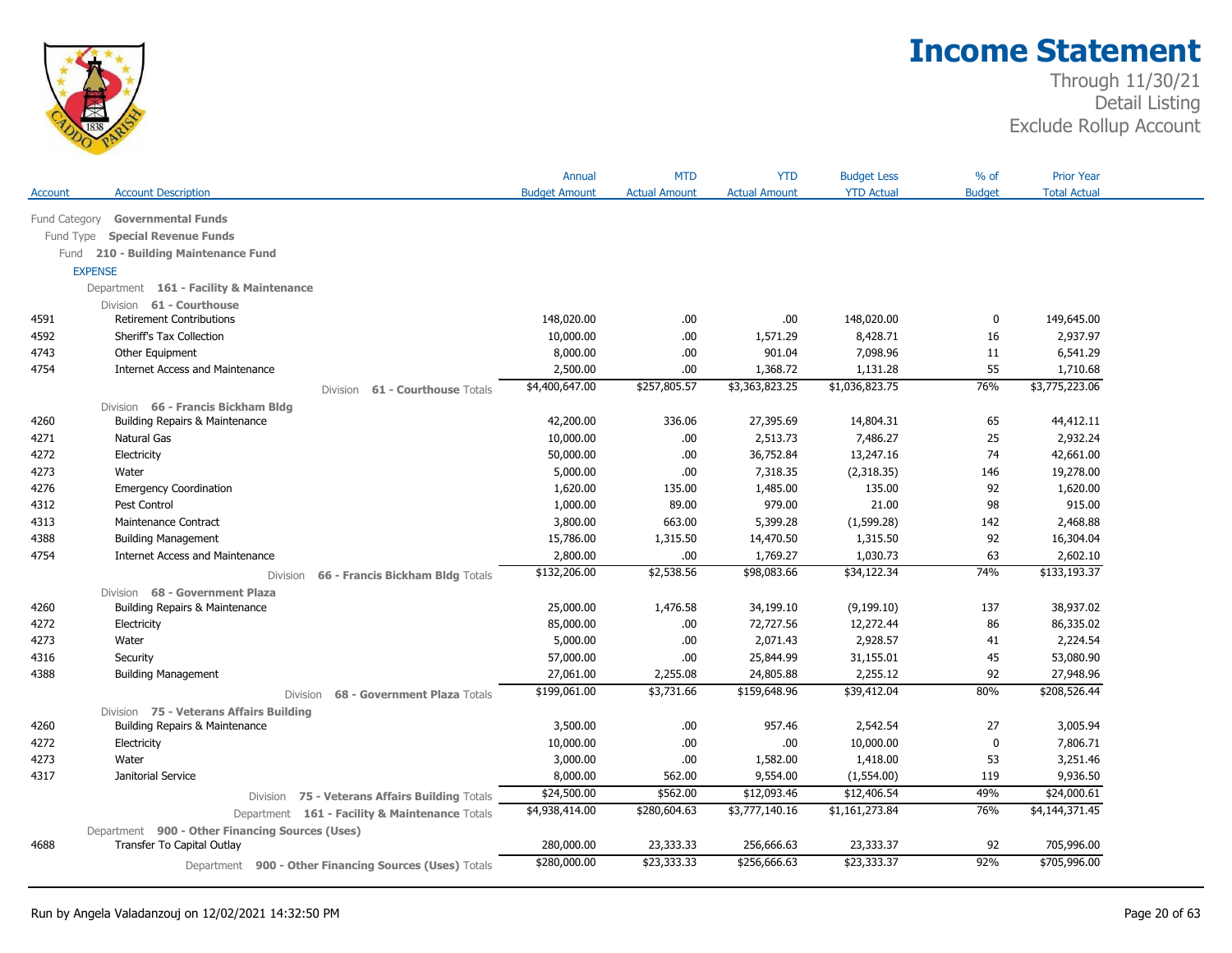

|                                    |                                                                                              |                                                 | Annual               | <b>MTD</b>           | <b>YTD</b>           | <b>Budget Less</b> | $%$ of        | <b>Prior Year</b>   |  |
|------------------------------------|----------------------------------------------------------------------------------------------|-------------------------------------------------|----------------------|----------------------|----------------------|--------------------|---------------|---------------------|--|
| Account                            | <b>Account Description</b>                                                                   |                                                 | <b>Budget Amount</b> | <b>Actual Amount</b> | <b>Actual Amount</b> | <b>YTD Actual</b>  | <b>Budget</b> | <b>Total Actual</b> |  |
| Fund Category<br>Fund Type<br>Fund | <b>Governmental Funds</b><br><b>Special Revenue Funds</b><br>210 - Building Maintenance Fund |                                                 |                      |                      |                      |                    |               |                     |  |
|                                    |                                                                                              | <b>EXPENSE TOTALS</b>                           | \$5,330,614.00       | \$303,937.96         | \$4,145,856.79       | \$1,184,757.21     | 78%           | \$4,850,367.45      |  |
|                                    |                                                                                              | 210 - Building Maintenance Fund Totals<br>Fund  |                      |                      |                      |                    |               |                     |  |
|                                    |                                                                                              | <b>REVENUE TOTALS</b>                           | 5,079,973.00         | 2,376.09             | 114,228.45           | 4,965,744.55       | 2%            | 5,277,021.96        |  |
|                                    |                                                                                              | <b>EXPENSE TOTALS</b>                           | 5,330,614.00         | 303,937.96           | 4,145,856.79         | 1,184,757.21       | 78%           | 4,850,367.45        |  |
|                                    | Fund                                                                                         | 210 - Building Maintenance Fund Net Gain (Loss) | (\$250,641.00)       | (\$301,561.87)       | (\$4,031,628.34)     | (\$3,780,987.34)   | 1,609%        | \$426,654.51        |  |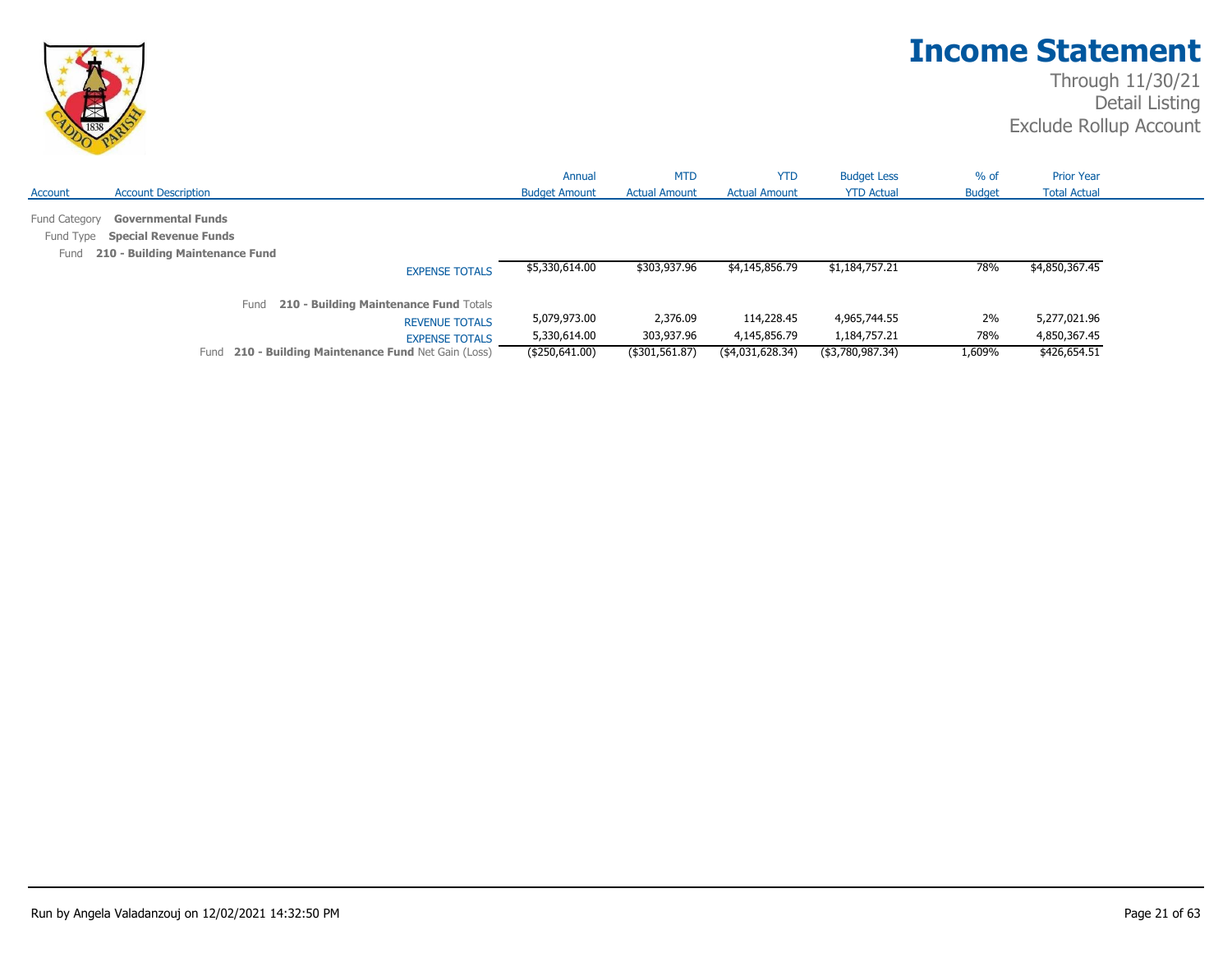

|               |                                                        | Annual               | <b>MTD</b>           | <b>YTD</b>           | <b>Budget Less</b> | $%$ of        | <b>Prior Year</b>   |  |
|---------------|--------------------------------------------------------|----------------------|----------------------|----------------------|--------------------|---------------|---------------------|--|
| Account       | <b>Account Description</b>                             | <b>Budget Amount</b> | <b>Actual Amount</b> | <b>Actual Amount</b> | <b>YTD Actual</b>  | <b>Budget</b> | <b>Total Actual</b> |  |
| Fund Category | <b>Governmental Funds</b>                              |                      |                      |                      |                    |               |                     |  |
| Fund Type     | <b>Special Revenue Funds</b>                           |                      |                      |                      |                    |               |                     |  |
|               | Fund 225 - Detention Facilities Fund                   |                      |                      |                      |                    |               |                     |  |
|               | <b>REVENUE</b>                                         |                      |                      |                      |                    |               |                     |  |
|               | Department 000 - General Revenues                      |                      |                      |                      |                    |               |                     |  |
| 3113          | Ad Valorem Tax-Parish                                  | 9,186,450.00         | .00                  | .00.                 | 9,186,450.00       | 0             | 9,387,110.00        |  |
| 3115          | <b>Estimated Uncollectible Taxes</b>                   | (376, 460.00)        | .00                  | .00                  | (376, 460.00)      | $\mathbf 0$   | (127, 636.44)       |  |
| 3120          | Prior Year Taxes                                       | 64,198.00            | 2,175.52             | 42,164.07            | 22,033.93          | 66            | 55,834.60           |  |
| 3351          | State Revenue Sharing                                  | 212,200.00           | .00                  | .00.                 | 212,200.00         | $\mathbf 0$   | 204,928.32          |  |
| 3610          | <b>Interest Earned</b>                                 | 28,000.00            | .00                  | 3,442.66             | 24,557.34          | 12            | 38,618.37           |  |
| 3695          | Miscellaneous Revenue                                  | 10,000.00            | 197.01               | 6,736.18             | 3,263.82           | 67            | 6,753.01            |  |
|               | Department 000 - General Revenues Totals               | \$9,124,388.00       | \$2,372.53           | \$52,342.91          | \$9,072,045.09     | $1\%$         | \$9,565,607.86      |  |
|               | Department 900 - Other Financing Sources (Uses)        |                      |                      |                      |                    |               |                     |  |
| 3852          | Transfer From Capital Outlay                           | 73,191.00            | .00                  | 73,191.00            | .00.               | 100           | .00                 |  |
| 3855          | <b>Transfer From Criminal Justice</b>                  | 1,000,000.00         | 83,333.33            | 916,666.63           | 83,333.37          | 92            | 800,000.04          |  |
|               | Department 900 - Other Financing Sources (Uses) Totals | \$1,073,191.00       | \$83,333.33          | \$989,857.63         | \$83,333.37        | 92%           | \$800,000.04        |  |
|               | <b>REVENUE TOTALS</b>                                  | \$10,197,579.00      | \$85,705.86          | \$1,042,200.54       | \$9,155,378.46     | 10%           | \$10,365,607.90     |  |
|               | <b>EXPENSE</b>                                         |                      |                      |                      |                    |               |                     |  |
|               | Department 133 - Finance                               |                      |                      |                      |                    |               |                     |  |
| 4810          | <b>Principal Payments</b>                              | 147,500.00           | .00.                 | 160,000.00           | (12,500.00)        | 108           | 142,500.00          |  |
| 4820          | <b>Interest Payments</b>                               | 60,863.00            | .00                  | 38,477.00            | 22,386.00          | 63            | 22,248.00           |  |
| 4830          | Paying Agent Fees                                      | 200.00               | .00.                 | 200.00               | .00.               | 100           | 1,050.00            |  |
| 4831          | <b>Bond Issue Costs</b>                                | .00                  | .00                  | .00                  | .00.               | $^{+++}$      | 1,077.00            |  |
|               | Department 133 - Finance Totals                        | \$208,563.00         | \$0.00               | \$198,677.00         | \$9,886.00         | 95%           | \$166,875.00        |  |
|               | Department 161 - Facility & Maintenance                |                      |                      |                      |                    |               |                     |  |
|               | Division 67 - Caddo Correctional Center                |                      |                      |                      |                    |               |                     |  |
| 4113          | Salaries Regular Employees                             | 708,946.00           | 52,033.52            | 627,863.96           | 81,082.04          | 89            | 626,405.55          |  |
| 4131          | Parochial Retirement                                   | 85,562.00            | 6,374.12             | 79,056.78            | 6,505.22           | 92            | 80,033.21           |  |
| 4132          | Group Health Insurance                                 | 152,589.00           | 12,831.28            | 147,376.29           | 5,212.71           | 97            | 146,707.62          |  |
| 4133          | Retired Employees Grp Insurance                        | 25,256.00            | 2,304.36             | 23,351.06            | 1,904.94           | 92            | 24,053.04           |  |
| 4135          | Medicare Insurance                                     | 10,128.00            | 683.37               | 8,303.32             | 1,824.68           | 82            | 8,593.03            |  |
| 4138          | Unemployment Claims                                    | 2,000.00             | .00.                 | 239.63               | 1,760.37           | 12            | 272.00              |  |
| 4210          | Books and Subscriptions                                | 50,000.00            | .00                  | 26,743.19            | 23,256.81          | 53            | 51,756.10           |  |
| 4230          | Education, Travel and Training                         | 3,000.00             | .00.                 | .00.                 | 3,000.00           | $\mathbf 0$   | 50.00               |  |
| 4241          | <b>Office Supplies</b>                                 | 1,000.00             | .00.                 | 246.70               | 753.30             | 25            | 1,134.19            |  |
| 4243          | Copy Supplies                                          | 600.00               | .00                  | 234.98               | 365.02             | 39            | 248.40              |  |
| 4250          | <b>Equipment Repairs</b>                               | 8,000.00             | .00                  | 4,961.32             | 3,038.68           | 62            | 9,185.70            |  |
| 4251          | Gas, Oil, Grease                                       | 10,000.00            | .00                  | 11,503.79            | (1,503.79)         | 115           | 6,887.02            |  |
| 4260          | Building Repairs & Maintenance                         | 235,000.00           | 20,297.55            | 180,888.07           | 54,111.93          | 77            | 245,111.41          |  |
|               |                                                        |                      |                      |                      |                    |               |                     |  |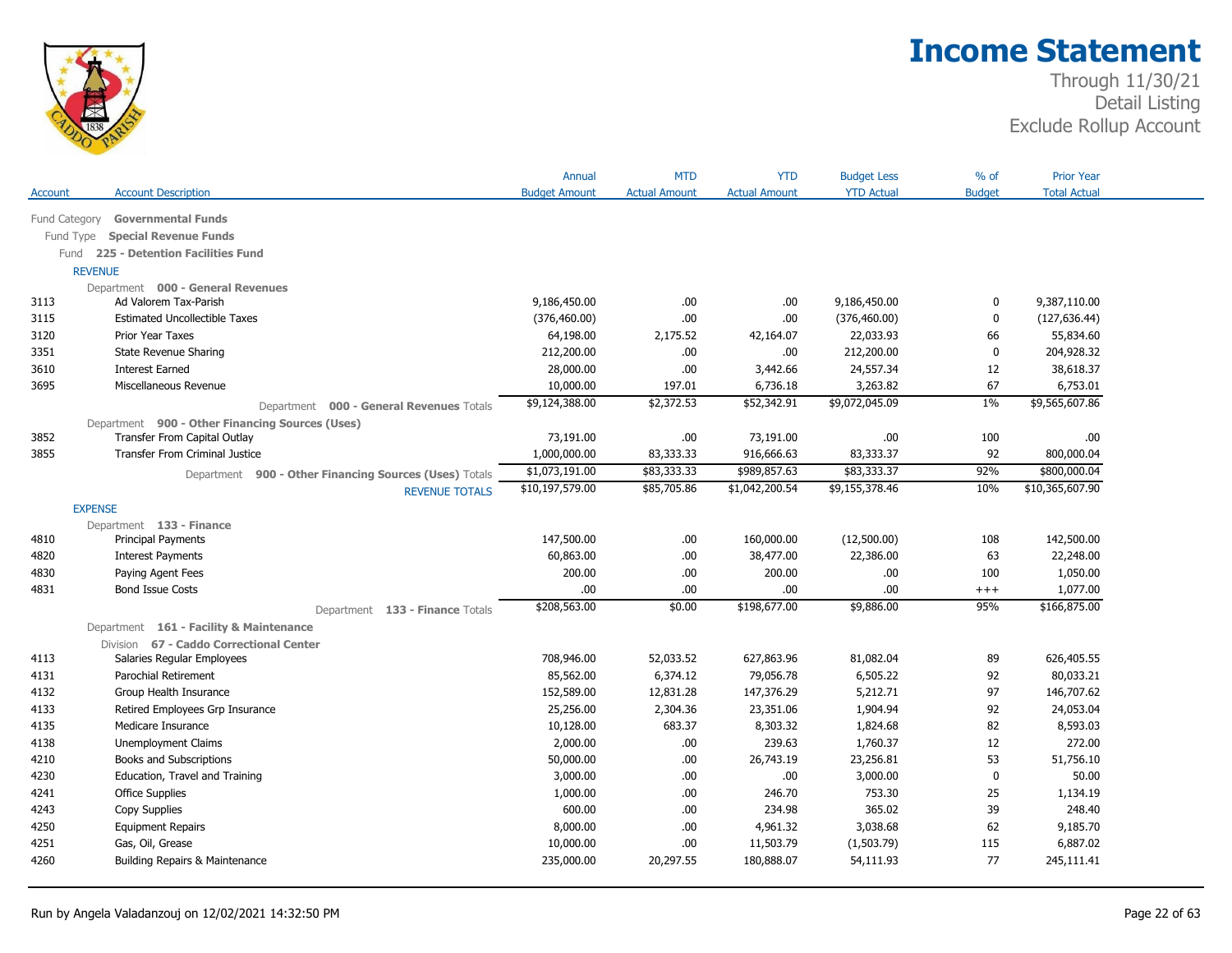

| <b>YTD Actual</b><br><b>Account Description</b><br><b>Budget Amount</b><br><b>Actual Amount</b><br><b>Actual Amount</b><br><b>Budget</b><br><b>Total Actual</b><br>Account<br>Fund Category<br><b>Governmental Funds</b><br><b>Special Revenue Funds</b><br>Fund Type<br>Fund 225 - Detention Facilities Fund<br><b>EXPENSE</b><br>Department 161 - Facility & Maintenance<br>Division 67 - Caddo Correctional Center<br>942.49<br>17<br>4,492.31<br>4265<br>Uniforms<br>5,500.00<br>.00<br>4,557.51<br>124,673.05<br>40,326.95<br>76<br>4266<br>Janitorial Supplies<br>165,000.00<br>96.07<br>157,193.84<br>Natural Gas<br>148,000.00<br>173,079.85<br>(25,079.85)<br>117<br>139,022.46<br>4271<br>.00<br>4272<br>.00<br>384,223.74<br>65,776.26<br>85<br>447,631.37<br>Electricity<br>450,000.00<br>4273<br>400,000.00<br>.00<br>261,725.28<br>138,274.72<br>65<br>291,342.65<br>Water<br>4276<br>540.00<br>5,940.00<br>92<br><b>Emergency Coordination</b><br>6,480.00<br>540.00<br>6,480.00<br>57<br>4280<br>20,000.00<br>.00<br>11,415.43<br>8,584.57<br>15,488.16<br>Telephone<br>500.00<br>169.99<br>330.01<br>34<br>830.61<br>4290<br>Safety Apparel<br>.00<br>8,070.50<br>67<br>5,876.93<br>4291<br>12,000.00<br>.00<br>3,929.50<br>Lawn and Tree Maintenance<br>500.00<br>.00<br>140.00<br>360.00<br>28<br>289.34<br>4311<br>Recruitment and Screenings<br>10,000.00<br>500.00<br>6,310.00<br>3,690.00<br>6,295.00<br>4312<br>Pest Control<br>63<br>4313<br><b>Maintenance Contract</b><br>210,000.00<br>4,567.71<br>215,259.48<br>(5,259.48)<br>103<br>217,543.79<br>.00<br>13,850.26<br>46<br>4318<br>Waste Disposal Fees<br>30,000.00<br>16,149.74<br>25,864.17<br>11,650.66<br>4321<br>14,413.00<br>1,390.20<br>2,762.34<br>81<br>13,420.54<br>Legal and Auditing<br>16,938.13<br>92<br>4324<br><b>Information Systems Allocation</b><br>18,478.00<br>1,539.83<br>1,539.87<br>17,740.00<br>92<br>4361<br>General Fund Administration<br>165,127.00<br>13,760.58<br>151,366.38<br>13,760.62<br>156,155.88<br>92<br>181,670.04<br>4388<br><b>Building Management</b><br>175,899.00<br>14,658.25<br>161,240.75<br>14,658.25<br>270,559.00<br>92<br>270,558.96<br>4511<br>Casualty Insurance<br>22,546.58<br>248,012.38<br>22,546.62<br>4512<br>Workers Comp Insurance<br>14,715.00<br>1,226.25<br>13,488.75<br>1,226.25<br>92<br>14,805.00<br>212.02<br>4530<br>.00<br>.00<br>95.31<br><b>Interest Expense</b><br>(95.31)<br>$^{+++}$<br>4591<br><b>Retirement Contributions</b><br>271,910.00<br>.00<br>.00.<br>271,910.00<br>274,891.00<br>0<br>4592<br>2,887.99<br>29<br>5,409.32<br>Sheriff's Tax Collection<br>10,000.00<br>.00<br>7,112.01<br>.00<br>23<br>499.50<br>4743<br>Other Equipment<br>8,000.00<br>1,829.03<br>6,170.97<br>669.94<br>4754<br><b>Internet Access and Maintenance</b><br>1,000.00<br>.00<br>182.25<br>817.75<br>18<br>\$775,901.21<br>79%<br>\$3,454,820.10<br>\$3,700,162.00<br>\$155,349.67<br>\$2,924,260.79<br>67 - Caddo Correctional Center Totals<br>Division<br>\$3,700,162.00<br>\$2,924,260.79<br>\$775,901.21<br>79%<br>\$3,454,820.10<br>\$155,349.67<br>Department 161 - Facility & Maintenance Totals<br>Department 180 - Statutory Appropriations<br>Division 67 - Caddo Correctional Center<br>280,000.00<br>12,895.70<br>179,306.89<br>100,693.11<br>64<br>166,273.24<br>4263<br>Clothing Linen Personal Supplies<br>1,275,000.00<br>113,071.00<br>1,028,756.50<br>246,243.50<br>81<br>1,383,684.72<br>4331<br>Feeding and Housing-Prisoners |      |                               | Annual     | <b>MTD</b> | <b>YTD</b> | <b>Budget Less</b> | $%$ of | <b>Prior Year</b> |  |
|-------------------------------------------------------------------------------------------------------------------------------------------------------------------------------------------------------------------------------------------------------------------------------------------------------------------------------------------------------------------------------------------------------------------------------------------------------------------------------------------------------------------------------------------------------------------------------------------------------------------------------------------------------------------------------------------------------------------------------------------------------------------------------------------------------------------------------------------------------------------------------------------------------------------------------------------------------------------------------------------------------------------------------------------------------------------------------------------------------------------------------------------------------------------------------------------------------------------------------------------------------------------------------------------------------------------------------------------------------------------------------------------------------------------------------------------------------------------------------------------------------------------------------------------------------------------------------------------------------------------------------------------------------------------------------------------------------------------------------------------------------------------------------------------------------------------------------------------------------------------------------------------------------------------------------------------------------------------------------------------------------------------------------------------------------------------------------------------------------------------------------------------------------------------------------------------------------------------------------------------------------------------------------------------------------------------------------------------------------------------------------------------------------------------------------------------------------------------------------------------------------------------------------------------------------------------------------------------------------------------------------------------------------------------------------------------------------------------------------------------------------------------------------------------------------------------------------------------------------------------------------------------------------------------------------------------------------------------------------------------------------------------------------------------------------------------------------------------------------------------------------------------------------------------------------------------------------------------------------------------------------------------------------------------------------------------------------------------------------------------------------------------------------------------------------------------------------------------------------------------------------|------|-------------------------------|------------|------------|------------|--------------------|--------|-------------------|--|
|                                                                                                                                                                                                                                                                                                                                                                                                                                                                                                                                                                                                                                                                                                                                                                                                                                                                                                                                                                                                                                                                                                                                                                                                                                                                                                                                                                                                                                                                                                                                                                                                                                                                                                                                                                                                                                                                                                                                                                                                                                                                                                                                                                                                                                                                                                                                                                                                                                                                                                                                                                                                                                                                                                                                                                                                                                                                                                                                                                                                                                                                                                                                                                                                                                                                                                                                                                                                                                                                                                       |      |                               |            |            |            |                    |        |                   |  |
|                                                                                                                                                                                                                                                                                                                                                                                                                                                                                                                                                                                                                                                                                                                                                                                                                                                                                                                                                                                                                                                                                                                                                                                                                                                                                                                                                                                                                                                                                                                                                                                                                                                                                                                                                                                                                                                                                                                                                                                                                                                                                                                                                                                                                                                                                                                                                                                                                                                                                                                                                                                                                                                                                                                                                                                                                                                                                                                                                                                                                                                                                                                                                                                                                                                                                                                                                                                                                                                                                                       |      |                               |            |            |            |                    |        |                   |  |
|                                                                                                                                                                                                                                                                                                                                                                                                                                                                                                                                                                                                                                                                                                                                                                                                                                                                                                                                                                                                                                                                                                                                                                                                                                                                                                                                                                                                                                                                                                                                                                                                                                                                                                                                                                                                                                                                                                                                                                                                                                                                                                                                                                                                                                                                                                                                                                                                                                                                                                                                                                                                                                                                                                                                                                                                                                                                                                                                                                                                                                                                                                                                                                                                                                                                                                                                                                                                                                                                                                       |      |                               |            |            |            |                    |        |                   |  |
|                                                                                                                                                                                                                                                                                                                                                                                                                                                                                                                                                                                                                                                                                                                                                                                                                                                                                                                                                                                                                                                                                                                                                                                                                                                                                                                                                                                                                                                                                                                                                                                                                                                                                                                                                                                                                                                                                                                                                                                                                                                                                                                                                                                                                                                                                                                                                                                                                                                                                                                                                                                                                                                                                                                                                                                                                                                                                                                                                                                                                                                                                                                                                                                                                                                                                                                                                                                                                                                                                                       |      |                               |            |            |            |                    |        |                   |  |
|                                                                                                                                                                                                                                                                                                                                                                                                                                                                                                                                                                                                                                                                                                                                                                                                                                                                                                                                                                                                                                                                                                                                                                                                                                                                                                                                                                                                                                                                                                                                                                                                                                                                                                                                                                                                                                                                                                                                                                                                                                                                                                                                                                                                                                                                                                                                                                                                                                                                                                                                                                                                                                                                                                                                                                                                                                                                                                                                                                                                                                                                                                                                                                                                                                                                                                                                                                                                                                                                                                       |      |                               |            |            |            |                    |        |                   |  |
|                                                                                                                                                                                                                                                                                                                                                                                                                                                                                                                                                                                                                                                                                                                                                                                                                                                                                                                                                                                                                                                                                                                                                                                                                                                                                                                                                                                                                                                                                                                                                                                                                                                                                                                                                                                                                                                                                                                                                                                                                                                                                                                                                                                                                                                                                                                                                                                                                                                                                                                                                                                                                                                                                                                                                                                                                                                                                                                                                                                                                                                                                                                                                                                                                                                                                                                                                                                                                                                                                                       |      |                               |            |            |            |                    |        |                   |  |
|                                                                                                                                                                                                                                                                                                                                                                                                                                                                                                                                                                                                                                                                                                                                                                                                                                                                                                                                                                                                                                                                                                                                                                                                                                                                                                                                                                                                                                                                                                                                                                                                                                                                                                                                                                                                                                                                                                                                                                                                                                                                                                                                                                                                                                                                                                                                                                                                                                                                                                                                                                                                                                                                                                                                                                                                                                                                                                                                                                                                                                                                                                                                                                                                                                                                                                                                                                                                                                                                                                       |      |                               |            |            |            |                    |        |                   |  |
|                                                                                                                                                                                                                                                                                                                                                                                                                                                                                                                                                                                                                                                                                                                                                                                                                                                                                                                                                                                                                                                                                                                                                                                                                                                                                                                                                                                                                                                                                                                                                                                                                                                                                                                                                                                                                                                                                                                                                                                                                                                                                                                                                                                                                                                                                                                                                                                                                                                                                                                                                                                                                                                                                                                                                                                                                                                                                                                                                                                                                                                                                                                                                                                                                                                                                                                                                                                                                                                                                                       |      |                               |            |            |            |                    |        |                   |  |
|                                                                                                                                                                                                                                                                                                                                                                                                                                                                                                                                                                                                                                                                                                                                                                                                                                                                                                                                                                                                                                                                                                                                                                                                                                                                                                                                                                                                                                                                                                                                                                                                                                                                                                                                                                                                                                                                                                                                                                                                                                                                                                                                                                                                                                                                                                                                                                                                                                                                                                                                                                                                                                                                                                                                                                                                                                                                                                                                                                                                                                                                                                                                                                                                                                                                                                                                                                                                                                                                                                       |      |                               |            |            |            |                    |        |                   |  |
|                                                                                                                                                                                                                                                                                                                                                                                                                                                                                                                                                                                                                                                                                                                                                                                                                                                                                                                                                                                                                                                                                                                                                                                                                                                                                                                                                                                                                                                                                                                                                                                                                                                                                                                                                                                                                                                                                                                                                                                                                                                                                                                                                                                                                                                                                                                                                                                                                                                                                                                                                                                                                                                                                                                                                                                                                                                                                                                                                                                                                                                                                                                                                                                                                                                                                                                                                                                                                                                                                                       |      |                               |            |            |            |                    |        |                   |  |
|                                                                                                                                                                                                                                                                                                                                                                                                                                                                                                                                                                                                                                                                                                                                                                                                                                                                                                                                                                                                                                                                                                                                                                                                                                                                                                                                                                                                                                                                                                                                                                                                                                                                                                                                                                                                                                                                                                                                                                                                                                                                                                                                                                                                                                                                                                                                                                                                                                                                                                                                                                                                                                                                                                                                                                                                                                                                                                                                                                                                                                                                                                                                                                                                                                                                                                                                                                                                                                                                                                       |      |                               |            |            |            |                    |        |                   |  |
|                                                                                                                                                                                                                                                                                                                                                                                                                                                                                                                                                                                                                                                                                                                                                                                                                                                                                                                                                                                                                                                                                                                                                                                                                                                                                                                                                                                                                                                                                                                                                                                                                                                                                                                                                                                                                                                                                                                                                                                                                                                                                                                                                                                                                                                                                                                                                                                                                                                                                                                                                                                                                                                                                                                                                                                                                                                                                                                                                                                                                                                                                                                                                                                                                                                                                                                                                                                                                                                                                                       |      |                               |            |            |            |                    |        |                   |  |
|                                                                                                                                                                                                                                                                                                                                                                                                                                                                                                                                                                                                                                                                                                                                                                                                                                                                                                                                                                                                                                                                                                                                                                                                                                                                                                                                                                                                                                                                                                                                                                                                                                                                                                                                                                                                                                                                                                                                                                                                                                                                                                                                                                                                                                                                                                                                                                                                                                                                                                                                                                                                                                                                                                                                                                                                                                                                                                                                                                                                                                                                                                                                                                                                                                                                                                                                                                                                                                                                                                       |      |                               |            |            |            |                    |        |                   |  |
|                                                                                                                                                                                                                                                                                                                                                                                                                                                                                                                                                                                                                                                                                                                                                                                                                                                                                                                                                                                                                                                                                                                                                                                                                                                                                                                                                                                                                                                                                                                                                                                                                                                                                                                                                                                                                                                                                                                                                                                                                                                                                                                                                                                                                                                                                                                                                                                                                                                                                                                                                                                                                                                                                                                                                                                                                                                                                                                                                                                                                                                                                                                                                                                                                                                                                                                                                                                                                                                                                                       |      |                               |            |            |            |                    |        |                   |  |
|                                                                                                                                                                                                                                                                                                                                                                                                                                                                                                                                                                                                                                                                                                                                                                                                                                                                                                                                                                                                                                                                                                                                                                                                                                                                                                                                                                                                                                                                                                                                                                                                                                                                                                                                                                                                                                                                                                                                                                                                                                                                                                                                                                                                                                                                                                                                                                                                                                                                                                                                                                                                                                                                                                                                                                                                                                                                                                                                                                                                                                                                                                                                                                                                                                                                                                                                                                                                                                                                                                       |      |                               |            |            |            |                    |        |                   |  |
|                                                                                                                                                                                                                                                                                                                                                                                                                                                                                                                                                                                                                                                                                                                                                                                                                                                                                                                                                                                                                                                                                                                                                                                                                                                                                                                                                                                                                                                                                                                                                                                                                                                                                                                                                                                                                                                                                                                                                                                                                                                                                                                                                                                                                                                                                                                                                                                                                                                                                                                                                                                                                                                                                                                                                                                                                                                                                                                                                                                                                                                                                                                                                                                                                                                                                                                                                                                                                                                                                                       |      |                               |            |            |            |                    |        |                   |  |
|                                                                                                                                                                                                                                                                                                                                                                                                                                                                                                                                                                                                                                                                                                                                                                                                                                                                                                                                                                                                                                                                                                                                                                                                                                                                                                                                                                                                                                                                                                                                                                                                                                                                                                                                                                                                                                                                                                                                                                                                                                                                                                                                                                                                                                                                                                                                                                                                                                                                                                                                                                                                                                                                                                                                                                                                                                                                                                                                                                                                                                                                                                                                                                                                                                                                                                                                                                                                                                                                                                       |      |                               |            |            |            |                    |        |                   |  |
|                                                                                                                                                                                                                                                                                                                                                                                                                                                                                                                                                                                                                                                                                                                                                                                                                                                                                                                                                                                                                                                                                                                                                                                                                                                                                                                                                                                                                                                                                                                                                                                                                                                                                                                                                                                                                                                                                                                                                                                                                                                                                                                                                                                                                                                                                                                                                                                                                                                                                                                                                                                                                                                                                                                                                                                                                                                                                                                                                                                                                                                                                                                                                                                                                                                                                                                                                                                                                                                                                                       |      |                               |            |            |            |                    |        |                   |  |
|                                                                                                                                                                                                                                                                                                                                                                                                                                                                                                                                                                                                                                                                                                                                                                                                                                                                                                                                                                                                                                                                                                                                                                                                                                                                                                                                                                                                                                                                                                                                                                                                                                                                                                                                                                                                                                                                                                                                                                                                                                                                                                                                                                                                                                                                                                                                                                                                                                                                                                                                                                                                                                                                                                                                                                                                                                                                                                                                                                                                                                                                                                                                                                                                                                                                                                                                                                                                                                                                                                       |      |                               |            |            |            |                    |        |                   |  |
|                                                                                                                                                                                                                                                                                                                                                                                                                                                                                                                                                                                                                                                                                                                                                                                                                                                                                                                                                                                                                                                                                                                                                                                                                                                                                                                                                                                                                                                                                                                                                                                                                                                                                                                                                                                                                                                                                                                                                                                                                                                                                                                                                                                                                                                                                                                                                                                                                                                                                                                                                                                                                                                                                                                                                                                                                                                                                                                                                                                                                                                                                                                                                                                                                                                                                                                                                                                                                                                                                                       |      |                               |            |            |            |                    |        |                   |  |
|                                                                                                                                                                                                                                                                                                                                                                                                                                                                                                                                                                                                                                                                                                                                                                                                                                                                                                                                                                                                                                                                                                                                                                                                                                                                                                                                                                                                                                                                                                                                                                                                                                                                                                                                                                                                                                                                                                                                                                                                                                                                                                                                                                                                                                                                                                                                                                                                                                                                                                                                                                                                                                                                                                                                                                                                                                                                                                                                                                                                                                                                                                                                                                                                                                                                                                                                                                                                                                                                                                       |      |                               |            |            |            |                    |        |                   |  |
|                                                                                                                                                                                                                                                                                                                                                                                                                                                                                                                                                                                                                                                                                                                                                                                                                                                                                                                                                                                                                                                                                                                                                                                                                                                                                                                                                                                                                                                                                                                                                                                                                                                                                                                                                                                                                                                                                                                                                                                                                                                                                                                                                                                                                                                                                                                                                                                                                                                                                                                                                                                                                                                                                                                                                                                                                                                                                                                                                                                                                                                                                                                                                                                                                                                                                                                                                                                                                                                                                                       |      |                               |            |            |            |                    |        |                   |  |
|                                                                                                                                                                                                                                                                                                                                                                                                                                                                                                                                                                                                                                                                                                                                                                                                                                                                                                                                                                                                                                                                                                                                                                                                                                                                                                                                                                                                                                                                                                                                                                                                                                                                                                                                                                                                                                                                                                                                                                                                                                                                                                                                                                                                                                                                                                                                                                                                                                                                                                                                                                                                                                                                                                                                                                                                                                                                                                                                                                                                                                                                                                                                                                                                                                                                                                                                                                                                                                                                                                       |      |                               |            |            |            |                    |        |                   |  |
|                                                                                                                                                                                                                                                                                                                                                                                                                                                                                                                                                                                                                                                                                                                                                                                                                                                                                                                                                                                                                                                                                                                                                                                                                                                                                                                                                                                                                                                                                                                                                                                                                                                                                                                                                                                                                                                                                                                                                                                                                                                                                                                                                                                                                                                                                                                                                                                                                                                                                                                                                                                                                                                                                                                                                                                                                                                                                                                                                                                                                                                                                                                                                                                                                                                                                                                                                                                                                                                                                                       |      |                               |            |            |            |                    |        |                   |  |
|                                                                                                                                                                                                                                                                                                                                                                                                                                                                                                                                                                                                                                                                                                                                                                                                                                                                                                                                                                                                                                                                                                                                                                                                                                                                                                                                                                                                                                                                                                                                                                                                                                                                                                                                                                                                                                                                                                                                                                                                                                                                                                                                                                                                                                                                                                                                                                                                                                                                                                                                                                                                                                                                                                                                                                                                                                                                                                                                                                                                                                                                                                                                                                                                                                                                                                                                                                                                                                                                                                       |      |                               |            |            |            |                    |        |                   |  |
|                                                                                                                                                                                                                                                                                                                                                                                                                                                                                                                                                                                                                                                                                                                                                                                                                                                                                                                                                                                                                                                                                                                                                                                                                                                                                                                                                                                                                                                                                                                                                                                                                                                                                                                                                                                                                                                                                                                                                                                                                                                                                                                                                                                                                                                                                                                                                                                                                                                                                                                                                                                                                                                                                                                                                                                                                                                                                                                                                                                                                                                                                                                                                                                                                                                                                                                                                                                                                                                                                                       |      |                               |            |            |            |                    |        |                   |  |
|                                                                                                                                                                                                                                                                                                                                                                                                                                                                                                                                                                                                                                                                                                                                                                                                                                                                                                                                                                                                                                                                                                                                                                                                                                                                                                                                                                                                                                                                                                                                                                                                                                                                                                                                                                                                                                                                                                                                                                                                                                                                                                                                                                                                                                                                                                                                                                                                                                                                                                                                                                                                                                                                                                                                                                                                                                                                                                                                                                                                                                                                                                                                                                                                                                                                                                                                                                                                                                                                                                       |      |                               |            |            |            |                    |        |                   |  |
|                                                                                                                                                                                                                                                                                                                                                                                                                                                                                                                                                                                                                                                                                                                                                                                                                                                                                                                                                                                                                                                                                                                                                                                                                                                                                                                                                                                                                                                                                                                                                                                                                                                                                                                                                                                                                                                                                                                                                                                                                                                                                                                                                                                                                                                                                                                                                                                                                                                                                                                                                                                                                                                                                                                                                                                                                                                                                                                                                                                                                                                                                                                                                                                                                                                                                                                                                                                                                                                                                                       |      |                               |            |            |            |                    |        |                   |  |
|                                                                                                                                                                                                                                                                                                                                                                                                                                                                                                                                                                                                                                                                                                                                                                                                                                                                                                                                                                                                                                                                                                                                                                                                                                                                                                                                                                                                                                                                                                                                                                                                                                                                                                                                                                                                                                                                                                                                                                                                                                                                                                                                                                                                                                                                                                                                                                                                                                                                                                                                                                                                                                                                                                                                                                                                                                                                                                                                                                                                                                                                                                                                                                                                                                                                                                                                                                                                                                                                                                       |      |                               |            |            |            |                    |        |                   |  |
|                                                                                                                                                                                                                                                                                                                                                                                                                                                                                                                                                                                                                                                                                                                                                                                                                                                                                                                                                                                                                                                                                                                                                                                                                                                                                                                                                                                                                                                                                                                                                                                                                                                                                                                                                                                                                                                                                                                                                                                                                                                                                                                                                                                                                                                                                                                                                                                                                                                                                                                                                                                                                                                                                                                                                                                                                                                                                                                                                                                                                                                                                                                                                                                                                                                                                                                                                                                                                                                                                                       |      |                               |            |            |            |                    |        |                   |  |
|                                                                                                                                                                                                                                                                                                                                                                                                                                                                                                                                                                                                                                                                                                                                                                                                                                                                                                                                                                                                                                                                                                                                                                                                                                                                                                                                                                                                                                                                                                                                                                                                                                                                                                                                                                                                                                                                                                                                                                                                                                                                                                                                                                                                                                                                                                                                                                                                                                                                                                                                                                                                                                                                                                                                                                                                                                                                                                                                                                                                                                                                                                                                                                                                                                                                                                                                                                                                                                                                                                       |      |                               |            |            |            |                    |        |                   |  |
|                                                                                                                                                                                                                                                                                                                                                                                                                                                                                                                                                                                                                                                                                                                                                                                                                                                                                                                                                                                                                                                                                                                                                                                                                                                                                                                                                                                                                                                                                                                                                                                                                                                                                                                                                                                                                                                                                                                                                                                                                                                                                                                                                                                                                                                                                                                                                                                                                                                                                                                                                                                                                                                                                                                                                                                                                                                                                                                                                                                                                                                                                                                                                                                                                                                                                                                                                                                                                                                                                                       |      |                               |            |            |            |                    |        |                   |  |
|                                                                                                                                                                                                                                                                                                                                                                                                                                                                                                                                                                                                                                                                                                                                                                                                                                                                                                                                                                                                                                                                                                                                                                                                                                                                                                                                                                                                                                                                                                                                                                                                                                                                                                                                                                                                                                                                                                                                                                                                                                                                                                                                                                                                                                                                                                                                                                                                                                                                                                                                                                                                                                                                                                                                                                                                                                                                                                                                                                                                                                                                                                                                                                                                                                                                                                                                                                                                                                                                                                       |      |                               |            |            |            |                    |        |                   |  |
|                                                                                                                                                                                                                                                                                                                                                                                                                                                                                                                                                                                                                                                                                                                                                                                                                                                                                                                                                                                                                                                                                                                                                                                                                                                                                                                                                                                                                                                                                                                                                                                                                                                                                                                                                                                                                                                                                                                                                                                                                                                                                                                                                                                                                                                                                                                                                                                                                                                                                                                                                                                                                                                                                                                                                                                                                                                                                                                                                                                                                                                                                                                                                                                                                                                                                                                                                                                                                                                                                                       |      |                               |            |            |            |                    |        |                   |  |
|                                                                                                                                                                                                                                                                                                                                                                                                                                                                                                                                                                                                                                                                                                                                                                                                                                                                                                                                                                                                                                                                                                                                                                                                                                                                                                                                                                                                                                                                                                                                                                                                                                                                                                                                                                                                                                                                                                                                                                                                                                                                                                                                                                                                                                                                                                                                                                                                                                                                                                                                                                                                                                                                                                                                                                                                                                                                                                                                                                                                                                                                                                                                                                                                                                                                                                                                                                                                                                                                                                       |      |                               |            |            |            |                    |        |                   |  |
|                                                                                                                                                                                                                                                                                                                                                                                                                                                                                                                                                                                                                                                                                                                                                                                                                                                                                                                                                                                                                                                                                                                                                                                                                                                                                                                                                                                                                                                                                                                                                                                                                                                                                                                                                                                                                                                                                                                                                                                                                                                                                                                                                                                                                                                                                                                                                                                                                                                                                                                                                                                                                                                                                                                                                                                                                                                                                                                                                                                                                                                                                                                                                                                                                                                                                                                                                                                                                                                                                                       |      |                               |            |            |            |                    |        |                   |  |
|                                                                                                                                                                                                                                                                                                                                                                                                                                                                                                                                                                                                                                                                                                                                                                                                                                                                                                                                                                                                                                                                                                                                                                                                                                                                                                                                                                                                                                                                                                                                                                                                                                                                                                                                                                                                                                                                                                                                                                                                                                                                                                                                                                                                                                                                                                                                                                                                                                                                                                                                                                                                                                                                                                                                                                                                                                                                                                                                                                                                                                                                                                                                                                                                                                                                                                                                                                                                                                                                                                       |      |                               |            |            |            |                    |        |                   |  |
|                                                                                                                                                                                                                                                                                                                                                                                                                                                                                                                                                                                                                                                                                                                                                                                                                                                                                                                                                                                                                                                                                                                                                                                                                                                                                                                                                                                                                                                                                                                                                                                                                                                                                                                                                                                                                                                                                                                                                                                                                                                                                                                                                                                                                                                                                                                                                                                                                                                                                                                                                                                                                                                                                                                                                                                                                                                                                                                                                                                                                                                                                                                                                                                                                                                                                                                                                                                                                                                                                                       | 4332 | <b>Transporting Prisoners</b> | 275,000.00 | 20,965.80  | 128,454.63 | 146,545.37         | 47     | 157,806.59        |  |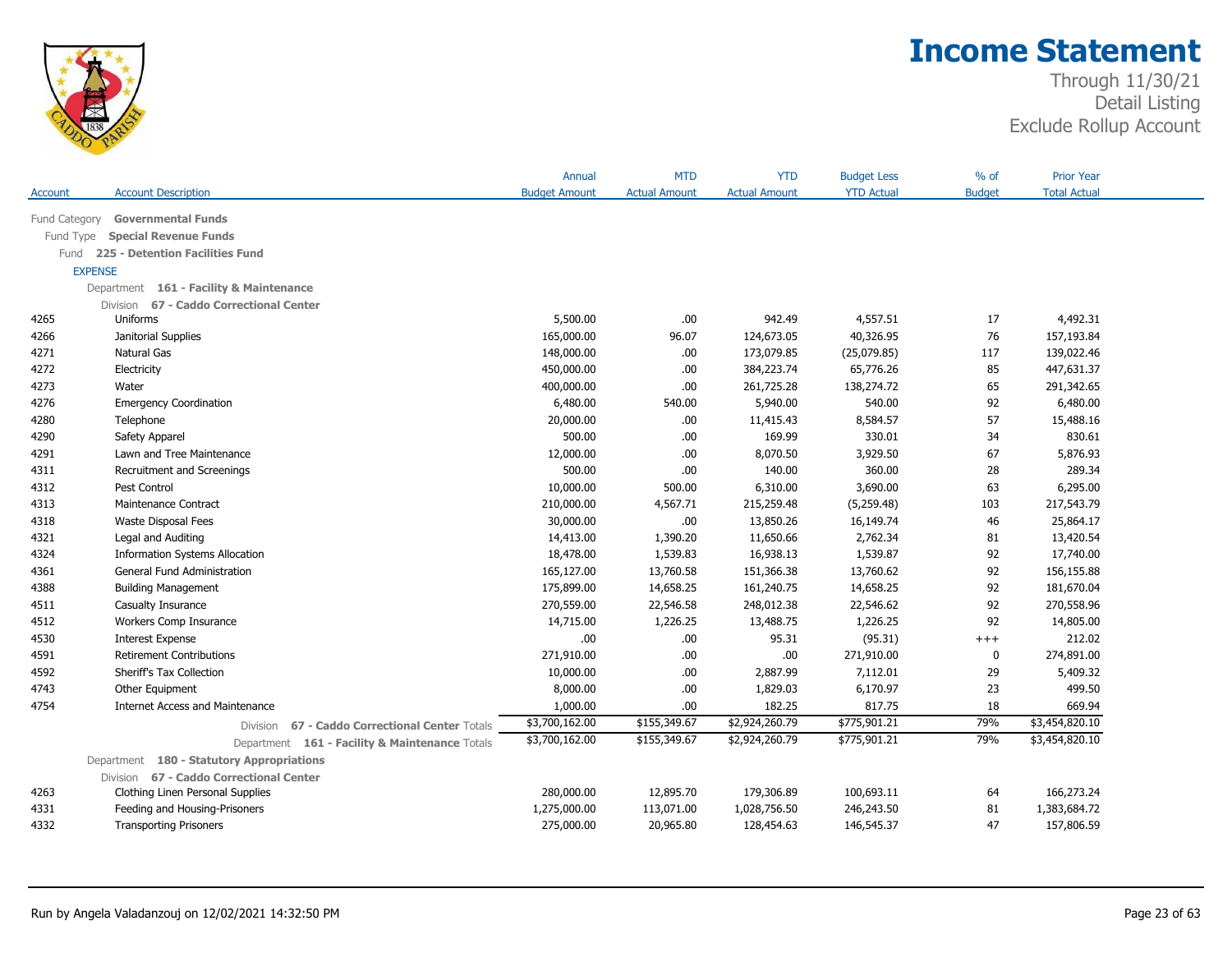

|                                    |                                                                                              |                                                 | Annual               | <b>MTD</b>           | <b>YTD</b>           | <b>Budget Less</b> | $%$ of        | <b>Prior Year</b>   |
|------------------------------------|----------------------------------------------------------------------------------------------|-------------------------------------------------|----------------------|----------------------|----------------------|--------------------|---------------|---------------------|
| Account                            | <b>Account Description</b>                                                                   |                                                 | <b>Budget Amount</b> | <b>Actual Amount</b> | <b>Actual Amount</b> | <b>YTD Actual</b>  | <b>Budget</b> | <b>Total Actual</b> |
| Fund Category<br>Fund Type<br>Fund | <b>Governmental Funds</b><br><b>Special Revenue Funds</b><br>225 - Detention Facilities Fund |                                                 |                      |                      |                      |                    |               |                     |
| <b>EXPENSE</b>                     |                                                                                              |                                                 |                      |                      |                      |                    |               |                     |
|                                    | 180 - Statutory Appropriations<br>Department                                                 |                                                 |                      |                      |                      |                    |               |                     |
|                                    | 67 - Caddo Correctional Center<br>Division                                                   |                                                 |                      |                      |                      |                    |               |                     |
| 4333                               | <b>Prisoners Medical Care</b>                                                                |                                                 | 5,000,000.00         | 330,806.48           | 3,381,796.56         | 1,618,203.44       | 68            | 4,710,492.53        |
|                                    | <b>Division</b>                                                                              | 67 - Caddo Correctional Center Totals           | \$6,830,000.00       | \$477,738.98         | \$4,718,314.58       | \$2,111,685.42     | 69%           | \$6,418,257.08      |
|                                    | Department                                                                                   | 180 - Statutory Appropriations Totals           | \$6,830,000.00       | \$477,738.98         | \$4,718,314.58       | \$2,111,685.42     | 69%           | \$6,418,257.08      |
|                                    |                                                                                              | <b>EXPENSE TOTALS</b>                           | \$10,738,725.00      | \$633,088.65         | \$7,841,252.37       | \$2,897,472.63     | 73%           | \$10,039,952.18     |
|                                    | Fund                                                                                         | 225 - Detention Facilities Fund Totals          |                      |                      |                      |                    |               |                     |
|                                    |                                                                                              | <b>REVENUE TOTALS</b>                           | 10,197,579.00        | 85,705.86            | 1,042,200.54         | 9,155,378.46       | 10%           | 10,365,607.90       |
|                                    |                                                                                              | <b>EXPENSE TOTALS</b>                           | 10,738,725.00        | 633,088.65           | 7,841,252.37         | 2,897,472.63       | 73%           | 10,039,952.18       |
|                                    | Fund                                                                                         | 225 - Detention Facilities Fund Net Gain (Loss) | (\$541,146.00)       | (\$547,382.79)       | $($ \$6,799,051.83)  | (\$6,257,905.83)   | 1,256%        | \$325,655.72        |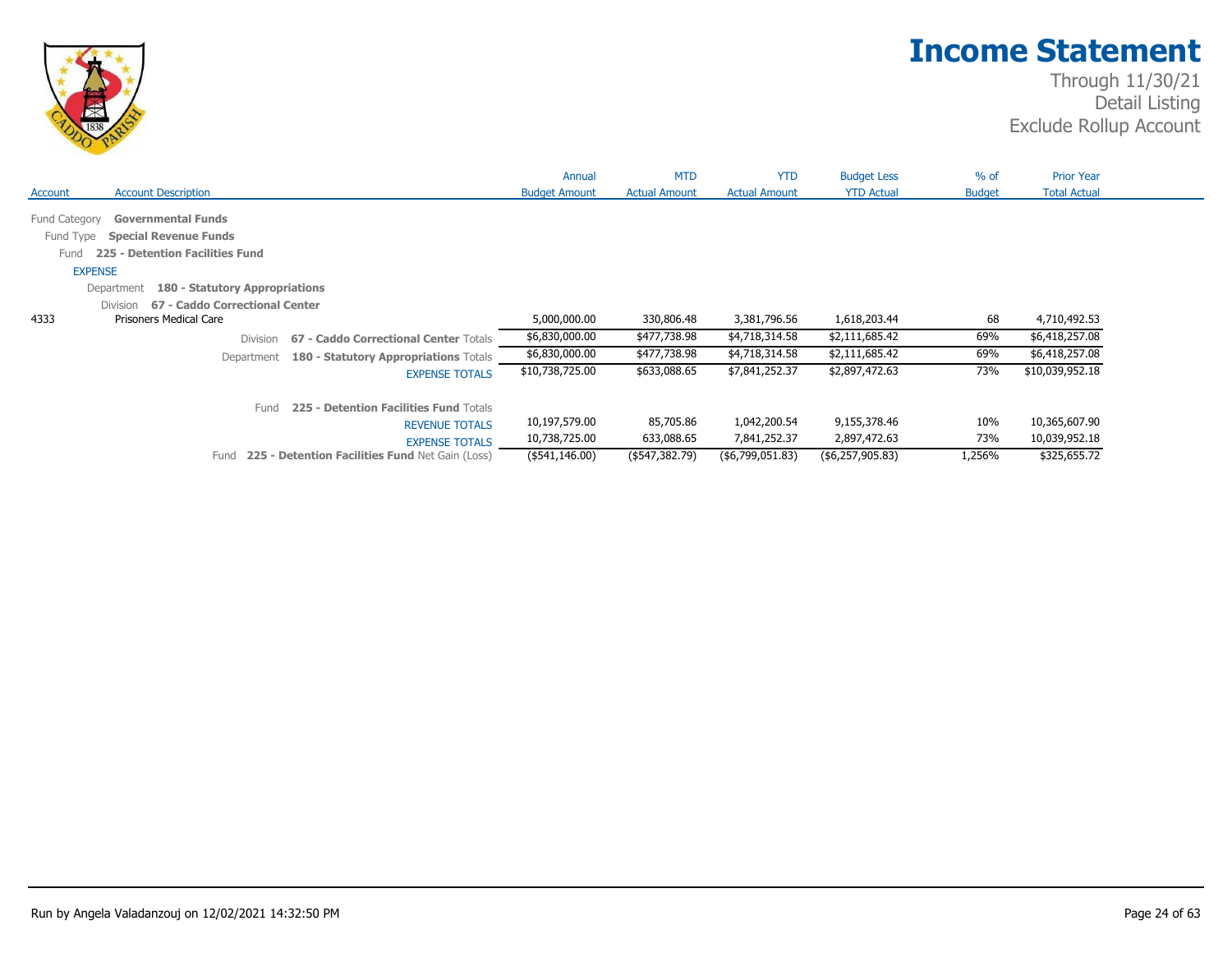

|                |                                                        | Annual               | <b>MTD</b>           | <b>YTD</b>           | <b>Budget Less</b> | % of          | <b>Prior Year</b>   |  |
|----------------|--------------------------------------------------------|----------------------|----------------------|----------------------|--------------------|---------------|---------------------|--|
| Account        | <b>Account Description</b>                             | <b>Budget Amount</b> | <b>Actual Amount</b> | <b>Actual Amount</b> | <b>YTD Actual</b>  | <b>Budget</b> | <b>Total Actual</b> |  |
| Fund Category  | <b>Governmental Funds</b>                              |                      |                      |                      |                    |               |                     |  |
| Fund Type      | <b>Special Revenue Funds</b>                           |                      |                      |                      |                    |               |                     |  |
| Fund           | 230 - Parks & Recreation Fund                          |                      |                      |                      |                    |               |                     |  |
| <b>REVENUE</b> |                                                        |                      |                      |                      |                    |               |                     |  |
|                | Department 000 - General Revenues                      |                      |                      |                      |                    |               |                     |  |
| 3113           | Ad Valorem Tax-Parish                                  | 1,522,020.00         | .00                  | .00                  | 1,522,020.00       | 0             | 1,555,290.00        |  |
| 3115           | <b>Estimated Uncollectible Taxes</b>                   | (60, 880.00)         | .00                  | .00                  | (60,880.00)        | 0             | (21, 537.72)        |  |
| 3120           | Prior Year Taxes                                       | 9,202.00             | 327.87               | 6,428.85             | 2,773.15           | 70            | 8,398.03            |  |
| 3351           | State Revenue Sharing                                  | 35,100.00            | .00                  | .00                  | 35,100.00          | $\mathbf{0}$  | 33,919.00           |  |
| 3371           | Camping Fees                                           | 22,000.00            | .00                  | 13,130.58            | 8,869.42           | 60            | 21,605.60           |  |
| 3609           | Market Value Adjustment                                | .00.                 | .00                  | .00                  | .00.               | $^{++}$       | 2,946.17            |  |
| 3610           | <b>Interest Earned</b>                                 | 19,000.00            | .00                  | 1,495.45             | 17,504.55          | 8             | 22,392.45           |  |
| 3695           | Miscellaneous Revenue                                  | 4,500.00             | .00                  | .00                  | 4,500.00           | 0             | 601.00              |  |
| 3697           | <b>Recreation Fees</b>                                 | 5,000.00             | .00                  | 4,500.00             | 500.00             | 90            | 50.00               |  |
| 3725           | Grant Revenue - Other                                  | 49,925.00            | .00                  | 49,925.00            | .00.               | 100           | 10,000.00           |  |
| 3832           | <b>Private Donations</b>                               | 1,000.00             | 50.00                | 7,500.00             | (6,500.00)         | 750           | 400.00              |  |
|                | Department 000 - General Revenues Totals               | \$1,606,867.00       | \$377.87             | \$82,979.88          | \$1,523,887.12     | 5%            | \$1,634,064.53      |  |
|                | Department 900 - Other Financing Sources (Uses)        |                      |                      |                      |                    |               |                     |  |
| 3852           | Transfer From Capital Outlay                           | 6,290.00             | .00                  | 6,290.00             | .00.               | 100           | .00                 |  |
|                | Department 900 - Other Financing Sources (Uses) Totals | \$6,290.00           | \$0.00               | \$6,290.00           | \$0.00             | 100%          | \$0.00              |  |
|                | <b>REVENUE TOTALS</b>                                  | \$1,613,157.00       | \$377.87             | \$89,269.88          | \$1,523,887.12     | 6%            | \$1,634,064.53      |  |
| <b>EXPENSE</b> |                                                        |                      |                      |                      |                    |               |                     |  |
|                | Department 150 - Allocation to other Entities          |                      |                      |                      |                    |               |                     |  |
| 4921           | Shreveport Green                                       | 42,000.00            | .00                  | .00                  | 42,000.00          | 0             | 30,000.00           |  |
|                | Department 150 - Allocation to other Entities Totals   | \$42,000.00          | \$0.00               | \$0.00               | \$42,000.00        | 0%            | \$30,000.00         |  |
|                | Department 511 - Parks & Recreation                    |                      |                      |                      |                    |               |                     |  |
| 4113           | Salaries Regular Employees                             | 768,497.00           | 59,127.90            | 708,961.69           | 59,535.31          | 92            | 699,940.37          |  |
| 4114           | Salaries-Special                                       | 18,000.00            | 240.83               | 4,974.33             | 13,025.67          | 28            | 9,207.50            |  |
| 4122           | Salaries-Part Time                                     | 60,403.00            | 5,203.42             | 57,778.00            | 2,625.00           | 96            | 56,579.52           |  |
| 4131           | Parochial Retirement                                   | 92,750.00            | 7,214.83             | 86,277.26            | 6,472.74           | 93            | 88,760.86           |  |
| 4132           | Group Health Insurance                                 | 142,766.00           | 12,298.68            | 146,482.53           | (3,716.53)         | 103           | 147,211.74          |  |
| 4133           | Retired Employees Grp Insurance                        | 29,585.00            | 2,465.42             | 27,119.62            | 2,465.38           | 92            | 28,176.00           |  |
| 4135           | Medicare Insurance                                     | 15,600.00            | 1,188.51             | 14,115.52            | 1,484.48           | 90            | 14,668.26           |  |
| 4138           | <b>Unemployment Claims</b>                             | 260.00               | .00                  | 3,213.00             | (2,953.00)         | 1,236         | .00                 |  |
| 4211           | Dues-Governmental Organizations                        | 1,200.00             | .00                  | 520.00               | 680.00             | 43            | 173.00              |  |
| 4230           | Education, Travel and Training                         | 16,050.00            | 1,628.44             | 9,501.46             | 6,548.54           | 59            | 12,260.93           |  |
| 4241           | <b>Office Supplies</b>                                 | 6,000.00             | .00                  | 2,994.75             | 3,005.25           | 50            | 4,093.31            |  |
| 4243           | Copy Supplies                                          | 2,020.00             | 584.19               | 2,257.32             | (237.32)           | 112           | 2,586.04            |  |
| 4250           | <b>Equipment Repairs</b>                               | 25,000.00            | .00                  | 25,995.95            | (995.95)           | 104           | 23,076.71           |  |
|                |                                                        |                      |                      |                      |                    |               |                     |  |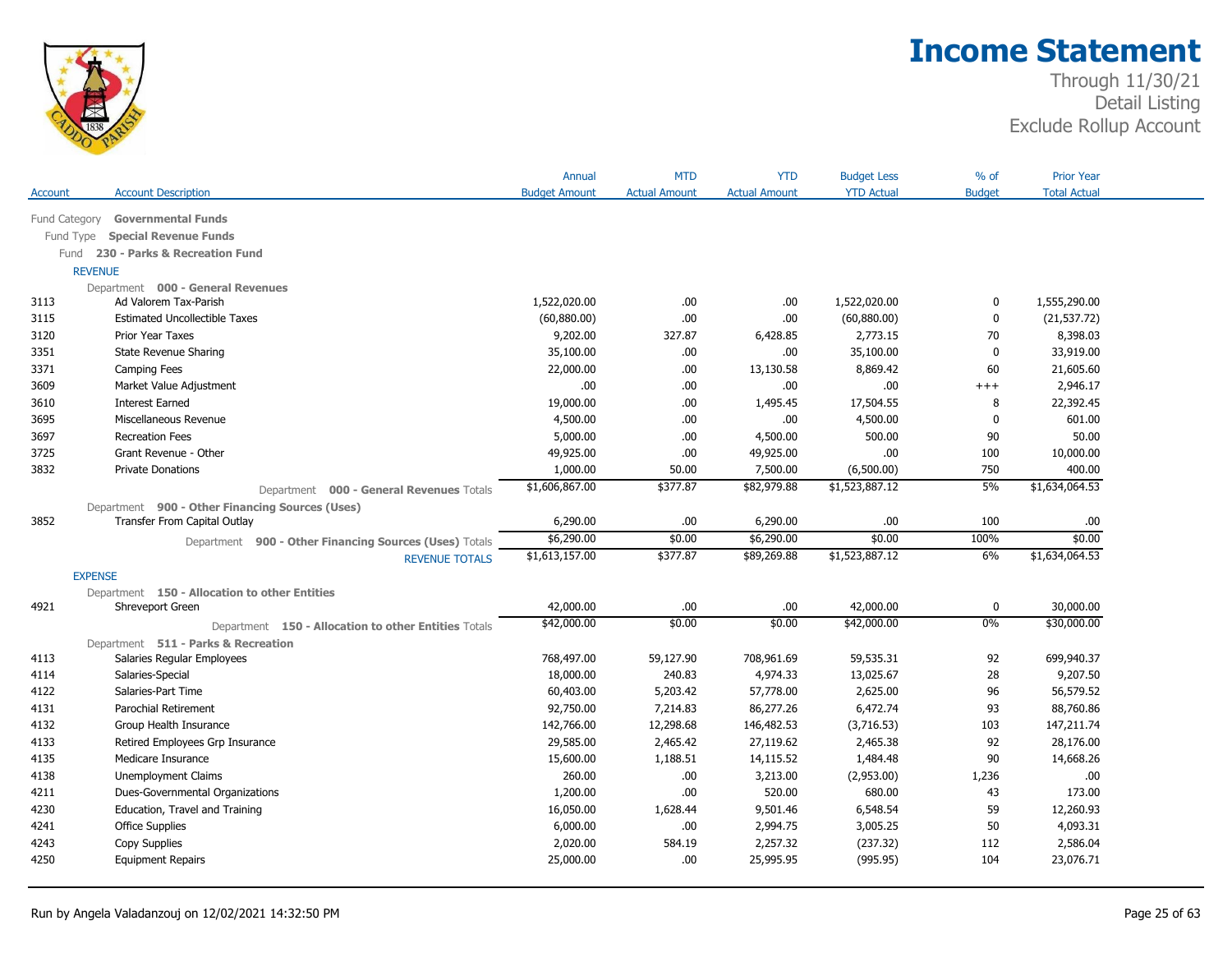

| <b>YTD Actual</b><br><b>Account Description</b><br><b>Budget Amount</b><br><b>Actual Amount</b><br><b>Budget</b><br><b>Total Actual</b><br><b>Actual Amount</b><br>Account<br><b>Governmental Funds</b><br>Fund Category<br><b>Special Revenue Funds</b><br>Fund Type<br>230 - Parks & Recreation Fund<br>Fund<br><b>EXPENSE</b><br>Department 511 - Parks & Recreation<br>Gas, Oil, Grease<br>30,000.00<br>31.20<br>26,247.50<br>3,752.50<br>87<br>21,055.61<br>4251<br>4260<br>50,000.00<br>2,349.47<br>52,564.07<br>105<br>66,028.80<br>Building Repairs & Maintenance<br>(2,564.07)<br>Uniforms<br>3,250.00<br>3,378.01<br>(128.01)<br>104<br>3,305.18<br>4265<br>.00.<br>4267<br>Animal Food<br>5,500.00<br>.00.<br>3,315.97<br>60<br>4,208.47<br>2,184.03<br>9<br>.00<br>4269<br>Nature Day Camp<br>6,000.00<br>.00.<br>520.21<br>5,479.79<br>4271<br>2,500.00<br>56<br>1,592.34<br><b>Natural Gas</b><br>.00<br>1,394.18<br>1,105.82<br>4272<br>Electricity<br>40,000.00<br>.00.<br>26,864.88<br>67<br>36,374.73<br>13,135.12<br>4273<br>5,500.00<br>.00.<br>4,488.81<br>82<br>4,038.02<br>1,011.19<br>Water<br>92<br>8,100.00<br>7,425.00<br>675.00<br>8,100.00<br>4276<br><b>Emergency Coordination</b><br>675.00<br>12,500.00<br>.00.<br>101<br>15,282.44<br>4280<br>Telephone<br>12,675.09<br>(175.09)<br>4290<br>1,250.00<br>.00<br>691.84<br>558.16<br>55<br>1,616.67<br>Safety Apparel<br>430.50<br>569.50<br>43<br>224.00<br>4311<br>Recruitment and Screenings<br>1,000.00<br>56.00<br>4313<br>16,000.00<br>1,160.00<br>10,595.00<br>5,405.00<br>9,705.00<br>Maintenance Contract<br>66<br>700.00<br>.00.<br>739.20<br>729.60<br>4316<br>(39.20)<br>106<br>Security<br>437.90<br>3,669.87<br>870.13<br>81<br>4,227.15<br>4321<br>Legal and Auditing<br>4,540.00<br>4324<br><b>Information Systems Allocation</b><br>25,869.00<br>2,155.75<br>23,713.25<br>92<br>24,836.00<br>2,155.75<br>4327<br>.00.<br>.00.<br>7,128.20<br>(7, 128.20)<br>.00.<br><b>Professional Services</b><br>$^{+++}$<br>4361<br>General Fund Administration<br>25,133.00<br>2,094.42<br>23,038.62<br>2,094.38<br>92<br>24,386.04<br>3,157.00<br>263.08<br>2,893.88<br>263.12<br>92<br>4388<br><b>Building Management</b><br>3,261.00<br>88<br>7,578.17<br>4395<br>Grant Programs - Other<br>49,925.00<br>3,328.25<br>43,731.83<br>6,193.17<br>.00.<br>5,955.14<br>36<br>13,731.21<br>4423<br>Misc Materials and Supplies<br>16,500.00<br>10,544.86<br>4511<br>45,257.00<br>3,771.42<br>41,485.62<br>3,771.38<br>92<br>45,257.04<br>Casualty Insurance<br>4512<br>18,585.00<br>1,548.75<br>1,548.75<br>92<br>18,723.96<br>Workers Comp Insurance<br>17,036.25<br>50,000.00<br>2,256.27<br>29,843.61<br>20,156.39<br>60<br>18,168.98<br>4534<br>Special Programs<br>.00.<br>$\mathbf 0$<br>45,544.00<br>4591<br><b>Retirement Contributions</b><br>45,050.00<br>.00<br>45,050.00<br>4592<br>2,000.00<br>.00.<br>478.62<br>1,521.38<br>24<br>895.86<br>Sheriff's Tax Collection<br>4743<br>95.00<br>12,832.18<br>(932.18)<br>108<br>3,225.46<br>Other Equipment<br>11,900.00<br>4754<br>.00.<br>679.69<br>77<br>2,392.51<br><b>Internet Access and Maintenance</b><br>3,000.00<br>2,320.31<br>\$1,471,222.48<br>\$1,661,347.00<br>\$110,174.73<br>\$205,697.93<br>88%<br>\$1,455,649.07<br>Department 511 - Parks & Recreation Totals<br>Department 900 - Other Financing Sources (Uses)<br>4688<br>37,000.00<br>3,083.33<br>3,083.37<br>92<br>185,004.00<br>Transfer To Capital Outlay<br>33,916.63<br>\$37,000.00<br>\$3,083.33<br>\$33,916.63<br>\$3,083.37<br>92%<br>\$185,004.00<br>900 - Other Financing Sources (Uses) Totals<br>Department<br>\$1,740,347.00<br>\$113,258.06<br>\$1,489,565.70<br>\$250,781.30<br>86%<br>\$1,686,226.48<br><b>EXPENSE TOTALS</b> |  | Annual | <b>MTD</b> | <b>YTD</b> | <b>Budget Less</b> | $%$ of | <b>Prior Year</b> |
|---------------------------------------------------------------------------------------------------------------------------------------------------------------------------------------------------------------------------------------------------------------------------------------------------------------------------------------------------------------------------------------------------------------------------------------------------------------------------------------------------------------------------------------------------------------------------------------------------------------------------------------------------------------------------------------------------------------------------------------------------------------------------------------------------------------------------------------------------------------------------------------------------------------------------------------------------------------------------------------------------------------------------------------------------------------------------------------------------------------------------------------------------------------------------------------------------------------------------------------------------------------------------------------------------------------------------------------------------------------------------------------------------------------------------------------------------------------------------------------------------------------------------------------------------------------------------------------------------------------------------------------------------------------------------------------------------------------------------------------------------------------------------------------------------------------------------------------------------------------------------------------------------------------------------------------------------------------------------------------------------------------------------------------------------------------------------------------------------------------------------------------------------------------------------------------------------------------------------------------------------------------------------------------------------------------------------------------------------------------------------------------------------------------------------------------------------------------------------------------------------------------------------------------------------------------------------------------------------------------------------------------------------------------------------------------------------------------------------------------------------------------------------------------------------------------------------------------------------------------------------------------------------------------------------------------------------------------------------------------------------------------------------------------------------------------------------------------------------------------------------------------------------------------------------------------------------------------------------------------------------------------------------------------------------------------------------------------------------------------------------------------------------------------------------------------------------------------------------------------------------------------------------------------------------------------------------------------------------------------------------------------------------------------------------------------------------------------------------------------------------------------|--|--------|------------|------------|--------------------|--------|-------------------|
|                                                                                                                                                                                                                                                                                                                                                                                                                                                                                                                                                                                                                                                                                                                                                                                                                                                                                                                                                                                                                                                                                                                                                                                                                                                                                                                                                                                                                                                                                                                                                                                                                                                                                                                                                                                                                                                                                                                                                                                                                                                                                                                                                                                                                                                                                                                                                                                                                                                                                                                                                                                                                                                                                                                                                                                                                                                                                                                                                                                                                                                                                                                                                                                                                                                                                                                                                                                                                                                                                                                                                                                                                                                                                                                                                               |  |        |            |            |                    |        |                   |
|                                                                                                                                                                                                                                                                                                                                                                                                                                                                                                                                                                                                                                                                                                                                                                                                                                                                                                                                                                                                                                                                                                                                                                                                                                                                                                                                                                                                                                                                                                                                                                                                                                                                                                                                                                                                                                                                                                                                                                                                                                                                                                                                                                                                                                                                                                                                                                                                                                                                                                                                                                                                                                                                                                                                                                                                                                                                                                                                                                                                                                                                                                                                                                                                                                                                                                                                                                                                                                                                                                                                                                                                                                                                                                                                                               |  |        |            |            |                    |        |                   |
|                                                                                                                                                                                                                                                                                                                                                                                                                                                                                                                                                                                                                                                                                                                                                                                                                                                                                                                                                                                                                                                                                                                                                                                                                                                                                                                                                                                                                                                                                                                                                                                                                                                                                                                                                                                                                                                                                                                                                                                                                                                                                                                                                                                                                                                                                                                                                                                                                                                                                                                                                                                                                                                                                                                                                                                                                                                                                                                                                                                                                                                                                                                                                                                                                                                                                                                                                                                                                                                                                                                                                                                                                                                                                                                                                               |  |        |            |            |                    |        |                   |
|                                                                                                                                                                                                                                                                                                                                                                                                                                                                                                                                                                                                                                                                                                                                                                                                                                                                                                                                                                                                                                                                                                                                                                                                                                                                                                                                                                                                                                                                                                                                                                                                                                                                                                                                                                                                                                                                                                                                                                                                                                                                                                                                                                                                                                                                                                                                                                                                                                                                                                                                                                                                                                                                                                                                                                                                                                                                                                                                                                                                                                                                                                                                                                                                                                                                                                                                                                                                                                                                                                                                                                                                                                                                                                                                                               |  |        |            |            |                    |        |                   |
|                                                                                                                                                                                                                                                                                                                                                                                                                                                                                                                                                                                                                                                                                                                                                                                                                                                                                                                                                                                                                                                                                                                                                                                                                                                                                                                                                                                                                                                                                                                                                                                                                                                                                                                                                                                                                                                                                                                                                                                                                                                                                                                                                                                                                                                                                                                                                                                                                                                                                                                                                                                                                                                                                                                                                                                                                                                                                                                                                                                                                                                                                                                                                                                                                                                                                                                                                                                                                                                                                                                                                                                                                                                                                                                                                               |  |        |            |            |                    |        |                   |
|                                                                                                                                                                                                                                                                                                                                                                                                                                                                                                                                                                                                                                                                                                                                                                                                                                                                                                                                                                                                                                                                                                                                                                                                                                                                                                                                                                                                                                                                                                                                                                                                                                                                                                                                                                                                                                                                                                                                                                                                                                                                                                                                                                                                                                                                                                                                                                                                                                                                                                                                                                                                                                                                                                                                                                                                                                                                                                                                                                                                                                                                                                                                                                                                                                                                                                                                                                                                                                                                                                                                                                                                                                                                                                                                                               |  |        |            |            |                    |        |                   |
|                                                                                                                                                                                                                                                                                                                                                                                                                                                                                                                                                                                                                                                                                                                                                                                                                                                                                                                                                                                                                                                                                                                                                                                                                                                                                                                                                                                                                                                                                                                                                                                                                                                                                                                                                                                                                                                                                                                                                                                                                                                                                                                                                                                                                                                                                                                                                                                                                                                                                                                                                                                                                                                                                                                                                                                                                                                                                                                                                                                                                                                                                                                                                                                                                                                                                                                                                                                                                                                                                                                                                                                                                                                                                                                                                               |  |        |            |            |                    |        |                   |
|                                                                                                                                                                                                                                                                                                                                                                                                                                                                                                                                                                                                                                                                                                                                                                                                                                                                                                                                                                                                                                                                                                                                                                                                                                                                                                                                                                                                                                                                                                                                                                                                                                                                                                                                                                                                                                                                                                                                                                                                                                                                                                                                                                                                                                                                                                                                                                                                                                                                                                                                                                                                                                                                                                                                                                                                                                                                                                                                                                                                                                                                                                                                                                                                                                                                                                                                                                                                                                                                                                                                                                                                                                                                                                                                                               |  |        |            |            |                    |        |                   |
|                                                                                                                                                                                                                                                                                                                                                                                                                                                                                                                                                                                                                                                                                                                                                                                                                                                                                                                                                                                                                                                                                                                                                                                                                                                                                                                                                                                                                                                                                                                                                                                                                                                                                                                                                                                                                                                                                                                                                                                                                                                                                                                                                                                                                                                                                                                                                                                                                                                                                                                                                                                                                                                                                                                                                                                                                                                                                                                                                                                                                                                                                                                                                                                                                                                                                                                                                                                                                                                                                                                                                                                                                                                                                                                                                               |  |        |            |            |                    |        |                   |
|                                                                                                                                                                                                                                                                                                                                                                                                                                                                                                                                                                                                                                                                                                                                                                                                                                                                                                                                                                                                                                                                                                                                                                                                                                                                                                                                                                                                                                                                                                                                                                                                                                                                                                                                                                                                                                                                                                                                                                                                                                                                                                                                                                                                                                                                                                                                                                                                                                                                                                                                                                                                                                                                                                                                                                                                                                                                                                                                                                                                                                                                                                                                                                                                                                                                                                                                                                                                                                                                                                                                                                                                                                                                                                                                                               |  |        |            |            |                    |        |                   |
|                                                                                                                                                                                                                                                                                                                                                                                                                                                                                                                                                                                                                                                                                                                                                                                                                                                                                                                                                                                                                                                                                                                                                                                                                                                                                                                                                                                                                                                                                                                                                                                                                                                                                                                                                                                                                                                                                                                                                                                                                                                                                                                                                                                                                                                                                                                                                                                                                                                                                                                                                                                                                                                                                                                                                                                                                                                                                                                                                                                                                                                                                                                                                                                                                                                                                                                                                                                                                                                                                                                                                                                                                                                                                                                                                               |  |        |            |            |                    |        |                   |
|                                                                                                                                                                                                                                                                                                                                                                                                                                                                                                                                                                                                                                                                                                                                                                                                                                                                                                                                                                                                                                                                                                                                                                                                                                                                                                                                                                                                                                                                                                                                                                                                                                                                                                                                                                                                                                                                                                                                                                                                                                                                                                                                                                                                                                                                                                                                                                                                                                                                                                                                                                                                                                                                                                                                                                                                                                                                                                                                                                                                                                                                                                                                                                                                                                                                                                                                                                                                                                                                                                                                                                                                                                                                                                                                                               |  |        |            |            |                    |        |                   |
|                                                                                                                                                                                                                                                                                                                                                                                                                                                                                                                                                                                                                                                                                                                                                                                                                                                                                                                                                                                                                                                                                                                                                                                                                                                                                                                                                                                                                                                                                                                                                                                                                                                                                                                                                                                                                                                                                                                                                                                                                                                                                                                                                                                                                                                                                                                                                                                                                                                                                                                                                                                                                                                                                                                                                                                                                                                                                                                                                                                                                                                                                                                                                                                                                                                                                                                                                                                                                                                                                                                                                                                                                                                                                                                                                               |  |        |            |            |                    |        |                   |
|                                                                                                                                                                                                                                                                                                                                                                                                                                                                                                                                                                                                                                                                                                                                                                                                                                                                                                                                                                                                                                                                                                                                                                                                                                                                                                                                                                                                                                                                                                                                                                                                                                                                                                                                                                                                                                                                                                                                                                                                                                                                                                                                                                                                                                                                                                                                                                                                                                                                                                                                                                                                                                                                                                                                                                                                                                                                                                                                                                                                                                                                                                                                                                                                                                                                                                                                                                                                                                                                                                                                                                                                                                                                                                                                                               |  |        |            |            |                    |        |                   |
|                                                                                                                                                                                                                                                                                                                                                                                                                                                                                                                                                                                                                                                                                                                                                                                                                                                                                                                                                                                                                                                                                                                                                                                                                                                                                                                                                                                                                                                                                                                                                                                                                                                                                                                                                                                                                                                                                                                                                                                                                                                                                                                                                                                                                                                                                                                                                                                                                                                                                                                                                                                                                                                                                                                                                                                                                                                                                                                                                                                                                                                                                                                                                                                                                                                                                                                                                                                                                                                                                                                                                                                                                                                                                                                                                               |  |        |            |            |                    |        |                   |
|                                                                                                                                                                                                                                                                                                                                                                                                                                                                                                                                                                                                                                                                                                                                                                                                                                                                                                                                                                                                                                                                                                                                                                                                                                                                                                                                                                                                                                                                                                                                                                                                                                                                                                                                                                                                                                                                                                                                                                                                                                                                                                                                                                                                                                                                                                                                                                                                                                                                                                                                                                                                                                                                                                                                                                                                                                                                                                                                                                                                                                                                                                                                                                                                                                                                                                                                                                                                                                                                                                                                                                                                                                                                                                                                                               |  |        |            |            |                    |        |                   |
|                                                                                                                                                                                                                                                                                                                                                                                                                                                                                                                                                                                                                                                                                                                                                                                                                                                                                                                                                                                                                                                                                                                                                                                                                                                                                                                                                                                                                                                                                                                                                                                                                                                                                                                                                                                                                                                                                                                                                                                                                                                                                                                                                                                                                                                                                                                                                                                                                                                                                                                                                                                                                                                                                                                                                                                                                                                                                                                                                                                                                                                                                                                                                                                                                                                                                                                                                                                                                                                                                                                                                                                                                                                                                                                                                               |  |        |            |            |                    |        |                   |
|                                                                                                                                                                                                                                                                                                                                                                                                                                                                                                                                                                                                                                                                                                                                                                                                                                                                                                                                                                                                                                                                                                                                                                                                                                                                                                                                                                                                                                                                                                                                                                                                                                                                                                                                                                                                                                                                                                                                                                                                                                                                                                                                                                                                                                                                                                                                                                                                                                                                                                                                                                                                                                                                                                                                                                                                                                                                                                                                                                                                                                                                                                                                                                                                                                                                                                                                                                                                                                                                                                                                                                                                                                                                                                                                                               |  |        |            |            |                    |        |                   |
|                                                                                                                                                                                                                                                                                                                                                                                                                                                                                                                                                                                                                                                                                                                                                                                                                                                                                                                                                                                                                                                                                                                                                                                                                                                                                                                                                                                                                                                                                                                                                                                                                                                                                                                                                                                                                                                                                                                                                                                                                                                                                                                                                                                                                                                                                                                                                                                                                                                                                                                                                                                                                                                                                                                                                                                                                                                                                                                                                                                                                                                                                                                                                                                                                                                                                                                                                                                                                                                                                                                                                                                                                                                                                                                                                               |  |        |            |            |                    |        |                   |
|                                                                                                                                                                                                                                                                                                                                                                                                                                                                                                                                                                                                                                                                                                                                                                                                                                                                                                                                                                                                                                                                                                                                                                                                                                                                                                                                                                                                                                                                                                                                                                                                                                                                                                                                                                                                                                                                                                                                                                                                                                                                                                                                                                                                                                                                                                                                                                                                                                                                                                                                                                                                                                                                                                                                                                                                                                                                                                                                                                                                                                                                                                                                                                                                                                                                                                                                                                                                                                                                                                                                                                                                                                                                                                                                                               |  |        |            |            |                    |        |                   |
|                                                                                                                                                                                                                                                                                                                                                                                                                                                                                                                                                                                                                                                                                                                                                                                                                                                                                                                                                                                                                                                                                                                                                                                                                                                                                                                                                                                                                                                                                                                                                                                                                                                                                                                                                                                                                                                                                                                                                                                                                                                                                                                                                                                                                                                                                                                                                                                                                                                                                                                                                                                                                                                                                                                                                                                                                                                                                                                                                                                                                                                                                                                                                                                                                                                                                                                                                                                                                                                                                                                                                                                                                                                                                                                                                               |  |        |            |            |                    |        |                   |
|                                                                                                                                                                                                                                                                                                                                                                                                                                                                                                                                                                                                                                                                                                                                                                                                                                                                                                                                                                                                                                                                                                                                                                                                                                                                                                                                                                                                                                                                                                                                                                                                                                                                                                                                                                                                                                                                                                                                                                                                                                                                                                                                                                                                                                                                                                                                                                                                                                                                                                                                                                                                                                                                                                                                                                                                                                                                                                                                                                                                                                                                                                                                                                                                                                                                                                                                                                                                                                                                                                                                                                                                                                                                                                                                                               |  |        |            |            |                    |        |                   |
|                                                                                                                                                                                                                                                                                                                                                                                                                                                                                                                                                                                                                                                                                                                                                                                                                                                                                                                                                                                                                                                                                                                                                                                                                                                                                                                                                                                                                                                                                                                                                                                                                                                                                                                                                                                                                                                                                                                                                                                                                                                                                                                                                                                                                                                                                                                                                                                                                                                                                                                                                                                                                                                                                                                                                                                                                                                                                                                                                                                                                                                                                                                                                                                                                                                                                                                                                                                                                                                                                                                                                                                                                                                                                                                                                               |  |        |            |            |                    |        |                   |
|                                                                                                                                                                                                                                                                                                                                                                                                                                                                                                                                                                                                                                                                                                                                                                                                                                                                                                                                                                                                                                                                                                                                                                                                                                                                                                                                                                                                                                                                                                                                                                                                                                                                                                                                                                                                                                                                                                                                                                                                                                                                                                                                                                                                                                                                                                                                                                                                                                                                                                                                                                                                                                                                                                                                                                                                                                                                                                                                                                                                                                                                                                                                                                                                                                                                                                                                                                                                                                                                                                                                                                                                                                                                                                                                                               |  |        |            |            |                    |        |                   |
|                                                                                                                                                                                                                                                                                                                                                                                                                                                                                                                                                                                                                                                                                                                                                                                                                                                                                                                                                                                                                                                                                                                                                                                                                                                                                                                                                                                                                                                                                                                                                                                                                                                                                                                                                                                                                                                                                                                                                                                                                                                                                                                                                                                                                                                                                                                                                                                                                                                                                                                                                                                                                                                                                                                                                                                                                                                                                                                                                                                                                                                                                                                                                                                                                                                                                                                                                                                                                                                                                                                                                                                                                                                                                                                                                               |  |        |            |            |                    |        |                   |
|                                                                                                                                                                                                                                                                                                                                                                                                                                                                                                                                                                                                                                                                                                                                                                                                                                                                                                                                                                                                                                                                                                                                                                                                                                                                                                                                                                                                                                                                                                                                                                                                                                                                                                                                                                                                                                                                                                                                                                                                                                                                                                                                                                                                                                                                                                                                                                                                                                                                                                                                                                                                                                                                                                                                                                                                                                                                                                                                                                                                                                                                                                                                                                                                                                                                                                                                                                                                                                                                                                                                                                                                                                                                                                                                                               |  |        |            |            |                    |        |                   |
|                                                                                                                                                                                                                                                                                                                                                                                                                                                                                                                                                                                                                                                                                                                                                                                                                                                                                                                                                                                                                                                                                                                                                                                                                                                                                                                                                                                                                                                                                                                                                                                                                                                                                                                                                                                                                                                                                                                                                                                                                                                                                                                                                                                                                                                                                                                                                                                                                                                                                                                                                                                                                                                                                                                                                                                                                                                                                                                                                                                                                                                                                                                                                                                                                                                                                                                                                                                                                                                                                                                                                                                                                                                                                                                                                               |  |        |            |            |                    |        |                   |
|                                                                                                                                                                                                                                                                                                                                                                                                                                                                                                                                                                                                                                                                                                                                                                                                                                                                                                                                                                                                                                                                                                                                                                                                                                                                                                                                                                                                                                                                                                                                                                                                                                                                                                                                                                                                                                                                                                                                                                                                                                                                                                                                                                                                                                                                                                                                                                                                                                                                                                                                                                                                                                                                                                                                                                                                                                                                                                                                                                                                                                                                                                                                                                                                                                                                                                                                                                                                                                                                                                                                                                                                                                                                                                                                                               |  |        |            |            |                    |        |                   |
|                                                                                                                                                                                                                                                                                                                                                                                                                                                                                                                                                                                                                                                                                                                                                                                                                                                                                                                                                                                                                                                                                                                                                                                                                                                                                                                                                                                                                                                                                                                                                                                                                                                                                                                                                                                                                                                                                                                                                                                                                                                                                                                                                                                                                                                                                                                                                                                                                                                                                                                                                                                                                                                                                                                                                                                                                                                                                                                                                                                                                                                                                                                                                                                                                                                                                                                                                                                                                                                                                                                                                                                                                                                                                                                                                               |  |        |            |            |                    |        |                   |
|                                                                                                                                                                                                                                                                                                                                                                                                                                                                                                                                                                                                                                                                                                                                                                                                                                                                                                                                                                                                                                                                                                                                                                                                                                                                                                                                                                                                                                                                                                                                                                                                                                                                                                                                                                                                                                                                                                                                                                                                                                                                                                                                                                                                                                                                                                                                                                                                                                                                                                                                                                                                                                                                                                                                                                                                                                                                                                                                                                                                                                                                                                                                                                                                                                                                                                                                                                                                                                                                                                                                                                                                                                                                                                                                                               |  |        |            |            |                    |        |                   |
|                                                                                                                                                                                                                                                                                                                                                                                                                                                                                                                                                                                                                                                                                                                                                                                                                                                                                                                                                                                                                                                                                                                                                                                                                                                                                                                                                                                                                                                                                                                                                                                                                                                                                                                                                                                                                                                                                                                                                                                                                                                                                                                                                                                                                                                                                                                                                                                                                                                                                                                                                                                                                                                                                                                                                                                                                                                                                                                                                                                                                                                                                                                                                                                                                                                                                                                                                                                                                                                                                                                                                                                                                                                                                                                                                               |  |        |            |            |                    |        |                   |
|                                                                                                                                                                                                                                                                                                                                                                                                                                                                                                                                                                                                                                                                                                                                                                                                                                                                                                                                                                                                                                                                                                                                                                                                                                                                                                                                                                                                                                                                                                                                                                                                                                                                                                                                                                                                                                                                                                                                                                                                                                                                                                                                                                                                                                                                                                                                                                                                                                                                                                                                                                                                                                                                                                                                                                                                                                                                                                                                                                                                                                                                                                                                                                                                                                                                                                                                                                                                                                                                                                                                                                                                                                                                                                                                                               |  |        |            |            |                    |        |                   |
|                                                                                                                                                                                                                                                                                                                                                                                                                                                                                                                                                                                                                                                                                                                                                                                                                                                                                                                                                                                                                                                                                                                                                                                                                                                                                                                                                                                                                                                                                                                                                                                                                                                                                                                                                                                                                                                                                                                                                                                                                                                                                                                                                                                                                                                                                                                                                                                                                                                                                                                                                                                                                                                                                                                                                                                                                                                                                                                                                                                                                                                                                                                                                                                                                                                                                                                                                                                                                                                                                                                                                                                                                                                                                                                                                               |  |        |            |            |                    |        |                   |
|                                                                                                                                                                                                                                                                                                                                                                                                                                                                                                                                                                                                                                                                                                                                                                                                                                                                                                                                                                                                                                                                                                                                                                                                                                                                                                                                                                                                                                                                                                                                                                                                                                                                                                                                                                                                                                                                                                                                                                                                                                                                                                                                                                                                                                                                                                                                                                                                                                                                                                                                                                                                                                                                                                                                                                                                                                                                                                                                                                                                                                                                                                                                                                                                                                                                                                                                                                                                                                                                                                                                                                                                                                                                                                                                                               |  |        |            |            |                    |        |                   |
|                                                                                                                                                                                                                                                                                                                                                                                                                                                                                                                                                                                                                                                                                                                                                                                                                                                                                                                                                                                                                                                                                                                                                                                                                                                                                                                                                                                                                                                                                                                                                                                                                                                                                                                                                                                                                                                                                                                                                                                                                                                                                                                                                                                                                                                                                                                                                                                                                                                                                                                                                                                                                                                                                                                                                                                                                                                                                                                                                                                                                                                                                                                                                                                                                                                                                                                                                                                                                                                                                                                                                                                                                                                                                                                                                               |  |        |            |            |                    |        |                   |
|                                                                                                                                                                                                                                                                                                                                                                                                                                                                                                                                                                                                                                                                                                                                                                                                                                                                                                                                                                                                                                                                                                                                                                                                                                                                                                                                                                                                                                                                                                                                                                                                                                                                                                                                                                                                                                                                                                                                                                                                                                                                                                                                                                                                                                                                                                                                                                                                                                                                                                                                                                                                                                                                                                                                                                                                                                                                                                                                                                                                                                                                                                                                                                                                                                                                                                                                                                                                                                                                                                                                                                                                                                                                                                                                                               |  |        |            |            |                    |        |                   |
|                                                                                                                                                                                                                                                                                                                                                                                                                                                                                                                                                                                                                                                                                                                                                                                                                                                                                                                                                                                                                                                                                                                                                                                                                                                                                                                                                                                                                                                                                                                                                                                                                                                                                                                                                                                                                                                                                                                                                                                                                                                                                                                                                                                                                                                                                                                                                                                                                                                                                                                                                                                                                                                                                                                                                                                                                                                                                                                                                                                                                                                                                                                                                                                                                                                                                                                                                                                                                                                                                                                                                                                                                                                                                                                                                               |  |        |            |            |                    |        |                   |
|                                                                                                                                                                                                                                                                                                                                                                                                                                                                                                                                                                                                                                                                                                                                                                                                                                                                                                                                                                                                                                                                                                                                                                                                                                                                                                                                                                                                                                                                                                                                                                                                                                                                                                                                                                                                                                                                                                                                                                                                                                                                                                                                                                                                                                                                                                                                                                                                                                                                                                                                                                                                                                                                                                                                                                                                                                                                                                                                                                                                                                                                                                                                                                                                                                                                                                                                                                                                                                                                                                                                                                                                                                                                                                                                                               |  |        |            |            |                    |        |                   |
|                                                                                                                                                                                                                                                                                                                                                                                                                                                                                                                                                                                                                                                                                                                                                                                                                                                                                                                                                                                                                                                                                                                                                                                                                                                                                                                                                                                                                                                                                                                                                                                                                                                                                                                                                                                                                                                                                                                                                                                                                                                                                                                                                                                                                                                                                                                                                                                                                                                                                                                                                                                                                                                                                                                                                                                                                                                                                                                                                                                                                                                                                                                                                                                                                                                                                                                                                                                                                                                                                                                                                                                                                                                                                                                                                               |  |        |            |            |                    |        |                   |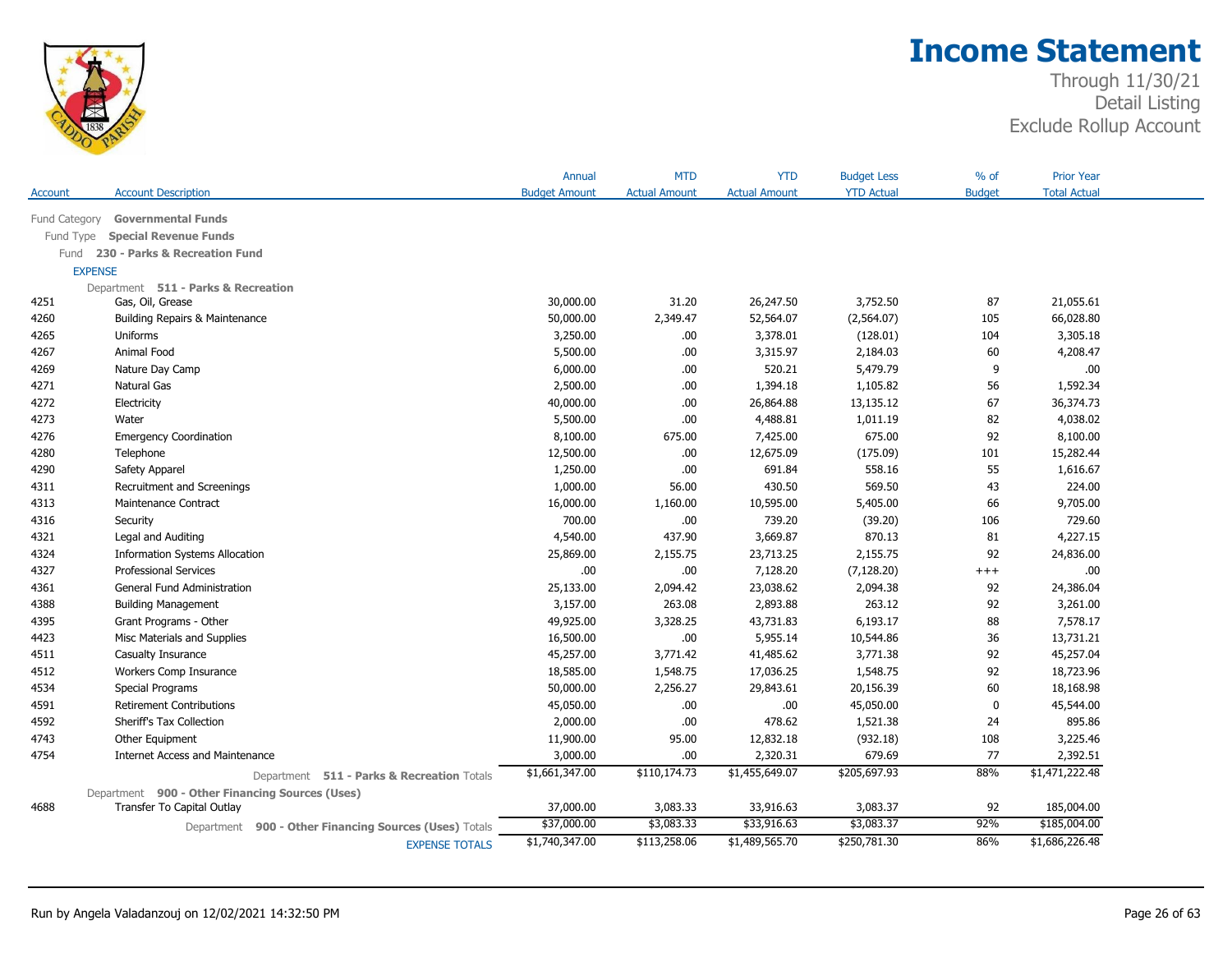

|               |                                 |                                                    | Annual               | <b>MTD</b>           | <b>YTD</b>           | <b>Budget Less</b> | $%$ of        | <b>Prior Year</b>   |  |
|---------------|---------------------------------|----------------------------------------------------|----------------------|----------------------|----------------------|--------------------|---------------|---------------------|--|
| Account       | <b>Account Description</b>      |                                                    | <b>Budget Amount</b> | <b>Actual Amount</b> | <b>Actual Amount</b> | <b>YTD Actual</b>  | <b>Budget</b> | <b>Total Actual</b> |  |
| Fund Category | <b>Governmental Funds</b>       |                                                    |                      |                      |                      |                    |               |                     |  |
|               | Fund Type Special Revenue Funds |                                                    |                      |                      |                      |                    |               |                     |  |
|               |                                 | Fund 230 - Parks & Recreation Fund Totals          |                      |                      |                      |                    |               |                     |  |
|               |                                 | <b>REVENUE TOTALS</b>                              | 1,613,157.00         | 377.87               | 89,269.88            | 1,523,887.12       | 6%            | 1,634,064.53        |  |
|               |                                 | <b>EXPENSE TOTALS</b>                              | 1,740,347.00         | 113,258.06           | 1,489,565.70         | 250,781.30         | 86%           | 1,686,226.48        |  |
|               |                                 | Fund 230 - Parks & Recreation Fund Net Gain (Loss) | (\$127,190.00)       | $($ \$112,880.19)    | (\$1,400,295.82)     | (\$1,273,105.82)   | 1,101%        | $($ \$52,161.95)    |  |
|               |                                 |                                                    |                      |                      |                      |                    |               |                     |  |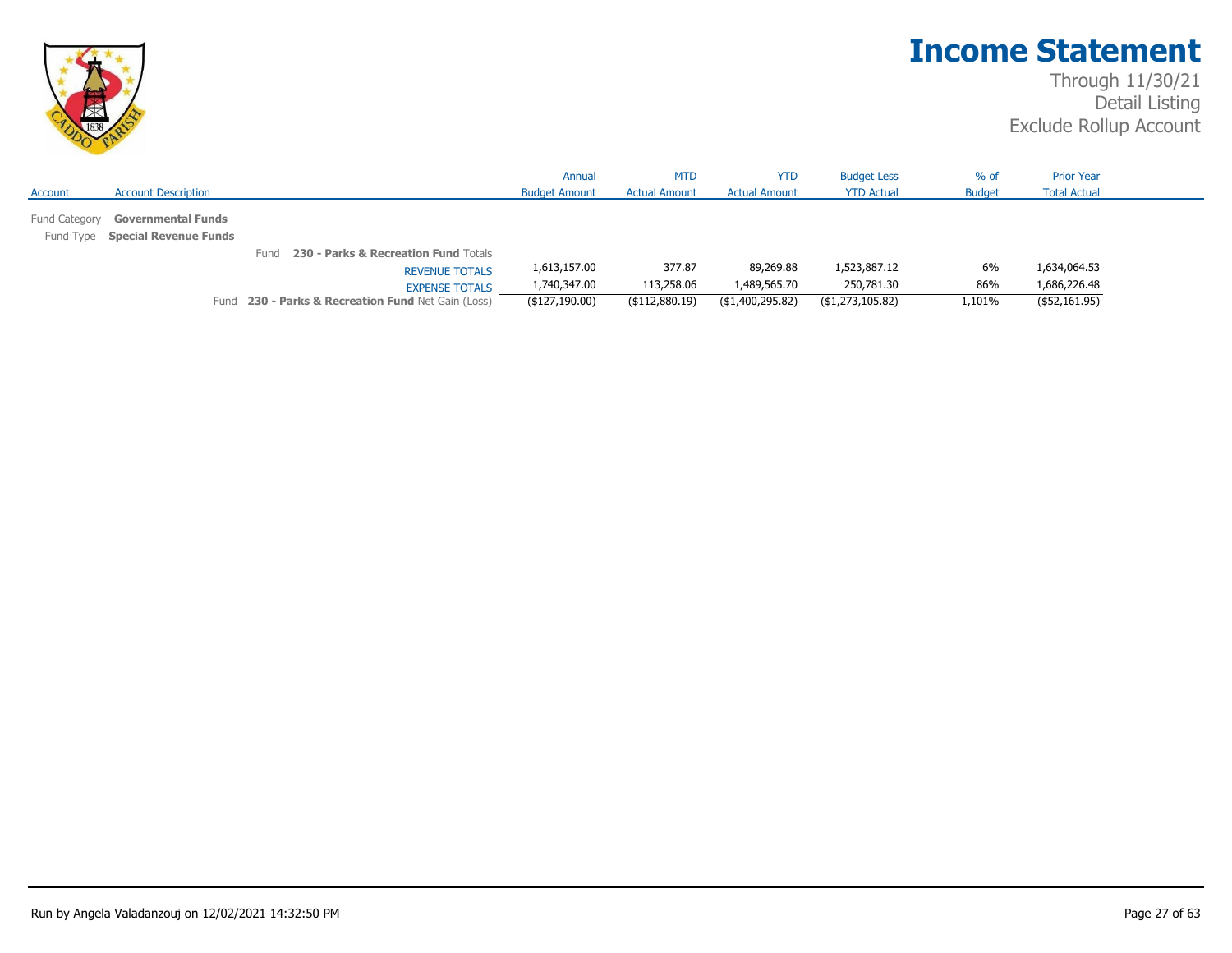

|               |                                                        | Annual               | <b>MTD</b>           | <b>YTD</b>           | <b>Budget Less</b> | $%$ of        | <b>Prior Year</b>   |  |
|---------------|--------------------------------------------------------|----------------------|----------------------|----------------------|--------------------|---------------|---------------------|--|
| Account       | <b>Account Description</b>                             | <b>Budget Amount</b> | <b>Actual Amount</b> | <b>Actual Amount</b> | <b>YTD Actual</b>  | <b>Budget</b> | <b>Total Actual</b> |  |
| Fund Category | <b>Governmental Funds</b>                              |                      |                      |                      |                    |               |                     |  |
| Fund Type     | <b>Special Revenue Funds</b>                           |                      |                      |                      |                    |               |                     |  |
| Fund          | 240 - Solid Waste Fund                                 |                      |                      |                      |                    |               |                     |  |
|               | <b>REVENUE</b>                                         |                      |                      |                      |                    |               |                     |  |
|               | Department 000 - General Revenues                      |                      |                      |                      |                    |               |                     |  |
| 3120          | <b>Prior Year Taxes</b>                                | 1,200.00             | 47.30                | 966.63               | 233.37             | 81            | 1,332.98            |  |
| 3175          | Sales Tax Collections                                  | 3,525,000.00         | 91,978.73            | 3,948,222.86         | (423, 222.86)      | 112           | 3,917,355.85        |  |
| 3609          | Market Value Adjustment                                | .00.                 | .00                  | .00                  | .00                | $++++$        | 42,263.69           |  |
| 3610          | <b>Interest Earned</b>                                 | 150,000.00           | .00.                 | 12,802.16            | 137,197.84         | 9             | 205,467.70          |  |
| 3695          | Miscellaneous Revenue                                  | 85,000.00            | 9,678.96             | 112,195.45           | (27, 195.45)       | 132           | 97,707.17           |  |
|               | Department 000 - General Revenues Totals               | \$3,761,200.00       | \$101,704.99         | \$4,074,187.10       | (\$312,987.10)     | 108%          | \$4,264,127.39      |  |
|               | Department 900 - Other Financing Sources (Uses)        |                      |                      |                      |                    |               |                     |  |
| 3852          | Transfer From Capital Outlay                           | 565,711.00           | .00.                 | 565,711.00           | .00.               | 100           | .00                 |  |
|               | Department 900 - Other Financing Sources (Uses) Totals | \$565,711.00         | \$0.00               | \$565,711.00         | \$0.00             | 100%          | \$0.00              |  |
|               | <b>REVENUE TOTALS</b>                                  | \$4,326,911.00       | \$101,704.99         | \$4,639,898.10       | $($ \$312,987.10)  | 107%          | \$4,264,127.39      |  |
|               | <b>EXPENSE</b>                                         |                      |                      |                      |                    |               |                     |  |
|               | Department 423 - Compactor System Operations           |                      |                      |                      |                    |               |                     |  |
| 4113          | Salaries Regular Employees                             | 666,339.00           | 45,206.15            | 617,099.72           | 49,239.28          | 93            | 515,233.61          |  |
| 4114          | Salaries-Special                                       | 10,000.00            | .00.                 | .00                  | 10,000.00          | $\mathbf 0$   | .00                 |  |
| 4122          | Salaries-Part Time                                     | 567,836.00           | 46,327.38            | 556,229.61           | 11,606.39          | 98            | 586,315.67          |  |
| 4131          | Parochial Retirement                                   | 69,195.00            | 5,291.92             | 65,877.19            | 3,317.81           | 95            | 64,279.77           |  |
| 4132          | Group Health Insurance                                 | 105,537.00           | 11,350.56            | 134,519.50           | (28, 982.50)       | 127           | 104,083.72          |  |
| 4133          | Retired Employees Grp Insurance                        | 18,013.00            | 1,501.08             | 16,511.88            | 1,501.12           | 92            | 17,154.96           |  |
| 4135          | Medicare Insurance                                     | 42,959.00            | 2,936.83             | 36,044.04            | 6,914.96           | 84            | 38,853.50           |  |
| 4138          | Unemployment Claims                                    | 3,500.00             | .00.                 | (37.65)              | 3,537.65           | (1)           | 188.26              |  |
| 4230          | Education, Travel and Training                         | 3,000.00             | .00.                 | 2,717.61             | 282.39             | 91            | 913.62              |  |
| 4241          | <b>Office Supplies</b>                                 | 10,000.00            | .00.                 | 2,646.64             | 7,353.36           | 26            | 3,588.39            |  |
| 4243          | Copy Supplies                                          | 2,000.00             | 155.01               | 532.75               | 1,467.25           | 27            | 1,113.09            |  |
| 4250          | <b>Equipment Repairs</b>                               | 135,000.00           | .00.                 | 108,598.68           | 26,401.32          | 80            | 78,198.72           |  |
| 4251          | Gas, Oil, Grease                                       | 110,000.00           | .00.                 | 99,787.10            | 10,212.90          | 91            | 78,942.88           |  |
| 4260          | Building Repairs & Maintenance                         | 45,000.00            | 564.11               | 22,192.93            | 22,807.07          | 49            | 28,475.15           |  |
| 4265          | Uniforms                                               | 18,000.00            | .00                  | 10,487.68            | 7,512.32           | 58            | 11,793.78           |  |
| 4272          | Electricity                                            | 26,000.00            | .00                  | 22,202.91            | 3,797.09           | 85            | 25,457.55           |  |
| 4273          | Water                                                  | 8,000.00             | 315.28               | 6,466.05             | 1,533.95           | 81            | 8,192.27            |  |
| 4276          | <b>Emergency Coordination</b>                          | 5,400.00             | 450.00               | 4,950.00             | 450.00             | 92            | 5,400.00            |  |
| 4280          | Telephone                                              | 30,000.00            | .00.                 | 15,601.02            | 14,398.98          | 52            | 20,879.97           |  |
| 4290          | Safety Apparel                                         | 5,000.00             | .00.                 | 3,797.10             | 1,202.90           | 76            | 2,185.26            |  |
| 4311          | Recruitment and Screenings                             | 5,000.00             | .00.                 | 2,371.20             | 2,628.80           | 47            | 3,602.85            |  |
| 4315          | <b>Warehouse Rental</b>                                | 78,000.00            | 6,500.00             | 71,500.00            | 6,500.00           | 92            | 72,000.00           |  |
|               |                                                        |                      |                      |                      |                    |               |                     |  |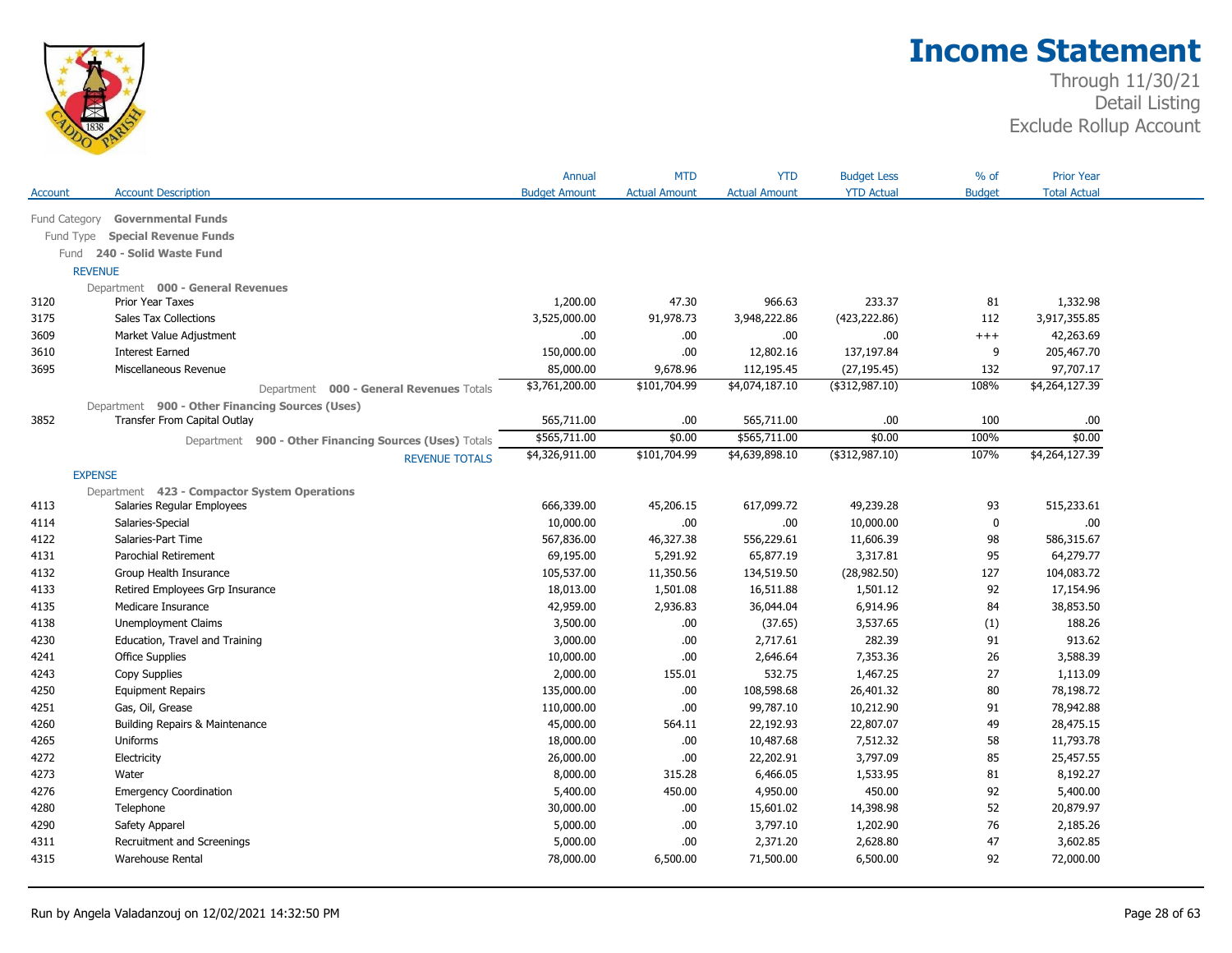

|                |                                                        | Annual               | <b>MTD</b>           | <b>YTD</b>           | <b>Budget Less</b> | $%$ of        | <b>Prior Year</b>   |
|----------------|--------------------------------------------------------|----------------------|----------------------|----------------------|--------------------|---------------|---------------------|
| Account        | <b>Account Description</b>                             | <b>Budget Amount</b> | <b>Actual Amount</b> | <b>Actual Amount</b> | <b>YTD Actual</b>  | <b>Budget</b> | <b>Total Actual</b> |
| Fund Category  | <b>Governmental Funds</b>                              |                      |                      |                      |                    |               |                     |
| Fund Type      | <b>Special Revenue Funds</b>                           |                      |                      |                      |                    |               |                     |
|                | Fund 240 - Solid Waste Fund                            |                      |                      |                      |                    |               |                     |
| <b>EXPENSE</b> |                                                        |                      |                      |                      |                    |               |                     |
|                | Department 423 - Compactor System Operations           |                      |                      |                      |                    |               |                     |
| 4318           | Waste Disposal Fees                                    | 625,000.00           | 44,847.94            | 482,869.22           | 142,130.78         | 77            | 648,987.70          |
| 4321           | Legal and Auditing                                     | 9,295.00             | 896.54               | 7,513.56             | 1,781.44           | 81            | 8,654.92            |
| 4324           | <b>Information Systems Allocation</b>                  | 25,869.00            | 2,155.75             | 23,713.25            | 2,155.75           | 92            | 24,836.00           |
| 4327           | <b>Professional Services</b>                           | 80,000.00            | 4,342.00             | 72,230.00            | 7,770.00           | 90            | 36,120.19           |
| 4330           | Public Works Administration                            | 89,250.00            | 7,437.50             | 81,812.50            | 7,437.50           | 92            | 87,500.04           |
| 4361           | General Fund Administration                            | 84,572.00            | 7,047.67             | 77,524.37            | 7,047.63           | 92            | 80,508.00           |
| 4362           | <b>Contract Hauling-Compactors</b>                     | 280,000.00           | 18,729.44            | 204,567.56           | 75,432.44          | 73            | 121,247.00          |
| 4370           | Port O Let Rental                                      | 15,000.00            | 1,457.50             | 10,577.50            | 4,422.50           | 71            | 12,540.00           |
| 4374           | Work Release Program                                   | 55,000.00            | 83.91                | 4,719.36             | 50,280.64          | 9             | 4,950.96            |
| 4375           | <b>Tax Collection Charges</b>                          | 55,000.00            | 4,430.49             | 37,948.66            | 17,051.34          | 69            | 41,064.66           |
| 4421           | Sign Materials                                         | 8,000.00             | .00.                 | 2,246.73             | 5,753.27           | 28            | 9,600.05            |
| 4511           | Casualty Insurance                                     | 45,257.00            | 3,771.42             | 41,485.62            | 3,771.38           | 92            | 45,257.04           |
| 4512           | Workers Comp Insurance                                 | 36,270.00            | 3,022.50             | 33,247.50            | 3,022.50           | 92            | 36,518.04           |
| 4712           | Site Lease                                             | 8,000.00             | .00.                 | 6,732.20             | 1,267.80           | 84            | 7,982.50            |
| 4743           | Other Equipment                                        | 15,000.00            | .00.                 | 195.61               | 14,804.39          | 1             | 453.69              |
|                | Department 423 - Compactor System Operations Totals    | \$3,395,292.00       | \$218,820.98         | \$2,887,479.60       | \$507,812.40       | 85%           | \$2,833,073.81      |
|                | Department 424 - Code Enforcement                      |                      |                      |                      |                    |               |                     |
| 4113           | Salaries Regular Employees                             | 58,694.00            | 4,518.40             | 54,129.60            | 4,564.40           | 92            | 57,386.27           |
| 4131           | Parochial Retirement                                   | 7,084.00             | 553.50               | 6,630.84             | 453.16             | 94            | 6,970.34            |
| 4132           | Group Health Insurance                                 | 937.00               | 32.28                | 354.60               | 582.40             | 38            | 375.36              |
| 4135           | Medicare Insurance                                     | 838.00               | 66.58                | 797.38               | 40.62              | 95            | 838.35              |
| 4230           | Education, Travel and Training                         | 4,000.00             | .00.                 | 1,507.45             | 2,492.55           | 38            | .00                 |
| 4241           | <b>Office Supplies</b>                                 | 3,000.00             | .00.                 | 1,913.65             | 1,086.35           | 64            | 286.57              |
| 4250           | <b>Equipment Repairs</b>                               | 3,000.00             | .00.                 | 8,191.93             | (5, 191.93)        | 273           | 447.79              |
| 4251           | Gas, Oil, Grease                                       | 5,000.00             | .00.                 | 1,368.42             | 3,631.58           | 27            | 1,295.11            |
| 4280           | Telephone                                              | 2,500.00             | .00.                 | 1,519.81             | 980.19             | 61            | 1,728.22            |
| 4313           | Maintenance Contract                                   | 25,000.00            | .00.                 | 17,908.45            | 7,091.55           | 72            | .00                 |
| 4327           | <b>Professional Services</b>                           | 30,000.00            | 19,699.29            | 22,625.31            | 7,374.69           | 75            | .00                 |
| 4373           | Property Standards Enforcement                         | 300,000.00           | 21,839.01            | 86,327.27            | 213,672.73         | 29            | 22,638.09           |
|                | Department 424 - Code Enforcement Totals               | \$440,053.00         | \$46,709.06          | \$203,274.71         | \$236,778.29       | 46%           | \$91,966.10         |
|                | Department 900 - Other Financing Sources (Uses)        |                      |                      |                      |                    |               |                     |
| 4688           | Transfer To Capital Outlay                             | 230,000.00           | 19,166.67            | 210,833.37           | 19,166.63          | 92            | 1,200,000.00        |
|                |                                                        | \$230,000.00         | \$19,166.67          | \$210,833.37         | \$19,166.63        | 92%           | \$1,200,000.00      |
|                | Department 900 - Other Financing Sources (Uses) Totals |                      |                      |                      |                    |               |                     |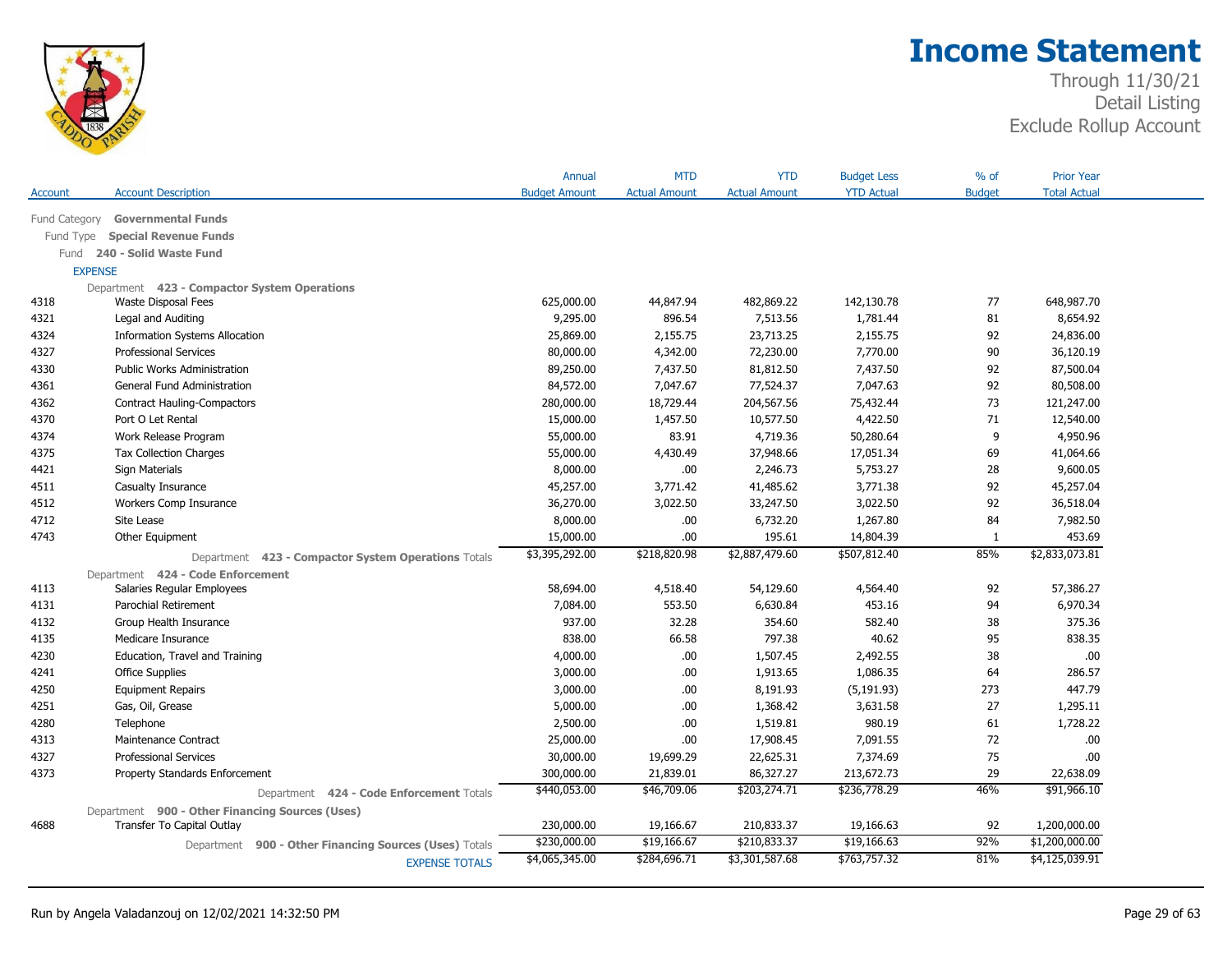

|         |                                  |                                             | Annual               | <b>MTD</b>           | <b>YTD</b>           | <b>Budget Less</b> | $%$ of        | <b>Prior Year</b>   |
|---------|----------------------------------|---------------------------------------------|----------------------|----------------------|----------------------|--------------------|---------------|---------------------|
| Account | <b>Account Description</b>       |                                             | <b>Budget Amount</b> | <b>Actual Amount</b> | <b>Actual Amount</b> | <b>YTD Actual</b>  | <b>Budget</b> | <b>Total Actual</b> |
|         | Fund Category Governmental Funds |                                             |                      |                      |                      |                    |               |                     |
|         | Fund Type Special Revenue Funds  |                                             |                      |                      |                      |                    |               |                     |
|         |                                  |                                             |                      |                      |                      |                    |               |                     |
|         |                                  | 240 - Solid Waste Fund Totals<br>Fund       |                      |                      |                      |                    |               |                     |
|         |                                  | <b>REVENUE TOTALS</b>                       | 4,326,911.00         | 101,704.99           | 4,639,898.10         | (312, 987.10)      | 107%          | 4,264,127.39        |
|         |                                  | <b>EXPENSE TOTALS</b>                       | 4,065,345.00         | 284,696.71           | 3,301,587.68         | 763,757.32         | 81%           | 4,125,039.91        |
|         |                                  | Fund 240 - Solid Waste Fund Net Gain (Loss) | \$261,566.00         | (\$182,991.72)       | \$1,338,310.42       | \$1,076,744.42     | 512%          | \$139,087.48        |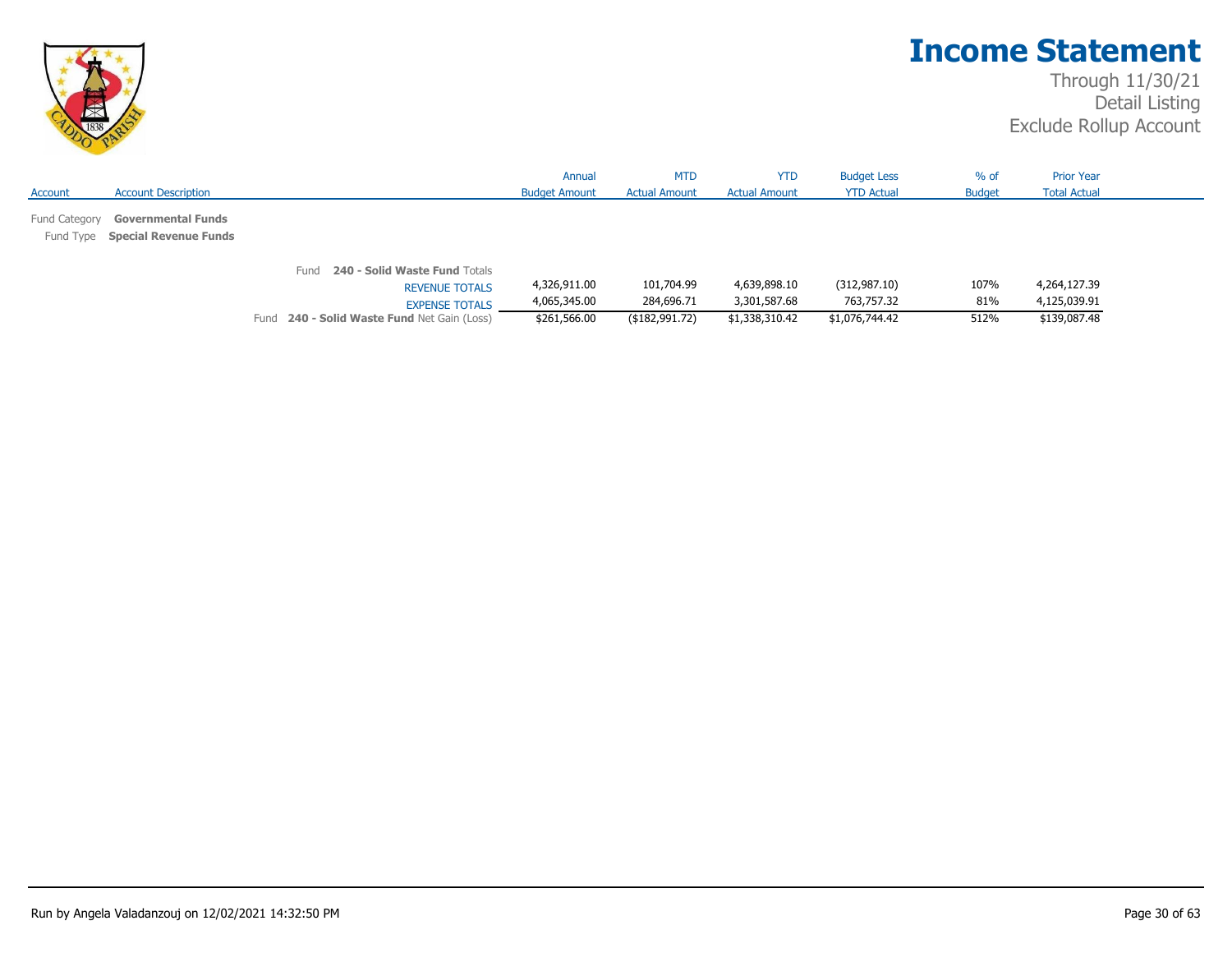

|                |                                                        | Annual               | <b>MTD</b>           | <b>YTD</b>           | <b>Budget Less</b> | $%$ of        | <b>Prior Year</b>   |  |
|----------------|--------------------------------------------------------|----------------------|----------------------|----------------------|--------------------|---------------|---------------------|--|
| Account        | <b>Account Description</b>                             | <b>Budget Amount</b> | <b>Actual Amount</b> | <b>Actual Amount</b> | <b>YTD Actual</b>  | <b>Budget</b> | <b>Total Actual</b> |  |
|                | Fund Category Governmental Funds                       |                      |                      |                      |                    |               |                     |  |
| Fund Type      | <b>Special Revenue Funds</b>                           |                      |                      |                      |                    |               |                     |  |
| Fund           | 260 - Juvenile Justice Fund                            |                      |                      |                      |                    |               |                     |  |
| <b>REVENUE</b> |                                                        |                      |                      |                      |                    |               |                     |  |
|                | Department 000 - General Revenues                      |                      |                      |                      |                    |               |                     |  |
| 3113           | Ad Valorem Tax-Parish                                  | 3,696,320.00         | .00.                 | .00                  | 3,696,320.00       | 0             | 3,702,997.00        |  |
| 3115           | <b>Estimated Uncollectible Taxes</b>                   | (129,370.00)         | .00.                 | .00                  | (129, 370.00)      | 0             | (51, 724.91)        |  |
| 3120           | Prior Year Taxes                                       | 21,166.00            | 769.59               | 16,208.32            | 4,957.68           | 77            | 19,767.40           |  |
| 3351           | State Revenue Sharing                                  | 83,000.00            | .00                  | .00                  | 83,000.00          | 0             | 80,759.75           |  |
| 3423           | Food & Nutrition Grant                                 | 39,000.00            | 4,252.28             | 32,909.08            | 6,090.92           | 84            | 36,673.14           |  |
| 3424           | <b>State Prisoners Grant</b>                           | 40,000.00            | .00.                 | 34,890.29            | 5,109.71           | 87            | 46,986.29           |  |
| 3609           | Market Value Adjustment                                | .00.                 | .00.                 | .00                  | .00.               | $+++$         | 3,350.00            |  |
| 3610           | <b>Interest Earned</b>                                 | 17,000.00            | .00                  | 2,445.66             | 14,554.34          | 14            | 31,774.58           |  |
| 3665           | Family In Need Of Services                             | 87,564.00            | 7,297.00             | 72,970.00            | 14,594.00          | 83            | 87,564.00           |  |
| 3695           | Miscellaneous Revenue                                  | 13,000.00            | 394.00               | 9,734.92             | 3,265.08           | 75            | 4,266.02            |  |
| 3723           | Federal Grants - Other                                 | 605,000.00           | 16,731.32            | 285,302.10           | 319,697.90         | 47            | 457,604.39          |  |
| 3727           | <b>Court Service Fees</b>                              | 3,000.00             | 276.75               | 999.09               | 2,000.91           | 33            | 2,187.85            |  |
| 3832           | <b>Private Donations</b>                               | 2,200.00             | .00                  | 1,225.00             | 975.00             | 56            | 190.00              |  |
|                | Department 000 - General Revenues Totals               | \$4,477,880.00       | \$29,720.94          | \$456,684.46         | \$4,021,195.54     | 10%           | \$4,422,395.51      |  |
|                | Department 900 - Other Financing Sources (Uses)        |                      |                      |                      |                    |               |                     |  |
| 3849           | Transfer From Oil & Gas                                | 6,300.00             | .00.                 | .00                  | 6,300.00           | 0             | 50,000.04           |  |
| 3852           | Transfer From Capital Outlay                           | 8,023.00             | .00                  | 8,023.00             | .00.               | 100           | .00                 |  |
| 3855           | <b>Transfer From Criminal Justice</b>                  | 3,400,000.00         | 283,333.33           | 3,116,666.63         | 283,333.37         | 92            | 3,600,000.00        |  |
|                | Department 900 - Other Financing Sources (Uses) Totals | \$3,414,323.00       | \$283,333.33         | \$3,124,689.63       | \$289,633.37       | 92%           | \$3,650,000.04      |  |
|                | <b>REVENUE TOTALS</b>                                  | \$7,892,203.00       | \$313,054.27         | \$3,581,374.09       | \$4,310,828.91     | 45%           | \$8,072,395.55      |  |
| <b>EXPENSE</b> |                                                        |                      |                      |                      |                    |               |                     |  |
|                | Department 121 - Juvenile Court                        |                      |                      |                      |                    |               |                     |  |
| 4113           | Salaries Regular Employees                             | 695,678.00           | 52,995.20            | 638,955.28           | 56,722.72          | 92            | 682,455.62          |  |
| 4131           | Parochial Retirement                                   | 83,961.00            | 6,491.90             | 77,641.48            | 6,319.52           | 92            | 82,238.56           |  |
| 4132           | Group Health Insurance                                 | 100,904.00           | 7,156.40             | 89,956.78            | 10,947.22          | 89            | 97,896.91           |  |
| 4133           | Retired Employees Grp Insurance                        | 5,037.00             | 419.75               | 4,617.25             | 419.75             | 92            | 4,797.00            |  |
| 4135           | Medicare Insurance                                     | 9,938.00             | 722.08               | 8,711.12             | 1,226.88           | 88            | 9,136.24            |  |
| 4138           | Unemployment Claims                                    | 1,000.00             | .00.                 | .00                  | 1,000.00           | 0             | .00                 |  |
| 4210           | <b>Books and Subscriptions</b>                         | 10,000.00            | 1,140.63             | 7,108.87             | 2,891.13           | 71            | 35,008.87           |  |
| 4211           | Dues-Governmental Organizations                        | 2,000.00             | 1,150.00             | 1,350.00             | 650.00             | 68            | 1,780.00            |  |
| 4230           | Education, Travel and Training                         | 7,000.00             | 111.00               | 3,630.89             | 3,369.11           | 52            | 6,661.74            |  |
| 4241           | <b>Office Supplies</b>                                 | 6,000.00             | 103.92               | 4,006.37             | 1,993.63           | 67            | 10,194.66           |  |
| 4242           | Postage                                                | 250.00               | .00                  | 79.12                | 170.88             | 32            | .00                 |  |
| 4243           | Copy Supplies                                          | 1,000.00             | .00                  | 1,200.00             | (200.00)           | 120           | 1,090.00            |  |
|                |                                                        |                      |                      |                      |                    |               |                     |  |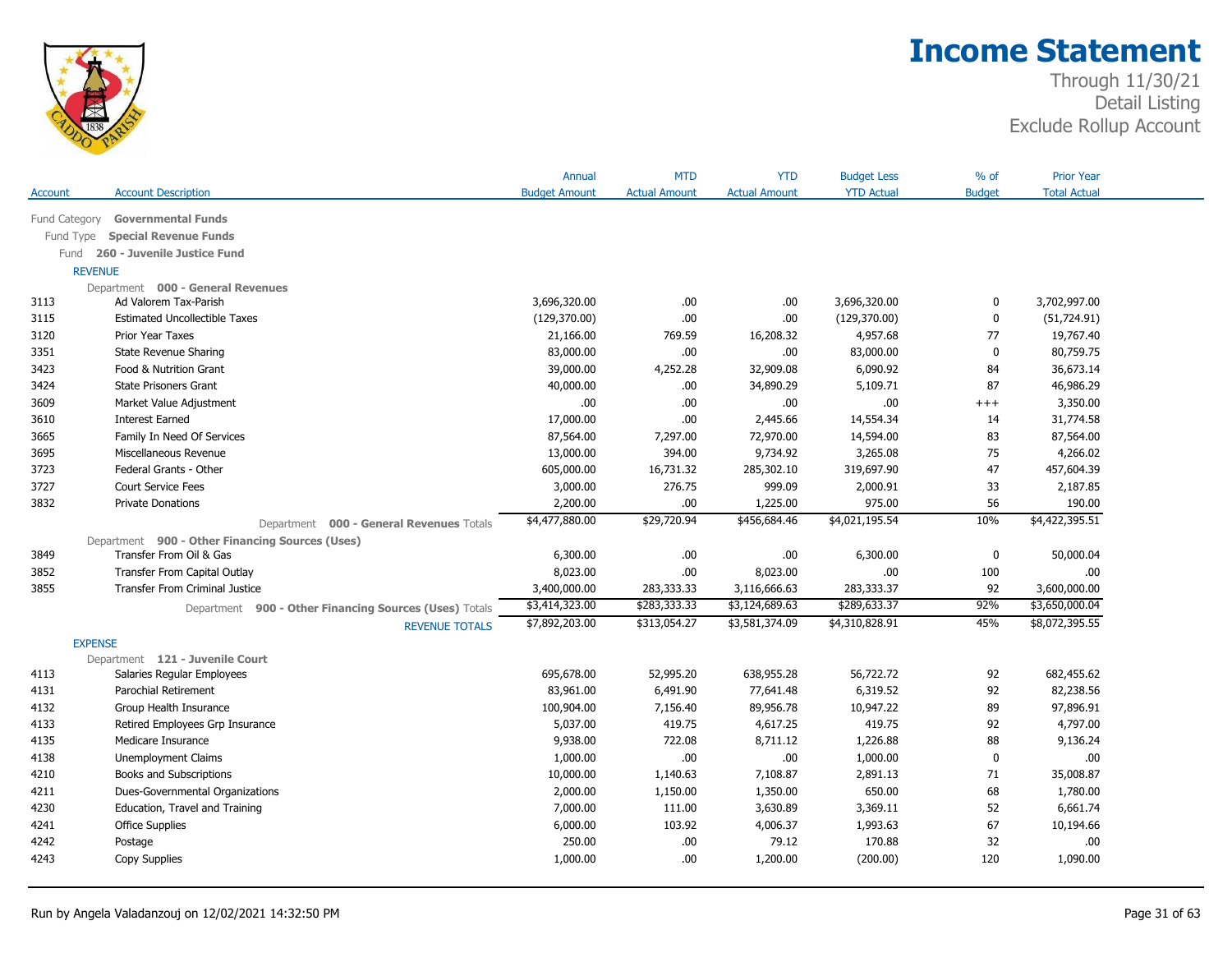

|               |                                        | Annual               | <b>MTD</b>           | <b>YTD</b>           | <b>Budget Less</b> | % of          | <b>Prior Year</b>   |  |
|---------------|----------------------------------------|----------------------|----------------------|----------------------|--------------------|---------------|---------------------|--|
| Account       | <b>Account Description</b>             | <b>Budget Amount</b> | <b>Actual Amount</b> | <b>Actual Amount</b> | <b>YTD Actual</b>  | <b>Budget</b> | <b>Total Actual</b> |  |
| Fund Category | <b>Governmental Funds</b>              |                      |                      |                      |                    |               |                     |  |
| Fund Type     | <b>Special Revenue Funds</b>           |                      |                      |                      |                    |               |                     |  |
| Fund          | 260 - Juvenile Justice Fund            |                      |                      |                      |                    |               |                     |  |
|               | <b>EXPENSE</b>                         |                      |                      |                      |                    |               |                     |  |
|               | Department 121 - Juvenile Court        |                      |                      |                      |                    |               |                     |  |
| 4327          | <b>Professional Services</b>           | 60,000.00            | 1,187.50             | 21,079.46            | 38,920.54          | 35            | 52,541.76           |  |
| 4328          | <b>Mental Evaluations</b>              | 10,000.00            | .00                  | 5,542.50             | 4,457.50           | 55            | 7,337.00            |  |
| 4348          | Transcriptions                         | 5,000.00             | .00                  | .00.                 | 5,000.00           | $\mathbf 0$   | 2,588.50            |  |
| 4350          | <b>Court Bailiffs</b>                  | 21,000.00            | 2,788.00             | 14,144.00            | 6,856.00           | 67            | 21,828.00           |  |
| 4351          | Deputy Clerks of Court                 | 20,000.00            | 950.00               | 9,325.00             | 10,675.00          | 47            | 11,425.00           |  |
| 4512          | Workers Comp Insurance                 | 16,605.00            | 1,383.75             | 15,221.25            | 1,383.75           | 92            | 16,695.00           |  |
| 4534          | Special Programs                       | 50,000.00            | 4,166.67             | 45,833.37            | 4,166.63           | 92            | 50,009.54           |  |
| 4545          | Reimb From Juvenile Court              | (140,000.00)         | .00                  | .00.                 | (140,000.00)       | $\mathbf 0$   | (150,000.00)        |  |
|               | Department 121 - Juvenile Court Totals | \$965,373.00         | \$80,766.80          | \$948,402.74         | \$16,970.26        | 98%           | \$943,684.40        |  |
|               | Department 122 - Juvenile Services     |                      |                      |                      |                    |               |                     |  |
|               | Division 22 - Probation Operations     |                      |                      |                      |                    |               |                     |  |
| 4113          | Salaries Regular Employees             | 1,914,452.00         | 138,756.04           | 1,646,819.94         | 267,632.06         | 86            | 1,851,007.50        |  |
| 4119          | Salaries Reimbursed By Others          | (285,000.00)         | .00.                 | (152, 312.37)        | (132, 687.63)      | 53            | (306, 203.21)       |  |
| 4122          | Salaries-Part Time                     | 5,000.00             | .00                  | .00                  | 5,000.00           | $\bf{0}$      | 16,352.10           |  |
| 4131          | Parochial Retirement                   | 221,054.00           | 16,997.55            | 199,869.65           | 21,184.35          | 90            | 215,314.86          |  |
| 4132          | Group Health Insurance                 | 313,190.00           | 21,598.86            | 240,166.48           | 73,023.52          | 77            | 300,755.97          |  |
| 4133          | Retired Employees Grp Insurance        | 114,013.00           | 9,501.08             | 104,511.88           | 9,501.12           | 92            | 103,924.01          |  |
| 4135          | Medicare Insurance                     | 27,111.00            | 1,771.52             | 21,094.44            | 6,016.56           | 78            | 23,839.60           |  |
| 4138          | <b>Unemployment Claims</b>             | 3,000.00             | .00.                 | .00.                 | 3,000.00           | $\mathbf 0$   | .00.                |  |
| 4210          | Books and Subscriptions                | 900.00               | .00                  | .00                  | 900.00             | $\mathbf 0$   | .00                 |  |
| 4211          | Dues-Governmental Organizations        | 1,600.00             | .00                  | 700.00               | 900.00             | 44            | 1,150.00            |  |
| 4221          | Printed Office Forms                   | 600.00               | .00                  | .00                  | 600.00             | $\mathbf 0$   | 204.00              |  |
| 4230          | Education, Travel and Training         | 30,000.00            | 250.00               | 10,720.07            | 19,279.93          | 36            | 16,139.74           |  |
| 4241          | <b>Office Supplies</b>                 | 12,000.00            | 39.50                | 12,076.48            | (76.48)            | 101           | 11,718.28           |  |
| 4242          | Postage                                | 10,000.00            | 409.47               | 3,702.92             | 6,297.08           | 37            | 7,039.91            |  |
| 4243          | Copy Supplies                          | 18,500.00            | 534.23               | 12,747.95            | 5,752.05           | 69            | 14,518.51           |  |
| 4250          | <b>Equipment Repairs</b>               | 25,000.00            | .00                  | 20,921.31            | 4,078.69           | 84            | 22,428.84           |  |
| 4251          | Gas, Oil, Grease                       | 22,000.00            | .00                  | 18,926.15            | 3,073.85           | 86            | 12,878.04           |  |
| 4255          | Counseling                             | .00                  | 2,822.50             | 16,112.50            | (16, 112.50)       | $^{+++}$      | .00.                |  |
| 4265          | Uniforms                               | 1,600.00             | .00.                 | 2,158.89             | (558.89)           | 135           | 398.25              |  |
| 4276          | <b>Emergency Coordination</b>          | 1,620.00             | 135.00               | 1,485.00             | 135.00             | 92            | 1,620.00            |  |
| 4280          | Telephone                              | 40,000.00            | .00.                 | 24,834.20            | 15,165.80          | 62            | 36,511.35           |  |
| 4311          | Recruitment and Screenings             | 2,000.00             | .00                  | 642.75               | 1,357.25           | 32            | 181.22              |  |
| 4316          | Security                               | 210,000.00           | 14,086.35            | 138,245.26           | 71,754.74          | 66            | 143,017.39          |  |
| 4321          | Legal and Auditing                     | 11,040.00            | 1,064.86             | 8,924.12             | 2,115.88           | 81            | 10,279.36           |  |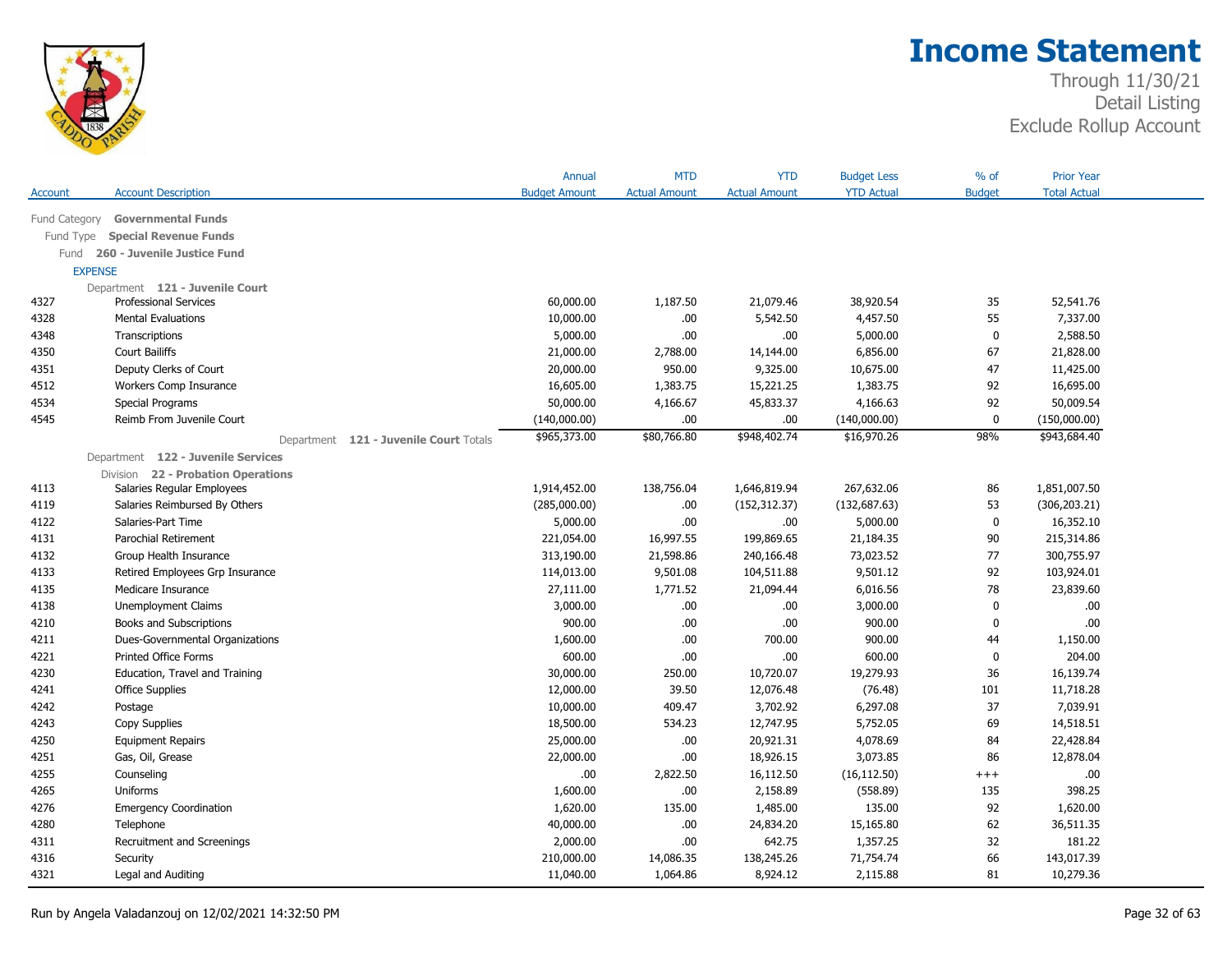

|                |                                              | Annual               | <b>MTD</b>           | <b>YTD</b>           | <b>Budget Less</b> | $%$ of        | <b>Prior Year</b>   |  |
|----------------|----------------------------------------------|----------------------|----------------------|----------------------|--------------------|---------------|---------------------|--|
| Account        | <b>Account Description</b>                   | <b>Budget Amount</b> | <b>Actual Amount</b> | <b>Actual Amount</b> | <b>YTD Actual</b>  | <b>Budget</b> | <b>Total Actual</b> |  |
| Fund Category  | <b>Governmental Funds</b>                    |                      |                      |                      |                    |               |                     |  |
| Fund Type      | <b>Special Revenue Funds</b>                 |                      |                      |                      |                    |               |                     |  |
| Fund           | 260 - Juvenile Justice Fund                  |                      |                      |                      |                    |               |                     |  |
| <b>EXPENSE</b> |                                              |                      |                      |                      |                    |               |                     |  |
|                | Department 122 - Juvenile Services           |                      |                      |                      |                    |               |                     |  |
|                | Division 22 - Probation Operations           |                      |                      |                      |                    |               |                     |  |
| 4324           | <b>Information Systems Allocation</b>        | 36,955.00            | 3,079.58             | 33,875.38            | 3,079.62           | 92            | 35,480.00           |  |
| 4327           | <b>Professional Services</b>                 | 110,000.00           | 5,370.25             | 58,376.32            | 51,623.68          | 53            | 134,069.66          |  |
| 4361           | General Fund Administration                  | 81,378.00            | 6,781.50             | 74,596.50            | 6,781.50           | 92            | 77,016.96           |  |
| 4395           | Grant Programs - Other                       | 260,000.00           | .00.                 | 34,618.24            | 225,381.76         | 13            | 165,395.77          |  |
| 4398           | Monitors                                     | 6,300.00             | 2,760.35             | 33,163.65            | (26, 863.65)       | 526           | .00.                |  |
| 4511           | Casualty Insurance                           | 59,720.00            | 4,976.67             | 54,743.37            | 4,976.63           | 92            | 59,720.04           |  |
| 4512           | Workers Comp Insurance                       | 50,040.00            | 4,170.00             | 45,870.00            | 4,170.00           | 92            | 50,355.00           |  |
| 4529           | Family in Need-Services                      | 87,564.00            | 7,297.00             | 80,267.00            | 7,297.00           | 92            | 85,418.75           |  |
| 4534           | Special Programs                             | 160,000.00           | 23.75                | 4,419.96             | 155,580.04         | 3             | 199,091.49          |  |
| 4554           | Reimb-Title IV-E Funds                       | 30,000.00            | .00.                 | 20,981.70            | 9,018.30           | 70            | 37,602.30           |  |
| 4571           | <b>Outside Agency Distributions</b>          | 40,000.00            | .00.                 | 9,484.69             | 30,515.31          | 24            | 38,844.06           |  |
| 4591           | <b>Retirement Contributions</b>              | 109,410.00           | .00.                 | .00.                 | 109,410.00         | $\mathbf 0$   | 108,438.00          |  |
| 4592           | Sheriff's Tax Collection                     | 5,000.00             | .00.                 | 1,137.66             | 3,862.34           | 23            | 2,124.79            |  |
| 4742           | Office Equipment                             | 3,500.00             | 508.84               | 3,523.40             | (23.40)            | 101           | 27,917.80           |  |
| 4754           | <b>Internet Access and Maintenance</b>       | 2,000.00             | .00                  | 1,368.82             | 631.18             | 68            | 1,627.00            |  |
| 4948           | Misdemeanor Referral Center                  | .00.                 | 13,750.00            | 151,250.00           | (151, 250.00)      | $++++$        | .00.                |  |
|                | Division<br>22 - Probation Operations Totals | \$3,741,547.00       | \$256,684.90         | \$2,940,024.31       | \$801,522.69       | 79%           | \$3,506,177.34      |  |
|                | Division 32 - Juvenile Detention             |                      |                      |                      |                    |               |                     |  |
| 4113           | Salaries Regular Employees                   | 1,811,893.00         | 99,739.39            | 1,278,822.27         | 533,070.73         | 71            | 1,731,845.05        |  |
| 4119           | Salaries Reimbursed By Others                | (45,000.00)          | .00.                 | (28, 483.87)         | (16, 516.13)       | 63            | (41,046.00)         |  |
| 4122           | Salaries-Part Time                           | 53,969.00            | 3,565.09             | 35,096.42            | 18,872.58          | 65            | 37,608.37           |  |
| 4131           | Parochial Retirement                         | 218,677.00           | 11,463.55            | 144,425.61           | 74,251.39          | 66            | 201,586.03          |  |
| 4132           | Group Health Insurance                       | 293,417.00           | 16,102.80            | 208,150.00           | 85,267.00          | 71            | 263,685.35          |  |
| 4133           | Retired Employees Grp Insurance              | 65,662.00            | 5,471.83             | 60,190.13            | 5,471.87           | 92            | 62,535.00           |  |
| 4135           | Medicare Insurance                           | 28,870.00            | 1,596.85             | 19,725.11            | 9,144.89           | 68            | 26,888.29           |  |
| 4138           | Unemployment Claims                          | 2,500.00             | .00.                 | 864.50               | 1,635.50           | 35            | 2,346.50            |  |
| 4211           | Dues-Governmental Organizations              | 1,200.00             | .00.                 | 1,115.05             | 84.95              | 93            | 473.00              |  |
| 4230           | Education, Travel and Training               | 32,000.00            | 798.00               | 3,514.52             | 28,485.48          | 11            | 12,549.56           |  |
| 4241           | <b>Office Supplies</b>                       | 4,500.00             | 140.98               | 3,602.58             | 897.42             | 80            | 6,927.86            |  |
| 4243           | Copy Supplies                                | 5,500.00             | 992.49               | 3,062.09             | 2,437.91           | 56            | 5,208.91            |  |
| 4250           | <b>Equipment Repairs</b>                     | 2,500.00             | .00.                 | 1,691.16             | 808.84             | 68            | 728.27              |  |
| 4251           | Gas, Oil, Grease                             | 3,000.00             | .00.                 | 1,424.90             | 1,575.10           | 47            | 1,087.71            |  |
| 4262           | Food                                         | 150,000.00           | 11,425.20            | 78,151.08            | 71,848.92          | 52            | 152,109.55          |  |
| 4263           | Clothing Linen Personal Supplies             | 18,000.00            | 2,070.36             | 14,917.78            | 3,082.22           | 83            | 12,883.54           |  |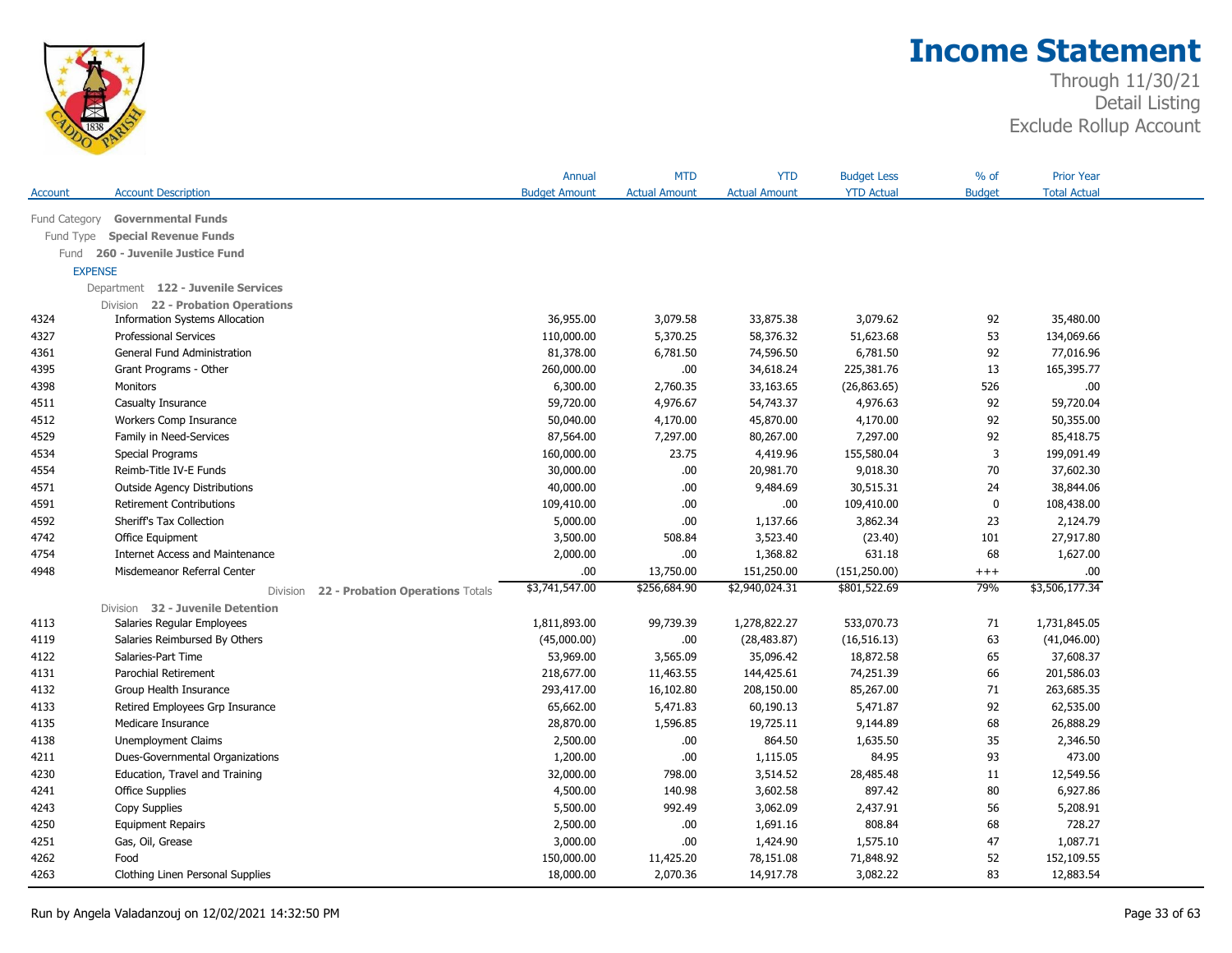

|                |                                         |                                | Annual               | <b>MTD</b>           | <b>YTD</b>           | <b>Budget Less</b> | % of           | <b>Prior Year</b>   |
|----------------|-----------------------------------------|--------------------------------|----------------------|----------------------|----------------------|--------------------|----------------|---------------------|
| Account        | <b>Account Description</b>              |                                | <b>Budget Amount</b> | <b>Actual Amount</b> | <b>Actual Amount</b> | <b>YTD Actual</b>  | <b>Budget</b>  | <b>Total Actual</b> |
| Fund Category  | <b>Governmental Funds</b>               |                                |                      |                      |                      |                    |                |                     |
| Fund Type      | <b>Special Revenue Funds</b>            |                                |                      |                      |                      |                    |                |                     |
|                | Fund 260 - Juvenile Justice Fund        |                                |                      |                      |                      |                    |                |                     |
| <b>EXPENSE</b> |                                         |                                |                      |                      |                      |                    |                |                     |
|                | Department 122 - Juvenile Services      |                                |                      |                      |                      |                    |                |                     |
|                | Division 32 - Juvenile Detention        |                                |                      |                      |                      |                    |                |                     |
| 4265           | Uniforms                                |                                | 15,000.00            | .00                  | 3,812.66             | 11,187.34          | 25             | 13,073.98           |
| 4311           | Recruitment and Screenings              |                                | 10,000.00            | 724.00               | 9,544.98             | 455.02             | 95             | 5,052.15            |
| 4321           | Legal and Auditing                      |                                | 5,005.00             | 482.75               | 4,045.74             | 959.26             | 81             | 4,660.17            |
| 4324           | <b>Information Systems Allocation</b>   |                                | 18,478.00            | 1,539.83             | 16,938.13            | 1,539.87           | 92             | 17,740.00           |
| 4327           | <b>Professional Services</b>            |                                | 75,000.00            | 1,792.00             | 35,260.00            | 39,740.00          | 47             | 39,425.40           |
| 4333           | <b>Prisoners Medical Care</b>           |                                | 68,000.00            | 10,247.48            | 48,085.38            | 19,914.62          | 71             | 62,557.27           |
| 4361           | <b>General Fund Administration</b>      |                                | 91,419.00            | 7,618.25             | 83,800.75            | 7,618.25           | 92             | 87,543.00           |
| 4388           | <b>Building Management</b>              |                                | 22,551.00            | 1,879.25             | 20,671.75            | 1,879.25           | 92             | 23,291.04           |
| 4395           | Grant Programs - Other                  |                                | 123,651.00           | 12,850.00            | 71,099.74            | 52,551.26          | 58             | 58,671.86           |
| 4511           | Casualty Insurance                      |                                | 8,461.00             | 705.08               | 7,755.88             | 705.12             | 92             | 8,460.96            |
| 4512           | Workers Comp Insurance                  |                                | 37,935.00            | 3,161.25             | 34,773.75            | 3,161.25           | 92             | 38,175.96           |
| 4534           | Special Programs                        |                                | 10,000.00            | .00.                 | 408.32               | 9,591.68           | $\overline{4}$ | 1,287.40            |
| 4742           | Office Equipment                        |                                | 6,000.00             | 5,218.41             | 5,288.39             | 711.61             | 88             | 1,336.29            |
| 4743           | Other Equipment                         |                                | 3,500.00             | .00.                 | 3,329.60             | 170.40             | 95             | 3,462.23            |
| 4953           | <b>Temporary Housing</b>                |                                | 120,000.00           | .00.                 | 31,969.00            | 88,031.00          | 27             | 62,116.00           |
|                | Division                                | 32 - Juvenile Detention Totals | \$3,261,688.00       | \$199,584.84         | \$2,203,053.40       | \$1,058,634.60     | 68%            | \$2,904,270.70      |
|                | Department                              | 122 - Juvenile Services Totals | \$7,003,235.00       | \$456,269.74         | \$5,143,077.71       | \$1,860,157.29     | 73%            | \$6,410,448.04      |
|                | Department 161 - Facility & Maintenance |                                |                      |                      |                      |                    |                |                     |
|                | Division 62 - Juvenile Justice Bldgs    |                                |                      |                      |                      |                    |                |                     |
| 4113           | Salaries Regular Employees              |                                | 86,305.00            | 4,512.01             | 71,324.57            | 14,980.43          | 83             | 71,902.72           |
| 4131           | Parochial Retirement                    |                                | 10,416.00            | 552.73               | 8,737.40             | 1,678.60           | 84             | 9,431.57            |
| 4132           | Group Health Insurance                  |                                | 23,141.00            | 1,596.48             | 23,180.26            | (39.26)            | 100            | 22,546.17           |
| 4133           | Retired Employees Grp Insurance         |                                | 7,938.00             | 661.50               | 7,276.50             | 661.50             | 92             | 7,560.00            |
| 4135           | Medicare Insurance                      |                                | 1,233.00             | 56.53                | 904.74               | 328.26             | 73             | 987.71              |
| 4138           | Unemployment Claims                     |                                | 70.00                | .00.                 | .00                  | 70.00              | $\mathbf{0}$   | .00                 |
| 4250           | <b>Equipment Repairs</b>                |                                | 2,000.00             | .00.                 | 787.80               | 1,212.20           | 39             | 1,944.05            |
| 4251           | Gas, Oil, Grease                        |                                | 2,600.00             | .00.                 | 964.10               | 1,635.90           | 37             | 1,335.99            |
| 4260           | Building Repairs & Maintenance          |                                | 95,000.00            | 1,928.00             | 61,947.41            | 33,052.59          | 65             | 95,065.76           |
| 4265           | Uniforms                                |                                | .00                  | .00.                 | .00                  | .00                | $^{+++}$       | 175.00              |
| 4271           | Natural Gas                             |                                | 35,000.00            | .00.                 | 25,106.80            | 9,893.20           | 72             | 38,819.97           |
| 4272           | Electricity                             |                                | 150,000.00           | .00.                 | 134,696.47           | 15,303.53          | 90             | 136,253.38          |
|                |                                         |                                |                      |                      |                      |                    |                |                     |
| 4273           | Water                                   |                                | 22,000.00            | .00.                 | 11,465.97            | 10,534.03          | 52             | 17,544.79           |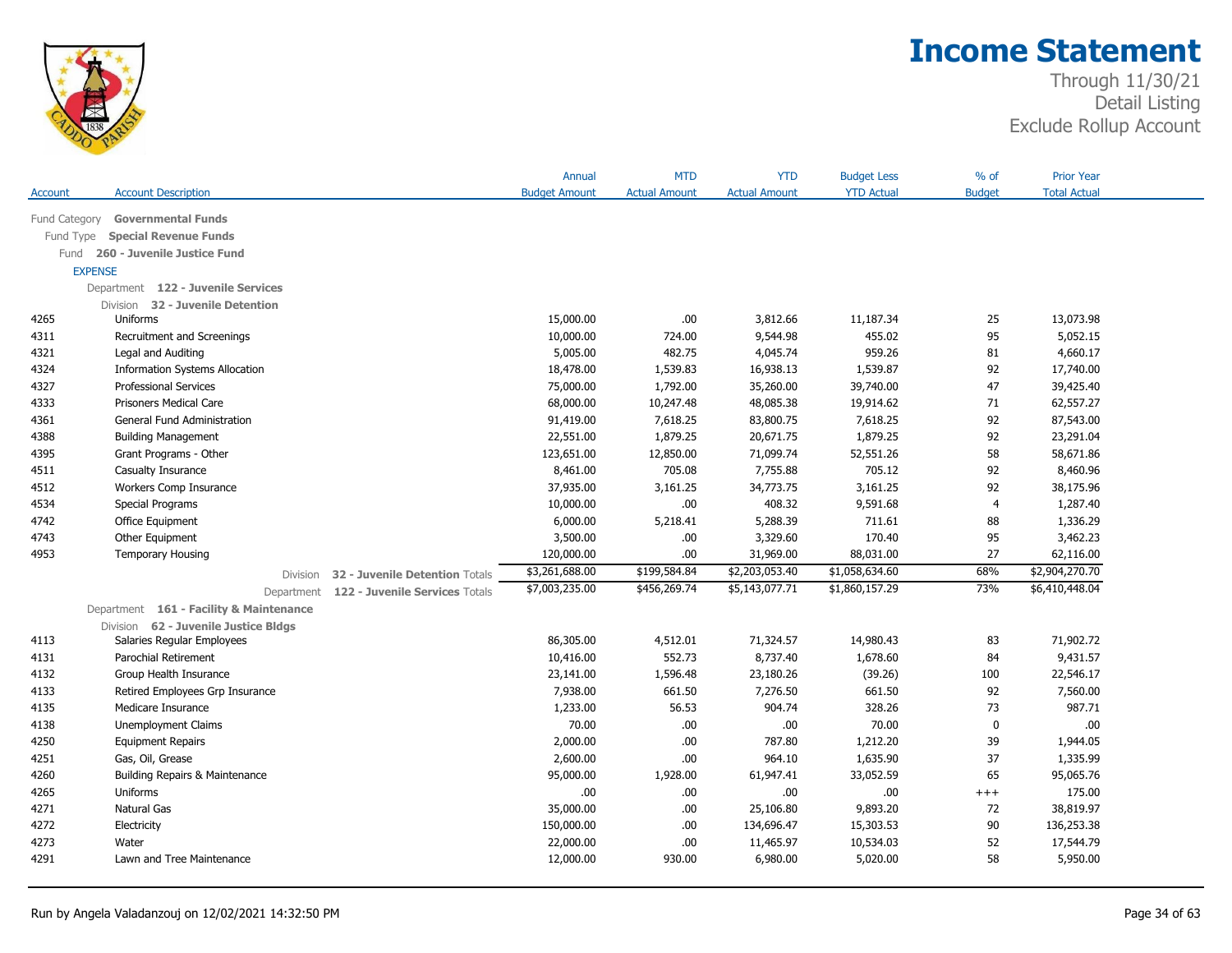

|               |                                                            | Annual               | <b>MTD</b>           | <b>YTD</b>           | <b>Budget Less</b> | $%$ of        | <b>Prior Year</b>   |  |
|---------------|------------------------------------------------------------|----------------------|----------------------|----------------------|--------------------|---------------|---------------------|--|
| Account       | <b>Account Description</b>                                 | <b>Budget Amount</b> | <b>Actual Amount</b> | <b>Actual Amount</b> | <b>YTD Actual</b>  | <b>Budget</b> | <b>Total Actual</b> |  |
| Fund Category | <b>Governmental Funds</b>                                  |                      |                      |                      |                    |               |                     |  |
| Fund Type     | <b>Special Revenue Funds</b>                               |                      |                      |                      |                    |               |                     |  |
| Fund          | 260 - Juvenile Justice Fund                                |                      |                      |                      |                    |               |                     |  |
|               | <b>EXPENSE</b>                                             |                      |                      |                      |                    |               |                     |  |
|               | Department 161 - Facility & Maintenance                    |                      |                      |                      |                    |               |                     |  |
|               | 62 - Juvenile Justice Bldgs<br><b>Division</b>             |                      |                      |                      |                    |               |                     |  |
| 4311          | Recruitment and Screenings                                 | 350.00               | .00.                 | .00                  | 350.00             | 0             | 56.00               |  |
| 4312          | Pest Control                                               | 4,500.00             | 50.00                | 3,800.00             | 700.00             | 84            | 4,419.00            |  |
| 4313          | <b>Maintenance Contract</b>                                | 55,000.00            | 4,643.42             | 45,059.25            | 9,940.75           | 82            | 71,063.98           |  |
| 4317          | Janitorial Service                                         | 2,000.00             | .00.                 | 562.50               | 1,437.50           | 28            | .00                 |  |
| 4318          | Waste Disposal Fees                                        | 3,000.00             | 663.58               | 3,599.36             | (599.36)           | 120           | 2,182.49            |  |
| 4388          | <b>Building Management</b>                                 | 16,913.00            | 1,409.42             | 15,503.62            | 1,409.38           | 92            | 17,468.04           |  |
| 4511          | Casualty Insurance                                         | 2,558.00             | 213.17               | 2,344.87             | 213.13             | 92            | 2,558.04            |  |
| 4512          | Workers Comp Insurance                                     | 1,800.00             | 150.00               | 1,650.00             | 150.00             | 92            | 1,800.00            |  |
| 4743          | Other Equipment                                            | 1,500.00             | .00                  | .00                  | 1,500.00           | 0             | 799.00              |  |
|               | 62 - Juvenile Justice Bldgs Totals<br><b>Division</b>      | \$535,324.00         | \$17,366.84          | \$425,891.62         | \$109,432.38       | 80%           | \$509,863.66        |  |
|               | 161 - Facility & Maintenance Totals<br>Department          | \$535,324.00         | \$17,366.84          | \$425,891.62         | \$109,432.38       | 80%           | \$509,863.66        |  |
|               | <b>EXPENSE TOTALS</b>                                      | \$8,503,932.00       | \$554,403.38         | \$6,517,372.07       | \$1,986,559.93     | 77%           | \$7,863,996.10      |  |
|               | 260 - Juvenile Justice Fund Totals<br>Fund                 |                      |                      |                      |                    |               |                     |  |
|               | <b>REVENUE TOTALS</b>                                      | 7,892,203.00         | 313,054.27           | 3,581,374.09         | 4,310,828.91       | 45%           | 8,072,395.55        |  |
|               | <b>EXPENSE TOTALS</b>                                      | 8,503,932.00         | 554,403.38           | 6,517,372.07         | 1,986,559.93       | 77%           | 7,863,996.10        |  |
|               | <b>260 - Juvenile Justice Fund Net Gain (Loss)</b><br>Fund | (\$611,729.00)       | ( \$241, 349.11)     | (\$2,935,997.98)     | (\$2,324,268.98)   | 480%          | \$208,399.45        |  |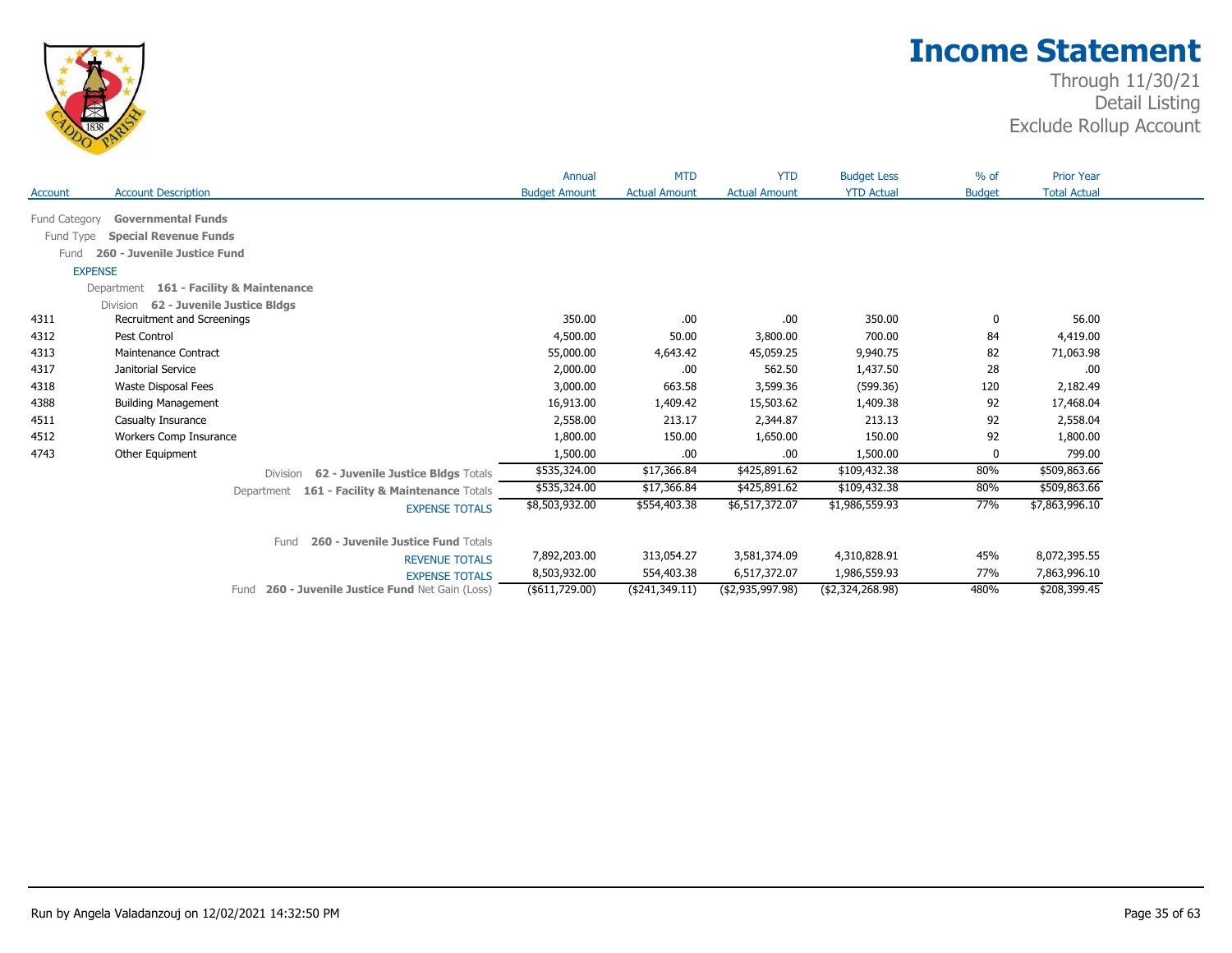

|                |                                              | Annual               | <b>MTD</b>           | <b>YTD</b>           | <b>Budget Less</b> | $%$ of        | <b>Prior Year</b>   |
|----------------|----------------------------------------------|----------------------|----------------------|----------------------|--------------------|---------------|---------------------|
| Account        | <b>Account Description</b>                   | <b>Budget Amount</b> | <b>Actual Amount</b> | <b>Actual Amount</b> | <b>YTD Actual</b>  | <b>Budget</b> | <b>Total Actual</b> |
| Fund Category  | <b>Governmental Funds</b>                    |                      |                      |                      |                    |               |                     |
| Fund Type      | <b>Special Revenue Funds</b>                 |                      |                      |                      |                    |               |                     |
|                | Fund 270 - Health Tax Fund                   |                      |                      |                      |                    |               |                     |
| <b>REVENUE</b> |                                              |                      |                      |                      |                    |               |                     |
|                | Department 000 - General Revenues            |                      |                      |                      |                    |               |                     |
| 3113           | Ad Valorem Tax-Parish                        | 3,551,370.00         | .00                  | .00                  | 3,551,370.00       | 0             | 3,628,817.00        |
| 3115           | <b>Estimated Uncollectible Taxes</b>         | (142,060.00)         | .00                  | .00                  | (142,060.00)       | $\mathbf 0$   | (50, 115.49)        |
| 3120           | Prior Year Taxes                             | 23,138.00            | 845.93               | 16,509.01            | 6,628.99           | 71            | 21,737.15           |
| 3351           | State Revenue Sharing                        | 81,300.00            | .00                  | .00                  | 81,300.00          | $\mathbf 0$   | 79,160.39           |
| 3455           | <b>Vaccination Fees</b>                      | 100.00               | .00                  | 30.00                | 70.00              | 30            | 10.00               |
| 3466           | Impounding & Boarding Fees                   | 18,000.00            | 777.00               | 17,285.00            | 715.00             | 96            | 14,677.00           |
| 3467           | Animal License & Permit Fees                 | 6,000.00             | 830.00               | 5,140.00             | 860.00             | 86            | 6,461.00            |
| 3609           | Market Value Adjustment                      | .00.                 | .00                  | .00                  | .00                | $+++$         | 4,328.63            |
| 3610           | <b>Interest Earned</b>                       | 30,000.00            | .00.                 | 2,778.65             | 27,221.35          | 9             | 35,771.24           |
| 3621           | Regional Lab Rental                          | .00.                 | .00                  | .00                  | .00.               | $+++$         | 10,000.00           |
| 3695           | Miscellaneous Revenue                        | 100.00               | .00                  | .00                  | 100.00             | 0             | .00                 |
| 3725           | Grant Revenue - Other                        | 10,000.00            | .00                  | 10,000.00            | .00                | 100           | .00.                |
| 3832           | <b>Private Donations</b>                     | 4,000.00             | 60.00                | 5,381.00             | (1,381.00)         | 135           | 8,486.00            |
| 3833           | Adoptions                                    | 48,000.00            | 2,490.00             | 34,966.00            | 13,034.00          | 73            | 46,064.50           |
|                | Department 000 - General Revenues Totals     | \$3,629,948.00       | \$5,002.93           | \$92,089.66          | \$3,537,858.34     | 3%            | \$3,805,397.42      |
|                | <b>REVENUE TOTALS</b>                        | \$3,629,948.00       | \$5,002.93           | \$92,089.66          | \$3,537,858.34     | 3%            | \$3,805,397.42      |
| <b>EXPENSE</b> |                                              |                      |                      |                      |                    |               |                     |
|                | Department 133 - Finance                     |                      |                      |                      |                    |               |                     |
| 4810           | <b>Principal Payments</b>                    | 30,000.00            | .00.                 | 30,000.00            | .00                | 100           | .00                 |
| 4820           | <b>Interest Payments</b>                     | 35,000.00            | .00                  | 35,000.00            | .00                | 100           | .00.                |
| 4830           | Paying Agent Fees                            | 200.00               | .00.                 | 50.00                | 150.00             | 25            | .00                 |
|                | Department 133 - Finance Totals              | \$65,200.00          | \$0.00               | \$65,050.00          | \$150.00           | 100%          | \$0.00              |
|                | Department 161 - Facility & Maintenance      |                      |                      |                      |                    |               |                     |
|                | Division 11 - Shreveport Regional Lab        |                      |                      |                      |                    |               |                     |
| 4133           | Retired Employees Grp Insurance              | 1,447.00             | 120.58               | 1,326.38             | 120.62             | 92            | 1,377.96            |
| 4260           | Building Repairs & Maintenance               | 5,000.00             | 509.06               | 11,188.95            | (6, 188.95)        | 224           | 3,793.66            |
| 4271           | Natural Gas                                  | 2,000.00             | .00.                 | 5,095.73             | (3,095.73)         | 255           | 1,565.20            |
| 4272           | Electricity                                  | 10,000.00            | .00.                 | 16,521.19            | (6, 521.19)        | 165           | 9,939.98            |
| 4273           | Water                                        | 1,000.00             | .00                  | 796.51               | 203.49             | 80            | 767.11              |
| 4312           | Pest Control                                 | 800.00               | 55.00                | 605.00               | 195.00             | 76            | 560.00              |
| 4317           | Janitorial Service                           | .00                  | 562.00               | 1,686.00             | (1,686.00)         | $+++$         | .00                 |
| 4388           | <b>Building Management</b>                   | 11,276.00            | 939.67               | 10,336.37            | 939.63             | 92            | 11,646.00           |
| 4512           | Workers Comp Insurance                       | 1,170.00             | 97.49                | 1,072.39             | 97.61              | 92            | 1,169.88            |
|                | Division 11 - Shreveport Regional Lab Totals | \$32,693.00          | \$2,283.80           | \$48,628.52          | $($ \$15,935.52)   | 149%          | \$30,819.79         |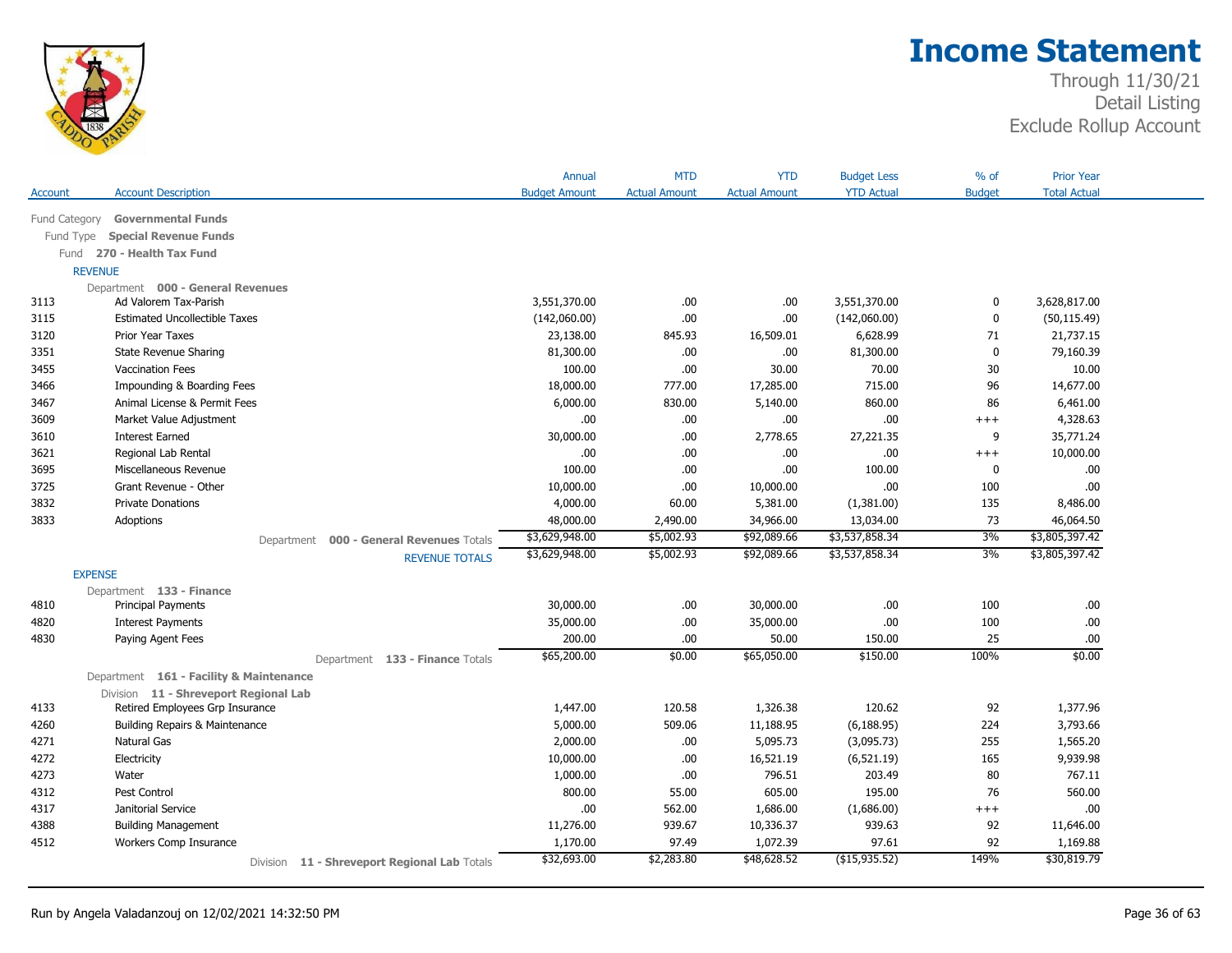

|                |                                                      | Annual               | <b>MTD</b>           | <b>YTD</b>           | <b>Budget Less</b> | $%$ of        | <b>Prior Year</b>   |  |
|----------------|------------------------------------------------------|----------------------|----------------------|----------------------|--------------------|---------------|---------------------|--|
| Account        | <b>Account Description</b>                           | <b>Budget Amount</b> | <b>Actual Amount</b> | <b>Actual Amount</b> | <b>YTD Actual</b>  | <b>Budget</b> | <b>Total Actual</b> |  |
| Fund Category  | <b>Governmental Funds</b>                            |                      |                      |                      |                    |               |                     |  |
| Fund Type      | <b>Special Revenue Funds</b>                         |                      |                      |                      |                    |               |                     |  |
| Fund           | 270 - Health Tax Fund                                |                      |                      |                      |                    |               |                     |  |
| <b>EXPENSE</b> |                                                      |                      |                      |                      |                    |               |                     |  |
|                | Department 161 - Facility & Maintenance              |                      |                      |                      |                    |               |                     |  |
|                | Division 14 - Highland Health Unit Complex           |                      |                      |                      |                    |               |                     |  |
| 4113           | Salaries Regular Employees                           | 144,047.00           | 12,529.53            | 113,887.47           | 30,159.53          | 79            | 120,711.53          |  |
| 4122           | Salaries-Part Time                                   | 12,098.00            | 879.32               | 13,022.04            | (924.04)           | 108           | 8,869.99            |  |
| 4131           | Parochial Retirement                                 | 17,385.00            | 1,529.19             | 13,959.69            | 3,425.31           | 80            | 16,258.86           |  |
| 4132           | Group Health Insurance                               | 41,382.00            | 2,364.24             | 27,206.77            | 14,175.23          | 66            | 42,279.77           |  |
| 4133           | Retired Employees Grp Insurance                      | 13,575.00            | 1,131.25             | 12,443.75            | 1,131.25           | 92            | 12,929.04           |  |
| 4135           | Medicare Insurance                                   | 2,983.00             | 179.34               | 1,671.04             | 1,311.96           | 56            | 2,323.03            |  |
| 4138           | <b>Unemployment Claims</b>                           | 150.00               | .00                  | .00                  | 150.00             | $\mathbf 0$   | .00                 |  |
| 4250           | <b>Equipment Repairs</b>                             | 7,000.00             | .00                  | 7,307.69             | (307.69)           | 104           | 5,566.13            |  |
| 4251           | Gas, Oil, Grease                                     | 10,000.00            | .00                  | 8,668.07             | 1,331.93           | 87            | 5,349.27            |  |
| 4260           | Building Repairs & Maintenance                       | 45,000.00            | 377.28               | 32,843.76            | 12,156.24          | 73            | 33,483.71           |  |
| 4271           | Natural Gas                                          | 20,000.00            | .00                  | 11,771.12            | 8,228.88           | 59            | 16,613.14           |  |
| 4272           | Electricity                                          | 93,000.00            | .00                  | 70,604.64            | 22,395.36          | 76            | 90,986.58           |  |
| 4273           | Water                                                | 5,000.00             | .00                  | 2,905.89             | 2,094.11           | 58            | 5,161.83            |  |
| 4276           | <b>Emergency Coordination</b>                        | 1,620.00             | 135.00               | 1,485.00             | 135.00             | 92            | 1,620.00            |  |
| 4280           | Telephone                                            | 500.00               | .00                  | 332.14               | 167.86             | 66            | 431.42              |  |
| 4291           | Lawn and Tree Maintenance                            | 5,000.00             | 700.00               | 4,000.00             | 1,000.00           | 80            | 4,000.00            |  |
| 4311           | Recruitment and Screenings                           | 300.00               | .00                  | .00                  | 300.00             | $\mathbf 0$   | .00                 |  |
| 4312           | Pest Control                                         | 1,000.00             | 81.00                | 891.00               | 109.00             | 89            | 961.00              |  |
| 4313           | Maintenance Contract                                 | 13,000.00            | .00                  | 6,286.25             | 6,713.75           | 48            | 6,548.12            |  |
| 4316           | Security                                             | 1,500.00             | .00                  | 739.20               | 760.80             | 49            | 729.60              |  |
| 4321           | Legal and Auditing                                   | 2,985.00             | 287.92               | 2,412.91             | 572.09             | 81            | 2,779.55            |  |
| 4361           | General Fund Administration                          | 31,608.00            | 2,634.00             | 28,974.00            | 2,634.00           | 92            | 30,675.00           |  |
| 4388           | <b>Building Management</b>                           | 32,699.00            | 2,724.92             | 29,974.12            | 2,724.88           | 92            | 33,771.96           |  |
| 4511           | Casualty Insurance                                   | 50,176.00            | 4,181.33             | 45,994.63            | 4,181.37           | 92            | 50,175.96           |  |
| 4512           | Workers Comp Insurance                               | 5,445.00             | 453.75               | 4,991.25             | 453.75             | 92            | 5,490.00            |  |
| 4591           | <b>Retirement Contributions</b>                      | 103,220.00           | .00                  | .00.                 | 103,220.00         | $\mathbf 0$   | 106,269.00          |  |
| 4592           | Sheriff's Tax Collection                             | 5,000.00             | .00                  | 822.98               | 4,177.02           | 16            | 2,086.31            |  |
|                | 14 - Highland Health Unit Complex Totals<br>Division | \$665,673.00         | \$30,188.07          | \$443,195.41         | \$222,477.59       | 67%           | \$606,070.80        |  |
|                | Division 15 - Vivian Health Unit                     |                      |                      |                      |                    |               |                     |  |
| 4113           | Salaries Regular Employees                           | 28,990.00            | 2,229.77             | 26,728.90            | 2,261.10           | 92            | 26,617.69           |  |
| 4131           | Parochial Retirement                                 | 3,498.00             | 273.16               | 3,274.43             | 223.57             | 94            | 3,460.06            |  |
| 4132           | Group Health Insurance                               | 6,223.00             | 475.02               | 5,686.02             | 536.98             | 91            | 6,047.82            |  |
| 4133           | Retired Employees Grp Insurance                      | 1,447.00             | 120.58               | 1,326.38             | 120.62             | 92            | 1,377.96            |  |
| 4135           | Medicare Insurance                                   | 414.00               | 29.19                | 350.75               | 63.25              | 85            | 344.62              |  |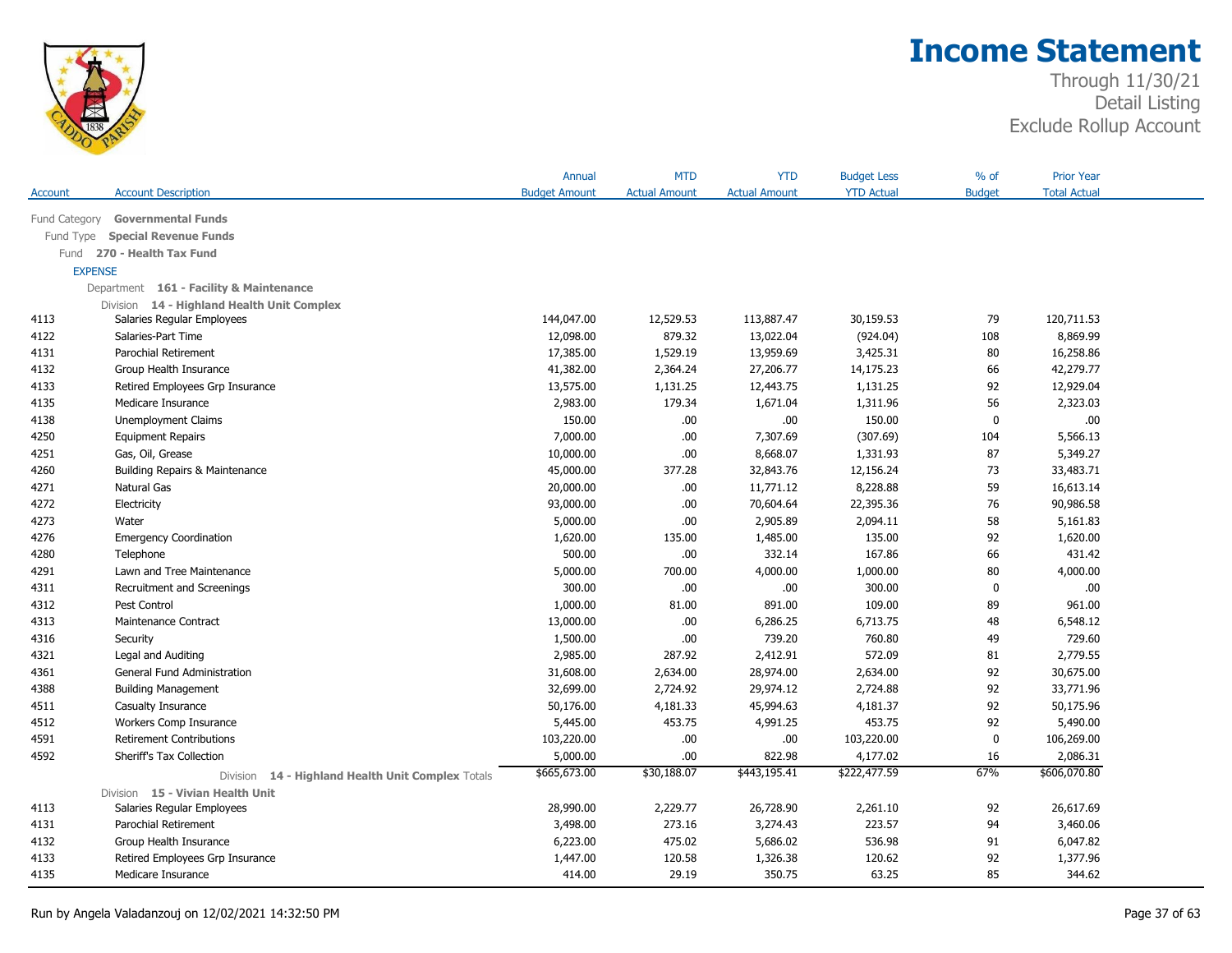

|                |                                                         | Annual               | <b>MTD</b>           | <b>YTD</b>           | <b>Budget Less</b> | % of          | <b>Prior Year</b>   |  |
|----------------|---------------------------------------------------------|----------------------|----------------------|----------------------|--------------------|---------------|---------------------|--|
| <b>Account</b> | <b>Account Description</b>                              | <b>Budget Amount</b> | <b>Actual Amount</b> | <b>Actual Amount</b> | <b>YTD Actual</b>  | <b>Budget</b> | <b>Total Actual</b> |  |
| Fund Category  | <b>Governmental Funds</b>                               |                      |                      |                      |                    |               |                     |  |
| Fund Type      | <b>Special Revenue Funds</b>                            |                      |                      |                      |                    |               |                     |  |
|                | Fund 270 - Health Tax Fund                              |                      |                      |                      |                    |               |                     |  |
| <b>EXPENSE</b> |                                                         |                      |                      |                      |                    |               |                     |  |
|                | Department 161 - Facility & Maintenance                 |                      |                      |                      |                    |               |                     |  |
|                | Division 15 - Vivian Health Unit                        |                      |                      |                      |                    |               |                     |  |
| 4260           | Building Repairs & Maintenance                          | 6,000.00             | .00                  | 4,837.45             | 1,162.55           | 81            | 1,409.02            |  |
| 4265           | Uniforms                                                | .00.                 | .00.                 | .00                  | .00.               | $+++$         | 109.99              |  |
| 4272           | Electricity                                             | 13,000.00            | .00.                 | 9,139.00             | 3,861.00           | 70            | 9,871.64            |  |
| 4273           | Water                                                   | 3,000.00             | 183.79               | 1,419.38             | 1,580.62           | 47            | 1,694.48            |  |
| 4280           | Telephone                                               | 1,600.00             | .00.                 | 1,406.33             | 193.67             | 88            | 1,789.53            |  |
| 4312           | Pest Control                                            | 750.00               | .00.                 | 550.00               | 200.00             | 73            | 468.00              |  |
| 4316           | Security                                                | 400.00               | .00.                 | 184.80               | 215.20             | 46            | 182.40              |  |
| 4388           | <b>Building Management</b>                              | 2,255.00             | 187.92               | 2,067.12             | 187.88             | 92            | 2,328.96            |  |
| 4512           | Workers Comp Insurance                                  | 360.00               | 30.02                | 330.22               | 29.78              | 92            | 405.24              |  |
|                | <b>Division</b><br>15 - Vivian Health Unit Totals       | \$67,937.00          | \$3,529.45           | \$57,300.78          | \$10,636.22        | 84%           | \$56,107.41         |  |
|                | Division 69 - David Raines Comm Center                  |                      |                      |                      |                    |               |                     |  |
| 4260           | Building Repairs & Maintenance                          | 33,390.00            | 2,782.50             | 30,607.50            | 2,782.50           | 92            | 33,390.00           |  |
|                | 69 - David Raines Comm Center Totals<br><b>Division</b> | \$33,390.00          | \$2,782.50           | \$30,607.50          | \$2,782.50         | 92%           | \$33,390.00         |  |
|                | Department 161 - Facility & Maintenance Totals          | \$799,693.00         | \$38,783.82          | \$579,732.21         | \$219,960.79       | 72%           | \$726,388.00        |  |
|                | Department 300 - Animal and Mosquito                    |                      |                      |                      |                    |               |                     |  |
|                | Division 12 - Animal Services                           |                      |                      |                      |                    |               |                     |  |
| 4113           | Salaries Regular Employees                              | 1,287,293.00         | 97,971.33            | 1,096,267.15         | 191,025.85         | 85            | 1,117,151.75        |  |
| 4114           | Salaries-Special                                        | 15,000.00            | .00.                 | .00                  | 15,000.00          | $\mathbf 0$   | .00.                |  |
| 4122           | Salaries-Part Time                                      | 51,061.00            | 1,651.74             | 41,753.87            | 9,307.13           | 82            | 53,018.47           |  |
| 4131           | Parochial Retirement                                    | 144,397.00           | 10,483.82            | 120,219.74           | 24,177.26          | 83            | 131,682.86          |  |
| 4132           | Group Health Insurance                                  | 186,370.00           | 12,844.32            | 157,930.09           | 28,439.91          | 85            | 146,719.32          |  |
| 4133           | Retired Employees Grp Insurance                         | 50,226.00            | 4,185.50             | 46,040.50            | 4,185.50           | 92            | 47,834.04           |  |
| 4135           | Medicare Insurance                                      | 22,151.00            | 1,336.40             | 15,474.69            | 6,676.31           | 70            | 16,556.12           |  |
| 4136           | Caddo Parish Employee Retirement                        | 9,740.00             | 764.20               | 9,155.32             | 584.68             | 94            | 9,627.08            |  |
| 4138           | <b>Unemployment Claims</b>                              | 1,000.00             | .00.                 | .00                  | 1,000.00           | $\mathbf{0}$  | .00.                |  |
| 4210           | Books and Subscriptions                                 | 500.00               | .00.                 | .00                  | 500.00             | 0             | .00                 |  |
| 4211           | Dues-Governmental Organizations                         | 1,000.00             | .00.                 | 20.00                | 980.00             | 2             | 500.00              |  |
| 4221           | Printed Office Forms                                    | 6,000.00             | .00.                 | 2,289.71             | 3,710.29           | 38            | 1,810.54            |  |
| 4230           | Education, Travel and Training                          | 22,000.00            | 1,160.00             | 4,933.95             | 17,066.05          | 22            | 8,358.85            |  |
| 4241           | Office Supplies                                         | 7,500.00             | 240.00               | 4,083.86             | 3,416.14           | 54            | 5,663.39            |  |
| 4242           | Postage                                                 | 750.00               | .00.                 | 175.89               | 574.11             | 23            | 261.18              |  |
| 4243           | Copy Supplies                                           | 6,500.00             | 214.14               | 6,018.86             | 481.14             | 93            | 4,806.01            |  |
| 4250           | <b>Equipment Repairs</b>                                | 50,000.00            | .00.                 | 28,963.59            | 21,036.41          | 58            | 32,135.79           |  |
|                |                                                         |                      |                      |                      |                    |               |                     |  |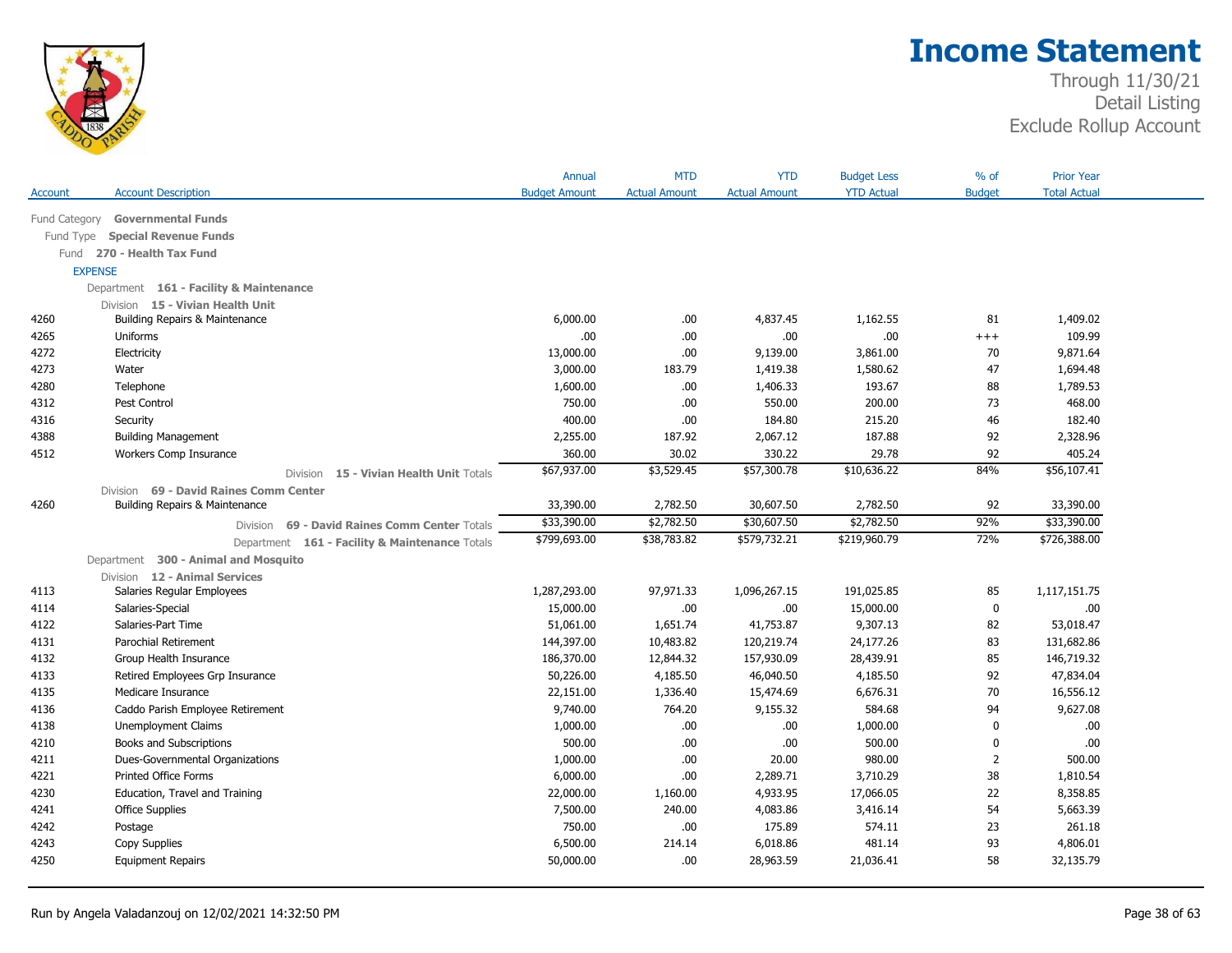

|                |                                       |          |                             | Annual               | <b>MTD</b>           | <b>YTD</b>           | <b>Budget Less</b> | % of          | <b>Prior Year</b>   |  |
|----------------|---------------------------------------|----------|-----------------------------|----------------------|----------------------|----------------------|--------------------|---------------|---------------------|--|
| Account        | <b>Account Description</b>            |          |                             | <b>Budget Amount</b> | <b>Actual Amount</b> | <b>Actual Amount</b> | <b>YTD Actual</b>  | <b>Budget</b> | <b>Total Actual</b> |  |
| Fund Category  | <b>Governmental Funds</b>             |          |                             |                      |                      |                      |                    |               |                     |  |
| Fund Type      | <b>Special Revenue Funds</b>          |          |                             |                      |                      |                      |                    |               |                     |  |
|                | Fund 270 - Health Tax Fund            |          |                             |                      |                      |                      |                    |               |                     |  |
| <b>EXPENSE</b> |                                       |          |                             |                      |                      |                      |                    |               |                     |  |
|                | Department 300 - Animal and Mosquito  |          |                             |                      |                      |                      |                    |               |                     |  |
|                | Division 12 - Animal Services         |          |                             |                      |                      |                      |                    |               |                     |  |
| 4251           | Gas, Oil, Grease                      |          |                             | 55,000.00            | .00                  | 36,130.89            | 18,869.11          | 66            | 26,001.07           |  |
| 4260           | Building Repairs & Maintenance        |          |                             | 45,000.00            | 557.33               | 34,781.16            | 10,218.84          | 77            | 32,936.22           |  |
| 4265           | Uniforms                              |          |                             | 9,000.00             | .00                  | 5,375.39             | 3,624.61           | 60            | 6,602.67            |  |
| 4267           | Animal Food                           |          |                             | 30,000.00            | .00                  | 13,023.61            | 16,976.39          | 43            | 24,567.95           |  |
| 4268           | Vaccinations and Chemicals            |          |                             | 150,000.00           | 1,267.86             | 44,941.90            | 105,058.10         | 30            | 56,604.52           |  |
| 4271           | Natural Gas                           |          |                             | 8,000.00             | .00                  | 4,045.06             | 3,954.94           | 51            | 4,886.04            |  |
| 4272           | Electricity                           |          |                             | 40,000.00            | .00                  | 25,573.49            | 14,426.51          | 64            | 31,012.82           |  |
| 4273           | Water                                 |          |                             | 9,000.00             | .00                  | 6,220.01             | 2,779.99           | 69            | 6,729.37            |  |
| 4276           | <b>Emergency Coordination</b>         |          |                             | 3,888.00             | 324.00               | 3,564.00             | 324.00             | 92            | 3,888.00            |  |
| 4280           | Telephone                             |          |                             | 20,000.00            | .00                  | 13,843.58            | 6,156.42           | 69            | 15,710.27           |  |
| 4290           | Safety Apparel                        |          |                             | 1,000.00             | .00                  | 1,017.75             | (17.75)            | 102           | 729.84              |  |
| 4291           | Lawn and Tree Maintenance             |          |                             | 3,500.00             | 750.00               | 2,625.00             | 875.00             | 75            | 2,000.00            |  |
| 4311           | Recruitment and Screenings            |          |                             | 5,000.00             | 314.00               | 3,005.91             | 1,994.09           | 60            | 2,520.10            |  |
| 4313           | Maintenance Contract                  |          |                             | 7,500.00             | 674.90               | 8,463.99             | (963.99)           | 113           | 6,626.05            |  |
| 4316           | Security                              |          |                             | 1,000.00             | .00                  | 924.00               | 76.00              | 92            | 912.00              |  |
| 4317           | Janitorial Service                    |          |                             | 3,000.00             | .00                  | .00                  | 3,000.00           | $\mathbf 0$   | .00.                |  |
| 4318           | Waste Disposal Fees                   |          |                             | 3,000.00             | 238.53               | 1,594.10             | 1,405.90           | 53            | 1,879.36            |  |
| 4321           | Legal and Auditing                    |          |                             | 1,490.00             | 143.72               | 592.45               | 897.55             | 40            | 1,387.52            |  |
| 4324           | <b>Information Systems Allocation</b> |          |                             | 18,478.00            | 1,539.83             | 16,938.13            | 1,539.87           | 92            | 17,740.00           |  |
| 4326           | Spaying/Neutering                     |          |                             | 60,000.00            | 3,973.75             | 49,594.99            | 10,405.01          | 83            | 58,783.50           |  |
| 4327           | <b>Professional Services</b>          |          |                             | 90,000.00            | 4,152.25             | 47,041.23            | 42,958.77          | 52            | 51,149.19           |  |
| 4361           | General Fund Administration           |          |                             | 59,788.00            | 4,982.33             | 54,805.63            | 4,982.37           | 92            | 58,475.04           |  |
| 4388           | <b>Building Management</b>            |          |                             | 7,893.00             | 657.75               | 7,235.25             | 657.75             | 92            | 8,151.96            |  |
| 4395           | Grant Programs - Other                |          |                             | 10,000.00            | .00                  | .00                  | 10,000.00          | $\pmb{0}$     | .00.                |  |
| 4423           | Misc Materials and Supplies           |          |                             | 65,000.00            | 369.96               | 41,308.45            | 23,691.55          | 64            | 74,994.42           |  |
| 4511           | Casualty Insurance                    |          |                             | 31,482.00            | 2,623.50             | 28,858.50            | 2,623.50           | 92            | 31,482.00           |  |
| 4512           | Workers Comp Insurance                |          |                             | 30,375.00            | 2,531.25             | 27,843.75            | 2,531.25           | 92            | 30,597.96           |  |
| 4530           | <b>Interest Expense</b>               |          |                             | .00.                 | .00                  | .00                  | .00                | $^{+++}$      | 54,380.01           |  |
| 4742           | Office Equipment                      |          |                             | 5,000.00             | .00                  | .00                  | 5,000.00           | 0             | 304.97              |  |
| 4743           | Other Equipment                       |          |                             | 5,000.00             | .00                  | .00.                 | 5,000.00           | $\mathbf 0$   | 3,337.01            |  |
|                |                                       | Division | 12 - Animal Services Totals | \$2,639,882.00       | \$155,952.41         | \$2,012,675.44       | \$627,206.56       | 76%           | \$2,190,515.26      |  |
|                | Division 13 - Mosquito Control        |          |                             |                      |                      |                      |                    |               |                     |  |
| 4113           | Salaries Regular Employees            |          |                             | 135,413.00           | 8,102.40             | 98,231.17            | 37,181.83          | 73            | 103,507.81          |  |
| 4122           | Salaries-Part Time                    |          |                             | 58,270.00            | 592.46               | 25,851.93            | 32,418.07          | 44            | 21,486.60           |  |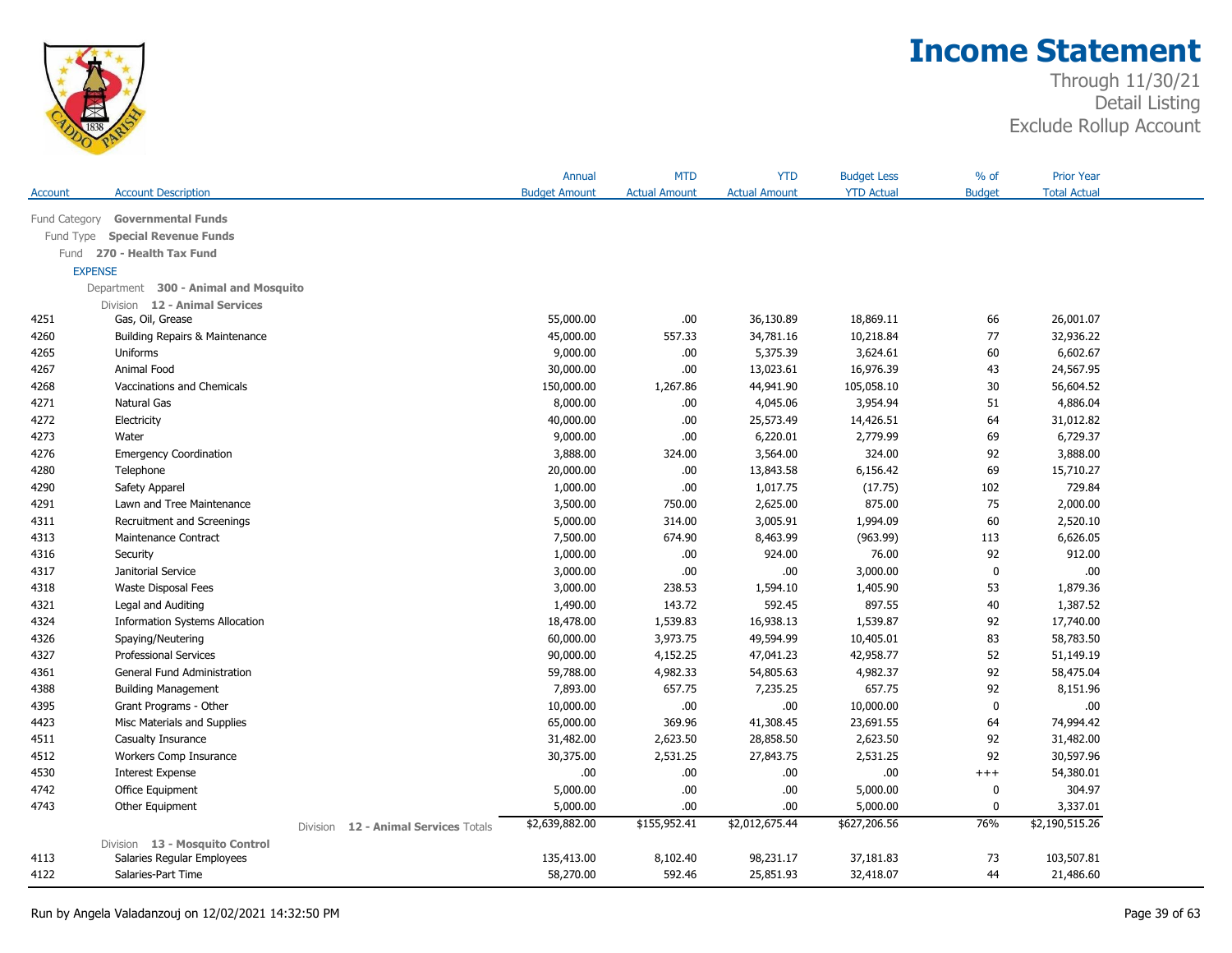

|               |                                                           | Annual               | <b>MTD</b>           | <b>YTD</b>           | <b>Budget Less</b> | $%$ of         | <b>Prior Year</b>   |
|---------------|-----------------------------------------------------------|----------------------|----------------------|----------------------|--------------------|----------------|---------------------|
| Account       | <b>Account Description</b>                                | <b>Budget Amount</b> | <b>Actual Amount</b> | <b>Actual Amount</b> | <b>YTD Actual</b>  | <b>Budget</b>  | <b>Total Actual</b> |
| Fund Category | <b>Governmental Funds</b>                                 |                      |                      |                      |                    |                |                     |
| Fund Type     | <b>Special Revenue Funds</b>                              |                      |                      |                      |                    |                |                     |
| Fund          | 270 - Health Tax Fund                                     |                      |                      |                      |                    |                |                     |
|               | <b>EXPENSE</b>                                            |                      |                      |                      |                    |                |                     |
|               | Department 300 - Animal and Mosquito                      |                      |                      |                      |                    |                |                     |
|               | Division 13 - Mosquito Control                            |                      |                      |                      |                    |                |                     |
| 4131          | Parochial Retirement                                      | 16,343.00            | 992.54               | 11,889.82            | 4,453.18           | 73             | 12,588.57           |
| 4132          | Group Health Insurance                                    | 862.00               | 54.84                | 602.28               | 259.72             | 70             | 639.84              |
| 4133          | Retired Employees Grp Insurance                           | 12,556.00            | 1,046.33             | 11,509.63            | 1,046.37           | 92             | 11,958.00           |
| 4135          | Medicare Insurance                                        | 4,514.00             | 136.16               | 2,437.29             | 2,076.71           | 54             | 2,279.01            |
| 4138          | Unemployment Claims                                       | 1,000.00             | .00.                 | .00                  | 1,000.00           | 0              | .00                 |
| 4210          | Books and Subscriptions                                   | 200.00               | .00                  | .00.                 | 200.00             | $\mathbf 0$    | .00                 |
| 4221          | Printed Office Forms                                      | 200.00               | .00                  | .00                  | 200.00             | 0              | .00                 |
| 4230          | Education, Travel and Training                            | 1,500.00             | .00.                 | 55.00                | 1,445.00           | $\overline{4}$ | 190.00              |
| 4241          | <b>Office Supplies</b>                                    | 400.00               | .00                  | .00.                 | 400.00             | $\bf{0}$       | .00.                |
| 4242          | Postage                                                   | 500.00               | .00                  | 134.75               | 365.25             | 27             | 347.38              |
| 4250          | <b>Equipment Repairs</b>                                  | 16,000.00            | .00                  | 9,810.09             | 6,189.91           | 61             | 11,697.35           |
| 4251          | Gas, Oil, Grease                                          | 18,000.00            | .00                  | 11,171.95            | 6,828.05           | 62             | 7,222.40            |
| 4260          | Building Repairs & Maintenance                            | 5,000.00             | .00                  | .00.                 | 5,000.00           | 0              | 1,090.67            |
| 4265          | Uniforms                                                  | 1,000.00             | .00                  | 78.00                | 922.00             | 8              | .00                 |
| 4268          | Vaccinations and Chemicals                                | 135,000.00           | (2,084.20)           | 136,260.01           | (1,260.01)         | 101            | 132,576.67          |
| 4276          | <b>Emergency Coordination</b>                             | 972.00               | 81.00                | 891.00               | 81.00              | 92             | 972.00              |
| 4290          | Safety Apparel                                            | 300.00               | .00                  | .00                  | 300.00             | 0              | .00                 |
| 4311          | Recruitment and Screenings                                | 200.00               | .00                  | .00.                 | 200.00             | $\mathbf 0$    | .00                 |
| 4321          | Legal and Auditing                                        | 1,490.00             | 143.72               | 1,816.39             | (326.39)           | 122            | 1,387.52            |
| 4324          | <b>Information Systems Allocation</b>                     | 18,478.00            | 1,539.83             | 16,938.13            | 1,539.87           | 92             | 17,740.00           |
| 4327          | <b>Professional Services</b>                              | .00.                 | .00.                 | 521.50               | (521.50)           | $+++$          | .00                 |
| 4361          | General Fund Administration                               | 22,155.00            | 1,846.25             | 20,308.75            | 1,846.25           | 92             | 21,977.04           |
| 4423          | Misc Materials and Supplies                               | 7,000.00             | 140.00               | 3,813.93             | 3,186.07           | 54             | 1,599.56            |
| 4511          | Casualty Insurance                                        | 7,871.00             | 655.92               | 7,215.12             | 655.88             | 92             | 7,871.04            |
| 4512          | Workers Comp Insurance                                    | 8,595.00             | 716.25               | 7,878.75             | 716.25             | 92             | 8,640.00            |
| 4743          | Other Equipment                                           | 2,000.00             | .00.                 | 14,293.66            | (12, 293.66)       | 715            | 375.66              |
|               | Division 13 - Mosquito Control Totals                     | \$475,819.00         | \$13,963.50          | \$381,709.15         | \$94,109.85        | 80%            | \$366,147.12        |
|               | Department 300 - Animal and Mosquito Totals               | \$3,115,701.00       | \$169,915.91         | \$2,394,384.59       | \$721,316.41       | 77%            | \$2,556,662.38      |
|               | Department 900 - Other Financing Sources (Uses)           |                      |                      |                      |                    |                |                     |
| 4688          | Transfer To Capital Outlay                                | 102,000.00           | 8,500.00             | 93,500.00            | 8,500.00           | 92             | .00                 |
|               | 900 - Other Financing Sources (Uses) Totals<br>Department | \$102,000.00         | \$8,500.00           | \$93,500.00          | \$8,500.00         | 92%            | \$0.00              |
|               | <b>EXPENSE TOTALS</b>                                     | \$4,082,594.00       | \$217,199.73         | \$3,132,666.80       | \$949,927.20       | 77%            | \$3,283,050.38      |
|               |                                                           |                      |                      |                      |                    |                |                     |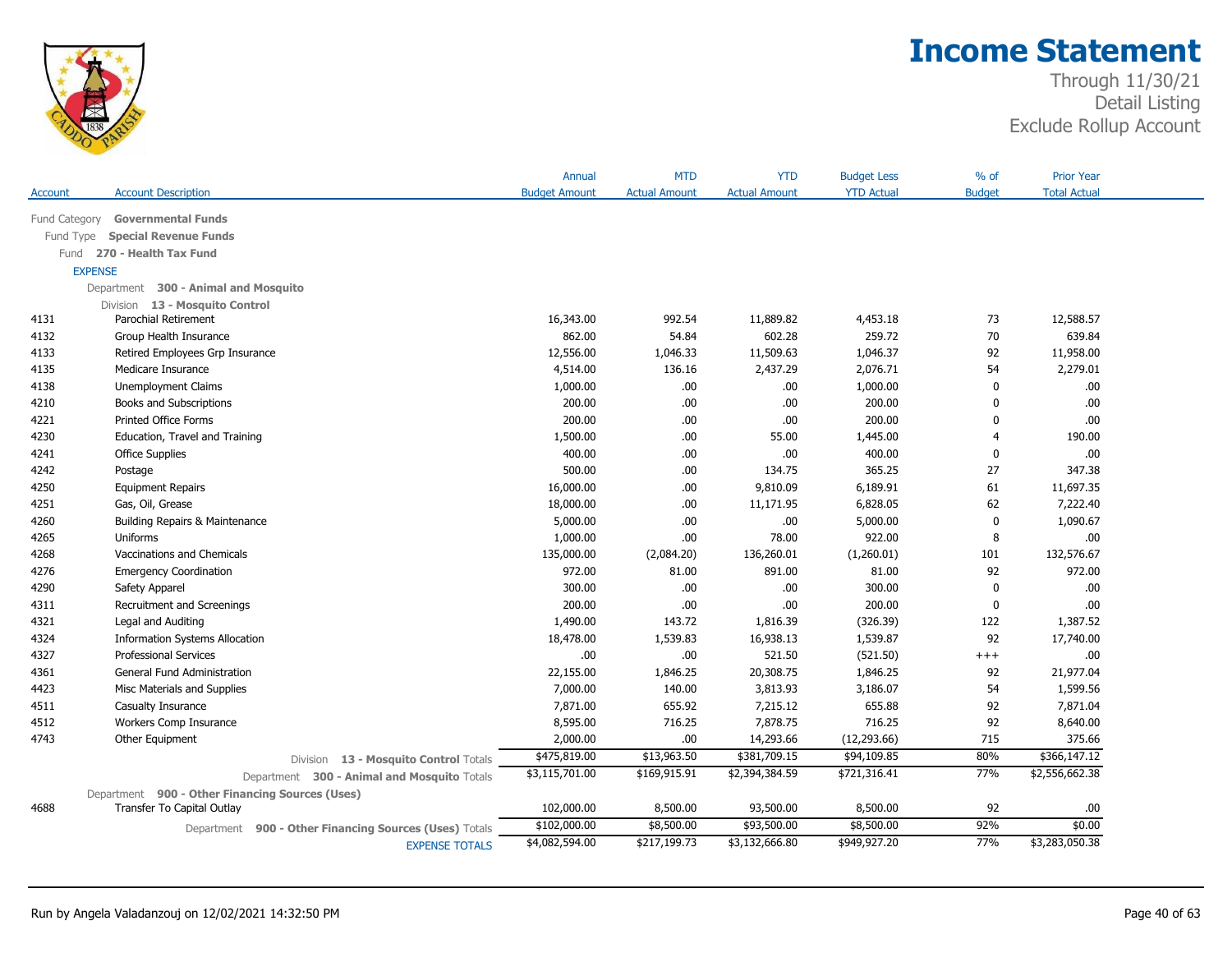

|                                                                               |                                                                                                                                             | Annual                                         | <b>MTD</b>                                 | <b>YTD</b>                                    | <b>Budget Less</b>                             | $%$ of            | <b>Prior Year</b>                            |  |
|-------------------------------------------------------------------------------|---------------------------------------------------------------------------------------------------------------------------------------------|------------------------------------------------|--------------------------------------------|-----------------------------------------------|------------------------------------------------|-------------------|----------------------------------------------|--|
| <b>Account Description</b><br>Account                                         |                                                                                                                                             | <b>Budget Amount</b>                           | <b>Actual Amount</b>                       | <b>Actual Amount</b>                          | <b>YTD Actual</b>                              | <b>Budget</b>     | <b>Total Actual</b>                          |  |
| <b>Governmental Funds</b><br>Fund Category<br>Fund Type Special Revenue Funds |                                                                                                                                             |                                                |                                            |                                               |                                                |                   |                                              |  |
|                                                                               | <b>270 - Health Tax Fund Totals</b><br>Fund<br><b>REVENUE TOTALS</b><br><b>EXPENSE TOTALS</b><br>Fund 270 - Health Tax Fund Net Gain (Loss) | 3,629,948.00<br>4,082,594.00<br>(\$452,646.00) | 5,002.93<br>217,199.73<br>( \$212, 196.80) | 92,089.66<br>3,132,666.80<br>(\$3,040,577.14) | 3,537,858.34<br>949,927.20<br>(\$2,587,931.14) | 3%<br>77%<br>672% | 3,805,397.42<br>3,283,050.38<br>\$522,347.04 |  |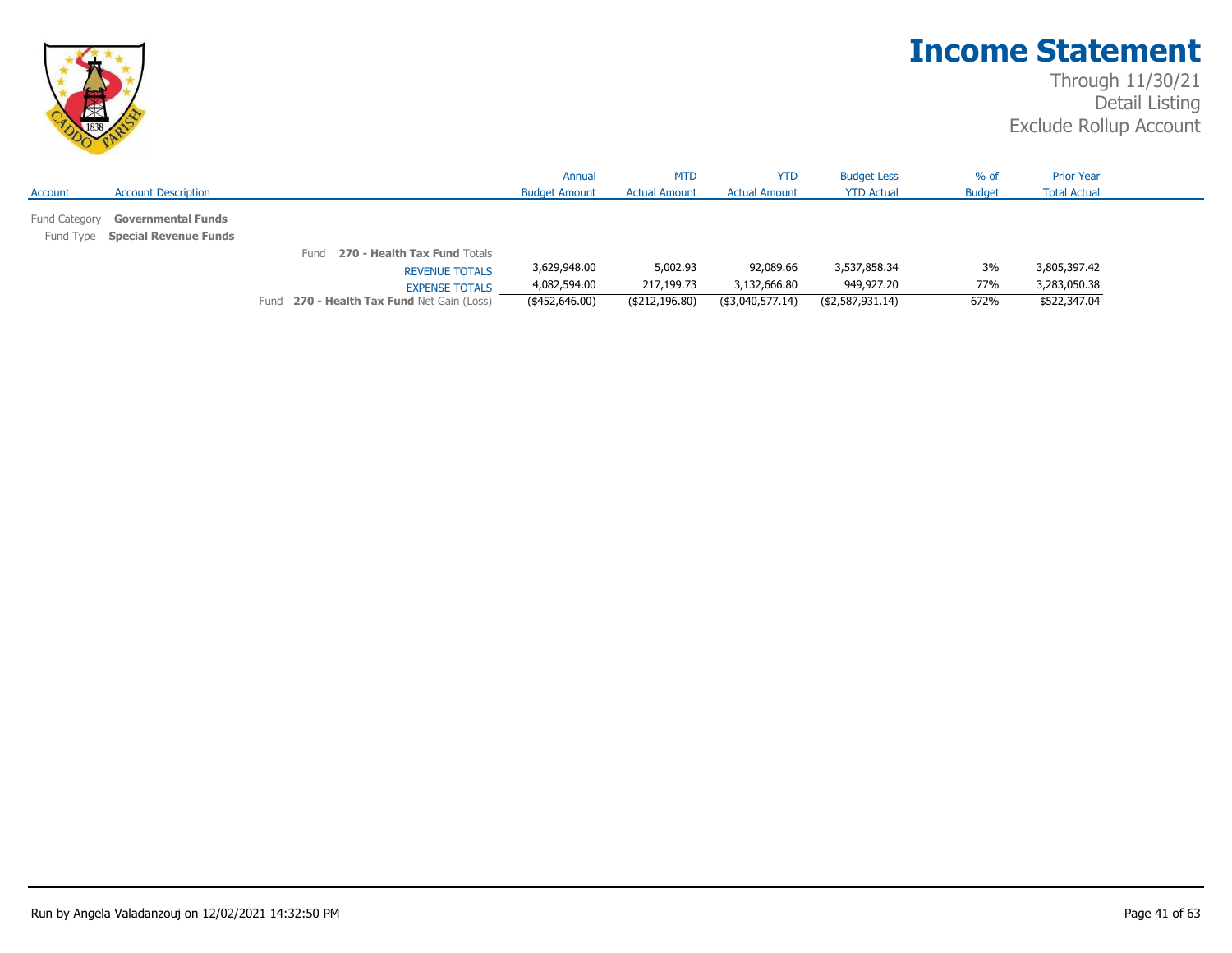

|               |                                                    | Annual               | <b>MTD</b>           | <b>YTD</b>           | <b>Budget Less</b> | $%$ of        | <b>Prior Year</b>   |
|---------------|----------------------------------------------------|----------------------|----------------------|----------------------|--------------------|---------------|---------------------|
| Account       | <b>Account Description</b>                         | <b>Budget Amount</b> | <b>Actual Amount</b> | <b>Actual Amount</b> | <b>YTD Actual</b>  | <b>Budget</b> | <b>Total Actual</b> |
| Fund Category | <b>Governmental Funds</b>                          |                      |                      |                      |                    |               |                     |
| Fund Type     | <b>Special Revenue Funds</b>                       |                      |                      |                      |                    |               |                     |
| Fund          | 280 - Biomedical Fund                              |                      |                      |                      |                    |               |                     |
|               | <b>REVENUE</b>                                     |                      |                      |                      |                    |               |                     |
|               | Department 000 - General Revenues                  |                      |                      |                      |                    |               |                     |
| 3113          | Ad Valorem Tax-Parish                              | 3,007,790.00         | .00.                 | .00                  | 3,007,790.00       | 0             | 3,073,434.00        |
| 3115          | <b>Estimated Uncollectible Taxes</b>               | (120,310.00)         | .00                  | .00                  | (120,310.00)       |               | (41, 837.50)        |
| 3120          | Prior Year Taxes                                   | 20,334.00            | 682.35               | 13,274.53            | 7,059.47           | 65            | 17,585.75           |
| 3351          | <b>State Revenue Sharing</b>                       | 69,200.00            | .00                  | .00                  | 69,200.00          |               | 67,019.03           |
| 3610          | <b>Interest Earned</b>                             | 100.00               | .00                  | 10.42                | 89.58              | 10            | .00                 |
|               | Department 000 - General Revenues Totals           | \$2,977,114.00       | \$682.35             | \$13,284.95          | \$2,963,829.05     | 0%            | \$3,116,201.28      |
|               | <b>REVENUE TOTALS</b>                              | \$2,977,114.00       | \$682.35             | \$13,284.95          | \$2,963,829.05     | 0%            | \$3,116,201.28      |
|               | <b>EXPENSE</b>                                     |                      |                      |                      |                    |               |                     |
|               | Department 319 - Biomedical Research Center        |                      |                      |                      |                    |               |                     |
| 4321          | Legal and Auditing                                 | 5,502.00             | 530.69               | 4,447.49             | 1,054.51           | 81            | 5,123.80            |
| 4361          | <b>General Fund Administration</b>                 | 15,477.00            | 1,289.75             | 14,187.25            | 1,289.75           | 92            | 14,244.00           |
| 4530          | <b>Interest Expense</b>                            | 13,000.00            | .00.                 | 861.54               | 12,138.46          | 7             | 11,826.50           |
| 4562          | Reimb - Biomedical Research Ctr                    | 2,815,000.00         | .00.                 | 2,114,090.00         | 700,910.00         | 75            | 2,814,998.00        |
| 4591          | <b>Retirement Contributions</b>                    | 89,030.00            | .00.                 | .00                  | 89,030.00          | 0             | 90,004.00           |
| 4592          | Sheriff's Tax Collection                           | 4,000.00             | .00.                 | 946.54               | 3,053.46           | 24            | 1,772.58            |
|               | Department 319 - Biomedical Research Center Totals | \$2,942,009.00       | \$1,820.44           | \$2,134,532.82       | \$807,476.18       | 73%           | \$2,937,968.88      |
|               | <b>EXPENSE TOTALS</b>                              | \$2,942,009.00       | \$1,820.44           | \$2,134,532.82       | \$807,476.18       | 73%           | \$2,937,968.88      |
|               | 280 - Biomedical Fund Totals<br>Fund               |                      |                      |                      |                    |               |                     |
|               | <b>REVENUE TOTALS</b>                              | 2,977,114.00         | 682.35               | 13,284.95            | 2,963,829.05       | 0%            | 3,116,201.28        |
|               | <b>EXPENSE TOTALS</b>                              | 2,942,009.00         | 1,820.44             | 2,134,532.82         | 807,476.18         | 73%           | 2,937,968.88        |
|               | Fund 280 - Biomedical Fund Net Gain (Loss)         | \$35,105.00          | ( \$1,138.09)        | ( \$2,121,247.87)    | (\$2,156,352.87)   | (6,043%)      | \$178,232.40        |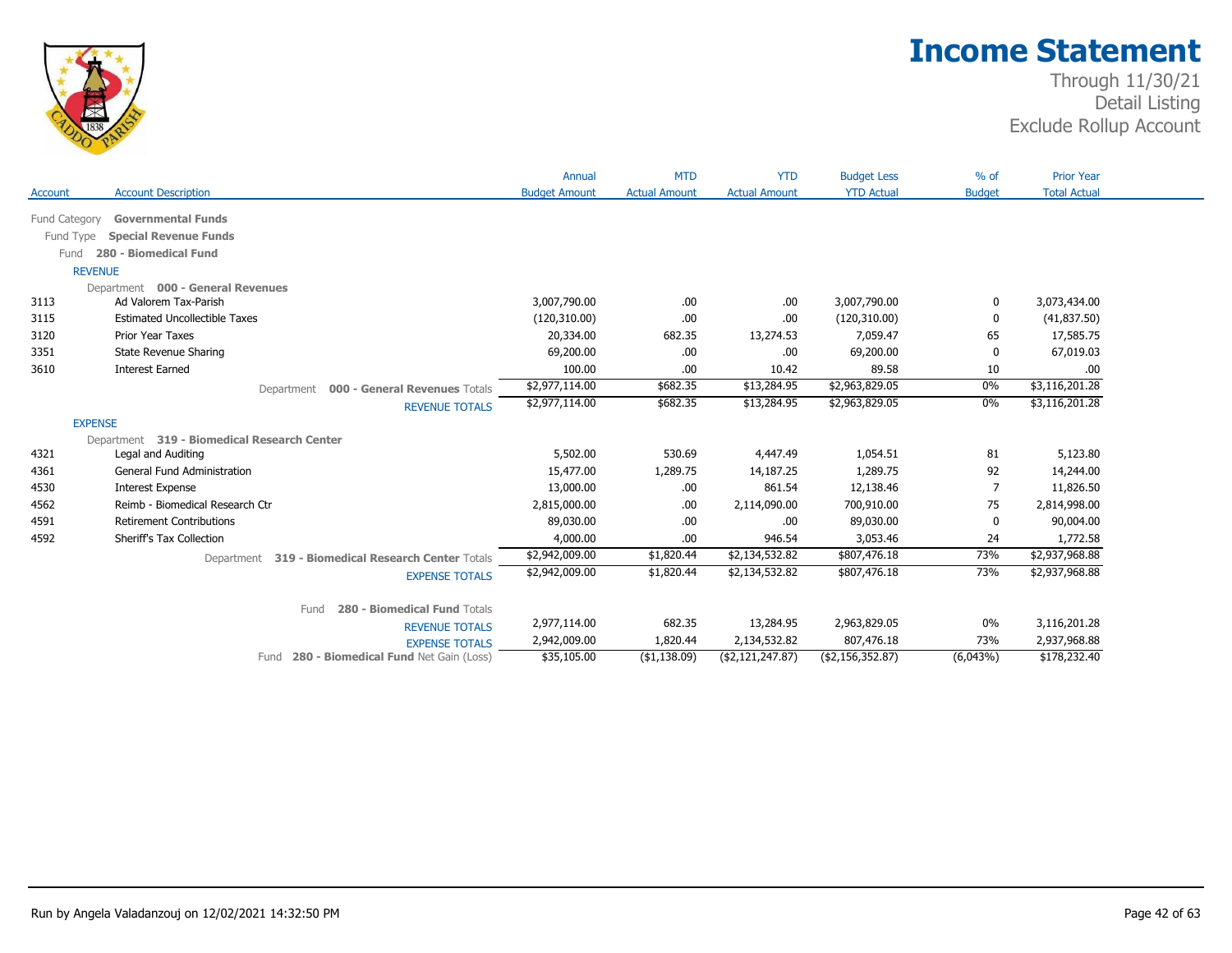

|               |                                                        | Annual               | <b>MTD</b>               | <b>YTD</b>                | <b>Budget Less</b> | $%$ of        | <b>Prior Year</b>          |
|---------------|--------------------------------------------------------|----------------------|--------------------------|---------------------------|--------------------|---------------|----------------------------|
| Account       | <b>Account Description</b>                             | <b>Budget Amount</b> | <b>Actual Amount</b>     | <b>Actual Amount</b>      | <b>YTD Actual</b>  | <b>Budget</b> | <b>Total Actual</b>        |
| Fund Category | <b>Governmental Funds</b>                              |                      |                          |                           |                    |               |                            |
| Fund Type     | <b>Special Revenue Funds</b>                           |                      |                          |                           |                    |               |                            |
|               | Fund 290 - Riverboat Fund                              |                      |                          |                           |                    |               |                            |
|               | <b>REVENUE</b>                                         |                      |                          |                           |                    |               |                            |
|               | Department 000 - General Revenues                      |                      |                          |                           |                    |               |                            |
| 3223          | Riverboat Gaming                                       | 900,000.00           | (8,521.53)               | 784,911.85                | 115,088.15         | 87            | 726,961.16                 |
| 3609          | Market Value Adjustment                                | .00                  | .00                      | .00                       | .00                | $^{+++}$      | 1,669.91                   |
| 3610          | <b>Interest Earned</b>                                 | 4,000.00             | .00                      | 541.71                    | 3,458.29           | 14            | 7,138.81                   |
| 3695          | Miscellaneous Revenue                                  | 2,000.00             | .00                      | 40,004.00                 | (38,004.00)        | 2,000         | 19,081.31                  |
|               | Department 000 - General Revenues Totals               | \$906,000.00         | $($ \$8,521.53)          | \$825,457.56              | \$80,542.44        | 91%           | \$754,851.19               |
|               | Department 900 - Other Financing Sources (Uses)        |                      |                          |                           |                    |               |                            |
| 3849          | Transfer From Oil & Gas                                | .00                  | .00                      | .00                       | .00.               | $^{+++}$      | 75,000.00                  |
| 3852          | Transfer From Capital Outlay                           | 19,071.00            | .00                      | 19,071.00                 | .00.               | 100           | .00                        |
|               | Department 900 - Other Financing Sources (Uses) Totals | \$19,071.00          | \$0.00                   | \$19,071.00               | \$0.00             | 100%          | \$75,000.00                |
|               | <b>REVENUE TOTALS</b>                                  | \$925,071.00         | $($ \$8,521.53)          | \$844,528.56              | \$80,542.44        | 91%           | \$829,851.19               |
|               | <b>EXPENSE</b>                                         |                      |                          |                           |                    |               |                            |
|               | Department 131 - Administration                        |                      |                          |                           |                    |               |                            |
| 4113          | Salaries Regular Employees                             | .00                  | .00                      | 186.19                    | (186.19)           | $^{+++}$      | .00.                       |
| 4122          | Salaries-Part Time                                     | 165,000.00           | .00                      | 52,534.73                 | 112,465.27         | 32            | 801.84                     |
| 4135          | Medicare Insurance                                     | 13,750.00            | .00                      | 4,049.14                  | 9,700.86           | 29            | 9.46                       |
| 4321          | Legal and Auditing                                     | 4,715.00             | 454.78                   | 3,811.36                  | 903.64             | 81            | 4,390.39                   |
| 4327          | <b>Professional Services</b>                           | 2,000.00             | .00                      | 754.00                    | 1,246.00           | 38            | .00.                       |
| 4344          | <b>Public Information</b>                              | 10,000.00            | .00.                     | .00                       | 10,000.00          | $\bf{0}$      | .00.                       |
| 4361          | General Fund Administration                            | 24,998.00            | 2,083.17                 | 22,914.87                 | 2,083.13           | 92            | 23,484.96                  |
| 4530          | <b>Interest Expense</b>                                | 1,500.00             | .00.                     | .00                       | 1,500.00           | 0             | .00                        |
| 4534          | <b>Special Programs</b>                                | 40,000.00            | 1,296.10                 | 31,668.04                 | 8,331.96           | 79            | .00                        |
| 4553          | <b>Truancy Program</b>                                 | 60,000.00            | .00.                     | 60,000.00                 | .00                | 100           | 60,000.00                  |
|               | Department 131 - Administration Totals                 | \$321,963.00         | \$3,834.05               | \$175,918.33              | \$146,044.67       | 55%           | \$88,686.65                |
|               | Department 150 - Allocation to other Entities          |                      |                          |                           |                    |               |                            |
| 4959          | <b>NGO Appropriations</b>                              | 988,500.00           | 31,000.00                | 639,326.69                | 349,173.31         | 65            | 603,566.83                 |
|               | Department 150 - Allocation to other Entities Totals   | \$988,500.00         | \$31,000.00              | \$639,326.69              | \$349,173.31       | 65%           | \$603,566.83               |
|               | <b>EXPENSE TOTALS</b>                                  | \$1,310,463.00       | \$34,834.05              | \$815,245.02              | \$495,217.98       | 62%           | \$692,253.48               |
|               |                                                        |                      |                          |                           |                    |               |                            |
|               | 290 - Riverboat Fund Totals<br>Fund                    |                      |                          |                           |                    |               |                            |
|               | <b>REVENUE TOTALS</b>                                  | 925,071.00           | (8, 521.53)              | 844,528.56                | 80,542.44          | 91%           | 829,851.19                 |
|               |                                                        |                      |                          |                           |                    |               |                            |
|               | <b>EXPENSE TOTALS</b>                                  | 1,310,463.00         | 34,834.05<br>(43,355.58) | 815,245.02<br>\$29,283.54 | 495,217.98         | 62%           | 692,253.48<br>\$137,597.71 |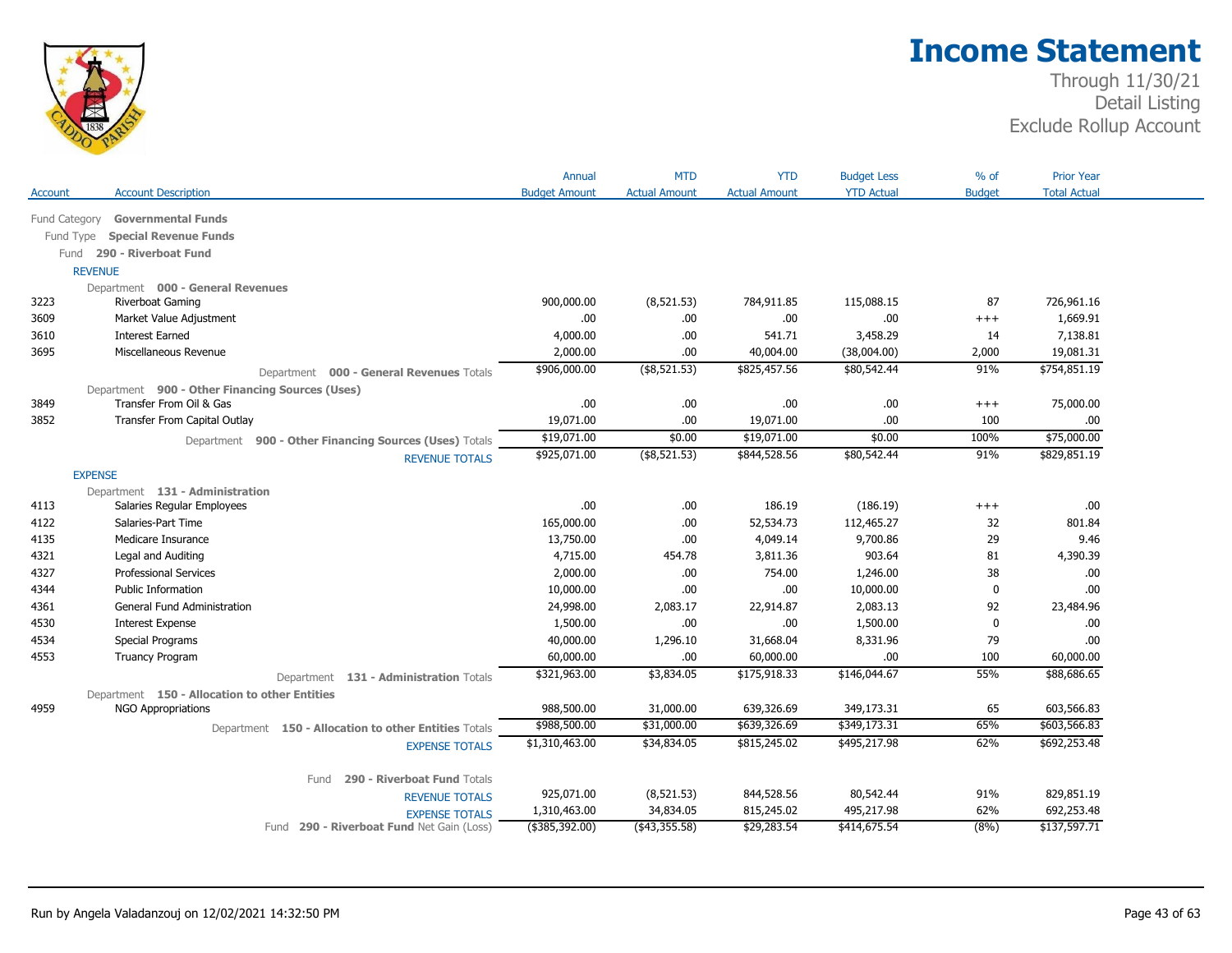

| <b>Total Actual</b><br><b>Account Description</b><br><b>Budget Amount</b><br><b>Actual Amount</b><br><b>Actual Amount</b><br><b>YTD Actual</b><br><b>Budget</b><br><b>Governmental Funds</b><br>Fund Category<br><b>Special Revenue Funds</b><br>Fund Type<br>295 - Criminal Justice Fund<br>Fund<br><b>REVENUE</b><br>Department 000 - General Revenues<br>3113<br>Ad Valorem Tax-Parish<br>6,214,900.00<br>.00.<br>6,214,900.00<br>6,259,613.00<br>.00<br>0<br>.00<br><b>Estimated Uncollectible Taxes</b><br>.00<br>(217, 520.00)<br>$\mathbf{0}$<br>(66, 248.80)<br>3115<br>(217,520.00)<br>6,787.58<br>3120<br><b>Prior Year Taxes</b><br>19,409.00<br>3,795.11<br>8,418.52<br>10,990.48<br>43<br>3351<br><b>State Revenue Sharing</b><br>132,200.00<br>.00.<br>.00<br>132,200.00<br>$\mathbf{0}$<br>134,470.58<br><b>Interest Earned</b><br>1,000.00<br>3610<br>1,000.00<br>.00.<br>.00<br>$\Omega$<br>.00<br>\$6,334,622.36<br>\$6,149,989.00<br>\$3,795.11<br>\$8,418.52<br>\$6,141,570.48<br>0%<br>Department 000 - General Revenues Totals<br>\$6,334,622.36<br>\$6,149,989.00<br>\$3,795.11<br>\$8,418.52<br>\$6,141,570.48<br>$0\%$<br><b>REVENUE TOTALS</b><br><b>EXPENSE</b><br>Department 120 - Criminal Justice<br>Division 20 - Criminal Administration<br>605.05<br>3,157.00<br>304.51<br>2,551.95<br>81<br>2,939.40<br>4321<br>Legal and Auditing<br>793.42<br>8,727.62<br>793.38<br>9,240.96<br>4361<br>General Fund Administration<br>9,521.00<br>92<br>11,000.00<br>7,695.37<br>22,173.91<br>4530<br><b>Interest Expense</b><br>.00.<br>3,304.63<br>30<br>4591<br><b>Retirement Contributions</b><br>183,950.00<br>.00.<br>.00<br>183,950.00<br>$\mathbf 0$<br>183,261.00<br>4592<br>Sheriff's Tax Collection<br>7,500.00<br>.00<br>5,607.45<br>3,557.90<br>1,892.55<br>25<br><b>Sheriff Substations</b><br>.00<br>.00.<br>.00<br>159,917.98<br>.00.<br>$+++$<br>\$198,651.25<br>\$381,091.15<br>\$215,128.00<br>\$1,097.93<br>\$16,476.75<br>8%<br>20 - Criminal Administration Totals<br>Division<br>\$381,091.15<br>8%<br>\$215,128.00<br>\$1,097.93<br>\$16,476.75<br>\$198,651.25<br>Department 120 - Criminal Justice Totals<br>Department 900 - Other Financing Sources (Uses)<br>Transfer To Juvenile Just Fund<br>92<br>3,600,000.00<br>3,400,000.00<br>283,333.33<br>3,116,666.63<br>283,333.37<br>83,333.33<br>916,666.63<br>83,333.37<br>800,000.04<br><b>Transfer To Detention Facilitie</b><br>1,000,000.00<br>92<br><b>Transfer To General Fund</b><br>1,400,000.00<br>116,666.67<br>1,283,333.37<br>116,666.63<br>92<br>1,700,000.04<br>\$5,800,000.00<br>\$483,333.33<br>\$483,333.37<br>92%<br>\$6,100,000.08<br>\$5,316,666.63<br>Department 900 - Other Financing Sources (Uses) Totals<br>\$6,481,091.23<br>\$6,015,128.00<br>\$484,431.26<br>\$5,333,143.38<br>\$681,984.62<br>89%<br><b>EXPENSE TOTALS</b><br>295 - Criminal Justice Fund Totals<br>Fund<br>6,149,989.00<br>3,795.11<br>6,141,570.48<br>6,334,622.36<br>8,418.52<br>$0\%$<br><b>REVENUE TOTALS</b><br>6,015,128.00<br>484,431.26<br>681,984.62<br>89%<br>6,481,091.23<br>5,333,143.38<br><b>EXPENSE TOTALS</b><br>(\$146,468.87)<br>\$134,861.00<br>(480, 636.15)<br>$($ \$5,324,724.86)<br>$($ \$5,459,585.86)<br>$(3,948\%)$<br>Fund 295 - Criminal Justice Fund Net Gain (Loss) |         | Annual | <b>MTD</b> | <b>YTD</b> | <b>Budget Less</b> | $%$ of | <b>Prior Year</b> |
|-------------------------------------------------------------------------------------------------------------------------------------------------------------------------------------------------------------------------------------------------------------------------------------------------------------------------------------------------------------------------------------------------------------------------------------------------------------------------------------------------------------------------------------------------------------------------------------------------------------------------------------------------------------------------------------------------------------------------------------------------------------------------------------------------------------------------------------------------------------------------------------------------------------------------------------------------------------------------------------------------------------------------------------------------------------------------------------------------------------------------------------------------------------------------------------------------------------------------------------------------------------------------------------------------------------------------------------------------------------------------------------------------------------------------------------------------------------------------------------------------------------------------------------------------------------------------------------------------------------------------------------------------------------------------------------------------------------------------------------------------------------------------------------------------------------------------------------------------------------------------------------------------------------------------------------------------------------------------------------------------------------------------------------------------------------------------------------------------------------------------------------------------------------------------------------------------------------------------------------------------------------------------------------------------------------------------------------------------------------------------------------------------------------------------------------------------------------------------------------------------------------------------------------------------------------------------------------------------------------------------------------------------------------------------------------------------------------------------------------------------------------------------------------------------------------------------------------------------------------------------------------------------------------------------------------------------------------------------------------------------------------------------------------------------------------------------------------------------------------------------------------------------------------------------------------------------------------------------------------------------------------------------------------------------|---------|--------|------------|------------|--------------------|--------|-------------------|
|                                                                                                                                                                                                                                                                                                                                                                                                                                                                                                                                                                                                                                                                                                                                                                                                                                                                                                                                                                                                                                                                                                                                                                                                                                                                                                                                                                                                                                                                                                                                                                                                                                                                                                                                                                                                                                                                                                                                                                                                                                                                                                                                                                                                                                                                                                                                                                                                                                                                                                                                                                                                                                                                                                                                                                                                                                                                                                                                                                                                                                                                                                                                                                                                                                                                                                 | Account |        |            |            |                    |        |                   |
|                                                                                                                                                                                                                                                                                                                                                                                                                                                                                                                                                                                                                                                                                                                                                                                                                                                                                                                                                                                                                                                                                                                                                                                                                                                                                                                                                                                                                                                                                                                                                                                                                                                                                                                                                                                                                                                                                                                                                                                                                                                                                                                                                                                                                                                                                                                                                                                                                                                                                                                                                                                                                                                                                                                                                                                                                                                                                                                                                                                                                                                                                                                                                                                                                                                                                                 |         |        |            |            |                    |        |                   |
|                                                                                                                                                                                                                                                                                                                                                                                                                                                                                                                                                                                                                                                                                                                                                                                                                                                                                                                                                                                                                                                                                                                                                                                                                                                                                                                                                                                                                                                                                                                                                                                                                                                                                                                                                                                                                                                                                                                                                                                                                                                                                                                                                                                                                                                                                                                                                                                                                                                                                                                                                                                                                                                                                                                                                                                                                                                                                                                                                                                                                                                                                                                                                                                                                                                                                                 |         |        |            |            |                    |        |                   |
|                                                                                                                                                                                                                                                                                                                                                                                                                                                                                                                                                                                                                                                                                                                                                                                                                                                                                                                                                                                                                                                                                                                                                                                                                                                                                                                                                                                                                                                                                                                                                                                                                                                                                                                                                                                                                                                                                                                                                                                                                                                                                                                                                                                                                                                                                                                                                                                                                                                                                                                                                                                                                                                                                                                                                                                                                                                                                                                                                                                                                                                                                                                                                                                                                                                                                                 |         |        |            |            |                    |        |                   |
|                                                                                                                                                                                                                                                                                                                                                                                                                                                                                                                                                                                                                                                                                                                                                                                                                                                                                                                                                                                                                                                                                                                                                                                                                                                                                                                                                                                                                                                                                                                                                                                                                                                                                                                                                                                                                                                                                                                                                                                                                                                                                                                                                                                                                                                                                                                                                                                                                                                                                                                                                                                                                                                                                                                                                                                                                                                                                                                                                                                                                                                                                                                                                                                                                                                                                                 |         |        |            |            |                    |        |                   |
|                                                                                                                                                                                                                                                                                                                                                                                                                                                                                                                                                                                                                                                                                                                                                                                                                                                                                                                                                                                                                                                                                                                                                                                                                                                                                                                                                                                                                                                                                                                                                                                                                                                                                                                                                                                                                                                                                                                                                                                                                                                                                                                                                                                                                                                                                                                                                                                                                                                                                                                                                                                                                                                                                                                                                                                                                                                                                                                                                                                                                                                                                                                                                                                                                                                                                                 |         |        |            |            |                    |        |                   |
|                                                                                                                                                                                                                                                                                                                                                                                                                                                                                                                                                                                                                                                                                                                                                                                                                                                                                                                                                                                                                                                                                                                                                                                                                                                                                                                                                                                                                                                                                                                                                                                                                                                                                                                                                                                                                                                                                                                                                                                                                                                                                                                                                                                                                                                                                                                                                                                                                                                                                                                                                                                                                                                                                                                                                                                                                                                                                                                                                                                                                                                                                                                                                                                                                                                                                                 |         |        |            |            |                    |        |                   |
|                                                                                                                                                                                                                                                                                                                                                                                                                                                                                                                                                                                                                                                                                                                                                                                                                                                                                                                                                                                                                                                                                                                                                                                                                                                                                                                                                                                                                                                                                                                                                                                                                                                                                                                                                                                                                                                                                                                                                                                                                                                                                                                                                                                                                                                                                                                                                                                                                                                                                                                                                                                                                                                                                                                                                                                                                                                                                                                                                                                                                                                                                                                                                                                                                                                                                                 |         |        |            |            |                    |        |                   |
|                                                                                                                                                                                                                                                                                                                                                                                                                                                                                                                                                                                                                                                                                                                                                                                                                                                                                                                                                                                                                                                                                                                                                                                                                                                                                                                                                                                                                                                                                                                                                                                                                                                                                                                                                                                                                                                                                                                                                                                                                                                                                                                                                                                                                                                                                                                                                                                                                                                                                                                                                                                                                                                                                                                                                                                                                                                                                                                                                                                                                                                                                                                                                                                                                                                                                                 |         |        |            |            |                    |        |                   |
|                                                                                                                                                                                                                                                                                                                                                                                                                                                                                                                                                                                                                                                                                                                                                                                                                                                                                                                                                                                                                                                                                                                                                                                                                                                                                                                                                                                                                                                                                                                                                                                                                                                                                                                                                                                                                                                                                                                                                                                                                                                                                                                                                                                                                                                                                                                                                                                                                                                                                                                                                                                                                                                                                                                                                                                                                                                                                                                                                                                                                                                                                                                                                                                                                                                                                                 |         |        |            |            |                    |        |                   |
|                                                                                                                                                                                                                                                                                                                                                                                                                                                                                                                                                                                                                                                                                                                                                                                                                                                                                                                                                                                                                                                                                                                                                                                                                                                                                                                                                                                                                                                                                                                                                                                                                                                                                                                                                                                                                                                                                                                                                                                                                                                                                                                                                                                                                                                                                                                                                                                                                                                                                                                                                                                                                                                                                                                                                                                                                                                                                                                                                                                                                                                                                                                                                                                                                                                                                                 |         |        |            |            |                    |        |                   |
|                                                                                                                                                                                                                                                                                                                                                                                                                                                                                                                                                                                                                                                                                                                                                                                                                                                                                                                                                                                                                                                                                                                                                                                                                                                                                                                                                                                                                                                                                                                                                                                                                                                                                                                                                                                                                                                                                                                                                                                                                                                                                                                                                                                                                                                                                                                                                                                                                                                                                                                                                                                                                                                                                                                                                                                                                                                                                                                                                                                                                                                                                                                                                                                                                                                                                                 |         |        |            |            |                    |        |                   |
|                                                                                                                                                                                                                                                                                                                                                                                                                                                                                                                                                                                                                                                                                                                                                                                                                                                                                                                                                                                                                                                                                                                                                                                                                                                                                                                                                                                                                                                                                                                                                                                                                                                                                                                                                                                                                                                                                                                                                                                                                                                                                                                                                                                                                                                                                                                                                                                                                                                                                                                                                                                                                                                                                                                                                                                                                                                                                                                                                                                                                                                                                                                                                                                                                                                                                                 |         |        |            |            |                    |        |                   |
|                                                                                                                                                                                                                                                                                                                                                                                                                                                                                                                                                                                                                                                                                                                                                                                                                                                                                                                                                                                                                                                                                                                                                                                                                                                                                                                                                                                                                                                                                                                                                                                                                                                                                                                                                                                                                                                                                                                                                                                                                                                                                                                                                                                                                                                                                                                                                                                                                                                                                                                                                                                                                                                                                                                                                                                                                                                                                                                                                                                                                                                                                                                                                                                                                                                                                                 |         |        |            |            |                    |        |                   |
|                                                                                                                                                                                                                                                                                                                                                                                                                                                                                                                                                                                                                                                                                                                                                                                                                                                                                                                                                                                                                                                                                                                                                                                                                                                                                                                                                                                                                                                                                                                                                                                                                                                                                                                                                                                                                                                                                                                                                                                                                                                                                                                                                                                                                                                                                                                                                                                                                                                                                                                                                                                                                                                                                                                                                                                                                                                                                                                                                                                                                                                                                                                                                                                                                                                                                                 |         |        |            |            |                    |        |                   |
|                                                                                                                                                                                                                                                                                                                                                                                                                                                                                                                                                                                                                                                                                                                                                                                                                                                                                                                                                                                                                                                                                                                                                                                                                                                                                                                                                                                                                                                                                                                                                                                                                                                                                                                                                                                                                                                                                                                                                                                                                                                                                                                                                                                                                                                                                                                                                                                                                                                                                                                                                                                                                                                                                                                                                                                                                                                                                                                                                                                                                                                                                                                                                                                                                                                                                                 |         |        |            |            |                    |        |                   |
|                                                                                                                                                                                                                                                                                                                                                                                                                                                                                                                                                                                                                                                                                                                                                                                                                                                                                                                                                                                                                                                                                                                                                                                                                                                                                                                                                                                                                                                                                                                                                                                                                                                                                                                                                                                                                                                                                                                                                                                                                                                                                                                                                                                                                                                                                                                                                                                                                                                                                                                                                                                                                                                                                                                                                                                                                                                                                                                                                                                                                                                                                                                                                                                                                                                                                                 |         |        |            |            |                    |        |                   |
|                                                                                                                                                                                                                                                                                                                                                                                                                                                                                                                                                                                                                                                                                                                                                                                                                                                                                                                                                                                                                                                                                                                                                                                                                                                                                                                                                                                                                                                                                                                                                                                                                                                                                                                                                                                                                                                                                                                                                                                                                                                                                                                                                                                                                                                                                                                                                                                                                                                                                                                                                                                                                                                                                                                                                                                                                                                                                                                                                                                                                                                                                                                                                                                                                                                                                                 |         |        |            |            |                    |        |                   |
|                                                                                                                                                                                                                                                                                                                                                                                                                                                                                                                                                                                                                                                                                                                                                                                                                                                                                                                                                                                                                                                                                                                                                                                                                                                                                                                                                                                                                                                                                                                                                                                                                                                                                                                                                                                                                                                                                                                                                                                                                                                                                                                                                                                                                                                                                                                                                                                                                                                                                                                                                                                                                                                                                                                                                                                                                                                                                                                                                                                                                                                                                                                                                                                                                                                                                                 |         |        |            |            |                    |        |                   |
|                                                                                                                                                                                                                                                                                                                                                                                                                                                                                                                                                                                                                                                                                                                                                                                                                                                                                                                                                                                                                                                                                                                                                                                                                                                                                                                                                                                                                                                                                                                                                                                                                                                                                                                                                                                                                                                                                                                                                                                                                                                                                                                                                                                                                                                                                                                                                                                                                                                                                                                                                                                                                                                                                                                                                                                                                                                                                                                                                                                                                                                                                                                                                                                                                                                                                                 |         |        |            |            |                    |        |                   |
|                                                                                                                                                                                                                                                                                                                                                                                                                                                                                                                                                                                                                                                                                                                                                                                                                                                                                                                                                                                                                                                                                                                                                                                                                                                                                                                                                                                                                                                                                                                                                                                                                                                                                                                                                                                                                                                                                                                                                                                                                                                                                                                                                                                                                                                                                                                                                                                                                                                                                                                                                                                                                                                                                                                                                                                                                                                                                                                                                                                                                                                                                                                                                                                                                                                                                                 |         |        |            |            |                    |        |                   |
|                                                                                                                                                                                                                                                                                                                                                                                                                                                                                                                                                                                                                                                                                                                                                                                                                                                                                                                                                                                                                                                                                                                                                                                                                                                                                                                                                                                                                                                                                                                                                                                                                                                                                                                                                                                                                                                                                                                                                                                                                                                                                                                                                                                                                                                                                                                                                                                                                                                                                                                                                                                                                                                                                                                                                                                                                                                                                                                                                                                                                                                                                                                                                                                                                                                                                                 |         |        |            |            |                    |        |                   |
|                                                                                                                                                                                                                                                                                                                                                                                                                                                                                                                                                                                                                                                                                                                                                                                                                                                                                                                                                                                                                                                                                                                                                                                                                                                                                                                                                                                                                                                                                                                                                                                                                                                                                                                                                                                                                                                                                                                                                                                                                                                                                                                                                                                                                                                                                                                                                                                                                                                                                                                                                                                                                                                                                                                                                                                                                                                                                                                                                                                                                                                                                                                                                                                                                                                                                                 | 4596    |        |            |            |                    |        |                   |
|                                                                                                                                                                                                                                                                                                                                                                                                                                                                                                                                                                                                                                                                                                                                                                                                                                                                                                                                                                                                                                                                                                                                                                                                                                                                                                                                                                                                                                                                                                                                                                                                                                                                                                                                                                                                                                                                                                                                                                                                                                                                                                                                                                                                                                                                                                                                                                                                                                                                                                                                                                                                                                                                                                                                                                                                                                                                                                                                                                                                                                                                                                                                                                                                                                                                                                 |         |        |            |            |                    |        |                   |
|                                                                                                                                                                                                                                                                                                                                                                                                                                                                                                                                                                                                                                                                                                                                                                                                                                                                                                                                                                                                                                                                                                                                                                                                                                                                                                                                                                                                                                                                                                                                                                                                                                                                                                                                                                                                                                                                                                                                                                                                                                                                                                                                                                                                                                                                                                                                                                                                                                                                                                                                                                                                                                                                                                                                                                                                                                                                                                                                                                                                                                                                                                                                                                                                                                                                                                 |         |        |            |            |                    |        |                   |
|                                                                                                                                                                                                                                                                                                                                                                                                                                                                                                                                                                                                                                                                                                                                                                                                                                                                                                                                                                                                                                                                                                                                                                                                                                                                                                                                                                                                                                                                                                                                                                                                                                                                                                                                                                                                                                                                                                                                                                                                                                                                                                                                                                                                                                                                                                                                                                                                                                                                                                                                                                                                                                                                                                                                                                                                                                                                                                                                                                                                                                                                                                                                                                                                                                                                                                 |         |        |            |            |                    |        |                   |
|                                                                                                                                                                                                                                                                                                                                                                                                                                                                                                                                                                                                                                                                                                                                                                                                                                                                                                                                                                                                                                                                                                                                                                                                                                                                                                                                                                                                                                                                                                                                                                                                                                                                                                                                                                                                                                                                                                                                                                                                                                                                                                                                                                                                                                                                                                                                                                                                                                                                                                                                                                                                                                                                                                                                                                                                                                                                                                                                                                                                                                                                                                                                                                                                                                                                                                 | 4681    |        |            |            |                    |        |                   |
|                                                                                                                                                                                                                                                                                                                                                                                                                                                                                                                                                                                                                                                                                                                                                                                                                                                                                                                                                                                                                                                                                                                                                                                                                                                                                                                                                                                                                                                                                                                                                                                                                                                                                                                                                                                                                                                                                                                                                                                                                                                                                                                                                                                                                                                                                                                                                                                                                                                                                                                                                                                                                                                                                                                                                                                                                                                                                                                                                                                                                                                                                                                                                                                                                                                                                                 | 4682    |        |            |            |                    |        |                   |
|                                                                                                                                                                                                                                                                                                                                                                                                                                                                                                                                                                                                                                                                                                                                                                                                                                                                                                                                                                                                                                                                                                                                                                                                                                                                                                                                                                                                                                                                                                                                                                                                                                                                                                                                                                                                                                                                                                                                                                                                                                                                                                                                                                                                                                                                                                                                                                                                                                                                                                                                                                                                                                                                                                                                                                                                                                                                                                                                                                                                                                                                                                                                                                                                                                                                                                 | 4685    |        |            |            |                    |        |                   |
|                                                                                                                                                                                                                                                                                                                                                                                                                                                                                                                                                                                                                                                                                                                                                                                                                                                                                                                                                                                                                                                                                                                                                                                                                                                                                                                                                                                                                                                                                                                                                                                                                                                                                                                                                                                                                                                                                                                                                                                                                                                                                                                                                                                                                                                                                                                                                                                                                                                                                                                                                                                                                                                                                                                                                                                                                                                                                                                                                                                                                                                                                                                                                                                                                                                                                                 |         |        |            |            |                    |        |                   |
|                                                                                                                                                                                                                                                                                                                                                                                                                                                                                                                                                                                                                                                                                                                                                                                                                                                                                                                                                                                                                                                                                                                                                                                                                                                                                                                                                                                                                                                                                                                                                                                                                                                                                                                                                                                                                                                                                                                                                                                                                                                                                                                                                                                                                                                                                                                                                                                                                                                                                                                                                                                                                                                                                                                                                                                                                                                                                                                                                                                                                                                                                                                                                                                                                                                                                                 |         |        |            |            |                    |        |                   |
|                                                                                                                                                                                                                                                                                                                                                                                                                                                                                                                                                                                                                                                                                                                                                                                                                                                                                                                                                                                                                                                                                                                                                                                                                                                                                                                                                                                                                                                                                                                                                                                                                                                                                                                                                                                                                                                                                                                                                                                                                                                                                                                                                                                                                                                                                                                                                                                                                                                                                                                                                                                                                                                                                                                                                                                                                                                                                                                                                                                                                                                                                                                                                                                                                                                                                                 |         |        |            |            |                    |        |                   |
|                                                                                                                                                                                                                                                                                                                                                                                                                                                                                                                                                                                                                                                                                                                                                                                                                                                                                                                                                                                                                                                                                                                                                                                                                                                                                                                                                                                                                                                                                                                                                                                                                                                                                                                                                                                                                                                                                                                                                                                                                                                                                                                                                                                                                                                                                                                                                                                                                                                                                                                                                                                                                                                                                                                                                                                                                                                                                                                                                                                                                                                                                                                                                                                                                                                                                                 |         |        |            |            |                    |        |                   |
|                                                                                                                                                                                                                                                                                                                                                                                                                                                                                                                                                                                                                                                                                                                                                                                                                                                                                                                                                                                                                                                                                                                                                                                                                                                                                                                                                                                                                                                                                                                                                                                                                                                                                                                                                                                                                                                                                                                                                                                                                                                                                                                                                                                                                                                                                                                                                                                                                                                                                                                                                                                                                                                                                                                                                                                                                                                                                                                                                                                                                                                                                                                                                                                                                                                                                                 |         |        |            |            |                    |        |                   |
|                                                                                                                                                                                                                                                                                                                                                                                                                                                                                                                                                                                                                                                                                                                                                                                                                                                                                                                                                                                                                                                                                                                                                                                                                                                                                                                                                                                                                                                                                                                                                                                                                                                                                                                                                                                                                                                                                                                                                                                                                                                                                                                                                                                                                                                                                                                                                                                                                                                                                                                                                                                                                                                                                                                                                                                                                                                                                                                                                                                                                                                                                                                                                                                                                                                                                                 |         |        |            |            |                    |        |                   |
|                                                                                                                                                                                                                                                                                                                                                                                                                                                                                                                                                                                                                                                                                                                                                                                                                                                                                                                                                                                                                                                                                                                                                                                                                                                                                                                                                                                                                                                                                                                                                                                                                                                                                                                                                                                                                                                                                                                                                                                                                                                                                                                                                                                                                                                                                                                                                                                                                                                                                                                                                                                                                                                                                                                                                                                                                                                                                                                                                                                                                                                                                                                                                                                                                                                                                                 |         |        |            |            |                    |        |                   |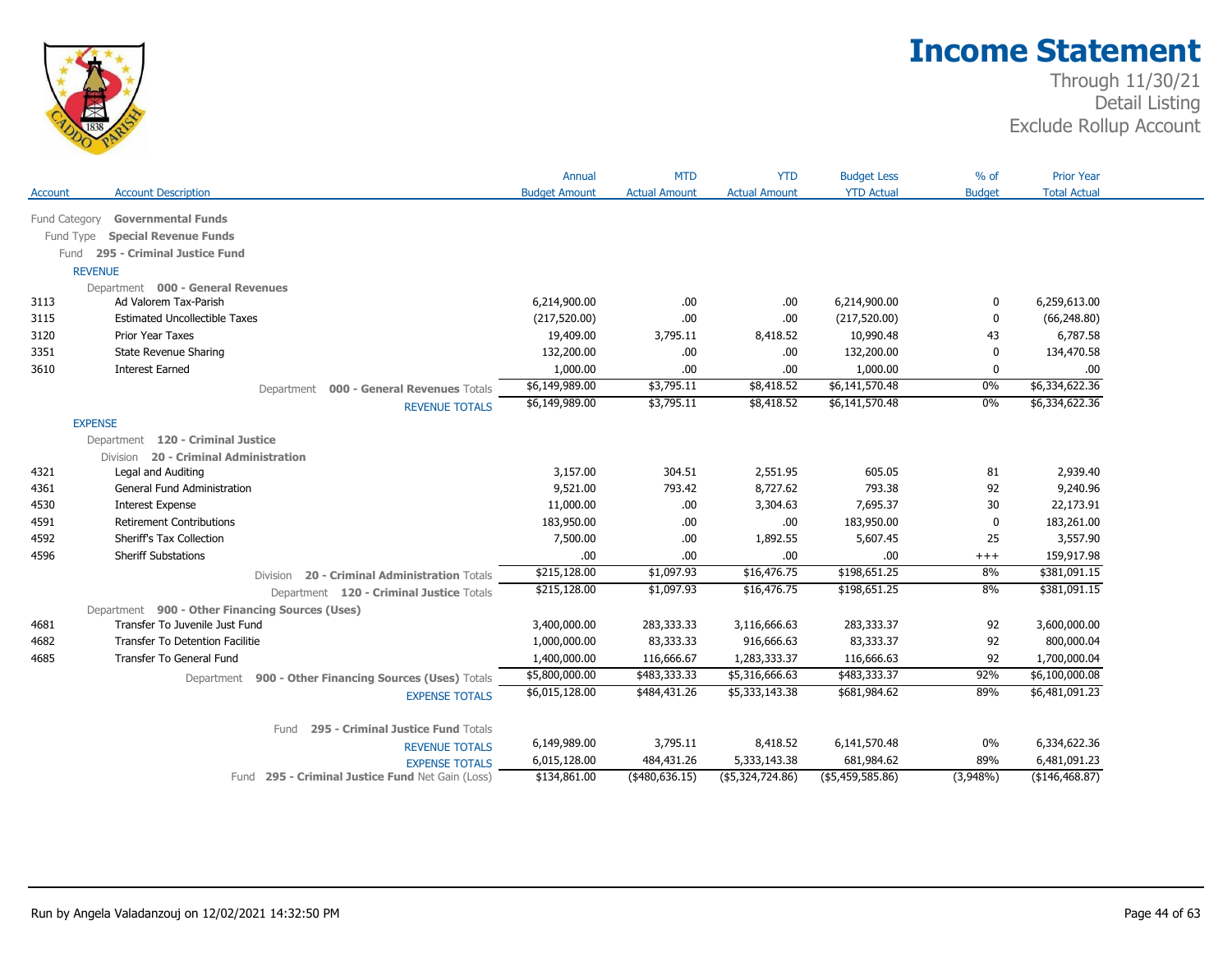

|               |                                                 |                                                        | Annual               | <b>MTD</b>           | <b>YTD</b>           | <b>Budget Less</b> | % of          | <b>Prior Year</b>   |
|---------------|-------------------------------------------------|--------------------------------------------------------|----------------------|----------------------|----------------------|--------------------|---------------|---------------------|
| Account       | <b>Account Description</b>                      |                                                        | <b>Budget Amount</b> | <b>Actual Amount</b> | <b>Actual Amount</b> | <b>YTD Actual</b>  | <b>Budget</b> | <b>Total Actual</b> |
| Fund Category | <b>Governmental Funds</b>                       |                                                        |                      |                      |                      |                    |               |                     |
| Fund Type     | <b>Special Revenue Funds</b>                    |                                                        |                      |                      |                      |                    |               |                     |
|               | Fund 297 - Oil and Gas Fund                     |                                                        |                      |                      |                      |                    |               |                     |
|               | <b>REVENUE</b>                                  |                                                        |                      |                      |                      |                    |               |                     |
|               | Department 000 - General Revenues               |                                                        |                      |                      |                      |                    |               |                     |
| 3609          | Market Value Adjustment                         |                                                        | .00                  | .00.                 | .00.                 | .00                | $+++$         | 8,679.47            |
| 3610          | <b>Interest Earned</b>                          |                                                        | 20,000.00            | .00.                 | 2,491.63             | 17,508.37          | 12            | 57,151.38           |
| 3623          | <b>Building Rental</b>                          |                                                        | 363,000.00           | 50,250.00            | 383,000.00           | (20,000.00)        | 106           | 566,359.21          |
| 3691          | Oil Royalty/Mineral Leases                      |                                                        | 500,000.00           | 2,225,982.38         | 3,540,960.27         | (3,040,960.27)     | 708           | 1,292,298.31        |
|               |                                                 | Department 000 - General Revenues Totals               | \$883,000.00         | \$2,276,232.38       | \$3,926,451.90       | ( \$3,043,451.90)  | 445%          | \$1,924,488.37      |
|               | Department 900 - Other Financing Sources (Uses) |                                                        |                      |                      |                      |                    |               |                     |
| 3852          | Transfer From Capital Outlay                    |                                                        | 82,065.00            | .00                  | 82,065.00            | .00.               | 100           | .00.                |
|               |                                                 | Department 900 - Other Financing Sources (Uses) Totals | \$82,065.00          | \$0.00               | \$82,065.00          | \$0.00             | 100%          | \$0.00              |
|               |                                                 | <b>REVENUE TOTALS</b>                                  | \$965,065.00         | \$2,276,232.38       | \$4,008,516.90       | ( \$3,043,451.90)  | 415%          | \$1,924,488.37      |
|               | <b>EXPENSE</b>                                  |                                                        |                      |                      |                      |                    |               |                     |
|               | Department 131 - Administration                 |                                                        |                      |                      |                      |                    |               |                     |
| 4321          | Legal and Auditing                              |                                                        | 33,600.00            | 152,369.29           | 154,939.92           | (121, 339.92)      | 461           | 14,340.28           |
| 4327          | <b>Professional Services</b>                    |                                                        | 100,000.00           | .00                  | .00.                 | 100,000.00         | 0             | .00.                |
| 4361          | General Fund Administration                     |                                                        | 9,228.00             | 769.00               | 8,459.00             | 769.00             | 92            | 8,373.00            |
| 4423          | Misc Materials and Supplies                     |                                                        | .00                  | .00                  | .00.                 | .00.               | $^{+++}$      | 358,451.14          |
| 4530          | <b>Interest Expense</b>                         |                                                        | .00                  | .00                  | .00                  | .00.               | $^{+++}$      | 163,726.00          |
|               |                                                 | Department 131 - Administration Totals                 | \$142,828.00         | \$153,138.29         | \$163,398.92         | (\$20,570.92)      | 114%          | \$544,890.42        |
|               | Department 133 - Finance                        |                                                        |                      |                      |                      |                    |               |                     |
| 4810          | <b>Principal Payments</b>                       |                                                        | 221,380.00           | .00.                 | 221,380.00           | .00.               | 100           | .00                 |
| 4820          | <b>Interest Payments</b>                        |                                                        | 259,220.00           | .00                  | 259,220.00           | .00.               | 100           | .00                 |
| 4830          | Paying Agent Fees                               |                                                        | 200.00               | .00                  | 50.00                | 150.00             | 25            | .00                 |
|               |                                                 | Department 133 - Finance Totals                        | \$480,800.00         | \$0.00               | \$480,650.00         | \$150.00           | 100%          | \$0.00              |
|               | Department 900 - Other Financing Sources (Uses) |                                                        |                      |                      |                      |                    |               |                     |
| 4675          | Transfer To Juvenile Justice Fund               |                                                        | 6,300.00             | .00                  | .00.                 | 6,300.00           | 0             | 50,000.04           |
| 4688          | Transfer To Capital Outlay                      |                                                        | 395,500.00           | 19,083.33            | 209,916.63           | 185,583.37         | 53            | 3,016,504.00        |
| 4694          | Transfer To Riverboat                           |                                                        | .00                  | .00                  | .00                  | .00.               | $+++$         | 75,000.00           |
| 4697          | Transfer To Economic Development                |                                                        | 25,000.00            | .00                  | .00.                 | 25,000.00          | 0             | 100,000.00          |
|               |                                                 | Department 900 - Other Financing Sources (Uses) Totals | \$426,800.00         | \$19,083.33          | \$209,916.63         | \$216,883.37       | 49%           | \$3,241,504.04      |
|               |                                                 | <b>EXPENSE TOTALS</b>                                  | \$1,050,428.00       | \$172,221.62         | \$853,965.55         | \$196,462.45       | 81%           | \$3,786,394.46      |
|               |                                                 |                                                        |                      |                      |                      |                    |               |                     |
|               |                                                 | 297 - Oil and Gas Fund Totals<br>Fund                  |                      |                      |                      |                    |               |                     |
|               |                                                 | <b>REVENUE TOTALS</b>                                  | 965,065.00           | 2,276,232.38         | 4,008,516.90         | (3,043,451.90)     | 415%          | 1,924,488.37        |
|               |                                                 | <b>EXPENSE TOTALS</b>                                  | 1,050,428.00         | 172,221.62           | 853,965.55           | 196,462.45         | 81%           | 3,786,394.46        |
|               |                                                 | Fund 297 - Oil and Gas Fund Net Gain (Loss)            | (\$85,363.00)        | \$2,104,010.76       | \$3,154,551.35       | \$3,239,914.35     | (3,695%)      | (\$1,861,906.09)    |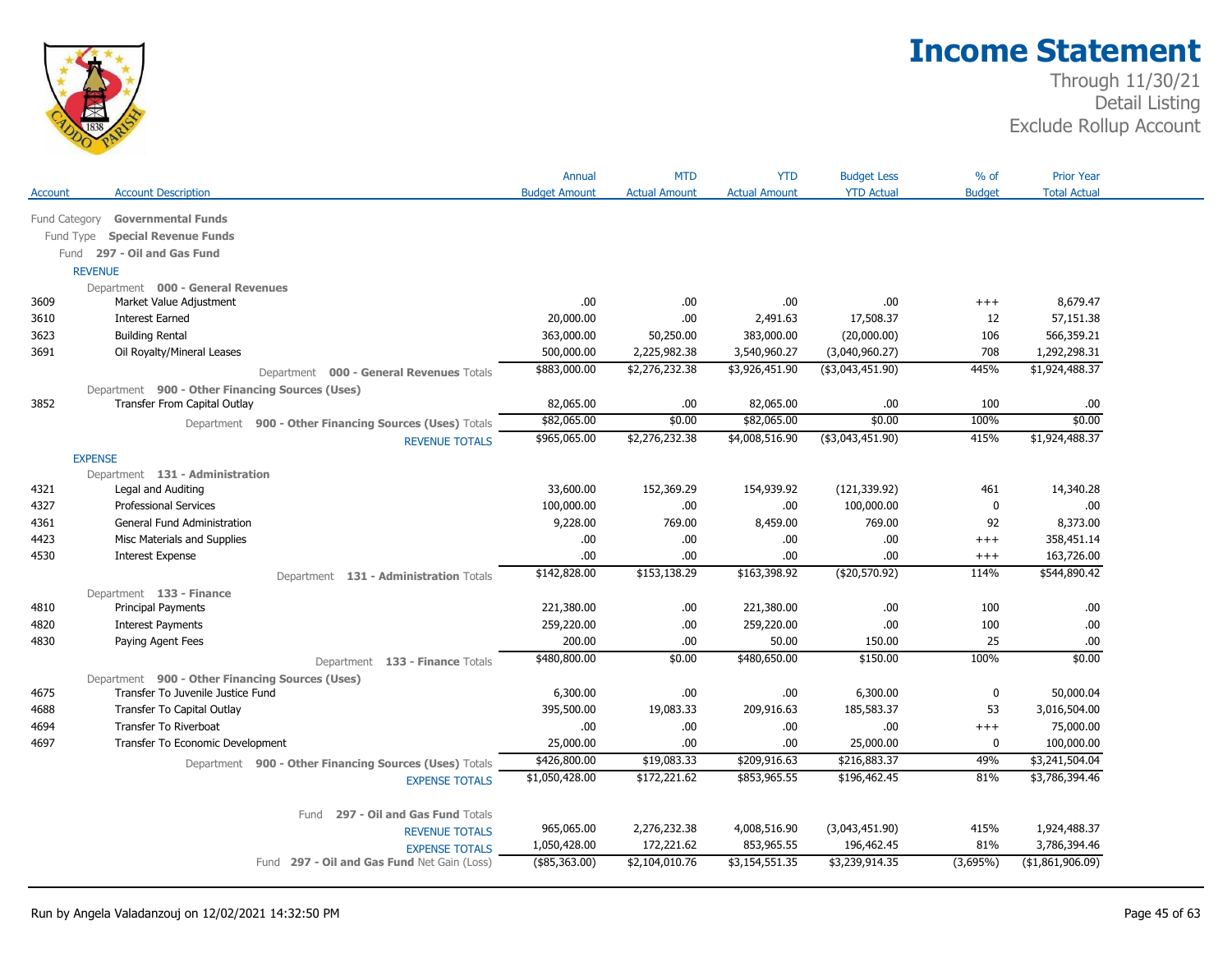

|               |                                                        | Annual               | <b>MTD</b>           | <b>YTD</b>           | <b>Budget Less</b> | $%$ of        | <b>Prior Year</b>   |
|---------------|--------------------------------------------------------|----------------------|----------------------|----------------------|--------------------|---------------|---------------------|
| Account       | <b>Account Description</b>                             | <b>Budget Amount</b> | <b>Actual Amount</b> | <b>Actual Amount</b> | <b>YTD Actual</b>  | <b>Budget</b> | <b>Total Actual</b> |
|               |                                                        |                      |                      |                      |                    |               |                     |
| Fund Category | <b>Governmental Funds</b>                              |                      |                      |                      |                    |               |                     |
|               | <b>Special Revenue Funds</b><br>Fund Type              |                      |                      |                      |                    |               |                     |
|               | 750 - Economic Development Fund<br>Fund                |                      |                      |                      |                    |               |                     |
|               | <b>REVENUE</b>                                         |                      |                      |                      |                    |               |                     |
|               | Department 000 - General Revenues                      |                      |                      |                      |                    |               |                     |
| 3359          | Video Poker                                            | 400,000.00           | 100,668.60           | 428,423.46           | (28, 423.46)       | 107           | 478,782.59          |
| 3609          | Market Value Adjustment                                | .00                  | .00.                 | .00                  | .00.               | $++++$        | 1,579.18            |
| 3610          | <b>Interest Earned</b>                                 | 6,000.00             | .00                  | 514.14               | 5,485.86           | 9             | 6,825.46            |
|               | Department 000 - General Revenues Totals               | \$406,000.00         | \$100,668.60         | \$428,937.60         | (\$22,937.60)      | 106%          | \$487,187.23        |
|               | Department 900 - Other Financing Sources (Uses)        |                      |                      |                      |                    |               |                     |
| 3849          | Transfer From Oil & Gas                                | 25,000.00            | .00.                 | .00                  | 25,000.00          | 0             | 100,000.00          |
|               | Department 900 - Other Financing Sources (Uses) Totals | \$25,000.00          | \$0.00               | \$0.00               | \$25,000.00        | 0%            | \$100,000.00        |
|               | <b>REVENUE TOTALS</b>                                  | \$431,000.00         | \$100,668.60         | \$428,937.60         | \$2,062.40         | 100%          | \$587,187.23        |
|               | <b>EXPENSE</b>                                         |                      |                      |                      |                    |               |                     |
|               | Department 131 - Administration                        |                      |                      |                      |                    |               |                     |
| 4321          | Legal and Auditing                                     | 2,365.00             | 228.11               | 1,911.73             | 453.27             | 81            | 2,202.56            |
| 4327          | <b>Professional Services</b>                           | 60,000.00            | 14,250.00            | 57,000.00            | 3,000.00           | 95            | 28,500.00           |
| 4361          | General Fund Administration                            | 12,499.00            | 1,041.58             | 11,457.38            | 1,041.62           | 92            | 11,742.00           |
| 4524          | Feasibility Studies/Master Plan                        | .00                  | .00.                 | (150,000.00)         | 150,000.00         | $^{+++}$      | .00                 |
|               | Department 131 - Administration Totals                 | \$74,864.00          | \$15,519.69          | ( \$79,630.89)       | \$154,494.89       | (106%)        | \$42,444.56         |
|               | Department 150 - Allocation to other Entities          |                      |                      |                      |                    |               |                     |
| 4959          | <b>NGO Appropriations</b>                              | 546,900.00           | 20,000.00            | 354,400.00           | 192,500.00         | 65            | 348,402.38          |
|               | Department 150 - Allocation to other Entities Totals   | \$546,900.00         | \$20,000.00          | \$354,400.00         | \$192,500.00       | 65%           | \$348,402.38        |
|               | Department 900 - Other Financing Sources (Uses)        |                      |                      |                      |                    |               |                     |
| 4674          | Transfer To E. Edward Jones Trust Fund                 | 200,000.00           | .00                  | .00                  | 200,000.00         | $\mathbf{0}$  | .00                 |
|               | Department 900 - Other Financing Sources (Uses) Totals | \$200,000.00         | \$0.00               | \$0.00               | \$200,000.00       | 0%            | \$0.00              |
|               | <b>EXPENSE TOTALS</b>                                  | \$821,764.00         | \$35,519.69          | \$274,769.11         | \$546,994.89       | 33%           | \$390,846.94        |
|               |                                                        |                      |                      |                      |                    |               |                     |
|               | 750 - Economic Development Fund Totals<br>Fund         |                      |                      |                      |                    |               |                     |
|               | <b>REVENUE TOTALS</b>                                  | 431,000.00           | 100,668.60           | 428,937.60           | 2,062.40           | 100%          | 587,187.23          |
|               | <b>EXPENSE TOTALS</b>                                  | 821,764.00           | 35,519.69            | 274,769.11           | 546,994.89         | 33%           | 390,846.94          |
|               | Fund 750 - Economic Development Fund Net Gain (Loss)   | $(*390,764.00)$      | \$65,148.91          | \$154,168.49         | \$544,932.49       | (39%)         | \$196,340.29        |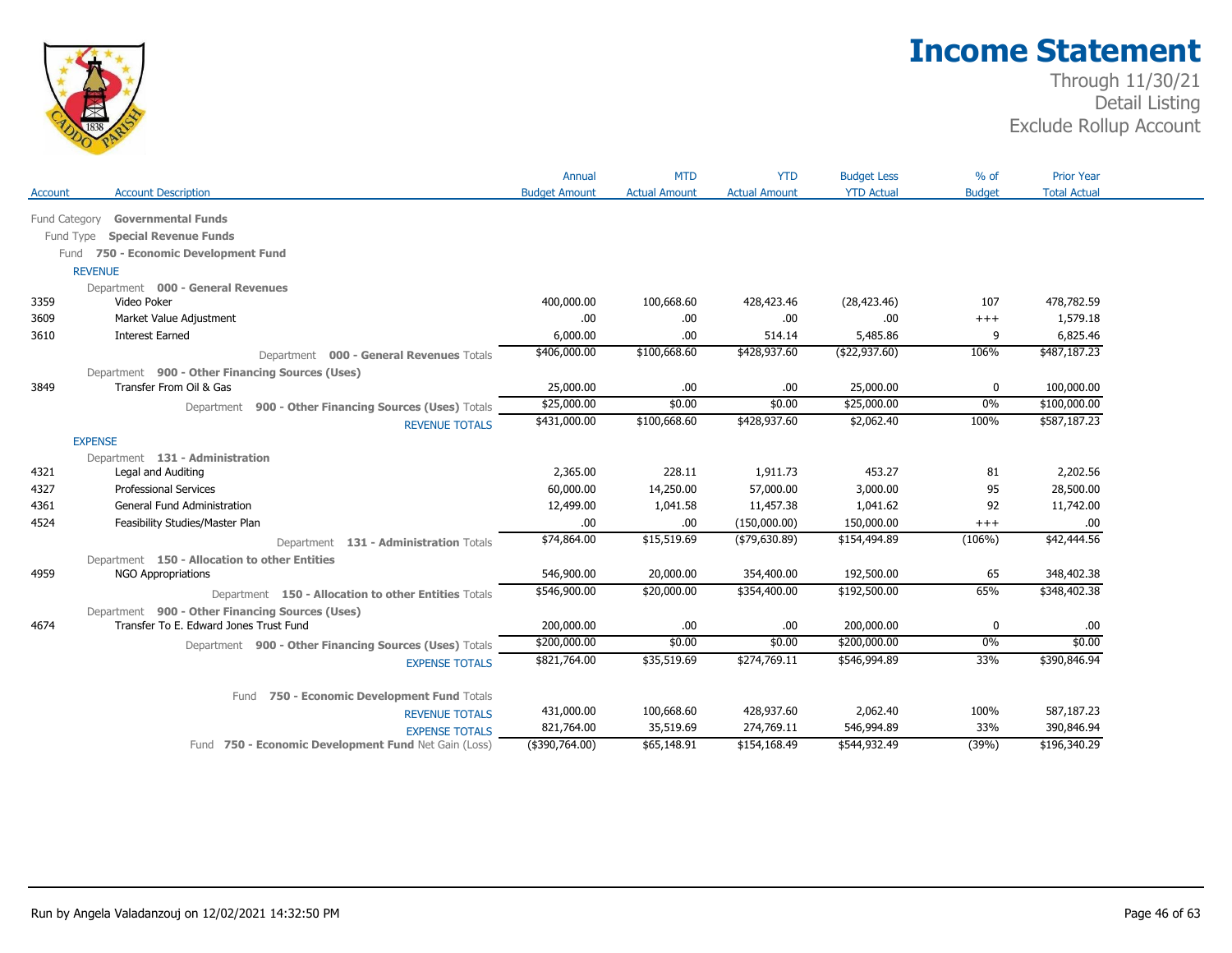

|               |                                                                               | Annual               | <b>MTD</b>           | <b>YTD</b>           | <b>Budget Less</b> | $%$ of        | <b>Prior Year</b>   |  |
|---------------|-------------------------------------------------------------------------------|----------------------|----------------------|----------------------|--------------------|---------------|---------------------|--|
| Account       | <b>Account Description</b>                                                    | <b>Budget Amount</b> | <b>Actual Amount</b> | <b>Actual Amount</b> | <b>YTD Actual</b>  | <b>Budget</b> | <b>Total Actual</b> |  |
| Fund Category | <b>Governmental Funds</b>                                                     |                      |                      |                      |                    |               |                     |  |
| Fund Type     | <b>Special Revenue Funds</b>                                                  |                      |                      |                      |                    |               |                     |  |
| Fund          | 770 - Law Officers Witness Fund                                               |                      |                      |                      |                    |               |                     |  |
|               | <b>REVENUE</b>                                                                |                      |                      |                      |                    |               |                     |  |
|               | Department 000 - General Revenues                                             |                      |                      |                      |                    |               |                     |  |
| 3512          | Criminal Case Charges                                                         | 28,000.00            | 1,312.00             | 17,787.91            | 10,212.09          | 64            | 19,470.05           |  |
| 3610          | <b>Interest Earned</b>                                                        | .00                  | .00.                 | 34.06                | (34.06)            | $+++$         | 313.57              |  |
|               | Department 000 - General Revenues Totals                                      | \$28,000.00          | \$1,312.00           | \$17,821.97          | \$10,178.03        | 64%           | \$19,783.62         |  |
|               | <b>REVENUE TOTALS</b>                                                         | \$28,000.00          | \$1,312.00           | \$17,821.97          | \$10,178.03        | 64%           | \$19,783.62         |  |
|               | <b>EXPENSE</b>                                                                |                      |                      |                      |                    |               |                     |  |
|               | Department 120 - Criminal Justice                                             |                      |                      |                      |                    |               |                     |  |
|               | 21 - District Court<br><b>Division</b>                                        |                      |                      |                      |                    |               |                     |  |
| 4321          | Legal and Auditing                                                            | 1,226.00             | 118.25               | 991.04               | 234.96             | 81            | 1,141.52            |  |
| 4343          | Payments to Law Officers                                                      | 20,000.00            | 650.00               | 12,200.00            | 7,800.00           | 61            | 19,700.00           |  |
| 4361          | <b>General Fund Administration</b>                                            | 18,455.00            | 1,537.92             | 16,917.12            | 1,537.88           | 92            | 16,746.00           |  |
| 4394          | <b>Criminal Court Grant</b>                                                   | (30,000.00)          | .00.                 | .00                  | (30,000.00)        | 0             | (30,000.00)         |  |
|               | 21 - District Court Totals<br>Division                                        | \$9,681.00           | \$2,306.17           | \$30,108.16          | (\$20,427.16)      | 311%          | \$7,587.52          |  |
|               | Department 120 - Criminal Justice Totals                                      | \$9,681.00           | \$2,306.17           | \$30,108.16          | (\$20,427.16)      | 311%          | \$7,587.52          |  |
|               | <b>EXPENSE TOTALS</b>                                                         | \$9,681.00           | \$2,306.17           | \$30,108.16          | (\$20,427.16)      | 311%          | \$7,587.52          |  |
|               |                                                                               |                      |                      |                      |                    |               |                     |  |
|               | 770 - Law Officers Witness Fund Totals<br>Fund                                | 28,000.00            | 1,312.00             | 17,821.97            | 10,178.03          | 64%           | 19,783.62           |  |
|               | <b>REVENUE TOTALS</b>                                                         | 9,681.00             | 2,306.17             | 30,108.16            | (20, 427.16)       | 311%          | 7,587.52            |  |
|               | <b>EXPENSE TOTALS</b><br>Fund 770 - Law Officers Witness Fund Net Gain (Loss) | \$18,319.00          | $($ \$994.17)        | (\$12,286.19)        | (\$30,605.19)      | (67%)         | \$12,196.10         |  |
|               |                                                                               |                      |                      |                      |                    |               |                     |  |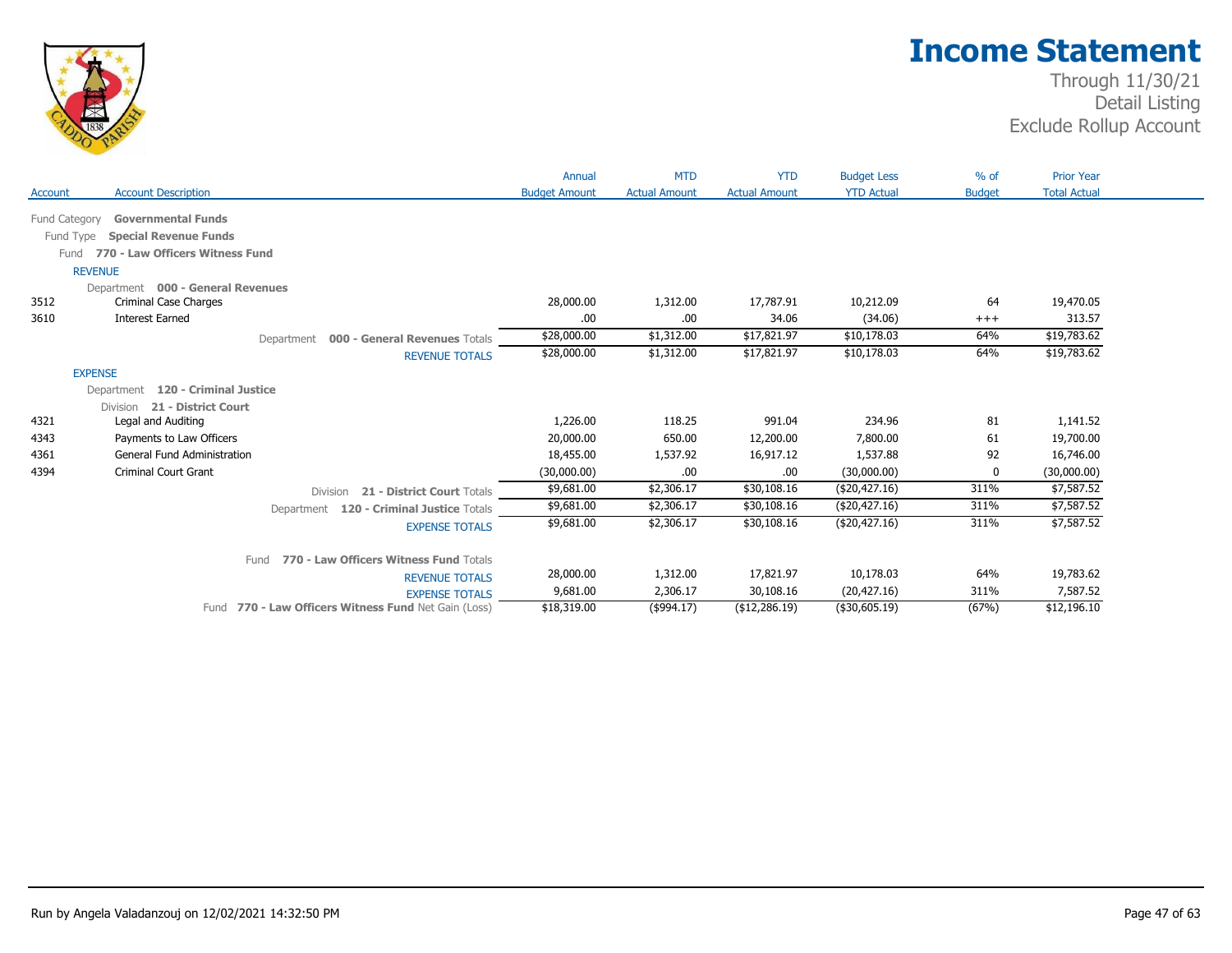

|                                                | Annual               | <b>MTD</b>           | <b>YTD</b>           | <b>Budget Less</b> | % of          | <b>Prior Year</b>   |
|------------------------------------------------|----------------------|----------------------|----------------------|--------------------|---------------|---------------------|
| <b>Account Description</b><br>Account          | <b>Budget Amount</b> | <b>Actual Amount</b> | <b>Actual Amount</b> | <b>YTD Actual</b>  | <b>Budget</b> | <b>Total Actual</b> |
| Fund Category<br><b>Governmental Funds</b>     |                      |                      |                      |                    |               |                     |
| <b>Special Revenue Funds</b><br>Fund Type      |                      |                      |                      |                    |               |                     |
| 797 - American Rescue Plan Fund<br>Fund        |                      |                      |                      |                    |               |                     |
| <b>REVENUE</b>                                 |                      |                      |                      |                    |               |                     |
| Department 000 - General Revenues              |                      |                      |                      |                    |               |                     |
| 3723<br>Federal Grants - Other                 | 23,290,000.00        | .00                  | 23,328,405.50        | (38, 405.50)       | 100           | .00                 |
| 000 - General Revenues Totals<br>Department    | \$23,290,000.00      | \$0.00               | \$23,328,405.50      | (\$38,405.50)      | 100%          | \$0.00              |
| <b>REVENUE TOTALS</b>                          | \$23,290,000.00      | \$0.00               | \$23,328,405.50      | (\$38,405.50)      | 100%          | \$0.00              |
| <b>EXPENSE</b>                                 |                      |                      |                      |                    |               |                     |
| 131 - Administration<br>Department             |                      |                      |                      |                    |               |                     |
| 4395<br>Grant Programs - Other                 | 22,790,558.00        | 9,078.34             | 1,106,728.92         | 21,683,829.08      | 5             | .00.                |
| Department 131 - Administration Totals         | \$22,790,558.00      | \$9,078.34           | \$1,106,728.92       | \$21,683,829.08    | 5%            | \$0.00              |
| <b>EXPENSE TOTALS</b>                          | \$22,790,558.00      | \$9,078.34           | \$1,106,728.92       | \$21,683,829.08    | 5%            | \$0.00              |
| 797 - American Rescue Plan Fund Totals<br>Fund |                      |                      |                      |                    |               |                     |
| <b>REVENUE TOTALS</b>                          | 23,290,000.00        | .00                  | 23,328,405.50        | (38, 405.50)       | 100%          | .00.                |
|                                                | 22,790,558.00        | 9,078.34             | 1,106,728.92         | 21,683,829.08      | 5%            | .00                 |
| <b>EXPENSE TOTALS</b>                          |                      |                      |                      |                    |               |                     |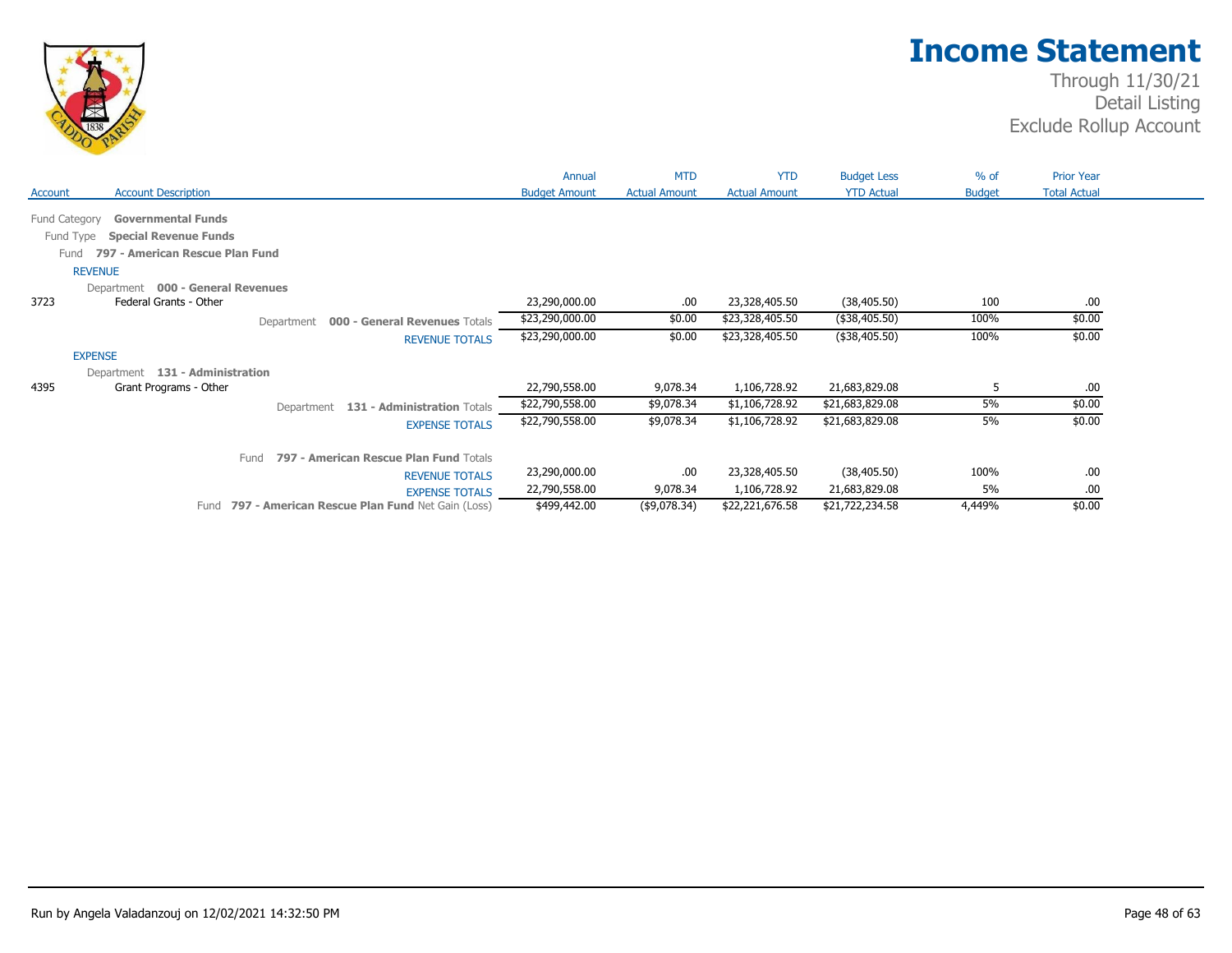

|               |                                                        | Annual               | <b>MTD</b>           | <b>YTD</b>           | <b>Budget Less</b>  | $%$ of        | <b>Prior Year</b>   |
|---------------|--------------------------------------------------------|----------------------|----------------------|----------------------|---------------------|---------------|---------------------|
| Account       | <b>Account Description</b>                             | <b>Budget Amount</b> | <b>Actual Amount</b> | <b>Actual Amount</b> | <b>YTD Actual</b>   | <b>Budget</b> | <b>Total Actual</b> |
| Fund Category | <b>Governmental Funds</b>                              |                      |                      |                      |                     |               |                     |
| Fund Type     | <b>Special Revenue Funds</b>                           |                      |                      |                      |                     |               |                     |
|               | Fund 798 - E. Edward Jones Trust Fund                  |                      |                      |                      |                     |               |                     |
|               | <b>REVENUE</b>                                         |                      |                      |                      |                     |               |                     |
|               | Department 000 - General Revenues                      |                      |                      |                      |                     |               |                     |
| 3609          | Market Value Adjustment                                | .00                  | .00                  | .00                  | .00                 | $^{+++}$      | 1,269.45            |
| 3610          | <b>Interest Earned</b>                                 | 2,500.00             | .00.                 | 5,055.30             | (2,555.30)          | 202           | 5,678.12            |
|               | Department 000 - General Revenues Totals               | \$2,500.00           | \$0.00               | \$5,055.30           | ( \$2,555.30)       | 202%          | \$6,947.57          |
|               | Department 138 - Program Administration                |                      |                      |                      |                     |               |                     |
|               | Division 81 - Emergency Rental Assistance 1            |                      |                      |                      |                     |               |                     |
| 3610          | <b>Interest Earned</b>                                 | .00.                 | .00                  | 4,541.88             | (4,541.88)          | $+++$         | .00                 |
| 3723          | Federal Grants - Other                                 | 7,162,472.00         | .00                  | 7,162,471.60         | .40                 | 100           | .00                 |
|               | Division 81 - Emergency Rental Assistance 1 Totals     | \$7,162,472.00       | \$0.00               | \$7,167,013.48       | ( \$4,541.48)       | 100%          | \$0.00              |
|               | Division 82 - Emergency Rental Assistance 2            |                      |                      |                      |                     |               |                     |
| 3610          | <b>Interest Earned</b>                                 | .00                  | 00.                  | 899.34               | (899.34)            | $+++$         | .00.                |
| 3723          | Federal Grants - Other                                 | 3,265,661.00         | 5,308,453.13         | 16,022,509.61        | (12,756,848.61)     | 491           | .00                 |
|               | 82 - Emergency Rental Assistance 2 Totals<br>Division  | \$3,265,661.00       | \$5,308,453.13       | \$16,023,408.95      | (\$12,757,747.95)   | 491%          | \$0.00              |
|               | Division 83 - State ERAP 1                             |                      |                      |                      |                     |               |                     |
| 3723          | Federal Grants - Other                                 | 8,666,591.00         | .00                  | 7,836,254.44         | 830,336.56          | 90            | .00.                |
|               | Division 83 - State ERAP 1 Totals                      | \$8,666,591.00       | \$0.00               | \$7,836,254.44       | \$830,336.56        | 90%           | \$0.00              |
|               | Department 138 - Program Administration Totals         | \$19,094,724.00      | \$5,308,453.13       | \$31,026,676.87      | ( \$11,931,952.87)  | 162%          | \$0.00              |
|               | Department 900 - Other Financing Sources (Uses)        |                      |                      |                      |                     |               |                     |
| 3850          | Transfer From Economic Develop                         | 200,000.00           | .00                  | .00                  | 200,000.00          | 0             | .00                 |
| 3852          | Transfer From Capital Outlay                           | .00                  | .00                  | .00                  | .00                 | $^{+++}$      | 750,982.92          |
|               | Department 900 - Other Financing Sources (Uses) Totals | \$200,000.00         | \$0.00               | \$0.00               | \$200,000.00        | 0%            | \$750,982.92        |
|               | <b>REVENUE TOTALS</b>                                  | \$19,297,224.00      | \$5,308,453.13       | \$31,031,732.17      | ( \$11,734,508.17)  | 161%          | \$757,930.49        |
|               | <b>EXPENSE</b>                                         |                      |                      |                      |                     |               |                     |
|               | Department 131 - Administration                        |                      |                      |                      |                     |               |                     |
| 4321          | Legal and Auditing                                     | 10,000.00            | .00                  | .00                  | 10,000.00           | 0             | .00                 |
| 4327          | <b>Professional Services</b>                           | 106,000.00           | .00                  | 650.00               | 105,350.00          | 1             | .00                 |
| 4361          | General Fund Administration                            | 4,000.00             | .00                  | .00                  | 4,000.00            | 0             | .00                 |
|               | Department 131 - Administration Totals                 | \$120,000.00         | \$0.00               | \$650.00             | \$119,350.00        | $1\%$         | \$0.00              |
|               | Department 138 - Program Administration                |                      |                      |                      |                     |               |                     |
|               | Division 81 - Emergency Rental Assistance 1            |                      |                      |                      |                     |               |                     |
| 4221          | <b>Printed Office Forms</b>                            | .00                  | .00                  | 954.42               | (954.42)            | $^{+++}$      | .00                 |
| 4327          | <b>Professional Services</b>                           | .00                  | 18,180.00            | 1,965,312.50         | (1,965,312.50)      | $^{+++}$      | .00                 |
| 4395          | Grant Programs - Other                                 | 7,162,472.00         | (5,359.45)           | 6,410,213.14         | 752,258.86          | 89            | .00                 |
|               | Division 81 - Emergency Rental Assistance 1 Totals     | \$7,162,472.00       | \$12,820.55          | \$8,376,480.06       | ( \$1, 214, 008.06) | 117%          | \$0.00              |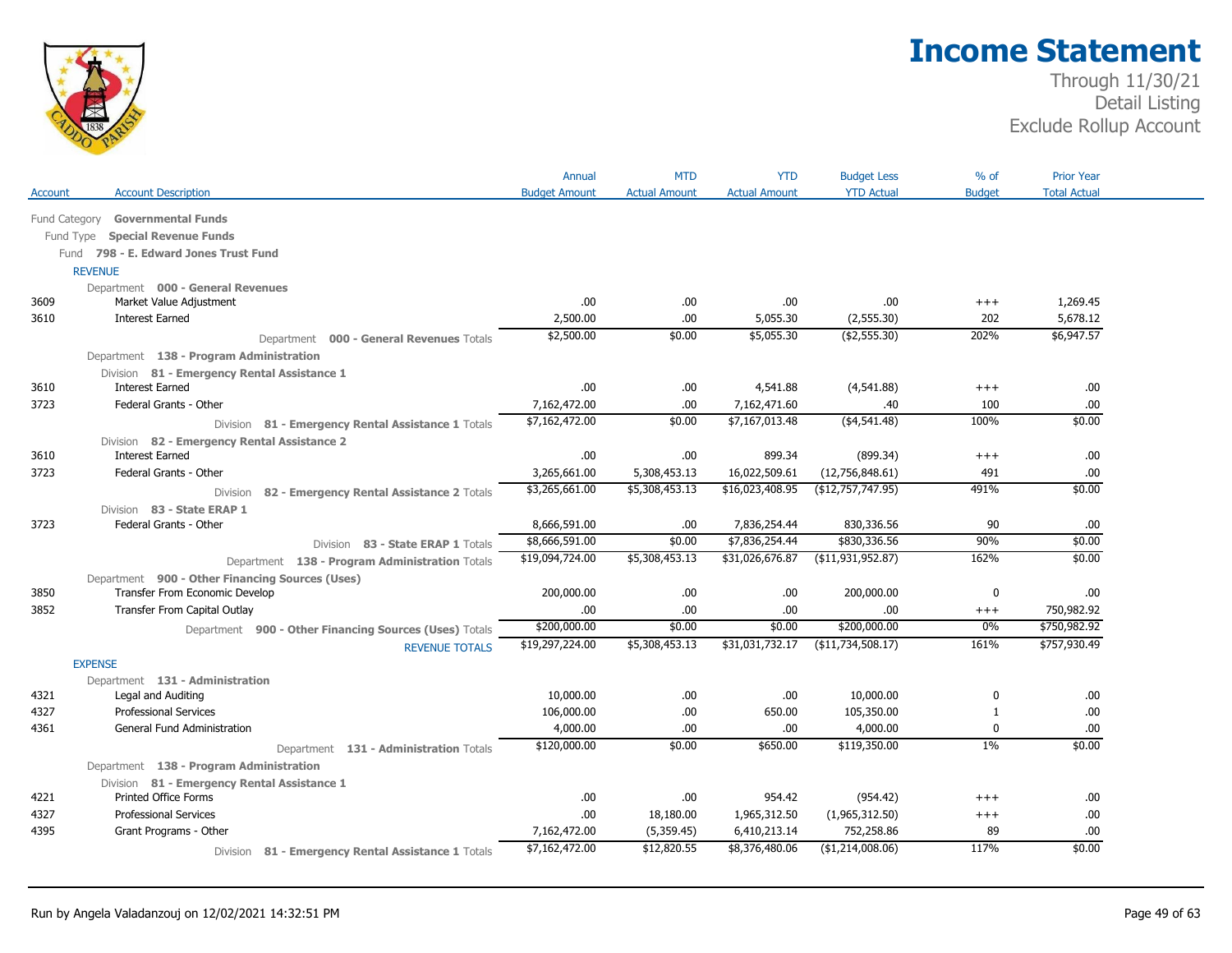

|               |                                                          | Annual               | <b>MTD</b>           | <b>YTD</b>           | <b>Budget Less</b> | $%$ of        | <b>Prior Year</b>   |
|---------------|----------------------------------------------------------|----------------------|----------------------|----------------------|--------------------|---------------|---------------------|
| Account       | <b>Account Description</b>                               | <b>Budget Amount</b> | <b>Actual Amount</b> | <b>Actual Amount</b> | <b>YTD Actual</b>  | <b>Budget</b> | <b>Total Actual</b> |
| Fund Category | <b>Governmental Funds</b>                                |                      |                      |                      |                    |               |                     |
|               |                                                          |                      |                      |                      |                    |               |                     |
| Fund Type     | <b>Special Revenue Funds</b>                             |                      |                      |                      |                    |               |                     |
| Fund          | 798 - E. Edward Jones Trust Fund                         |                      |                      |                      |                    |               |                     |
|               | <b>EXPENSE</b>                                           |                      |                      |                      |                    |               |                     |
|               | 138 - Program Administration<br>Department               |                      |                      |                      |                    |               |                     |
|               | 82 - Emergency Rental Assistance 2<br>Division           |                      |                      |                      |                    |               |                     |
| 4395          | Grant Programs - Other                                   | 3,265,661.00         | .00.                 | 5,080,774.67         | (1,815,113.67)     | 156           | .00                 |
|               | 82 - Emergency Rental Assistance 2 Totals<br>Division    | \$3,265,661.00       | \$0.00               | \$5,080,774.67       | (\$1,815,113.67)   | 156%          | \$0.00              |
|               | Division 83 - State ERAP 1                               |                      |                      |                      |                    |               |                     |
| 4395          | Grant Programs - Other                                   | 8,666,591.00         | 3,441,846.88         | 11,255,222.74        | (2,588,631.74)     | 130           | .00                 |
|               | 83 - State ERAP 1 Totals<br>Division                     | \$8,666,591.00       | \$3,441,846.88       | \$11,255,222.74      | (\$2,588,631.74)   | 130%          | \$0.00              |
|               | 138 - Program Administration Totals<br>Department        | \$19,094,724.00      | \$3,454,667.43       | \$24,712,477.47      | (\$5,617,753.47)   | 129%          | \$0.00              |
|               | <b>EXPENSE TOTALS</b>                                    | \$19,214,724.00      | \$3,454,667.43       | \$24,713,127.47      | (\$5,498,403.47)   | 129%          | \$0.00              |
|               | 798 - E. Edward Jones Trust Fund Totals<br>Fund          |                      |                      |                      |                    |               |                     |
|               | <b>REVENUE TOTALS</b>                                    | 19,297,224.00        | 5,308,453.13         | 31,031,732.17        | (11, 734, 508.17)  | 161%          | 757,930.49          |
|               | <b>EXPENSE TOTALS</b>                                    | 19,214,724.00        | 3,454,667.43         | 24,713,127.47        | (5,498,403.47)     | 129%          | .00                 |
|               | 798 - E. Edward Jones Trust Fund Net Gain (Loss)<br>Fund | \$82,500.00          | \$1,853,785.70       | \$6,318,604.70       | \$6,236,104.70     | 7,659%        | \$757,930.49        |
|               |                                                          |                      |                      |                      |                    |               |                     |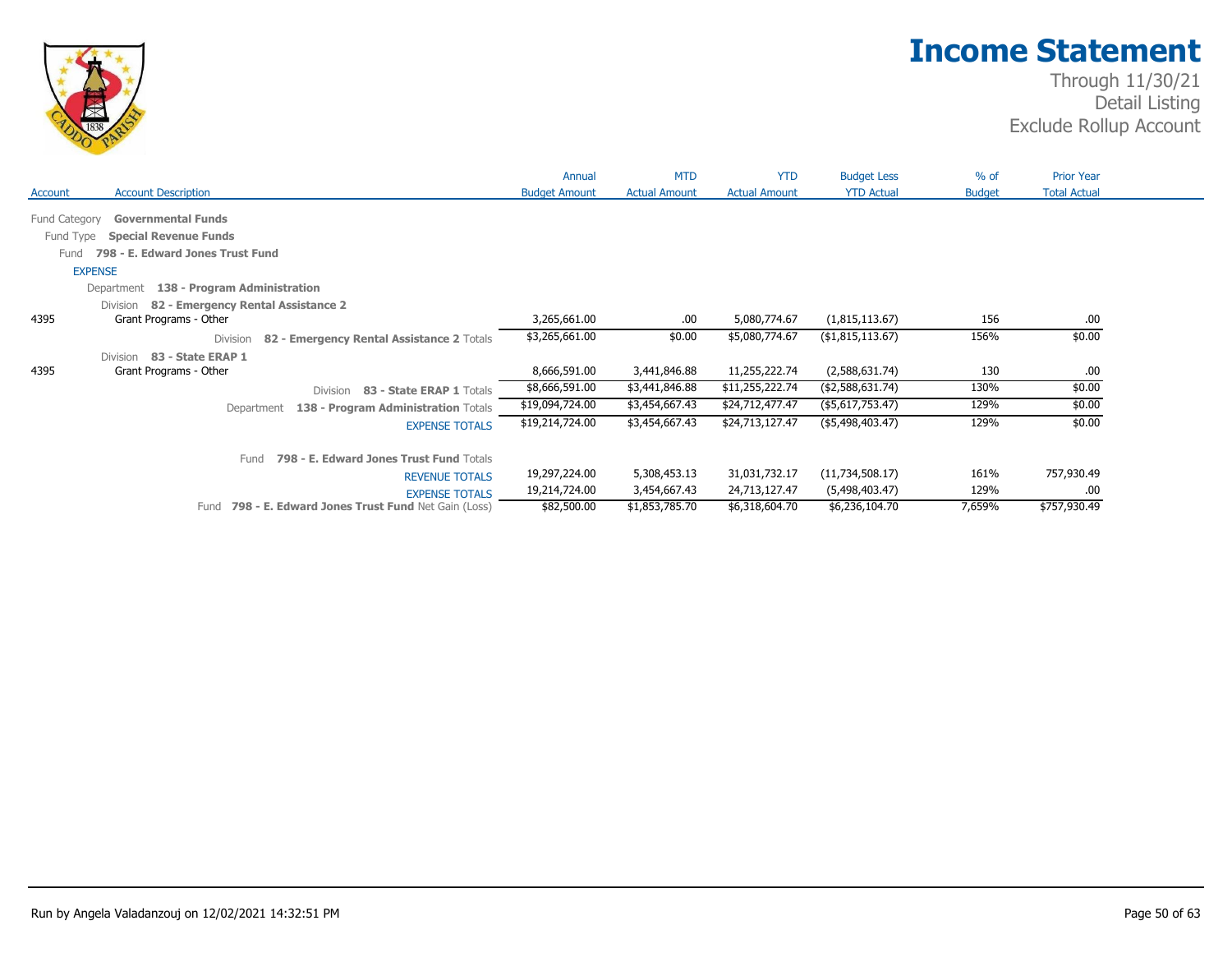

|                |                                                                                                                                             | Annual                                               | <b>MTD</b>                                     | <b>YTD</b>                                       | <b>Budget Less</b>                               | $%$ of                  | <b>Prior Year</b>                                |
|----------------|---------------------------------------------------------------------------------------------------------------------------------------------|------------------------------------------------------|------------------------------------------------|--------------------------------------------------|--------------------------------------------------|-------------------------|--------------------------------------------------|
| <b>Account</b> | <b>Account Description</b>                                                                                                                  | <b>Budget Amount</b>                                 | <b>Actual Amount</b>                           | <b>Actual Amount</b>                             | <b>YTD Actual</b>                                | <b>Budget</b>           | <b>Total Actual</b>                              |
| Fund Category  | <b>Governmental Funds</b>                                                                                                                   |                                                      |                                                |                                                  |                                                  |                         |                                                  |
|                |                                                                                                                                             |                                                      |                                                |                                                  |                                                  |                         |                                                  |
| Fund Type      | <b>Special Revenue Funds</b>                                                                                                                |                                                      |                                                |                                                  |                                                  |                         |                                                  |
| Fund           | 799 - Reserve Trust Fund                                                                                                                    |                                                      |                                                |                                                  |                                                  |                         |                                                  |
|                | <b>REVENUE</b>                                                                                                                              |                                                      |                                                |                                                  |                                                  |                         |                                                  |
| 3609           | Department 000 - General Revenues<br>Market Value Adjustment                                                                                | .00                                                  | .00                                            | .00                                              | .00                                              | $^{+++}$                | 70,893.38                                        |
| 3610           | <b>Interest Earned</b>                                                                                                                      | 260,000.00                                           | .00.                                           | 21,474.96                                        | 238,525.04                                       | 8                       | 339,367.75                                       |
|                |                                                                                                                                             |                                                      |                                                |                                                  | .00                                              |                         | 586,359.20                                       |
| 3623           | <b>Building Rental</b>                                                                                                                      | 363,000.00                                           | 30,250.00                                      | 363,000.00                                       |                                                  | 100                     |                                                  |
|                | Department 000 - General Revenues Totals                                                                                                    | \$623,000.00                                         | \$30,250.00                                    | \$384,474.96                                     | \$238,525.04                                     | 62%                     | \$996,620.33                                     |
|                | <b>REVENUE TOTALS</b>                                                                                                                       | \$623,000.00                                         | \$30,250.00                                    | \$384,474.96                                     | \$238,525.04                                     | 62%                     | \$996,620.33                                     |
|                | <b>EXPENSE</b>                                                                                                                              |                                                      |                                                |                                                  |                                                  |                         |                                                  |
|                | Department 133 - Finance                                                                                                                    |                                                      |                                                |                                                  |                                                  |                         |                                                  |
| 4321           | Legal and Auditing                                                                                                                          | 2,231.00                                             | 215.21                                         | 1,803.39                                         | 427.61                                           | 81                      | 2,077.87                                         |
| 4361           | General Fund Administration                                                                                                                 | 12,499.00                                            | 1,041.58                                       | 11,457.38                                        | 1,041.62                                         | 92                      | 11,742.00                                        |
|                | Department 133 - Finance Totals                                                                                                             | \$14,730.00                                          | \$1,256.79                                     | \$13,260.77                                      | \$1,469.23                                       | 90%                     | \$13,819.87                                      |
|                | Department 150 - Allocation To Other Entities                                                                                               |                                                      |                                                |                                                  |                                                  |                         |                                                  |
| 4959           | <b>NGO Appropriations</b>                                                                                                                   | 350,000.00                                           | .00                                            | .00                                              | 350,000.00                                       | 0                       | 120,953.67                                       |
|                | Department 150 - Allocation To Other Entities Totals                                                                                        | \$350,000.00                                         | \$0.00                                         | \$0.00                                           | \$350,000.00                                     | $0\%$                   | \$120,953.67                                     |
|                | Department 900 - Other Financing Sources (Uses)                                                                                             |                                                      |                                                |                                                  |                                                  |                         |                                                  |
| 4688           | Transfer To Capital Outlay                                                                                                                  | 1,000,000.00                                         | .00                                            | .00                                              | 1,000,000.00                                     | 0                       | .00                                              |
|                | 900 - Other Financing Sources (Uses) Totals<br>Department                                                                                   | \$1,000,000.00                                       | \$0.00                                         | \$0.00                                           | \$1,000,000.00                                   | 0%                      | \$0.00                                           |
|                | <b>EXPENSE TOTALS</b>                                                                                                                       | \$1,364,730.00                                       | \$1,256.79                                     | \$13,260.77                                      | \$1,351,469.23                                   | 1%                      | \$134,773.54                                     |
|                |                                                                                                                                             |                                                      |                                                |                                                  |                                                  |                         |                                                  |
|                | 799 - Reserve Trust Fund Totals<br>Fund                                                                                                     |                                                      |                                                |                                                  |                                                  |                         |                                                  |
|                | <b>REVENUE TOTALS</b>                                                                                                                       | 623,000.00                                           | 30,250.00                                      | 384,474.96                                       | 238,525.04                                       | 62%                     | 996,620.33                                       |
|                | <b>EXPENSE TOTALS</b>                                                                                                                       | 1,364,730.00                                         | 1,256.79                                       | 13,260.77                                        | 1,351,469.23                                     | 1%                      | 134,773.54                                       |
|                | Fund 799 - Reserve Trust Fund Net Gain (Loss)                                                                                               | (\$741,730.00)                                       | \$28,993.21                                    | \$371,214.19                                     | \$1,112,944.19                                   | $(50\%)$                | \$861,846.79                                     |
|                |                                                                                                                                             |                                                      |                                                |                                                  |                                                  |                         |                                                  |
|                |                                                                                                                                             |                                                      |                                                |                                                  |                                                  |                         |                                                  |
|                |                                                                                                                                             |                                                      |                                                |                                                  |                                                  |                         |                                                  |
|                |                                                                                                                                             |                                                      |                                                |                                                  |                                                  |                         |                                                  |
|                |                                                                                                                                             |                                                      |                                                |                                                  |                                                  |                         |                                                  |
|                | Fund Type Special Revenue Funds Totals<br><b>REVENUE TOTALS</b><br><b>EXPENSE TOTALS</b><br>Fund Type Special Revenue Funds Net Gain (Loss) | 104,696,399.00<br>106,132,702.00<br>(\$1,436,303.00) | 8,819,012.93<br>7,473,677.02<br>\$1,345,335.91 | 81,689,976.47<br>74,620,356.26<br>\$7,069,620.21 | 23,006,422.53<br>31,512,345.74<br>\$8,505,923.21 | 78%<br>70%<br>$(492\%)$ | 65,231,185.64<br>63,624,404.47<br>\$1,606,781.17 |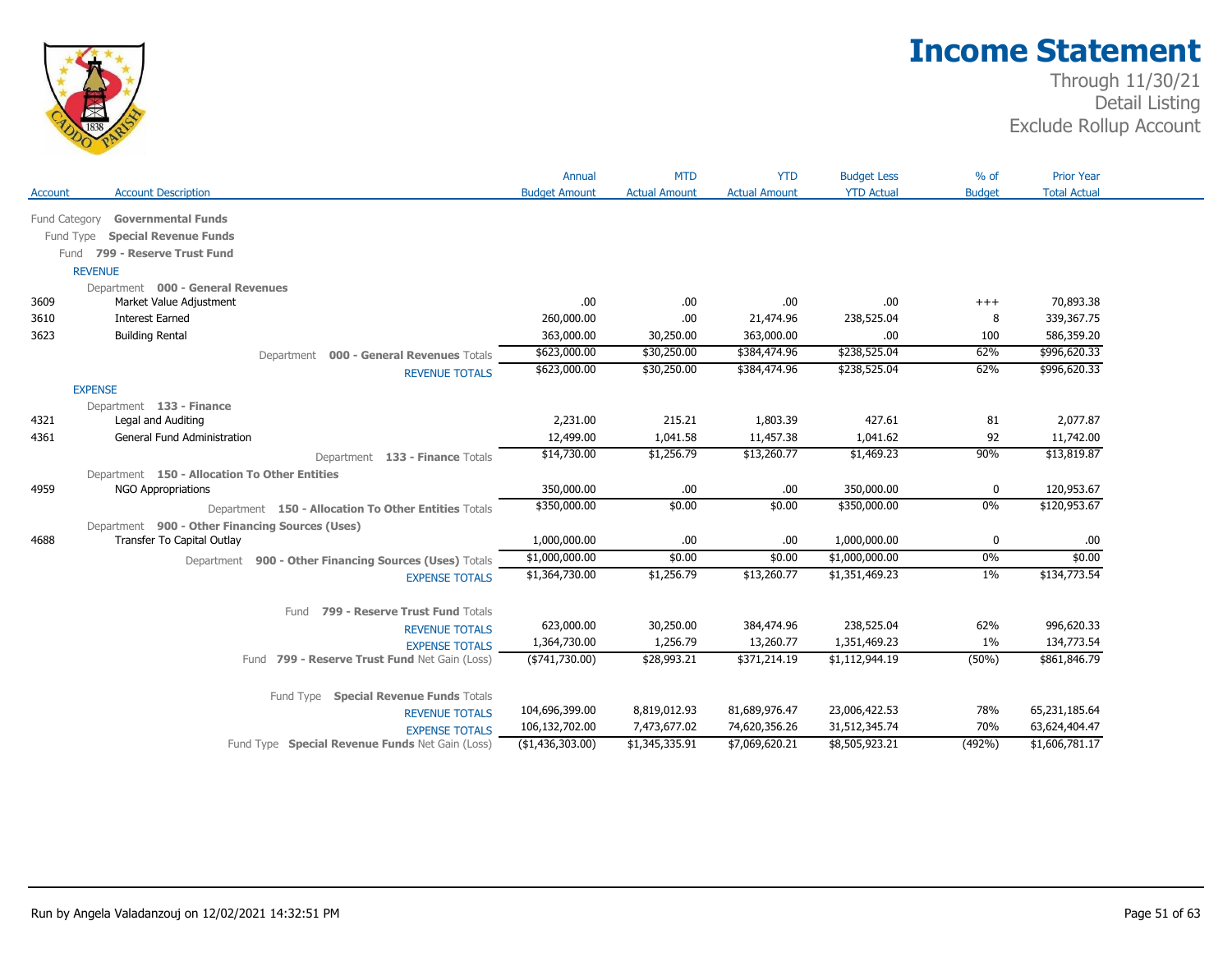

|               |                                                                | Annual               | <b>MTD</b>           | <b>YTD</b>           | <b>Budget Less</b> | % of          | <b>Prior Year</b>   |
|---------------|----------------------------------------------------------------|----------------------|----------------------|----------------------|--------------------|---------------|---------------------|
| Account       | <b>Account Description</b>                                     | <b>Budget Amount</b> | <b>Actual Amount</b> | <b>Actual Amount</b> | <b>YTD Actual</b>  | <b>Budget</b> | <b>Total Actual</b> |
| Fund Category | <b>Governmental Funds</b>                                      |                      |                      |                      |                    |               |                     |
| Fund Type     | <b>Debt Service</b>                                            |                      |                      |                      |                    |               |                     |
|               | Fund 310 - Debt Service Fund                                   |                      |                      |                      |                    |               |                     |
|               | <b>REVENUE</b>                                                 |                      |                      |                      |                    |               |                     |
|               | Department 000 - General Revenues                              |                      |                      |                      |                    |               |                     |
| 3113          | Ad Valorem Tax-Parish                                          | 2,717,890.00         | .00.                 | .00                  | 2,717,890.00       | 0             | 2,777,496.00        |
| 3115          | <b>Estimated Uncollectible Taxes</b>                           | (108, 720.00)        | .00                  | .00                  | (108, 720.00)      | 0             | (35,794.69)         |
| 3120          | Prior Year Taxes                                               | 18,185.00            | 711.03               | 12,713.33            | 5,471.67           | 70            | 16,795.58           |
| 3609          | Market Value Adjustment                                        | .00.                 | .00.                 | .00.                 | .00                | $^{+++}$      | 3,420.73            |
| 3610          | <b>Interest Earned</b>                                         | 8,000.00             | .00.                 | 1,193.69             | 6,806.31           | 15            | 18,324.46           |
|               | Department 000 - General Revenues Totals                       | \$2,635,355.00       | \$711.03             | \$13,907.02          | \$2,621,447.98     | $1\%$         | \$2,780,242.08      |
|               | <b>REVENUE TOTALS</b>                                          | \$2,635,355.00       | \$711.03             | \$13,907.02          | \$2,621,447.98     | $1\%$         | \$2,780,242.08      |
|               | <b>EXPENSE</b>                                                 |                      |                      |                      |                    |               |                     |
|               | Department 133 - Finance                                       |                      |                      |                      |                    |               |                     |
|               | Division 90 - Debt Administration                              |                      |                      |                      |                    |               |                     |
| 4321          | Legal and Auditing                                             | 16,349.00            | 1,576.94             | 13,215.64            | 3,133.36           | 81            | 15,222.94           |
| 4361          | General Fund Administration                                    | 36,324.00            | 3,027.00             | 33,297.00            | 3,027.00           | 92            | 31,755.96           |
| 4530          | <b>Interest Expense</b>                                        | 2,000.00             | .00.                 | .00                  | 2,000.00           | 0             | .00                 |
| 4591          | <b>Retirement Contributions</b>                                | 80,450.00            | .00.                 | .00                  | 80,450.00          | $\mathbf{0}$  | 81,331.00           |
| 4592          | Sheriff's Tax Collection                                       | 3,000.00             | .00.                 | 858.87               | 2,141.13           | 29            | 1,621.11            |
| 4830          | Paying Agent Fees                                              | 3,500.00             | .00                  | .00                  | 3,500.00           | 0             | .00                 |
|               | Division 90 - Debt Administration Totals                       | \$141,623.00         | \$4,603.94           | \$47,371.51          | \$94,251.49        | 33%           | \$129,931.01        |
|               | Division 91 - 2009 GO Bonds/2016 GO Refunding                  |                      |                      |                      |                    |               |                     |
| 4810          | <b>Principal Payments</b>                                      | 625,000.00           | .00.                 | 625,000.00           | .00                | 100           | 605,000.00          |
| 4820          | <b>Interest Payments</b>                                       | 124,999.00           | .00.                 | 124,598.15           | 400.85             | 100           | 138,405.18          |
| 4830          | Paying Agent Fees                                              | 300.00               | .00                  | 375.00               | (75.00)            | 125           | 367.00              |
|               | Division 91 - 2009 GO Bonds/2016 GO Refunding Totals           | \$750,299.00         | \$0.00               | \$749,973.15         | \$325.85           | 100%          | \$743,772.18        |
|               | Division 98 - 2007 GO Bonds/2014 GO Refunding                  |                      |                      |                      |                    |               |                     |
| 4810          | Principal Payments                                             | 630,000.00           | .00.                 | 630,000.00           | .00.               | 100           | 610,000.00          |
| 4820          | <b>Interest Payments</b>                                       | 163,425.00           | .00.                 | 163,425.00           | .00                | 100           | 182,025.00          |
| 4830          | Paying Agent Fees                                              | 900.00               | .00.                 | 775.00               | 125.00             | 86            | 966.00              |
|               | Division 98 - 2007 GO Bonds/2014 GO Refunding Totals           | \$794,325.00         | \$0.00               | \$794,200.00         | \$125.00           | 100%          | \$792,991.00        |
|               | Division 99 - 2008 GO Bonds/2015 GO Refunding                  |                      |                      |                      |                    |               |                     |
| 4810          | <b>Principal Payments</b>                                      | 555,000.00           | .00.                 | 555,000.00           | .00.               | 100           | 555,000.00          |
| 4820          | <b>Interest Payments</b>                                       | 230,000.00           | .00.                 | 230,000.00           | .00                | 100           | 268,846.82          |
| 4830          | Paying Agent Fees                                              | 800.00               | .00.                 | 775.00               | 25.00              | 97            | 967.00              |
|               | 99 - 2008 GO Bonds/2015 GO Refunding Totals<br><b>Division</b> | \$785,800.00         | \$0.00               | \$785,775.00         | \$25.00            | 100%          | \$824,813.82        |
|               | Department 133 - Finance Totals                                | \$2,472,047.00       | \$4,603.94           | \$2,377,319.66       | \$94,727.34        | 96%           | \$2,491,508.01      |
|               | <b>EXPENSE TOTALS</b>                                          | \$2,472,047.00       | \$4,603.94           | \$2,377,319.66       | \$94,727.34        | 96%           | \$2,491,508.01      |
|               |                                                                |                      |                      |                      |                    |               |                     |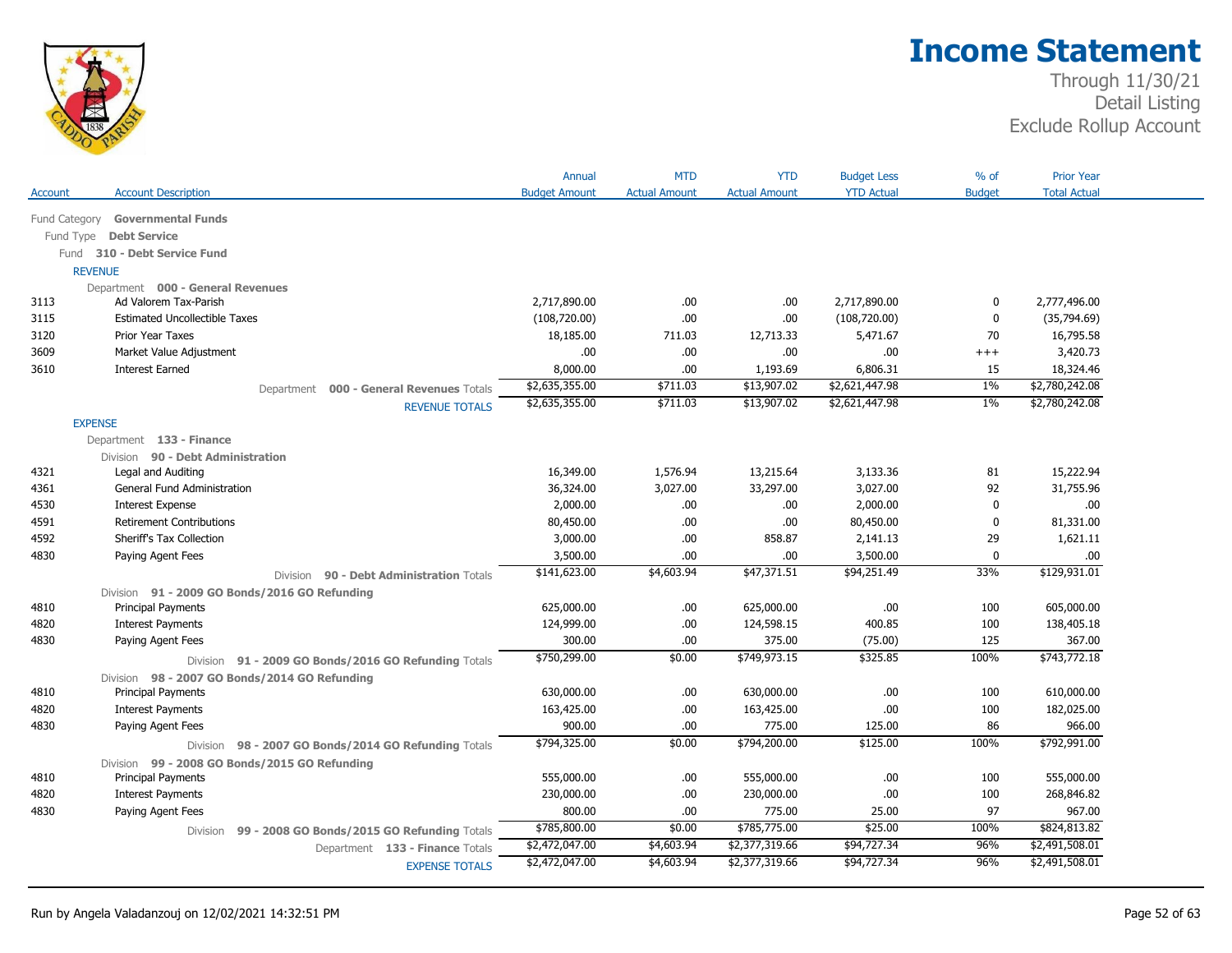

|                            |                                                  |                                                                                                                                            | Annual                                       | <b>MTD</b>                            | <b>YTD</b>                                    | <b>Budget Less</b>                            | $%$ of                   | <b>Prior Year</b>                            |
|----------------------------|--------------------------------------------------|--------------------------------------------------------------------------------------------------------------------------------------------|----------------------------------------------|---------------------------------------|-----------------------------------------------|-----------------------------------------------|--------------------------|----------------------------------------------|
| Account                    | <b>Account Description</b>                       |                                                                                                                                            | <b>Budget Amount</b>                         | <b>Actual Amount</b>                  | <b>Actual Amount</b>                          | <b>YTD Actual</b>                             | <b>Budget</b>            | <b>Total Actual</b>                          |
| Fund Category<br>Fund Type | <b>Governmental Funds</b><br><b>Debt Service</b> |                                                                                                                                            |                                              |                                       |                                               |                                               |                          |                                              |
|                            |                                                  | 310 - Debt Service Fund Totals<br>Fund<br><b>REVENUE TOTALS</b><br><b>EXPENSE TOTALS</b><br>Fund 310 - Debt Service Fund Net Gain (Loss)   | 2,635,355.00<br>2,472,047.00<br>\$163,308.00 | 711.03<br>4,603.94<br>$($ \$3,892.91) | 13,907.02<br>2,377,319.66<br>(\$2,363,412.64) | 2,621,447.98<br>94,727.34<br>(\$2,526,720.64) | $1\%$<br>96%<br>(1,447%) | 2,780,242.08<br>2,491,508.01<br>\$288,734.07 |
|                            |                                                  | Fund Type<br><b>Debt Service Totals</b><br><b>REVENUE TOTALS</b><br><b>EXPENSE TOTALS</b><br>Fund Type <b>Debt Service</b> Net Gain (Loss) | 2,635,355.00<br>2,472,047.00<br>\$163,308.00 | 711.03<br>4,603.94<br>$($ \$3,892.91) | 13,907.02<br>2,377,319.66<br>(\$2,363,412.64) | 2,621,447.98<br>94,727.34<br>(\$2,526,720.64) | $1\%$<br>96%<br>(1,447%) | 2,780,242.08<br>2,491,508.01<br>\$288,734.07 |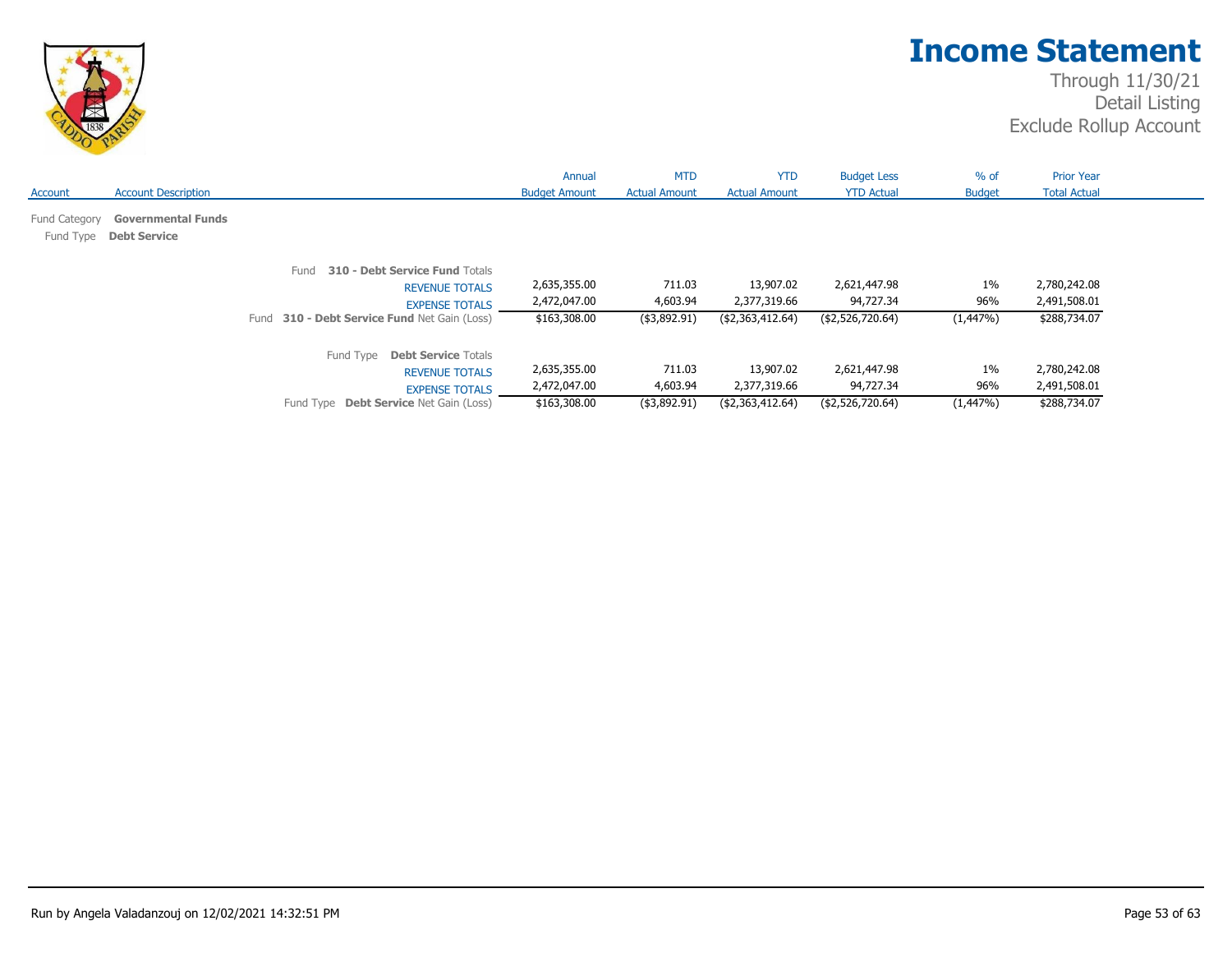

|                |                                                                               | Annual               | <b>MTD</b>           | <b>YTD</b>           | <b>Budget Less</b> | $%$ of        | <b>Prior Year</b>          |
|----------------|-------------------------------------------------------------------------------|----------------------|----------------------|----------------------|--------------------|---------------|----------------------------|
| <b>Account</b> | <b>Account Description</b>                                                    | <b>Budget Amount</b> | <b>Actual Amount</b> | <b>Actual Amount</b> | <b>YTD Actual</b>  | <b>Budget</b> | <b>Total Actual</b>        |
| Fund Category  | <b>Governmental Funds</b>                                                     |                      |                      |                      |                    |               |                            |
|                | Fund Type<br><b>Capital Projects Funds</b>                                    |                      |                      |                      |                    |               |                            |
|                | 440 - Capital Improvement Fund<br>Fund                                        |                      |                      |                      |                    |               |                            |
|                | <b>REVENUE</b>                                                                |                      |                      |                      |                    |               |                            |
|                | Department 000 - General Revenues                                             |                      |                      |                      |                    |               |                            |
| 3609           | Market Value Adjustment                                                       | .00                  | .00.                 | .00                  | .00                | $^{+++}$      | 3,477.23                   |
| 3610           | <b>Interest Earned</b>                                                        | 10,000.00            | .00.                 | 1,082.59             | 8,917.41           | 11            | 21,195.50                  |
|                | Department 000 - General Revenues Totals                                      | \$10,000.00          | \$0.00               | \$1,082.59           | \$8,917.41         | 11%           | \$24,672.73                |
|                | Department 900 - Other Financing Sources (Uses)                               |                      |                      |                      |                    |               |                            |
| 3852           | Transfer From Capital Outlay                                                  | 37,928.00            | .00.                 | 37,928.00            | .00.               | 100           | .00.                       |
|                | Department 900 - Other Financing Sources (Uses) Totals                        | \$37,928.00          | \$0.00               | \$37,928.00          | \$0.00             | 100%          | \$0.00                     |
|                | <b>REVENUE TOTALS</b>                                                         | \$47,928.00          | \$0.00               | \$39,010.59          | \$8,917.41         | 81%           | \$24,672.73                |
|                | <b>EXPENSE</b>                                                                |                      |                      |                      |                    |               |                            |
|                | Department 131 - Administration                                               |                      |                      |                      |                    |               |                            |
| 4321           | Legal and Auditing                                                            | 2,149.00             | 207.28               | 1,737.13             | 411.87             | 81            | 2,001.93                   |
| 4361           | General Fund Administration                                                   | 33,053.00            | 2,754.42             | 30,298.62            | 2,754.38           | 92            | 28,387.08                  |
|                |                                                                               | \$35,202.00          | \$2,961.70           | \$32,035.75          | \$3,166.25         | 91%           | \$30,389.01                |
|                | Department 131 - Administration Totals                                        |                      |                      |                      |                    |               |                            |
| 4688           | Department 900 - Other Financing Sources (Uses)<br>Transfer To Capital Outlay | .00                  | .00.                 | .00                  | .00                | $^{+++}$      | 454,027.29                 |
|                |                                                                               | \$0.00               | \$0.00               | \$0.00               | \$0.00             | $+++$         | \$454,027.29               |
|                | Department 900 - Other Financing Sources (Uses) Totals                        | \$35,202.00          | \$2,961.70           | \$32,035.75          | \$3,166.25         | 91%           | \$484,416.30               |
|                | <b>EXPENSE TOTALS</b>                                                         |                      |                      |                      |                    |               |                            |
|                | 440 - Capital Improvement Fund Totals<br>Fund                                 |                      |                      |                      |                    |               |                            |
|                | <b>REVENUE TOTALS</b>                                                         | 47,928.00            | .00.                 | 39,010.59            | 8,917.41           | 81%           | 24,672.73                  |
|                | <b>EXPENSE TOTALS</b>                                                         | 35,202.00            | 2,961.70             | 32,035.75            | 3,166.25           | 91%           | 484,416.30                 |
|                | Fund 440 - Capital Improvement Fund Net Gain (Loss)                           | \$12,726.00          | ( \$2,961.70)        | \$6,974.84           | (\$5,751.16)       | 55%           | $(*459,743.\overline{57})$ |
|                |                                                                               |                      |                      |                      |                    |               |                            |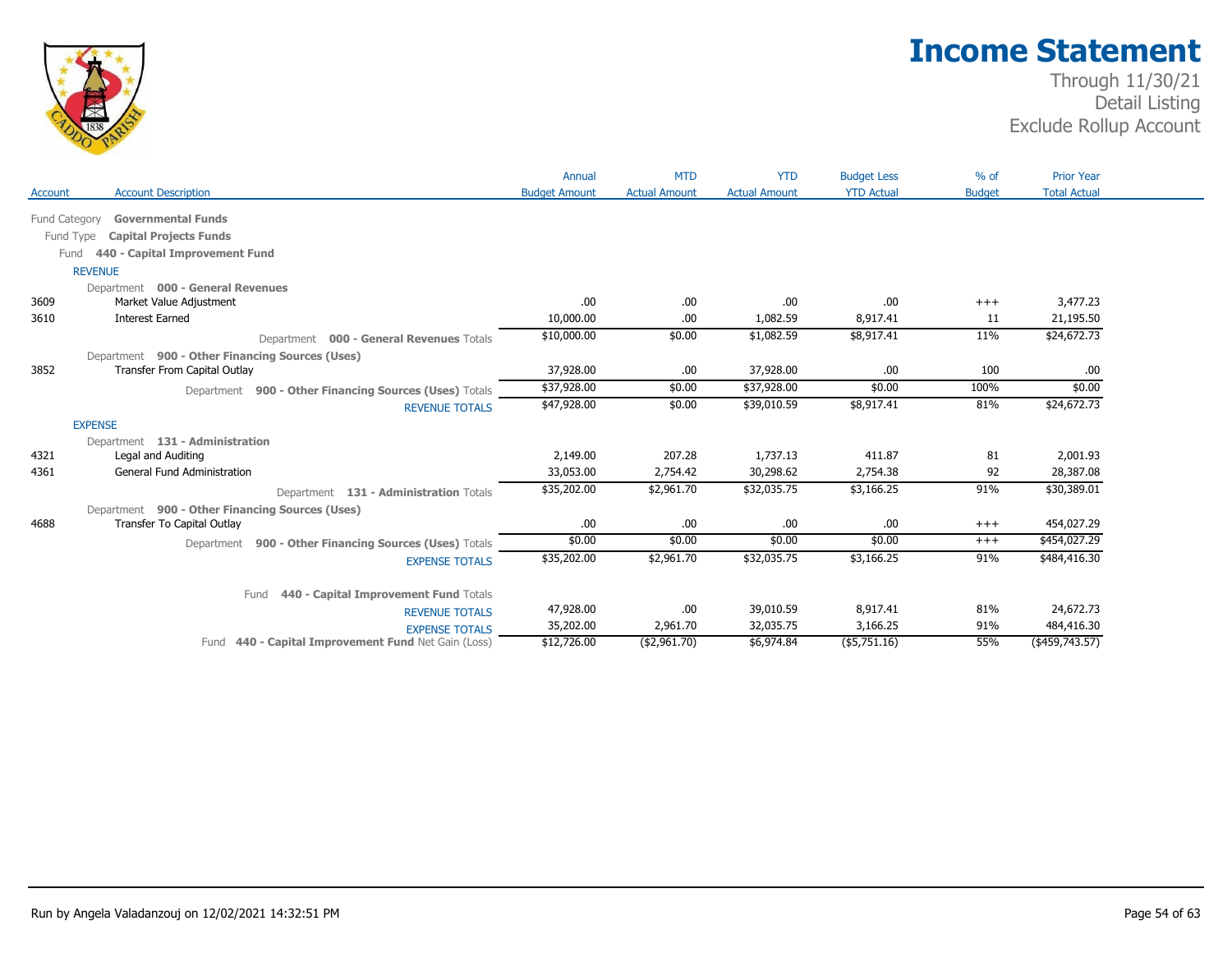

|                |                                                           | Annual               | <b>MTD</b>           | <b>YTD</b>           | <b>Budget Less</b> | $%$ of        | <b>Prior Year</b>   |
|----------------|-----------------------------------------------------------|----------------------|----------------------|----------------------|--------------------|---------------|---------------------|
| <b>Account</b> | <b>Account Description</b>                                | <b>Budget Amount</b> | <b>Actual Amount</b> | <b>Actual Amount</b> | <b>YTD Actual</b>  | <b>Budget</b> | <b>Total Actual</b> |
| Fund Category  | <b>Governmental Funds</b>                                 |                      |                      |                      |                    |               |                     |
|                | <b>Capital Projects Funds</b><br>Fund Type                |                      |                      |                      |                    |               |                     |
|                | 450 - Capital Improvement Fund II<br>Fund                 |                      |                      |                      |                    |               |                     |
|                | <b>REVENUE</b>                                            |                      |                      |                      |                    |               |                     |
|                | Department 000 - General Revenues                         |                      |                      |                      |                    |               |                     |
| 3609           | Market Value Adjustment                                   | .00                  | .00                  | .00                  | .00                | $+++$         | 18,626.77           |
| 3610           | <b>Interest Earned</b>                                    | 5,000.00             | .00                  | 5,642.83             | (642.83)           | 113           | 82,897.67           |
|                | <b>000 - General Revenues Totals</b><br>Department        | \$5,000.00           | \$0.00               | \$5,642.83           | (\$642.83)         | 113%          | \$101,524.44        |
|                | Department 900 - Other Financing Sources (Uses)           |                      |                      |                      |                    |               |                     |
| 3835           | Proceeds - General Oblig Bonds                            | .00                  | .00.                 | .00.                 | .00                | $+++$         | 10,141,846.20       |
|                | Department 900 - Other Financing Sources (Uses) Totals    | \$0.00               | \$0.00               | \$0.00               | \$0.00             | $+++$         | \$10,141,846.20     |
|                | <b>REVENUE TOTALS</b>                                     | \$5,000.00           | \$0.00               | \$5,642.83           | (\$642.83)         | 113%          | \$10,243,370.64     |
|                | <b>EXPENSE</b>                                            |                      |                      |                      |                    |               |                     |
|                | Department 900 - Other Financing Sources (Uses)           |                      |                      |                      |                    |               |                     |
| 4688           | Transfer To Capital Outlay                                | 3,963,500.00         | .00                  | .00.                 | 3,963,500.00       | 0             | 608,517.53          |
|                | Department 900 - Other Financing Sources (Uses) Totals    | \$3,963,500.00       | \$0.00               | \$0.00               | \$3,963,500.00     | 0%            | \$608,517.53        |
|                | <b>EXPENSE TOTALS</b>                                     | \$3,963,500.00       | \$0.00               | \$0.00               | \$3,963,500.00     | 0%            | \$608,517.53        |
|                | Fund<br>450 - Capital Improvement Fund II Totals          |                      |                      |                      |                    |               |                     |
|                | <b>REVENUE TOTALS</b>                                     | 5,000.00             | .00                  | 5,642.83             | (642.83)           | 113%          | 10,243,370.64       |
|                | <b>EXPENSE TOTALS</b>                                     | 3,963,500.00         | .00.                 | .00                  | 3,963,500.00       | 0%            | 608,517.53          |
|                | 450 - Capital Improvement Fund II Net Gain (Loss)<br>Fund | (\$3,958,500.00)     | \$0.00               | \$5,642.83           | \$3,964,142.83     | $0\%$         | \$9,634,853.11      |
|                |                                                           |                      |                      |                      |                    |               |                     |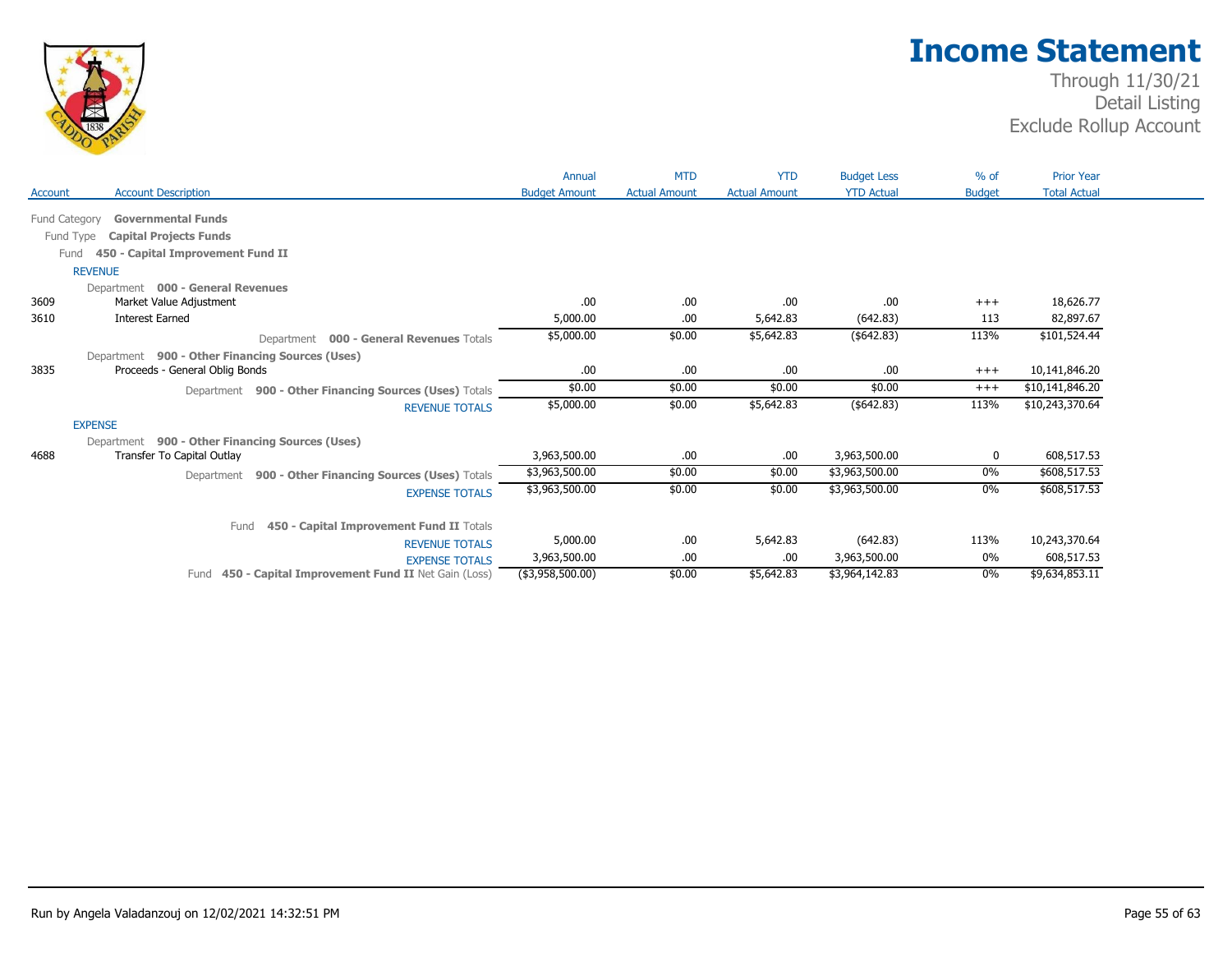

|                |                                                                               |                                                        | Annual               | <b>MTD</b>           | <b>YTD</b>           | <b>Budget Less</b> | % of          | <b>Prior Year</b>   |
|----------------|-------------------------------------------------------------------------------|--------------------------------------------------------|----------------------|----------------------|----------------------|--------------------|---------------|---------------------|
| Account        | <b>Account Description</b>                                                    |                                                        | <b>Budget Amount</b> | <b>Actual Amount</b> | <b>Actual Amount</b> | <b>YTD Actual</b>  | <b>Budget</b> | <b>Total Actual</b> |
|                | Fund Category Governmental Funds                                              |                                                        |                      |                      |                      |                    |               |                     |
| Fund Type      | <b>Capital Projects Funds</b>                                                 |                                                        |                      |                      |                      |                    |               |                     |
| Fund           | 490 - Capital Outlay Fund                                                     |                                                        |                      |                      |                      |                    |               |                     |
| <b>REVENUE</b> |                                                                               |                                                        |                      |                      |                      |                    |               |                     |
|                | Department 000 - General Revenues                                             |                                                        |                      |                      |                      |                    |               |                     |
| 3609           | Market Value Adjustment                                                       |                                                        | .00                  | .00.                 | .00                  | .00                | $++++$        | 41,920.16           |
| 3610           | <b>Interest Earned</b>                                                        |                                                        | 86,681.00            | .00                  | 13,180.81            | 73,500.19          | 15            | 174,836.41          |
|                |                                                                               |                                                        | \$86,681.00          | \$0.00               | \$13,180.81          | \$73,500.19        | 15%           | \$216,756.57        |
|                |                                                                               | Department 000 - General Revenues Totals               |                      |                      |                      |                    |               |                     |
| 3837           | Department 900 - Other Financing Sources (Uses)<br>Transfer From General Fund |                                                        | 591,500.00           | 35,416.67            | 389,583.37           | 201,916.63         | 66            | 600,000.00          |
| 3838           | <b>Transfer From Building Maint</b>                                           |                                                        | 280,000.00           | 23,333.33            | 256,666.63           | 23,333.37          | 92            | 705,996.00          |
| 3841           | Transfer From Parks & Recreation                                              |                                                        | 37,000.00            | 3,083.33             | 33,916.63            | 3,083.37           | 92            | 185,004.00          |
| 3842           | <b>Transfer From Solid Waste</b>                                              |                                                        | 230,000.00           | 19,166.67            | 210,833.37           | 19,166.63          | 92            | 1,200,000.00        |
| 3845           | Transfer From Health Tax                                                      |                                                        | 102,000.00           | 8,500.00             | 93,500.00            | 8,500.00           | 92            | .00.                |
| 3847           | <b>Transfer From Public Works</b>                                             |                                                        | 8,210,000.00         | 684,166.67           | 7,525,833.37         | 684,166.63         | 92            | 10,985,004.00       |
| 3849           | Transfer From Oil & Gas                                                       |                                                        | 395,500.00           | 19,083.33            | 209,916.63           | 185,583.37         | 53            | 3,016,504.00        |
| 3854           | Transfer From Capital Improvemnt                                              |                                                        | 3,963,500.00         | .00.                 | .00                  | 3,963,500.00       | $\mathbf 0$   | 1,062,544.82        |
| 3856           | <b>Transfer From Reserve Trust</b>                                            |                                                        | 1,000,000.00         | .00                  | .00                  | 1,000,000.00       | $\mathbf 0$   | .00.                |
|                |                                                                               |                                                        | \$14,809,500.00      | \$792,750.00         | \$8,720,250.00       | \$6,089,250.00     | 59%           | \$17,755,052.82     |
|                |                                                                               | Department 900 - Other Financing Sources (Uses) Totals | \$14,896,181.00      | \$792,750.00         | \$8,733,430.81       | \$6,162,750.19     | 59%           | \$17,971,809.39     |
|                |                                                                               | <b>REVENUE TOTALS</b>                                  |                      |                      |                      |                    |               |                     |
| <b>EXPENSE</b> |                                                                               |                                                        |                      |                      |                      |                    |               |                     |
|                | Department 120 - Criminal Justice                                             |                                                        |                      |                      |                      |                    |               |                     |
|                | Division 23 - District Attorney                                               |                                                        |                      |                      |                      |                    |               |                     |
| 4740           | Motor Vehicle Purchase                                                        |                                                        | 170,670.00           | .00.                 | 46,151.24            | 124,518.76         | 27            | 41,330.44           |
| 4742           | Office Equipment                                                              |                                                        | 2.00                 | .00.                 | .00                  | 2.00               | $\mathbf 0$   | .00.                |
| 4743           | Other Equipment                                                               |                                                        | 85,892.00            | .00.                 | 18,561.78            | 67,330.22          | 22            | 5,144.54            |
|                |                                                                               | 23 - District Attorney Totals<br>Division              | \$256,564.00         | \$0.00               | \$64,713.02          | \$191,850.98       | 25%           | \$46,474.98         |
|                |                                                                               | Department 120 - Criminal Justice Totals               | \$256,564.00         | \$0.00               | \$64,713.02          | \$191,850.98       | 25%           | \$46,474.98         |
|                | Department 122 - Juvenile Services                                            |                                                        |                      |                      |                      |                    |               |                     |
|                | Division 32 - Juvenile Detention                                              |                                                        |                      |                      |                      |                    |               |                     |
| 4740           | Motor Vehicle Purchase                                                        |                                                        | 1.00                 | .00                  | .00                  | 1.00               | $\mathbf 0$   | .00.                |
|                |                                                                               | 32 - Juvenile Detention Totals<br><b>Division</b>      | \$1.00               | \$0.00               | \$0.00               | \$1.00             | 0%            | \$0.00              |
|                |                                                                               | Department 122 - Juvenile Services Totals              | \$1.00               | \$0.00               | \$0.00               | \$1.00             | 0%            | \$0.00              |
|                | Department 131 - Administration                                               |                                                        |                      |                      |                      |                    |               |                     |
| 4321           | Legal and Auditing                                                            |                                                        | 7,490.00             | 722.44               | 6,054.49             | 1,435.51           | 81            | 6,974.96            |
| 4361           | <b>General Fund Administration</b>                                            |                                                        | 79,191.00            | 6,599.25             | 72,591.75            | 6,599.25           | 92            | 72,098.04           |
|                |                                                                               |                                                        |                      |                      |                      |                    |               |                     |
|                | Feasibility Studies/Master Plan                                               |                                                        | 323,779.00           | .00.                 | 31,052.00            | 292,727.00         | 10            | 86,025.00           |
| 4524<br>4739   | <b>Building Renovation</b>                                                    |                                                        | 1,752,657.00         | .00.                 | (275,055.00)         | 2,027,712.00       | (16)          | .00                 |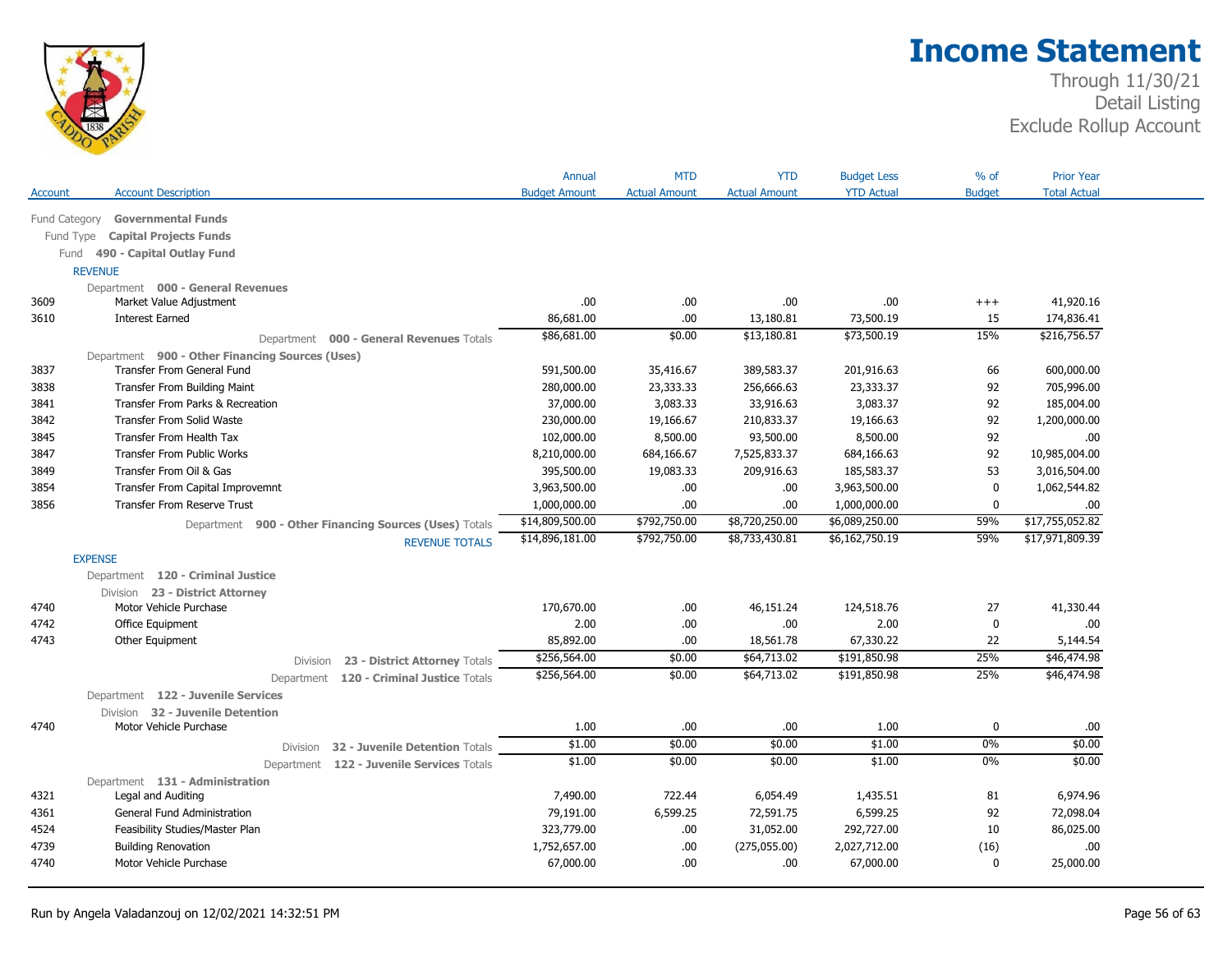

|               |                                                   | Annual               | <b>MTD</b>           | <b>YTD</b>           | <b>Budget Less</b> | $%$ of         | <b>Prior Year</b>   |
|---------------|---------------------------------------------------|----------------------|----------------------|----------------------|--------------------|----------------|---------------------|
| Account       | <b>Account Description</b>                        | <b>Budget Amount</b> | <b>Actual Amount</b> | <b>Actual Amount</b> | <b>YTD Actual</b>  | <b>Budget</b>  | <b>Total Actual</b> |
| Fund Category | <b>Governmental Funds</b>                         |                      |                      |                      |                    |                |                     |
| Fund Type     | <b>Capital Projects Funds</b>                     |                      |                      |                      |                    |                |                     |
|               | Fund 490 - Capital Outlay Fund                    |                      |                      |                      |                    |                |                     |
|               | <b>EXPENSE</b>                                    |                      |                      |                      |                    |                |                     |
|               | Department 131 - Administration                   |                      |                      |                      |                    |                |                     |
| 4743          | Other Equipment                                   | 100,000.00           | .00                  | .00.                 | 100,000.00         | 0              | .00                 |
|               | Department 131 - Administration Totals            | \$2,330,117.00       | \$7,321.69           | (\$165,356.76)       | \$2,495,473.76     | (7%)           | \$190,098.00        |
|               | Department 136 - Information Systems              |                      |                      |                      |                    |                |                     |
| 4745          | <b>Computer Equipment Purchases</b>               | 221,451.00           | 34,395.02            | 135,945.19           | 85,505.81          | 61             | 181,998.67          |
|               |                                                   | \$221,451.00         | \$34,395.02          | \$135,945.19         | \$85,505.81        | 61%            | \$181,998.67        |
|               | Department 136 - Information Systems Totals       |                      |                      |                      |                    |                |                     |
|               | Department 161 - Facility & Maintenance           |                      |                      |                      |                    |                |                     |
|               | Division 11 - Shreveport Regional Lab             |                      |                      |                      |                    |                |                     |
| 4739          | <b>Building Renovation</b>                        | 2.00<br>\$2.00       | .00.<br>\$0.00       | .00<br>\$0.00        | 2.00<br>\$2.00     | 0<br>0%        | .00<br>\$0.00       |
|               | Division 11 - Shreveport Regional Lab Totals      |                      |                      |                      |                    |                |                     |
|               | Division 14 - Highland Health Unit Complex        |                      |                      |                      |                    |                |                     |
| 4739          | <b>Building Renovation</b>                        | 674,057.00           | .00                  | 21,932.30            | 652,124.70         | 3              | 35,142.12           |
| 4740          | Motor Vehicle Purchase                            | 1.00                 | .00.                 | .00.                 | 1.00               | $\mathbf{0}$   | .00                 |
|               | Division 14 - Highland Health Unit Complex Totals | \$674,058.00         | \$0.00               | \$21,932.30          | \$652,125.70       | 3%             | \$35,142.12         |
|               | Division 15 - Vivian Health Unit                  |                      |                      |                      |                    |                |                     |
| 4739          | <b>Building Renovation</b>                        | 128,711.00           | .00                  | 7,035.00             | 121,676.00         | 5              | 7,815.00            |
|               | Division 15 - Vivian Health Unit Totals           | \$128,711.00         | \$0.00               | \$7,035.00           | \$121,676.00       | 5%             | \$7,815.00          |
|               | Division 17 - Forcht Wade                         |                      |                      |                      |                    |                |                     |
| 4739          | <b>Building Renovation</b>                        | 136,508.00           | .00.                 | 42,931.00            | 93,577.00          | 31             | 2,250.00            |
|               | Division 17 - Forcht Wade Totals                  | \$136,508.00         | \$0.00               | \$42,931.00          | \$93,577.00        | 31%            | \$2,250.00          |
|               | Division 60 - CCAA Bldg                           |                      |                      |                      |                    |                |                     |
| 4739          | <b>Building Renovation</b>                        | 982,011.00           | .00                  | 462,126.08           | 519,884.92         | 47             | 134,060.27          |
|               | 60 - CCAA Bldg Totals<br>Division                 | \$982,011.00         | \$0.00               | \$462,126.08         | \$519,884.92       | 47%            | \$134,060.27        |
|               | Division 61 - Courthouse                          |                      |                      |                      |                    |                |                     |
| 4739          | <b>Building Renovation</b>                        | 2,655,755.00         | 106,037.99           | 366,486.13           | 2,289,268.87       | 14             | 541,731.92          |
| 4740          | Motor Vehicle Purchase                            | 63,292.00            | .00                  | .00.                 | 63,292.00          | $\mathbf{0}$   | 32,134.50           |
| 4743          | Other Equipment                                   | 80,156.00            | .00.                 | 3,250.06             | 76,905.94          | 4              | 9,781.75            |
|               | 61 - Courthouse Totals<br><b>Division</b>         | \$2,799,203.00       | \$106,037.99         | \$369,736.19         | \$2,429,466.81     | 13%            | \$583,648.17        |
|               | Division 62 - Juvenile Justice Bldgs              |                      |                      |                      |                    |                |                     |
| 4739          | <b>Building Renovation</b>                        | 1,624,807.00         | .00                  | 60,090.41            | 1,564,716.59       | $\overline{4}$ | 98,242.53           |
| 4740          | Motor Vehicle Purchase                            | 66,000.00            | .00.                 | 29,184.00            | 36,816.00          | 44             | 68,323.50           |
| 4743          | Other Equipment                                   | 126,694.00           | .00.                 | .00                  | 126,694.00         | 0              | 20,139.04           |
|               |                                                   | \$1,817,501.00       | \$0.00               | \$89,274.41          | \$1,728,226.59     | 5%             | \$186,705.07        |
|               | Division 62 - Juvenile Justice Bldgs Totals       |                      |                      |                      |                    |                |                     |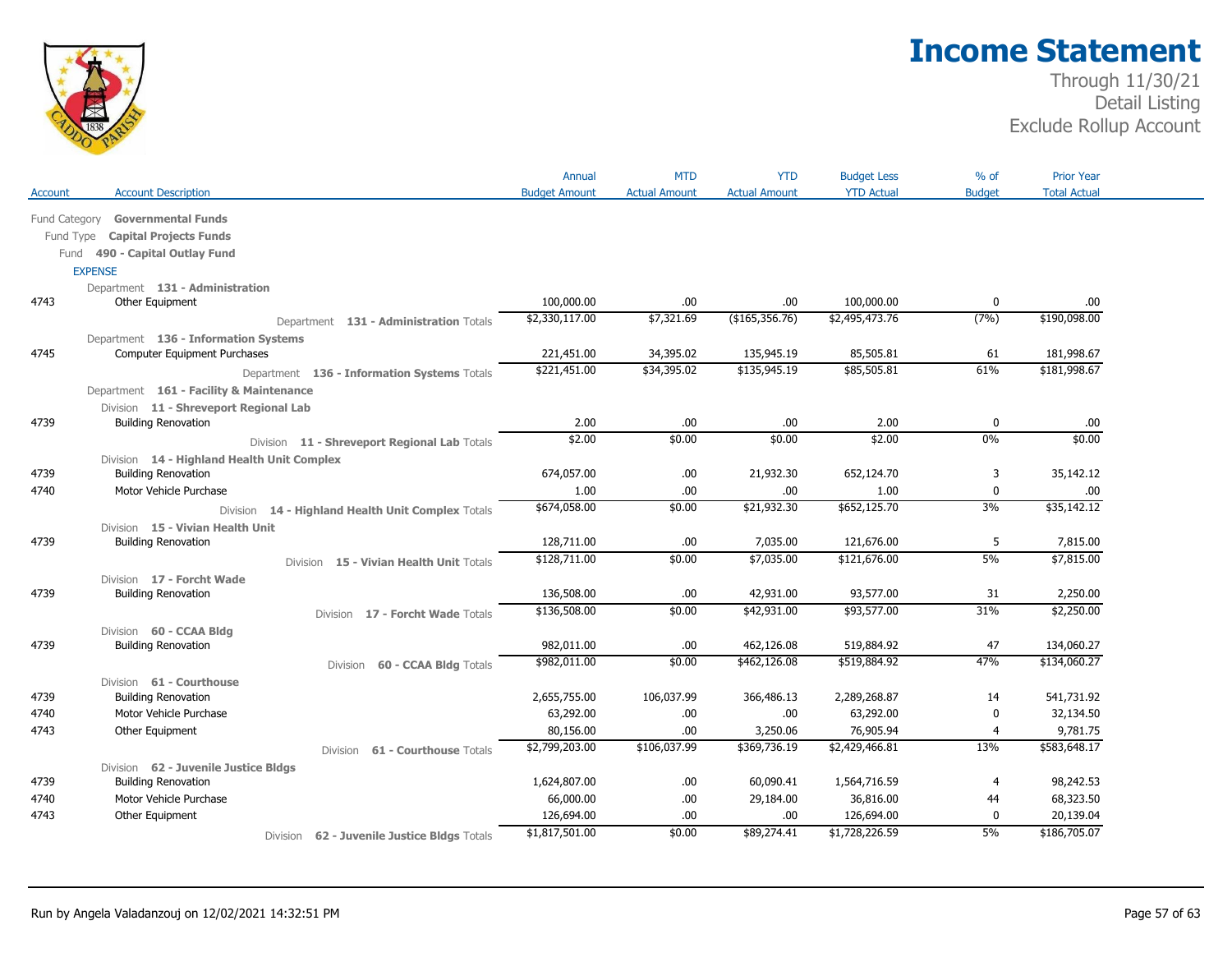

|               |                                                | Annual               | <b>MTD</b>           | <b>YTD</b>           | <b>Budget Less</b> | $%$ of        | <b>Prior Year</b>   |  |
|---------------|------------------------------------------------|----------------------|----------------------|----------------------|--------------------|---------------|---------------------|--|
| Account       | <b>Account Description</b>                     | <b>Budget Amount</b> | <b>Actual Amount</b> | <b>Actual Amount</b> | <b>YTD Actual</b>  | <b>Budget</b> | <b>Total Actual</b> |  |
| Fund Category | <b>Governmental Funds</b>                      |                      |                      |                      |                    |               |                     |  |
| Fund Type     | <b>Capital Projects Funds</b>                  |                      |                      |                      |                    |               |                     |  |
|               | Fund 490 - Capital Outlay Fund                 |                      |                      |                      |                    |               |                     |  |
|               | <b>EXPENSE</b>                                 |                      |                      |                      |                    |               |                     |  |
|               | Department 161 - Facility & Maintenance        |                      |                      |                      |                    |               |                     |  |
|               | Division 63 - Coroner Building                 |                      |                      |                      |                    |               |                     |  |
| 4739          | <b>Building Renovation</b>                     | 112,173.00           | .00                  | 9,031.06             | 103,141.94         | 8             | 19,673.69           |  |
|               | 63 - Coroner Building Totals<br>Division       | \$112,173.00         | \$0.00               | \$9,031.06           | \$103,141.94       | 8%            | \$19,673.69         |  |
|               | Division 64 - LSU Extension Bldg               |                      |                      |                      |                    |               |                     |  |
| 4739          | <b>Building Renovation</b>                     | 98,194.00            | .00                  | 8,535.00             | 89,659.00          | 9             | 74,250.00           |  |
|               | 64 - LSU Extension Bldg Totals<br>Division     | \$98,194.00          | \$0.00               | \$8,535.00           | \$89,659.00        | 9%            | \$74,250.00         |  |
|               | Division 66 - Francis Bickham Bldg             |                      |                      |                      |                    |               |                     |  |
| 4739          | <b>Building Renovation</b>                     | 246,232.00           | .00                  | 48,471.25            | 197,760.75         | 20            | 9,189.14            |  |
| 4743          | Other Equipment                                | 1.00                 | .00                  | .00.                 | 1.00               | 0             | .00                 |  |
|               | 66 - Francis Bickham Bldg Totals<br>Division   | \$246,233.00         | \$0.00               | \$48,471.25          | \$197,761.75       | 20%           | \$9,189.14          |  |
|               | Division 67 - Caddo Correctional Center        |                      |                      |                      |                    |               |                     |  |
| 4739          | <b>Building Renovation</b>                     | 2,407,737.00         | 66,698.00            | 611,002.53           | 1,796,734.47       | 25            | 263,776.55          |  |
| 4740          | Motor Vehicle Purchase                         | (6,398.00)           | .00                  | .00.                 | (6,398.00)         | $\mathbf 0$   | (23, 531.94)        |  |
| 4743          | Other Equipment                                | 569,476.00           | 33,645.00            | 132,333.45           | 437,142.55         | 23            | 61,328.61           |  |
|               | Division 67 - Caddo Correctional Center Totals | \$2,970,815.00       | \$100,343.00         | \$743,335.98         | \$2,227,479.02     | 25%           | \$301,573.22        |  |
|               | Division 68 - Government Plaza                 |                      |                      |                      |                    |               |                     |  |
| 4739          | <b>Building Renovation</b>                     | 142,069.00           | .00                  | 41,588.16            | 100,480.84         | 29            | 76,438.15           |  |
|               | 68 - Government Plaza Totals<br>Division       | \$142,069.00         | \$0.00               | \$41,588.16          | \$100,480.84       | 29%           | \$76,438.15         |  |
|               | Division 69 - David Raines Comm Center         |                      |                      |                      |                    |               |                     |  |
| 4739          | <b>Building Renovation</b>                     | 610,487.00           | .00.                 | 217,946.50           | 392,540.50         | 36            | 132,737.33          |  |
| 4743          | Other Equipment                                | 40,000.00            | .00                  | .00.                 | 40,000.00          | $\mathbf 0$   | .00                 |  |
|               | Division 69 - David Raines Comm Center Totals  | \$650,487.00         | \$0.00               | \$217,946.50         | \$432,540.50       | 34%           | \$132,737.33        |  |
|               | Department 161 - Facility & Maintenance Totals | \$10,757,965.00      | \$206,380.99         | \$2,061,942.93       | \$8,696,022.07     | 19%           | \$1,563,482.16      |  |
|               | Department 312 - Animal Services               |                      |                      |                      |                    |               |                     |  |
| 4739          | <b>Building Renovation</b>                     | 1,965,348.00         | 14,715.80            | 108,547.86           | 1,856,800.14       | 6             | 84,750.00           |  |
| 4740          | Motor Vehicle Purchase                         | 228,006.00           | .00                  | .00.                 | 228,006.00         | 0             | .00                 |  |
| 4743          | Other Equipment                                | 3.00                 | .00                  | .00.                 | 3.00               | 0             | 15,750.00           |  |
|               | Department 312 - Animal Services Totals        | \$2,193,357.00       | \$14,715.80          | \$108,547.86         | \$2,084,809.14     | 5%            | \$100,500.00        |  |
|               | Department 423 - Compactor System Operations   |                      |                      |                      |                    |               |                     |  |
| 4723          | Solid Waste Projects                           | 724,278.00           | .00                  | 105,699.35           | 618,578.65         | 15            | 39,394.26           |  |
| 4740          | Motor Vehicle Purchase                         | 35,002.00            | .00                  | .00.                 | 35,002.00          | 0             | 32,134.50           |  |
| 4741          | Heavy Equipment Purchase                       | 141,047.00           | .00                  | 13,025.00            | 128,022.00         | 9             | 698,955.50          |  |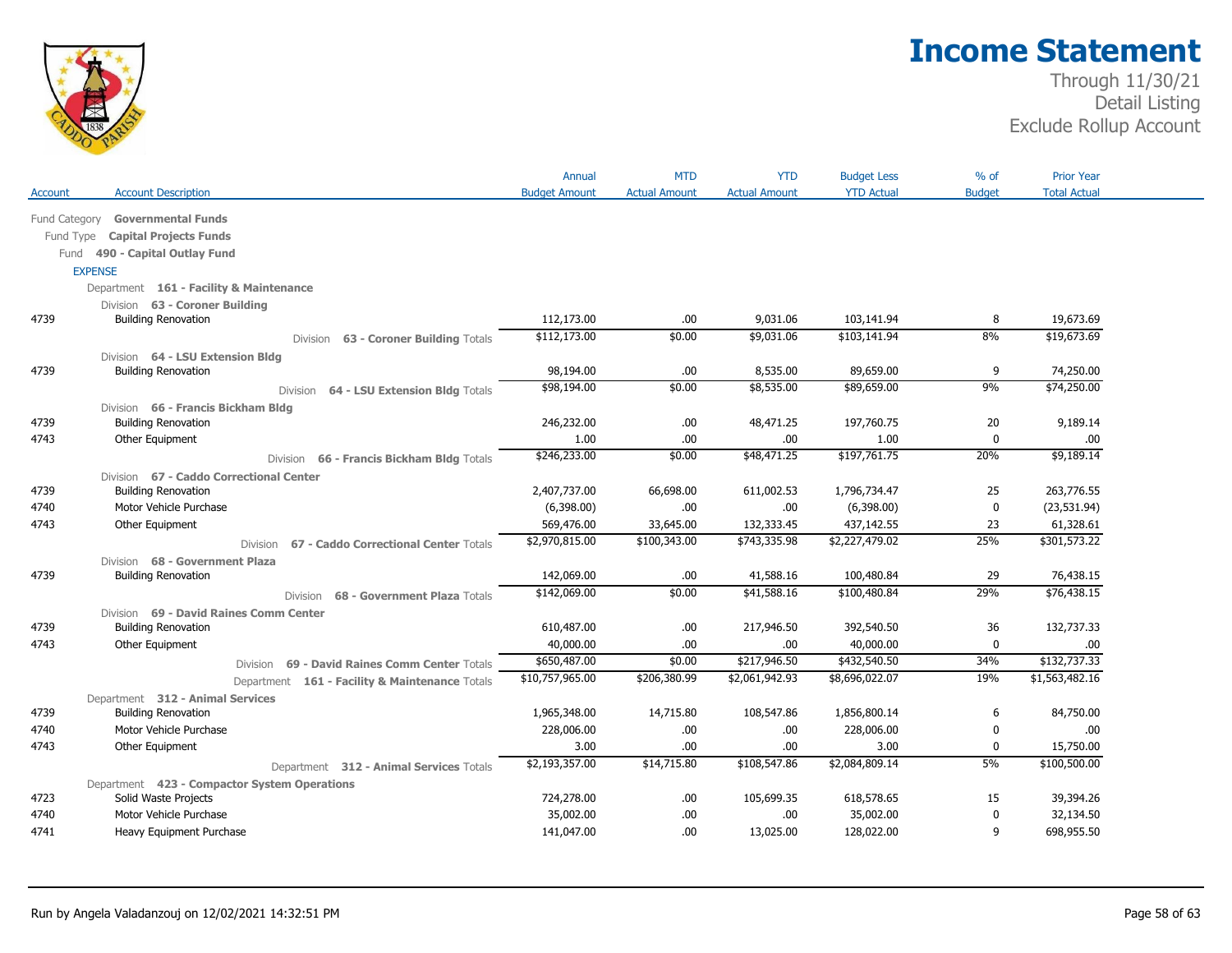

|               |                                                     | Annual               | <b>MTD</b>           | <b>YTD</b>           | <b>Budget Less</b> | % of           | <b>Prior Year</b>   |  |
|---------------|-----------------------------------------------------|----------------------|----------------------|----------------------|--------------------|----------------|---------------------|--|
| Account       | <b>Account Description</b>                          | <b>Budget Amount</b> | <b>Actual Amount</b> | <b>Actual Amount</b> | <b>YTD Actual</b>  | <b>Budget</b>  | <b>Total Actual</b> |  |
| Fund Category | <b>Governmental Funds</b>                           |                      |                      |                      |                    |                |                     |  |
| Fund Type     | <b>Capital Projects Funds</b>                       |                      |                      |                      |                    |                |                     |  |
| Fund          | 490 - Capital Outlay Fund                           |                      |                      |                      |                    |                |                     |  |
|               | <b>EXPENSE</b>                                      |                      |                      |                      |                    |                |                     |  |
|               | Department 423 - Compactor System Operations        |                      |                      |                      |                    |                |                     |  |
| 4743          | Other Equipment                                     | 74,168.00            | .00.                 | 68,575.00            | 5,593.00           | 92             | 45,832.00           |  |
|               | Department 423 - Compactor System Operations Totals | \$974,495.00         | \$0.00               | \$187,299.35         | \$787,195.65       | 19%            | \$816,316.26        |  |
|               | Department 431 - Fleet Services                     |                      |                      |                      |                    |                |                     |  |
| 4739          | <b>Building Renovation</b>                          | 52,271.00            | .00                  | .00.                 | 52,271.00          | 0              | 20,048.00           |  |
| 4740          | Motor Vehicle Purchase                              | 3.00                 | .00                  | .00.                 | 3.00               | 0              | .00                 |  |
| 4743          | Other Equipment                                     | 2.00                 | .00                  | .00                  | 2.00               | $\Omega$       | .00                 |  |
|               | Department 431 - Fleet Services Totals              | \$52,276.00          | \$0.00               | \$0.00               | \$52,276.00        | 0%             | \$20,048.00         |  |
|               | Department 441 - Road Maintenance                   |                      |                      |                      |                    |                |                     |  |
|               | Division 30 - Drainage                              |                      |                      |                      |                    |                |                     |  |
| 4722          | Drainage Projects                                   | 6,244,092.00         | 39,218.00            | 2,364,922.15         | 3,879,169.85       | 38             | 1,187,400.19        |  |
| 4740          | Motor Vehicle Purchase                              | 2.00                 | .00.                 | .00                  | 2.00               | 0              | .00.                |  |
| 4741          | Heavy Equipment Purchase                            | 745,138.00           | .00                  | 543,392.63           | 201,745.37         | 73             | 133,967.60          |  |
|               | 30 - Drainage Totals<br>Division                    | \$6,989,232.00       | \$39,218.00          | \$2,908,314.78       | \$4,080,917.22     | 42%            | \$1,321,367.79      |  |
|               | Division 31 - Road Capital Improvements             |                      |                      |                      |                    |                |                     |  |
| 4395          | Grant Programs - Other                              | .00                  | .00                  | 2,189.74             | (2, 189.74)        | $^{+++}$       | 93,658.63           |  |
| 4721          | Road Projects                                       | 11,661,726.00        | 439,626.54           | 6,459,371.26         | 5,202,354.74       | 55             | 6,276,137.06        |  |
| 4728          | Water / Sewer Program                               | 1,856,614.00         | .00                  | 729,554.21           | 1,127,059.79       | 39             | 2,054.86            |  |
| 4739          | <b>Building Renovation</b>                          | 50,004.00            | .00                  | 7,245.00             | 42,759.00          | 14             | .00                 |  |
| 4740          | Motor Vehicle Purchase                              | 180,402.00           | .00.                 | .00.                 | 180,402.00         | $\Omega$       | 94,599.13           |  |
| 4741          | Heavy Equipment Purchase                            | 270,027.00           | .00                  | .00.                 | 270,027.00         | $\mathbf{0}$   | 312,406.22          |  |
| 4743          | Other Equipment                                     | 6,966.00             | .00                  | .00.                 | 6,966.00           | 0              | 48,025.00           |  |
|               | 31 - Road Capital Improvements Totals<br>Division   | \$14,025,739.00      | \$439,626.54         | \$7,198,360.21       | \$6,827,378.79     | 51%            | \$6,826,880.90      |  |
|               | Department 441 - Road Maintenance Totals            | \$21,014,971.00      | \$478,844.54         | \$10,106,674.99      | \$10,908,296.01    | 48%            | \$8,148,248.69      |  |
|               | Department 511 - Parks & Recreation                 |                      |                      |                      |                    |                |                     |  |
| 4395          | Grant Programs - Other                              | .00                  | .00.                 | 6,270.00             | (6,270.00)         | $+++$          | .00                 |  |
| 4739          | <b>Building Renovation</b>                          | 3,407,323.00         | 344,633.00           | 1,428,052.34         | 1,979,270.66       | 42             | 437,532.16          |  |
| 4740          | Motor Vehicle Purchase                              | 80,106.00            | .00                  | 26,997.25            | 53,108.75          | 34             | 2,606.64            |  |
| 4741          | Heavy Equipment Purchase                            | 2.00                 | .00                  | .00.                 | 2.00               | $\mathbf 0$    | .00                 |  |
| 4743          | Other Equipment                                     | 104,685.00           | .00                  | 7,118.92             | 97,566.08          | $\overline{7}$ | 10,000.00           |  |
|               | Department 511 - Parks & Recreation Totals          | \$3,592,116.00       | \$344,633.00         | \$1,468,438.51       | \$2,123,677.49     | 41%            | \$450,138.80        |  |
|               | Department 900 - Other Financing Sources (Uses)     |                      |                      |                      |                    |                |                     |  |
| 4674          | Transfer To E. Edward Jones Trust Fund              | .00                  | .00                  | .00.                 | .00.               | $+++$          | 750,982.92          |  |
| 4675          | Transfer To Juvenile Justice Fund                   | 8,023.00             | .00                  | 8,023.00             | .00.               | 100            | .00.                |  |
|               |                                                     |                      |                      |                      |                    |                |                     |  |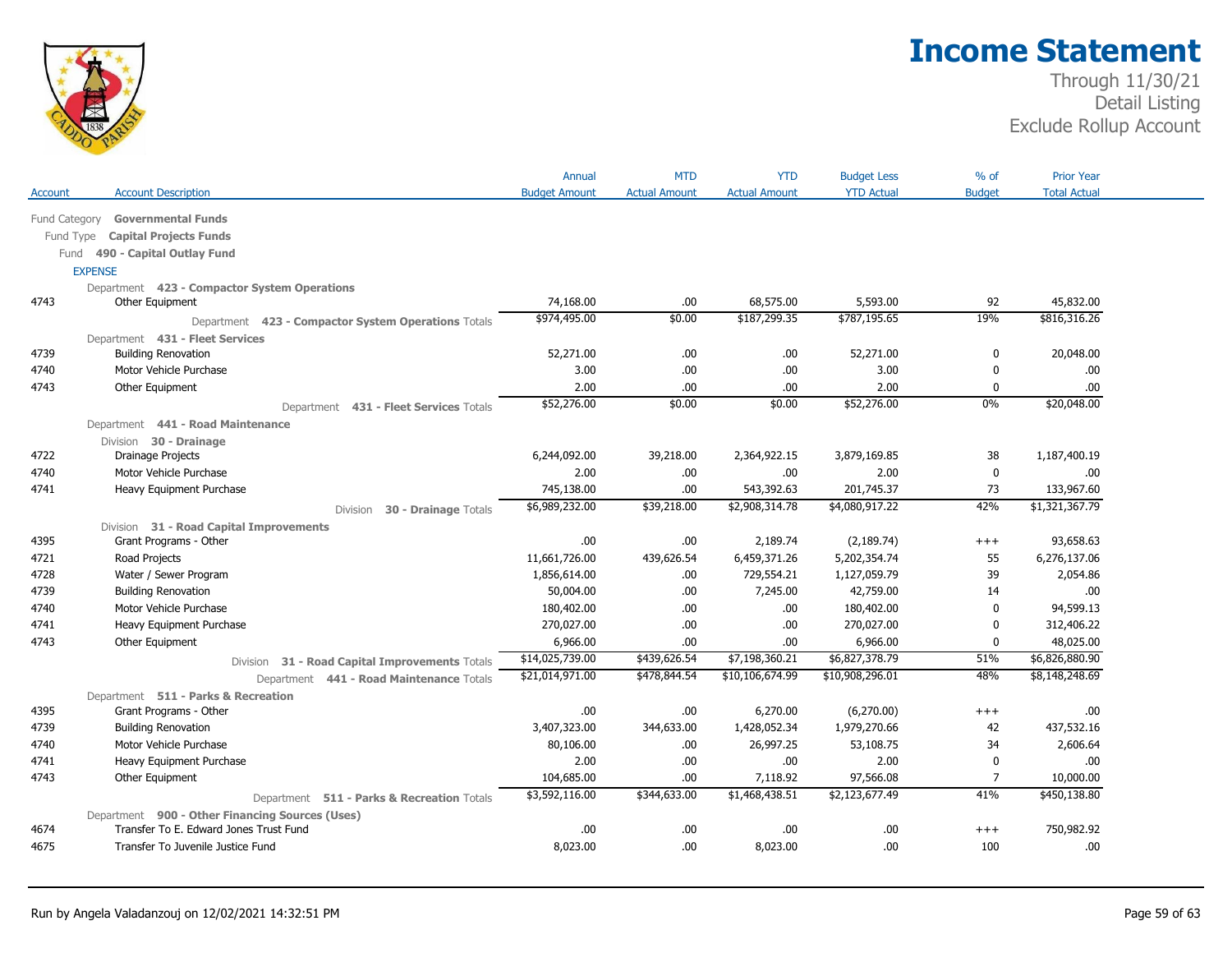

|                      |                                                        | Annual               | <b>MTD</b>           | <b>YTD</b>           | <b>Budget Less</b>          | % of          | <b>Prior Year</b>   |
|----------------------|--------------------------------------------------------|----------------------|----------------------|----------------------|-----------------------------|---------------|---------------------|
| Account              | <b>Account Description</b>                             | <b>Budget Amount</b> | <b>Actual Amount</b> | <b>Actual Amount</b> | <b>YTD Actual</b>           | <b>Budget</b> | <b>Total Actual</b> |
| <b>Fund Category</b> | <b>Governmental Funds</b>                              |                      |                      |                      |                             |               |                     |
| Fund Type            | <b>Capital Projects Funds</b>                          |                      |                      |                      |                             |               |                     |
| Fund                 | 490 - Capital Outlay Fund                              |                      |                      |                      |                             |               |                     |
|                      | <b>EXPENSE</b>                                         |                      |                      |                      |                             |               |                     |
|                      | Department 900 - Other Financing Sources (Uses)        |                      |                      |                      |                             |               |                     |
| 4676                 | Transfer To Building Maintenance Fund                  | 73,540.00            | .00                  | 73,540.00            | .00                         | 100           | .00.                |
| 4677                 | Transfer To Capital Improve Fund                       | 37,928.00            | .00.                 | 37,928.00            | .00                         | 100           | .00.                |
| 4678                 | Transfer To Oil & Gas Fund                             | 82,065.00            | .00.                 | 82,065.00            | .00                         | 100           | .00                 |
| 4682                 | <b>Transfer To Detention Facilitie</b>                 | 73,191.00            | .00.                 | 73,191.00            | .00.                        | 100           | .00.                |
| 4685                 | Transfer To General Fund                               | 28,634.00            | .00                  | 28,634.00            | .00                         | 100           | .00.                |
| 4691                 | Transfer To Parks & Recreation                         | 6,290.00             | .00                  | 6,290.00             | .00                         | 100           | .00.                |
| 4694                 | Transfer To Riverboat                                  | 19,071.00            | .00                  | 19,071.00            | .00                         | 100           | .00                 |
| 4696                 | Transfer To Solid Waste                                | 565,711.00           | .00.                 | 565,711.00           | .00                         | 100           | .00                 |
| 4699                 | Transfer To Public Works Fund                          | 1,379,771.00         | .00.                 | 1,379,771.00         | .00                         | 100           | .00                 |
|                      | Department 900 - Other Financing Sources (Uses) Totals | \$2,274,224.00       | \$0.00               | \$2,274,224.00       | \$0.00                      | 100%          | \$750,982.92        |
|                      | <b>EXPENSE TOTALS</b>                                  | \$43,667,537.00      | \$1,086,291.04       | \$16,242,429.09      | \$27,425,107.91             | 37%           | \$12,268,288.48     |
|                      |                                                        |                      |                      |                      |                             |               |                     |
|                      | 490 - Capital Outlay Fund Totals<br>Fund               |                      |                      |                      |                             |               |                     |
|                      | <b>REVENUE TOTALS</b>                                  | 14,896,181.00        | 792,750.00           | 8,733,430.81         | 6,162,750.19                | 59%           | 17,971,809.39       |
|                      | <b>EXPENSE TOTALS</b>                                  | 43,667,537.00        | 1,086,291.04         | 16,242,429.09        | 27,425,107.91               | 37%           | 12,268,288.48       |
|                      | 490 - Capital Outlay Fund Net Gain (Loss)<br>Fund      | ( \$28,771,356.00)   | ( \$293, 541.04)     | ( \$7,508,998.28 )   | $\overline{$21,262,357.72}$ | 26%           | \$5,703,520.91      |
|                      |                                                        |                      |                      |                      |                             |               |                     |
|                      | Fund Type Capital Projects Funds Totals                |                      |                      |                      |                             |               |                     |
|                      | <b>REVENUE TOTALS</b>                                  | 14,949,109.00        | 792,750.00           | 8,778,084.23         | 6,171,024.77                | 59%           | 28,239,852.76       |
|                      | <b>EXPENSE TOTALS</b>                                  | 47,666,239.00        | 1,089,252.74         | 16,274,464.84        | 31,391,774.16               | 34%           | 13,361,222.31       |
|                      | Fund Type Capital Projects Funds Net Gain (Loss)       | (\$32,717,130.00)    | (\$296,502.74)       | ( \$7,496,380.61)    | \$25,220,749.39             | 23%           | \$14,878,630.45     |
|                      |                                                        |                      |                      |                      |                             |               |                     |
|                      | Fund Category<br><b>Governmental Funds Totals</b>      |                      |                      |                      |                             |               |                     |
|                      | <b>REVENUE TOTALS</b>                                  | 133,505,868.00       | 9,841,498.65         | 94,608,715.70        | 38,897,152.30               | 71%           | 108,598,957.45      |
|                      | <b>EXPENSE TOTALS</b>                                  | 170,727,474.00       | 8,982,512.73         | 104,471,717.79       | 66,255,756.21               | 61%           | 92,337,099.20       |
|                      | Fund Category Governmental Funds Net Gain (Loss)       | (\$37,221,606.00)    | \$858,985.92         | ( \$9,863,002.09)    | \$27,358,603.91             | 26%           | \$16,261,858.25     |
|                      |                                                        |                      |                      |                      |                             |               |                     |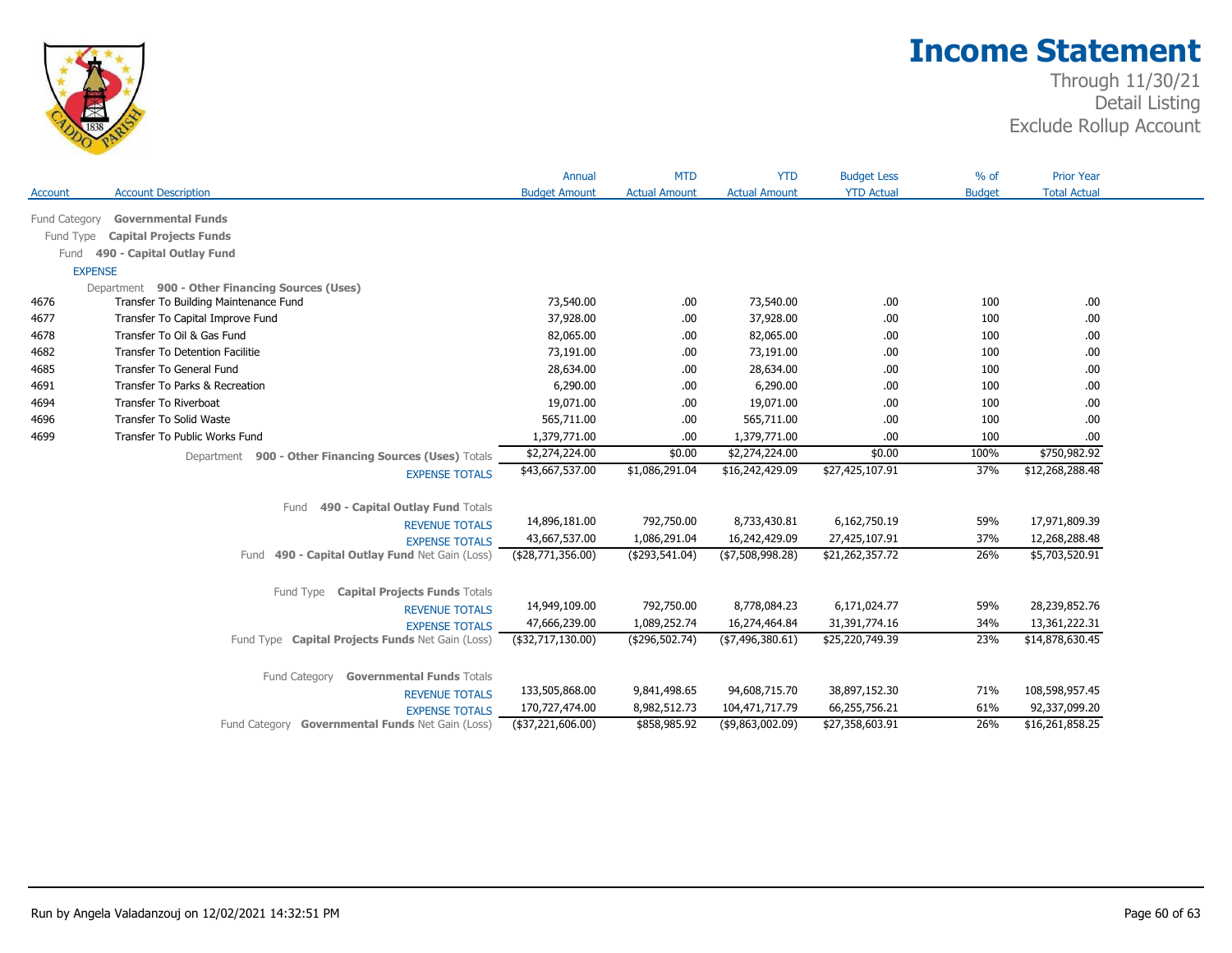

| <b>YTD Actual</b><br><b>Total Actual</b><br><b>Account Description</b><br><b>Budget Amount</b><br><b>Actual Amount</b><br><b>Actual Amount</b><br><b>Budget</b><br>Fund Category<br><b>Proprietary Funds-Internal Service</b><br>Fund Type<br>Fund 760 - Group Insurance Fund<br><b>REVENUE</b><br>Department 000 - General Revenues<br>.00.<br>Market Value Adjustment<br>.00<br>.00<br>.00<br>7,012.61<br>$^{+++}$<br>32,000.00<br>29,659.47<br>41,573.43<br><b>Interest Earned</b><br>.00<br>2,340.53<br>7<br>Miscellaneous Revenue<br>.00.<br>29,381.72<br>.00<br>.00.<br>(29, 381.72)<br>$^{+++}$<br>Employer Health Insur Contrib<br>3,739,936.00<br>450,366.99<br>3,627,413.71<br>276,998.04<br>3,289,569.01<br>88<br>Employee Health Insur Contrib<br>1,304,339.00<br>96,602.31<br>1,143,712.84<br>160,626.16<br>88<br>1,248,273.72<br>Retired Employee Contributions<br>269,881.00<br>1,347.76<br>319,804.64<br>298,084.57<br>(49, 923.64)<br>118<br>Eployer Contrib-Retired Employee<br>813,997.00<br>775,430.96<br>62,649.58<br>693,188.51<br>120,808.49<br>85<br>\$5,997,789.00<br>\$6,160,153.00<br>\$437,597.69<br>\$5,477,997.25<br>\$682,155.75<br>89%<br>000 - General Revenues Totals<br>Department<br>\$6,160,153.00<br>\$437,597.69<br>\$5,997,789.00<br>\$5,477,997.25<br>\$682,155.75<br>89%<br><b>REVENUE TOTALS</b><br><b>EXPENSE</b><br>Department 951 - Employee Group Insurance Program<br>11,953.00<br>1,152.92<br>9,662.12<br>2,290.88<br>11,129.54<br>Legal and Auditing<br>81<br><b>Professional Services</b><br>35,000.00<br>1,908.33<br>20,991.63<br>14,008.37<br>36,767.95<br>60<br>6,980.50<br>6,980.50<br>81,248.04<br>General Fund Administration<br>83,766.00<br>76,785.50<br>92<br>42,142.63<br>68<br>112,428.28<br>Life Insurance Premiums<br>130,000.00<br>9,030.40<br>87,857.37<br>623.45<br>20,953.93<br>Accidental Death Ins Prem<br>12,000.00<br>6,518.53<br>5,481.47<br>54<br>879,198.91<br><b>Insurance Premiums</b><br>950,000.00<br>85,614.03<br>967,846.46<br>102<br>(17,846.46)<br>Affordable Care Act Fee<br>25,000.00<br>25,000.00<br>.00<br>.00.<br>0<br>.00.<br>Claims & Judgements<br>4,900,000.00<br>2,258,132.07<br>2,641,867.93<br>46<br>5,169,138.58<br>(284, 964.10)<br>\$6,310,865.23<br>\$6,147,719.00<br>\$3,427,793.68<br>56%<br>( \$179, 654.47)<br>\$2,719,925.32<br>Department 951 - Employee Group Insurance Program Totals<br>\$6,310,865.23<br>\$6,147,719.00<br>\$3,427,793.68<br>\$2,719,925.32<br>56%<br>(\$179,654.47)<br><b>EXPENSE TOTALS</b><br>760 - Group Insurance Fund Totals<br>Fund<br>6,160,153.00<br>437,597.69<br>5,477,997.25<br>682,155.75<br>5,997,789.00<br>89%<br><b>REVENUE TOTALS</b><br>6,147,719.00<br>(179, 654.47)<br>3,427,793.68<br>2,719,925.32<br>56%<br>6,310,865.23<br><b>EXPENSE TOTALS</b><br>16,489%<br>(\$313,076.23)<br>\$12,434.00<br>\$617,252.16<br>\$2,050,203.57<br>\$2,037,769.57<br>Fund 760 - Group Insurance Fund Net Gain (Loss) |                | Annual | <b>MTD</b> | <b>YTD</b> | <b>Budget Less</b> | $%$ of | <b>Prior Year</b> |
|---------------------------------------------------------------------------------------------------------------------------------------------------------------------------------------------------------------------------------------------------------------------------------------------------------------------------------------------------------------------------------------------------------------------------------------------------------------------------------------------------------------------------------------------------------------------------------------------------------------------------------------------------------------------------------------------------------------------------------------------------------------------------------------------------------------------------------------------------------------------------------------------------------------------------------------------------------------------------------------------------------------------------------------------------------------------------------------------------------------------------------------------------------------------------------------------------------------------------------------------------------------------------------------------------------------------------------------------------------------------------------------------------------------------------------------------------------------------------------------------------------------------------------------------------------------------------------------------------------------------------------------------------------------------------------------------------------------------------------------------------------------------------------------------------------------------------------------------------------------------------------------------------------------------------------------------------------------------------------------------------------------------------------------------------------------------------------------------------------------------------------------------------------------------------------------------------------------------------------------------------------------------------------------------------------------------------------------------------------------------------------------------------------------------------------------------------------------------------------------------------------------------------------------------------------------------------------------------------------------------------------------------------------------------------------------------------------------------------------------------------------------------------------------------------------------------------------------------------------------------------------------------------------------------------------------------------------|----------------|--------|------------|------------|--------------------|--------|-------------------|
|                                                                                                                                                                                                                                                                                                                                                                                                                                                                                                                                                                                                                                                                                                                                                                                                                                                                                                                                                                                                                                                                                                                                                                                                                                                                                                                                                                                                                                                                                                                                                                                                                                                                                                                                                                                                                                                                                                                                                                                                                                                                                                                                                                                                                                                                                                                                                                                                                                                                                                                                                                                                                                                                                                                                                                                                                                                                                                                                                         | <b>Account</b> |        |            |            |                    |        |                   |
|                                                                                                                                                                                                                                                                                                                                                                                                                                                                                                                                                                                                                                                                                                                                                                                                                                                                                                                                                                                                                                                                                                                                                                                                                                                                                                                                                                                                                                                                                                                                                                                                                                                                                                                                                                                                                                                                                                                                                                                                                                                                                                                                                                                                                                                                                                                                                                                                                                                                                                                                                                                                                                                                                                                                                                                                                                                                                                                                                         |                |        |            |            |                    |        |                   |
|                                                                                                                                                                                                                                                                                                                                                                                                                                                                                                                                                                                                                                                                                                                                                                                                                                                                                                                                                                                                                                                                                                                                                                                                                                                                                                                                                                                                                                                                                                                                                                                                                                                                                                                                                                                                                                                                                                                                                                                                                                                                                                                                                                                                                                                                                                                                                                                                                                                                                                                                                                                                                                                                                                                                                                                                                                                                                                                                                         |                |        |            |            |                    |        |                   |
|                                                                                                                                                                                                                                                                                                                                                                                                                                                                                                                                                                                                                                                                                                                                                                                                                                                                                                                                                                                                                                                                                                                                                                                                                                                                                                                                                                                                                                                                                                                                                                                                                                                                                                                                                                                                                                                                                                                                                                                                                                                                                                                                                                                                                                                                                                                                                                                                                                                                                                                                                                                                                                                                                                                                                                                                                                                                                                                                                         |                |        |            |            |                    |        |                   |
|                                                                                                                                                                                                                                                                                                                                                                                                                                                                                                                                                                                                                                                                                                                                                                                                                                                                                                                                                                                                                                                                                                                                                                                                                                                                                                                                                                                                                                                                                                                                                                                                                                                                                                                                                                                                                                                                                                                                                                                                                                                                                                                                                                                                                                                                                                                                                                                                                                                                                                                                                                                                                                                                                                                                                                                                                                                                                                                                                         |                |        |            |            |                    |        |                   |
|                                                                                                                                                                                                                                                                                                                                                                                                                                                                                                                                                                                                                                                                                                                                                                                                                                                                                                                                                                                                                                                                                                                                                                                                                                                                                                                                                                                                                                                                                                                                                                                                                                                                                                                                                                                                                                                                                                                                                                                                                                                                                                                                                                                                                                                                                                                                                                                                                                                                                                                                                                                                                                                                                                                                                                                                                                                                                                                                                         |                |        |            |            |                    |        |                   |
|                                                                                                                                                                                                                                                                                                                                                                                                                                                                                                                                                                                                                                                                                                                                                                                                                                                                                                                                                                                                                                                                                                                                                                                                                                                                                                                                                                                                                                                                                                                                                                                                                                                                                                                                                                                                                                                                                                                                                                                                                                                                                                                                                                                                                                                                                                                                                                                                                                                                                                                                                                                                                                                                                                                                                                                                                                                                                                                                                         | 3609           |        |            |            |                    |        |                   |
|                                                                                                                                                                                                                                                                                                                                                                                                                                                                                                                                                                                                                                                                                                                                                                                                                                                                                                                                                                                                                                                                                                                                                                                                                                                                                                                                                                                                                                                                                                                                                                                                                                                                                                                                                                                                                                                                                                                                                                                                                                                                                                                                                                                                                                                                                                                                                                                                                                                                                                                                                                                                                                                                                                                                                                                                                                                                                                                                                         | 3610           |        |            |            |                    |        |                   |
|                                                                                                                                                                                                                                                                                                                                                                                                                                                                                                                                                                                                                                                                                                                                                                                                                                                                                                                                                                                                                                                                                                                                                                                                                                                                                                                                                                                                                                                                                                                                                                                                                                                                                                                                                                                                                                                                                                                                                                                                                                                                                                                                                                                                                                                                                                                                                                                                                                                                                                                                                                                                                                                                                                                                                                                                                                                                                                                                                         | 3695           |        |            |            |                    |        |                   |
|                                                                                                                                                                                                                                                                                                                                                                                                                                                                                                                                                                                                                                                                                                                                                                                                                                                                                                                                                                                                                                                                                                                                                                                                                                                                                                                                                                                                                                                                                                                                                                                                                                                                                                                                                                                                                                                                                                                                                                                                                                                                                                                                                                                                                                                                                                                                                                                                                                                                                                                                                                                                                                                                                                                                                                                                                                                                                                                                                         | 3710           |        |            |            |                    |        |                   |
|                                                                                                                                                                                                                                                                                                                                                                                                                                                                                                                                                                                                                                                                                                                                                                                                                                                                                                                                                                                                                                                                                                                                                                                                                                                                                                                                                                                                                                                                                                                                                                                                                                                                                                                                                                                                                                                                                                                                                                                                                                                                                                                                                                                                                                                                                                                                                                                                                                                                                                                                                                                                                                                                                                                                                                                                                                                                                                                                                         | 3711           |        |            |            |                    |        |                   |
|                                                                                                                                                                                                                                                                                                                                                                                                                                                                                                                                                                                                                                                                                                                                                                                                                                                                                                                                                                                                                                                                                                                                                                                                                                                                                                                                                                                                                                                                                                                                                                                                                                                                                                                                                                                                                                                                                                                                                                                                                                                                                                                                                                                                                                                                                                                                                                                                                                                                                                                                                                                                                                                                                                                                                                                                                                                                                                                                                         | 3712           |        |            |            |                    |        |                   |
|                                                                                                                                                                                                                                                                                                                                                                                                                                                                                                                                                                                                                                                                                                                                                                                                                                                                                                                                                                                                                                                                                                                                                                                                                                                                                                                                                                                                                                                                                                                                                                                                                                                                                                                                                                                                                                                                                                                                                                                                                                                                                                                                                                                                                                                                                                                                                                                                                                                                                                                                                                                                                                                                                                                                                                                                                                                                                                                                                         | 3713           |        |            |            |                    |        |                   |
|                                                                                                                                                                                                                                                                                                                                                                                                                                                                                                                                                                                                                                                                                                                                                                                                                                                                                                                                                                                                                                                                                                                                                                                                                                                                                                                                                                                                                                                                                                                                                                                                                                                                                                                                                                                                                                                                                                                                                                                                                                                                                                                                                                                                                                                                                                                                                                                                                                                                                                                                                                                                                                                                                                                                                                                                                                                                                                                                                         |                |        |            |            |                    |        |                   |
|                                                                                                                                                                                                                                                                                                                                                                                                                                                                                                                                                                                                                                                                                                                                                                                                                                                                                                                                                                                                                                                                                                                                                                                                                                                                                                                                                                                                                                                                                                                                                                                                                                                                                                                                                                                                                                                                                                                                                                                                                                                                                                                                                                                                                                                                                                                                                                                                                                                                                                                                                                                                                                                                                                                                                                                                                                                                                                                                                         |                |        |            |            |                    |        |                   |
|                                                                                                                                                                                                                                                                                                                                                                                                                                                                                                                                                                                                                                                                                                                                                                                                                                                                                                                                                                                                                                                                                                                                                                                                                                                                                                                                                                                                                                                                                                                                                                                                                                                                                                                                                                                                                                                                                                                                                                                                                                                                                                                                                                                                                                                                                                                                                                                                                                                                                                                                                                                                                                                                                                                                                                                                                                                                                                                                                         |                |        |            |            |                    |        |                   |
|                                                                                                                                                                                                                                                                                                                                                                                                                                                                                                                                                                                                                                                                                                                                                                                                                                                                                                                                                                                                                                                                                                                                                                                                                                                                                                                                                                                                                                                                                                                                                                                                                                                                                                                                                                                                                                                                                                                                                                                                                                                                                                                                                                                                                                                                                                                                                                                                                                                                                                                                                                                                                                                                                                                                                                                                                                                                                                                                                         |                |        |            |            |                    |        |                   |
|                                                                                                                                                                                                                                                                                                                                                                                                                                                                                                                                                                                                                                                                                                                                                                                                                                                                                                                                                                                                                                                                                                                                                                                                                                                                                                                                                                                                                                                                                                                                                                                                                                                                                                                                                                                                                                                                                                                                                                                                                                                                                                                                                                                                                                                                                                                                                                                                                                                                                                                                                                                                                                                                                                                                                                                                                                                                                                                                                         | 4321           |        |            |            |                    |        |                   |
|                                                                                                                                                                                                                                                                                                                                                                                                                                                                                                                                                                                                                                                                                                                                                                                                                                                                                                                                                                                                                                                                                                                                                                                                                                                                                                                                                                                                                                                                                                                                                                                                                                                                                                                                                                                                                                                                                                                                                                                                                                                                                                                                                                                                                                                                                                                                                                                                                                                                                                                                                                                                                                                                                                                                                                                                                                                                                                                                                         | 4327           |        |            |            |                    |        |                   |
|                                                                                                                                                                                                                                                                                                                                                                                                                                                                                                                                                                                                                                                                                                                                                                                                                                                                                                                                                                                                                                                                                                                                                                                                                                                                                                                                                                                                                                                                                                                                                                                                                                                                                                                                                                                                                                                                                                                                                                                                                                                                                                                                                                                                                                                                                                                                                                                                                                                                                                                                                                                                                                                                                                                                                                                                                                                                                                                                                         | 4361           |        |            |            |                    |        |                   |
|                                                                                                                                                                                                                                                                                                                                                                                                                                                                                                                                                                                                                                                                                                                                                                                                                                                                                                                                                                                                                                                                                                                                                                                                                                                                                                                                                                                                                                                                                                                                                                                                                                                                                                                                                                                                                                                                                                                                                                                                                                                                                                                                                                                                                                                                                                                                                                                                                                                                                                                                                                                                                                                                                                                                                                                                                                                                                                                                                         | 4519           |        |            |            |                    |        |                   |
|                                                                                                                                                                                                                                                                                                                                                                                                                                                                                                                                                                                                                                                                                                                                                                                                                                                                                                                                                                                                                                                                                                                                                                                                                                                                                                                                                                                                                                                                                                                                                                                                                                                                                                                                                                                                                                                                                                                                                                                                                                                                                                                                                                                                                                                                                                                                                                                                                                                                                                                                                                                                                                                                                                                                                                                                                                                                                                                                                         | 4520           |        |            |            |                    |        |                   |
|                                                                                                                                                                                                                                                                                                                                                                                                                                                                                                                                                                                                                                                                                                                                                                                                                                                                                                                                                                                                                                                                                                                                                                                                                                                                                                                                                                                                                                                                                                                                                                                                                                                                                                                                                                                                                                                                                                                                                                                                                                                                                                                                                                                                                                                                                                                                                                                                                                                                                                                                                                                                                                                                                                                                                                                                                                                                                                                                                         | 4521           |        |            |            |                    |        |                   |
|                                                                                                                                                                                                                                                                                                                                                                                                                                                                                                                                                                                                                                                                                                                                                                                                                                                                                                                                                                                                                                                                                                                                                                                                                                                                                                                                                                                                                                                                                                                                                                                                                                                                                                                                                                                                                                                                                                                                                                                                                                                                                                                                                                                                                                                                                                                                                                                                                                                                                                                                                                                                                                                                                                                                                                                                                                                                                                                                                         | 4522           |        |            |            |                    |        |                   |
|                                                                                                                                                                                                                                                                                                                                                                                                                                                                                                                                                                                                                                                                                                                                                                                                                                                                                                                                                                                                                                                                                                                                                                                                                                                                                                                                                                                                                                                                                                                                                                                                                                                                                                                                                                                                                                                                                                                                                                                                                                                                                                                                                                                                                                                                                                                                                                                                                                                                                                                                                                                                                                                                                                                                                                                                                                                                                                                                                         | 4523           |        |            |            |                    |        |                   |
|                                                                                                                                                                                                                                                                                                                                                                                                                                                                                                                                                                                                                                                                                                                                                                                                                                                                                                                                                                                                                                                                                                                                                                                                                                                                                                                                                                                                                                                                                                                                                                                                                                                                                                                                                                                                                                                                                                                                                                                                                                                                                                                                                                                                                                                                                                                                                                                                                                                                                                                                                                                                                                                                                                                                                                                                                                                                                                                                                         |                |        |            |            |                    |        |                   |
|                                                                                                                                                                                                                                                                                                                                                                                                                                                                                                                                                                                                                                                                                                                                                                                                                                                                                                                                                                                                                                                                                                                                                                                                                                                                                                                                                                                                                                                                                                                                                                                                                                                                                                                                                                                                                                                                                                                                                                                                                                                                                                                                                                                                                                                                                                                                                                                                                                                                                                                                                                                                                                                                                                                                                                                                                                                                                                                                                         |                |        |            |            |                    |        |                   |
|                                                                                                                                                                                                                                                                                                                                                                                                                                                                                                                                                                                                                                                                                                                                                                                                                                                                                                                                                                                                                                                                                                                                                                                                                                                                                                                                                                                                                                                                                                                                                                                                                                                                                                                                                                                                                                                                                                                                                                                                                                                                                                                                                                                                                                                                                                                                                                                                                                                                                                                                                                                                                                                                                                                                                                                                                                                                                                                                                         |                |        |            |            |                    |        |                   |
|                                                                                                                                                                                                                                                                                                                                                                                                                                                                                                                                                                                                                                                                                                                                                                                                                                                                                                                                                                                                                                                                                                                                                                                                                                                                                                                                                                                                                                                                                                                                                                                                                                                                                                                                                                                                                                                                                                                                                                                                                                                                                                                                                                                                                                                                                                                                                                                                                                                                                                                                                                                                                                                                                                                                                                                                                                                                                                                                                         |                |        |            |            |                    |        |                   |
|                                                                                                                                                                                                                                                                                                                                                                                                                                                                                                                                                                                                                                                                                                                                                                                                                                                                                                                                                                                                                                                                                                                                                                                                                                                                                                                                                                                                                                                                                                                                                                                                                                                                                                                                                                                                                                                                                                                                                                                                                                                                                                                                                                                                                                                                                                                                                                                                                                                                                                                                                                                                                                                                                                                                                                                                                                                                                                                                                         |                |        |            |            |                    |        |                   |
|                                                                                                                                                                                                                                                                                                                                                                                                                                                                                                                                                                                                                                                                                                                                                                                                                                                                                                                                                                                                                                                                                                                                                                                                                                                                                                                                                                                                                                                                                                                                                                                                                                                                                                                                                                                                                                                                                                                                                                                                                                                                                                                                                                                                                                                                                                                                                                                                                                                                                                                                                                                                                                                                                                                                                                                                                                                                                                                                                         |                |        |            |            |                    |        |                   |
|                                                                                                                                                                                                                                                                                                                                                                                                                                                                                                                                                                                                                                                                                                                                                                                                                                                                                                                                                                                                                                                                                                                                                                                                                                                                                                                                                                                                                                                                                                                                                                                                                                                                                                                                                                                                                                                                                                                                                                                                                                                                                                                                                                                                                                                                                                                                                                                                                                                                                                                                                                                                                                                                                                                                                                                                                                                                                                                                                         |                |        |            |            |                    |        |                   |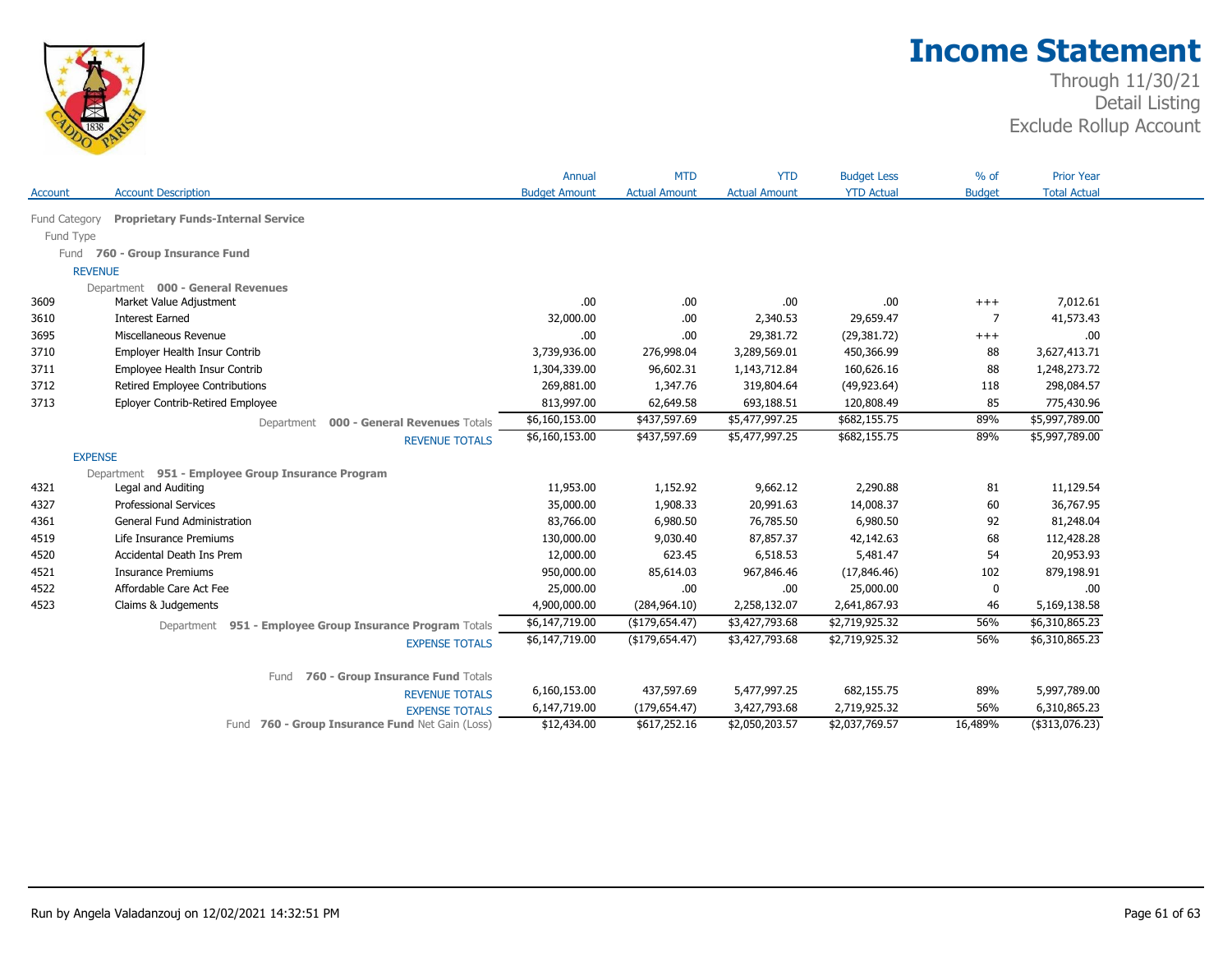

| <b>Proprietary Funds-Internal Service</b><br>Fund Category<br>Fund Type<br>Fund 762 - General Insurance Fund<br><b>REVENUE</b><br>Department 000 - General Revenues<br>4,316.65<br>3609<br>Market Value Adjustment<br>.00<br>.00<br>.00<br>.00<br>$^{+++}$<br>.00.<br>$\overline{7}$<br><b>Interest Earned</b><br>20,000.00<br>1,456.60<br>18,543.40<br>21,193.06<br>3610<br>87,727.23<br>91<br>989,800.76<br>3721<br>Casualty Insurance Charges<br>990,000.00<br>81,454.57<br>902,272.77<br>Workers Comp Insur Charges<br>453,003.96<br>3722<br>450,000.00<br>37,500.00<br>412,500.00<br>37,500.00<br>92<br>\$1,468,314.43<br>\$1,460,000.00<br>\$118,954.57<br>\$1,316,229.37<br>\$143,770.63<br>90%<br>Department 000 - General Revenues Totals<br>90%<br>\$1,460,000.00<br>\$118,954.57<br>\$1,316,229.37<br>\$143,770.63<br>\$1,468,314.43<br><b>REVENUE TOTALS</b><br><b>EXPENSE</b><br>Department 952 - Casualty Program<br>831.03<br>4321<br>Legal and Auditing<br>4,336.00<br>418.23<br>3,504.97<br>81<br>4,036.69<br>Employee Assistance Program<br>4,500.00<br>.00.<br>4,500.00<br>$\mathbf 0$<br>4349<br>.00<br>.00<br><b>General Fund Administration</b><br>47,582.00<br>3,965.13<br>92<br>47,137.92<br>3,965.17<br>43,616.87<br>4361<br>3,120.00<br>92<br>36,360.00<br>4390<br>General Ins-Legal Service<br>37,440.00<br>3,120.00<br>34,320.00<br><b>Insurance Premiums</b><br>850,000.00<br>952,276.98<br>842,348.43<br>4521<br>.00<br>(102, 276.98)<br>112<br>4523<br>Claims & Judgements<br>115,000.00<br>63,650.35<br>51,349.65<br>55<br>3,242.29<br>(965.05)<br>104%<br>\$6,538.35<br>\$1,097,369.17<br>\$933,125.33<br>\$1,058,858.00<br>$($ \$38,511.17)<br>Department 952 - Casualty Program Totals<br>Department 953 - Worker's Compensation Program<br>Legal and Auditing<br>4,336.00<br>418.23<br>11,254.97<br>(6,918.97)<br>260<br>4,355.69<br>4321<br>General Fund Administration<br>66,159.00<br>5,513.25<br>60,645.75<br>92<br>65,147.04<br>5,513.25<br>4361<br>14,560.00<br>1,213.33<br>1,213.37<br>92<br>14,139.96<br>4390<br>General Ins-Legal Service<br>13,346.63<br>147,177.00<br>37,823.00<br>80<br>133,798.10<br>4521<br><b>Insurance Premiums</b><br>185,000.00<br>4,130.00<br>Affordable Care Act Fee<br>3,000.00<br>.00.<br>3,750.00<br>(750.00)<br>125<br>.00.<br>4522<br>232,896.40<br>506,599.53<br>4523<br>Claims & Judgements<br>525,000.00<br>.00<br>292,103.60<br>44<br>59%<br>\$724,040.32<br>\$798,055.00<br>\$11,274.81<br>\$469,070.75<br>\$328,984.25<br>Department 953 - Worker's Compensation Program Totals<br>\$17,813.16<br>\$1,566,439.92<br>\$290,473.08<br>84%<br>\$1,657,165.65<br>\$1,856,913.00<br><b>EXPENSE TOTALS</b><br>762 - General Insurance Fund Totals<br>Fund<br>90%<br>1,468,314.43<br>1,460,000.00<br>118,954.57<br>1,316,229.37<br>143,770.63<br><b>REVENUE TOTALS</b><br>17,813.16<br>290,473.08<br>84%<br>1,657,165.65<br>1,856,913.00<br>1,566,439.92<br><b>EXPENSE TOTALS</b><br>63%<br>Fund 762 - General Insurance Fund Net Gain (Loss)<br>(\$250, 210.55)<br>\$146,702.45<br>(\$188,851.22)<br>(\$396,913.00)<br>\$101,141.41<br>Fund Type Totals<br>825,926.38<br>89%<br>7,466,103.43<br>7,620,153.00<br>556,552.26<br>6,794,226.62<br><b>REVENUE TOTALS</b><br>62%<br>8,004,632.00<br>4,994,233.60<br>3,010,398.40<br>7,968,030.88<br>(161, 841.31)<br><b>EXPENSE TOTALS</b><br>( \$501, 927.45)<br>(\$384,479.00)<br>\$718,393.57<br>\$1,799,993.02<br>\$2,184,472.02<br>(468%)<br>Fund Type Net Gain (Loss) | <b>Account</b> | <b>Account Description</b> | Annual<br><b>Budget Amount</b> | <b>MTD</b><br><b>Actual Amount</b> | <b>YTD</b><br><b>Actual Amount</b> | <b>Budget Less</b><br><b>YTD Actual</b> | $%$ of<br><b>Budget</b> | <b>Prior Year</b><br><b>Total Actual</b> |
|----------------------------------------------------------------------------------------------------------------------------------------------------------------------------------------------------------------------------------------------------------------------------------------------------------------------------------------------------------------------------------------------------------------------------------------------------------------------------------------------------------------------------------------------------------------------------------------------------------------------------------------------------------------------------------------------------------------------------------------------------------------------------------------------------------------------------------------------------------------------------------------------------------------------------------------------------------------------------------------------------------------------------------------------------------------------------------------------------------------------------------------------------------------------------------------------------------------------------------------------------------------------------------------------------------------------------------------------------------------------------------------------------------------------------------------------------------------------------------------------------------------------------------------------------------------------------------------------------------------------------------------------------------------------------------------------------------------------------------------------------------------------------------------------------------------------------------------------------------------------------------------------------------------------------------------------------------------------------------------------------------------------------------------------------------------------------------------------------------------------------------------------------------------------------------------------------------------------------------------------------------------------------------------------------------------------------------------------------------------------------------------------------------------------------------------------------------------------------------------------------------------------------------------------------------------------------------------------------------------------------------------------------------------------------------------------------------------------------------------------------------------------------------------------------------------------------------------------------------------------------------------------------------------------------------------------------------------------------------------------------------------------------------------------------------------------------------------------------------------------------------------------------------------------------------------------------------------------------------------------------------------------------------------------------------------------------------------------------------------------------------------------------------------------------------------------------------------------------------------------------|----------------|----------------------------|--------------------------------|------------------------------------|------------------------------------|-----------------------------------------|-------------------------|------------------------------------------|
|                                                                                                                                                                                                                                                                                                                                                                                                                                                                                                                                                                                                                                                                                                                                                                                                                                                                                                                                                                                                                                                                                                                                                                                                                                                                                                                                                                                                                                                                                                                                                                                                                                                                                                                                                                                                                                                                                                                                                                                                                                                                                                                                                                                                                                                                                                                                                                                                                                                                                                                                                                                                                                                                                                                                                                                                                                                                                                                                                                                                                                                                                                                                                                                                                                                                                                                                                                                                                                                                                                    |                |                            |                                |                                    |                                    |                                         |                         |                                          |
|                                                                                                                                                                                                                                                                                                                                                                                                                                                                                                                                                                                                                                                                                                                                                                                                                                                                                                                                                                                                                                                                                                                                                                                                                                                                                                                                                                                                                                                                                                                                                                                                                                                                                                                                                                                                                                                                                                                                                                                                                                                                                                                                                                                                                                                                                                                                                                                                                                                                                                                                                                                                                                                                                                                                                                                                                                                                                                                                                                                                                                                                                                                                                                                                                                                                                                                                                                                                                                                                                                    |                |                            |                                |                                    |                                    |                                         |                         |                                          |
|                                                                                                                                                                                                                                                                                                                                                                                                                                                                                                                                                                                                                                                                                                                                                                                                                                                                                                                                                                                                                                                                                                                                                                                                                                                                                                                                                                                                                                                                                                                                                                                                                                                                                                                                                                                                                                                                                                                                                                                                                                                                                                                                                                                                                                                                                                                                                                                                                                                                                                                                                                                                                                                                                                                                                                                                                                                                                                                                                                                                                                                                                                                                                                                                                                                                                                                                                                                                                                                                                                    |                |                            |                                |                                    |                                    |                                         |                         |                                          |
|                                                                                                                                                                                                                                                                                                                                                                                                                                                                                                                                                                                                                                                                                                                                                                                                                                                                                                                                                                                                                                                                                                                                                                                                                                                                                                                                                                                                                                                                                                                                                                                                                                                                                                                                                                                                                                                                                                                                                                                                                                                                                                                                                                                                                                                                                                                                                                                                                                                                                                                                                                                                                                                                                                                                                                                                                                                                                                                                                                                                                                                                                                                                                                                                                                                                                                                                                                                                                                                                                                    |                |                            |                                |                                    |                                    |                                         |                         |                                          |
|                                                                                                                                                                                                                                                                                                                                                                                                                                                                                                                                                                                                                                                                                                                                                                                                                                                                                                                                                                                                                                                                                                                                                                                                                                                                                                                                                                                                                                                                                                                                                                                                                                                                                                                                                                                                                                                                                                                                                                                                                                                                                                                                                                                                                                                                                                                                                                                                                                                                                                                                                                                                                                                                                                                                                                                                                                                                                                                                                                                                                                                                                                                                                                                                                                                                                                                                                                                                                                                                                                    |                |                            |                                |                                    |                                    |                                         |                         |                                          |
|                                                                                                                                                                                                                                                                                                                                                                                                                                                                                                                                                                                                                                                                                                                                                                                                                                                                                                                                                                                                                                                                                                                                                                                                                                                                                                                                                                                                                                                                                                                                                                                                                                                                                                                                                                                                                                                                                                                                                                                                                                                                                                                                                                                                                                                                                                                                                                                                                                                                                                                                                                                                                                                                                                                                                                                                                                                                                                                                                                                                                                                                                                                                                                                                                                                                                                                                                                                                                                                                                                    |                |                            |                                |                                    |                                    |                                         |                         |                                          |
|                                                                                                                                                                                                                                                                                                                                                                                                                                                                                                                                                                                                                                                                                                                                                                                                                                                                                                                                                                                                                                                                                                                                                                                                                                                                                                                                                                                                                                                                                                                                                                                                                                                                                                                                                                                                                                                                                                                                                                                                                                                                                                                                                                                                                                                                                                                                                                                                                                                                                                                                                                                                                                                                                                                                                                                                                                                                                                                                                                                                                                                                                                                                                                                                                                                                                                                                                                                                                                                                                                    |                |                            |                                |                                    |                                    |                                         |                         |                                          |
|                                                                                                                                                                                                                                                                                                                                                                                                                                                                                                                                                                                                                                                                                                                                                                                                                                                                                                                                                                                                                                                                                                                                                                                                                                                                                                                                                                                                                                                                                                                                                                                                                                                                                                                                                                                                                                                                                                                                                                                                                                                                                                                                                                                                                                                                                                                                                                                                                                                                                                                                                                                                                                                                                                                                                                                                                                                                                                                                                                                                                                                                                                                                                                                                                                                                                                                                                                                                                                                                                                    |                |                            |                                |                                    |                                    |                                         |                         |                                          |
|                                                                                                                                                                                                                                                                                                                                                                                                                                                                                                                                                                                                                                                                                                                                                                                                                                                                                                                                                                                                                                                                                                                                                                                                                                                                                                                                                                                                                                                                                                                                                                                                                                                                                                                                                                                                                                                                                                                                                                                                                                                                                                                                                                                                                                                                                                                                                                                                                                                                                                                                                                                                                                                                                                                                                                                                                                                                                                                                                                                                                                                                                                                                                                                                                                                                                                                                                                                                                                                                                                    |                |                            |                                |                                    |                                    |                                         |                         |                                          |
|                                                                                                                                                                                                                                                                                                                                                                                                                                                                                                                                                                                                                                                                                                                                                                                                                                                                                                                                                                                                                                                                                                                                                                                                                                                                                                                                                                                                                                                                                                                                                                                                                                                                                                                                                                                                                                                                                                                                                                                                                                                                                                                                                                                                                                                                                                                                                                                                                                                                                                                                                                                                                                                                                                                                                                                                                                                                                                                                                                                                                                                                                                                                                                                                                                                                                                                                                                                                                                                                                                    |                |                            |                                |                                    |                                    |                                         |                         |                                          |
|                                                                                                                                                                                                                                                                                                                                                                                                                                                                                                                                                                                                                                                                                                                                                                                                                                                                                                                                                                                                                                                                                                                                                                                                                                                                                                                                                                                                                                                                                                                                                                                                                                                                                                                                                                                                                                                                                                                                                                                                                                                                                                                                                                                                                                                                                                                                                                                                                                                                                                                                                                                                                                                                                                                                                                                                                                                                                                                                                                                                                                                                                                                                                                                                                                                                                                                                                                                                                                                                                                    |                |                            |                                |                                    |                                    |                                         |                         |                                          |
|                                                                                                                                                                                                                                                                                                                                                                                                                                                                                                                                                                                                                                                                                                                                                                                                                                                                                                                                                                                                                                                                                                                                                                                                                                                                                                                                                                                                                                                                                                                                                                                                                                                                                                                                                                                                                                                                                                                                                                                                                                                                                                                                                                                                                                                                                                                                                                                                                                                                                                                                                                                                                                                                                                                                                                                                                                                                                                                                                                                                                                                                                                                                                                                                                                                                                                                                                                                                                                                                                                    |                |                            |                                |                                    |                                    |                                         |                         |                                          |
|                                                                                                                                                                                                                                                                                                                                                                                                                                                                                                                                                                                                                                                                                                                                                                                                                                                                                                                                                                                                                                                                                                                                                                                                                                                                                                                                                                                                                                                                                                                                                                                                                                                                                                                                                                                                                                                                                                                                                                                                                                                                                                                                                                                                                                                                                                                                                                                                                                                                                                                                                                                                                                                                                                                                                                                                                                                                                                                                                                                                                                                                                                                                                                                                                                                                                                                                                                                                                                                                                                    |                |                            |                                |                                    |                                    |                                         |                         |                                          |
|                                                                                                                                                                                                                                                                                                                                                                                                                                                                                                                                                                                                                                                                                                                                                                                                                                                                                                                                                                                                                                                                                                                                                                                                                                                                                                                                                                                                                                                                                                                                                                                                                                                                                                                                                                                                                                                                                                                                                                                                                                                                                                                                                                                                                                                                                                                                                                                                                                                                                                                                                                                                                                                                                                                                                                                                                                                                                                                                                                                                                                                                                                                                                                                                                                                                                                                                                                                                                                                                                                    |                |                            |                                |                                    |                                    |                                         |                         |                                          |
|                                                                                                                                                                                                                                                                                                                                                                                                                                                                                                                                                                                                                                                                                                                                                                                                                                                                                                                                                                                                                                                                                                                                                                                                                                                                                                                                                                                                                                                                                                                                                                                                                                                                                                                                                                                                                                                                                                                                                                                                                                                                                                                                                                                                                                                                                                                                                                                                                                                                                                                                                                                                                                                                                                                                                                                                                                                                                                                                                                                                                                                                                                                                                                                                                                                                                                                                                                                                                                                                                                    |                |                            |                                |                                    |                                    |                                         |                         |                                          |
|                                                                                                                                                                                                                                                                                                                                                                                                                                                                                                                                                                                                                                                                                                                                                                                                                                                                                                                                                                                                                                                                                                                                                                                                                                                                                                                                                                                                                                                                                                                                                                                                                                                                                                                                                                                                                                                                                                                                                                                                                                                                                                                                                                                                                                                                                                                                                                                                                                                                                                                                                                                                                                                                                                                                                                                                                                                                                                                                                                                                                                                                                                                                                                                                                                                                                                                                                                                                                                                                                                    |                |                            |                                |                                    |                                    |                                         |                         |                                          |
|                                                                                                                                                                                                                                                                                                                                                                                                                                                                                                                                                                                                                                                                                                                                                                                                                                                                                                                                                                                                                                                                                                                                                                                                                                                                                                                                                                                                                                                                                                                                                                                                                                                                                                                                                                                                                                                                                                                                                                                                                                                                                                                                                                                                                                                                                                                                                                                                                                                                                                                                                                                                                                                                                                                                                                                                                                                                                                                                                                                                                                                                                                                                                                                                                                                                                                                                                                                                                                                                                                    |                |                            |                                |                                    |                                    |                                         |                         |                                          |
|                                                                                                                                                                                                                                                                                                                                                                                                                                                                                                                                                                                                                                                                                                                                                                                                                                                                                                                                                                                                                                                                                                                                                                                                                                                                                                                                                                                                                                                                                                                                                                                                                                                                                                                                                                                                                                                                                                                                                                                                                                                                                                                                                                                                                                                                                                                                                                                                                                                                                                                                                                                                                                                                                                                                                                                                                                                                                                                                                                                                                                                                                                                                                                                                                                                                                                                                                                                                                                                                                                    |                |                            |                                |                                    |                                    |                                         |                         |                                          |
|                                                                                                                                                                                                                                                                                                                                                                                                                                                                                                                                                                                                                                                                                                                                                                                                                                                                                                                                                                                                                                                                                                                                                                                                                                                                                                                                                                                                                                                                                                                                                                                                                                                                                                                                                                                                                                                                                                                                                                                                                                                                                                                                                                                                                                                                                                                                                                                                                                                                                                                                                                                                                                                                                                                                                                                                                                                                                                                                                                                                                                                                                                                                                                                                                                                                                                                                                                                                                                                                                                    |                |                            |                                |                                    |                                    |                                         |                         |                                          |
|                                                                                                                                                                                                                                                                                                                                                                                                                                                                                                                                                                                                                                                                                                                                                                                                                                                                                                                                                                                                                                                                                                                                                                                                                                                                                                                                                                                                                                                                                                                                                                                                                                                                                                                                                                                                                                                                                                                                                                                                                                                                                                                                                                                                                                                                                                                                                                                                                                                                                                                                                                                                                                                                                                                                                                                                                                                                                                                                                                                                                                                                                                                                                                                                                                                                                                                                                                                                                                                                                                    |                |                            |                                |                                    |                                    |                                         |                         |                                          |
|                                                                                                                                                                                                                                                                                                                                                                                                                                                                                                                                                                                                                                                                                                                                                                                                                                                                                                                                                                                                                                                                                                                                                                                                                                                                                                                                                                                                                                                                                                                                                                                                                                                                                                                                                                                                                                                                                                                                                                                                                                                                                                                                                                                                                                                                                                                                                                                                                                                                                                                                                                                                                                                                                                                                                                                                                                                                                                                                                                                                                                                                                                                                                                                                                                                                                                                                                                                                                                                                                                    |                |                            |                                |                                    |                                    |                                         |                         |                                          |
|                                                                                                                                                                                                                                                                                                                                                                                                                                                                                                                                                                                                                                                                                                                                                                                                                                                                                                                                                                                                                                                                                                                                                                                                                                                                                                                                                                                                                                                                                                                                                                                                                                                                                                                                                                                                                                                                                                                                                                                                                                                                                                                                                                                                                                                                                                                                                                                                                                                                                                                                                                                                                                                                                                                                                                                                                                                                                                                                                                                                                                                                                                                                                                                                                                                                                                                                                                                                                                                                                                    |                |                            |                                |                                    |                                    |                                         |                         |                                          |
|                                                                                                                                                                                                                                                                                                                                                                                                                                                                                                                                                                                                                                                                                                                                                                                                                                                                                                                                                                                                                                                                                                                                                                                                                                                                                                                                                                                                                                                                                                                                                                                                                                                                                                                                                                                                                                                                                                                                                                                                                                                                                                                                                                                                                                                                                                                                                                                                                                                                                                                                                                                                                                                                                                                                                                                                                                                                                                                                                                                                                                                                                                                                                                                                                                                                                                                                                                                                                                                                                                    |                |                            |                                |                                    |                                    |                                         |                         |                                          |
|                                                                                                                                                                                                                                                                                                                                                                                                                                                                                                                                                                                                                                                                                                                                                                                                                                                                                                                                                                                                                                                                                                                                                                                                                                                                                                                                                                                                                                                                                                                                                                                                                                                                                                                                                                                                                                                                                                                                                                                                                                                                                                                                                                                                                                                                                                                                                                                                                                                                                                                                                                                                                                                                                                                                                                                                                                                                                                                                                                                                                                                                                                                                                                                                                                                                                                                                                                                                                                                                                                    |                |                            |                                |                                    |                                    |                                         |                         |                                          |
|                                                                                                                                                                                                                                                                                                                                                                                                                                                                                                                                                                                                                                                                                                                                                                                                                                                                                                                                                                                                                                                                                                                                                                                                                                                                                                                                                                                                                                                                                                                                                                                                                                                                                                                                                                                                                                                                                                                                                                                                                                                                                                                                                                                                                                                                                                                                                                                                                                                                                                                                                                                                                                                                                                                                                                                                                                                                                                                                                                                                                                                                                                                                                                                                                                                                                                                                                                                                                                                                                                    |                |                            |                                |                                    |                                    |                                         |                         |                                          |
|                                                                                                                                                                                                                                                                                                                                                                                                                                                                                                                                                                                                                                                                                                                                                                                                                                                                                                                                                                                                                                                                                                                                                                                                                                                                                                                                                                                                                                                                                                                                                                                                                                                                                                                                                                                                                                                                                                                                                                                                                                                                                                                                                                                                                                                                                                                                                                                                                                                                                                                                                                                                                                                                                                                                                                                                                                                                                                                                                                                                                                                                                                                                                                                                                                                                                                                                                                                                                                                                                                    |                |                            |                                |                                    |                                    |                                         |                         |                                          |
|                                                                                                                                                                                                                                                                                                                                                                                                                                                                                                                                                                                                                                                                                                                                                                                                                                                                                                                                                                                                                                                                                                                                                                                                                                                                                                                                                                                                                                                                                                                                                                                                                                                                                                                                                                                                                                                                                                                                                                                                                                                                                                                                                                                                                                                                                                                                                                                                                                                                                                                                                                                                                                                                                                                                                                                                                                                                                                                                                                                                                                                                                                                                                                                                                                                                                                                                                                                                                                                                                                    |                |                            |                                |                                    |                                    |                                         |                         |                                          |
|                                                                                                                                                                                                                                                                                                                                                                                                                                                                                                                                                                                                                                                                                                                                                                                                                                                                                                                                                                                                                                                                                                                                                                                                                                                                                                                                                                                                                                                                                                                                                                                                                                                                                                                                                                                                                                                                                                                                                                                                                                                                                                                                                                                                                                                                                                                                                                                                                                                                                                                                                                                                                                                                                                                                                                                                                                                                                                                                                                                                                                                                                                                                                                                                                                                                                                                                                                                                                                                                                                    |                |                            |                                |                                    |                                    |                                         |                         |                                          |
|                                                                                                                                                                                                                                                                                                                                                                                                                                                                                                                                                                                                                                                                                                                                                                                                                                                                                                                                                                                                                                                                                                                                                                                                                                                                                                                                                                                                                                                                                                                                                                                                                                                                                                                                                                                                                                                                                                                                                                                                                                                                                                                                                                                                                                                                                                                                                                                                                                                                                                                                                                                                                                                                                                                                                                                                                                                                                                                                                                                                                                                                                                                                                                                                                                                                                                                                                                                                                                                                                                    |                |                            |                                |                                    |                                    |                                         |                         |                                          |
|                                                                                                                                                                                                                                                                                                                                                                                                                                                                                                                                                                                                                                                                                                                                                                                                                                                                                                                                                                                                                                                                                                                                                                                                                                                                                                                                                                                                                                                                                                                                                                                                                                                                                                                                                                                                                                                                                                                                                                                                                                                                                                                                                                                                                                                                                                                                                                                                                                                                                                                                                                                                                                                                                                                                                                                                                                                                                                                                                                                                                                                                                                                                                                                                                                                                                                                                                                                                                                                                                                    |                |                            |                                |                                    |                                    |                                         |                         |                                          |
|                                                                                                                                                                                                                                                                                                                                                                                                                                                                                                                                                                                                                                                                                                                                                                                                                                                                                                                                                                                                                                                                                                                                                                                                                                                                                                                                                                                                                                                                                                                                                                                                                                                                                                                                                                                                                                                                                                                                                                                                                                                                                                                                                                                                                                                                                                                                                                                                                                                                                                                                                                                                                                                                                                                                                                                                                                                                                                                                                                                                                                                                                                                                                                                                                                                                                                                                                                                                                                                                                                    |                |                            |                                |                                    |                                    |                                         |                         |                                          |
|                                                                                                                                                                                                                                                                                                                                                                                                                                                                                                                                                                                                                                                                                                                                                                                                                                                                                                                                                                                                                                                                                                                                                                                                                                                                                                                                                                                                                                                                                                                                                                                                                                                                                                                                                                                                                                                                                                                                                                                                                                                                                                                                                                                                                                                                                                                                                                                                                                                                                                                                                                                                                                                                                                                                                                                                                                                                                                                                                                                                                                                                                                                                                                                                                                                                                                                                                                                                                                                                                                    |                |                            |                                |                                    |                                    |                                         |                         |                                          |
|                                                                                                                                                                                                                                                                                                                                                                                                                                                                                                                                                                                                                                                                                                                                                                                                                                                                                                                                                                                                                                                                                                                                                                                                                                                                                                                                                                                                                                                                                                                                                                                                                                                                                                                                                                                                                                                                                                                                                                                                                                                                                                                                                                                                                                                                                                                                                                                                                                                                                                                                                                                                                                                                                                                                                                                                                                                                                                                                                                                                                                                                                                                                                                                                                                                                                                                                                                                                                                                                                                    |                |                            |                                |                                    |                                    |                                         |                         |                                          |
|                                                                                                                                                                                                                                                                                                                                                                                                                                                                                                                                                                                                                                                                                                                                                                                                                                                                                                                                                                                                                                                                                                                                                                                                                                                                                                                                                                                                                                                                                                                                                                                                                                                                                                                                                                                                                                                                                                                                                                                                                                                                                                                                                                                                                                                                                                                                                                                                                                                                                                                                                                                                                                                                                                                                                                                                                                                                                                                                                                                                                                                                                                                                                                                                                                                                                                                                                                                                                                                                                                    |                |                            |                                |                                    |                                    |                                         |                         |                                          |
|                                                                                                                                                                                                                                                                                                                                                                                                                                                                                                                                                                                                                                                                                                                                                                                                                                                                                                                                                                                                                                                                                                                                                                                                                                                                                                                                                                                                                                                                                                                                                                                                                                                                                                                                                                                                                                                                                                                                                                                                                                                                                                                                                                                                                                                                                                                                                                                                                                                                                                                                                                                                                                                                                                                                                                                                                                                                                                                                                                                                                                                                                                                                                                                                                                                                                                                                                                                                                                                                                                    |                |                            |                                |                                    |                                    |                                         |                         |                                          |
|                                                                                                                                                                                                                                                                                                                                                                                                                                                                                                                                                                                                                                                                                                                                                                                                                                                                                                                                                                                                                                                                                                                                                                                                                                                                                                                                                                                                                                                                                                                                                                                                                                                                                                                                                                                                                                                                                                                                                                                                                                                                                                                                                                                                                                                                                                                                                                                                                                                                                                                                                                                                                                                                                                                                                                                                                                                                                                                                                                                                                                                                                                                                                                                                                                                                                                                                                                                                                                                                                                    |                |                            |                                |                                    |                                    |                                         |                         |                                          |
|                                                                                                                                                                                                                                                                                                                                                                                                                                                                                                                                                                                                                                                                                                                                                                                                                                                                                                                                                                                                                                                                                                                                                                                                                                                                                                                                                                                                                                                                                                                                                                                                                                                                                                                                                                                                                                                                                                                                                                                                                                                                                                                                                                                                                                                                                                                                                                                                                                                                                                                                                                                                                                                                                                                                                                                                                                                                                                                                                                                                                                                                                                                                                                                                                                                                                                                                                                                                                                                                                                    |                |                            |                                |                                    |                                    |                                         |                         |                                          |
|                                                                                                                                                                                                                                                                                                                                                                                                                                                                                                                                                                                                                                                                                                                                                                                                                                                                                                                                                                                                                                                                                                                                                                                                                                                                                                                                                                                                                                                                                                                                                                                                                                                                                                                                                                                                                                                                                                                                                                                                                                                                                                                                                                                                                                                                                                                                                                                                                                                                                                                                                                                                                                                                                                                                                                                                                                                                                                                                                                                                                                                                                                                                                                                                                                                                                                                                                                                                                                                                                                    |                |                            |                                |                                    |                                    |                                         |                         |                                          |